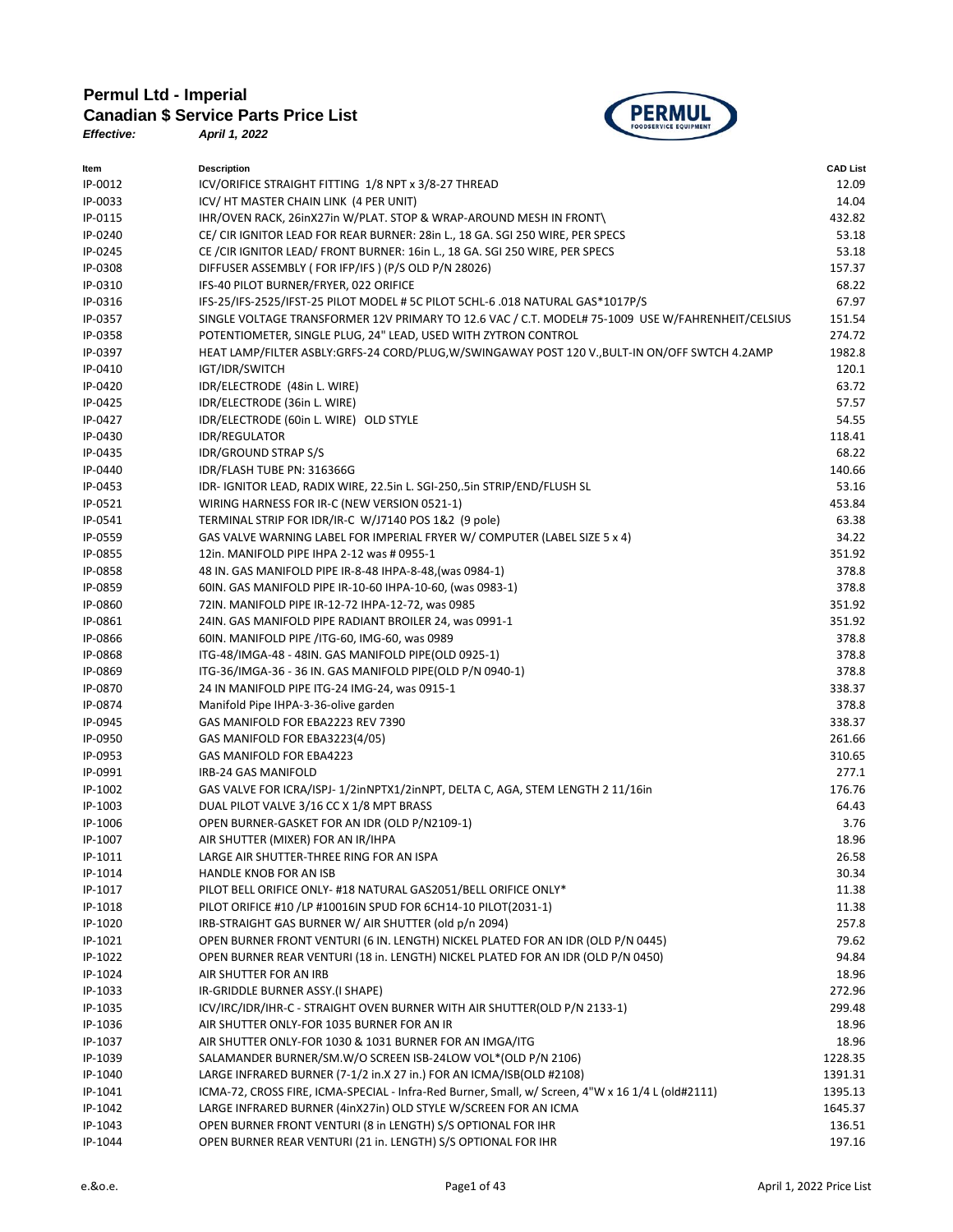| ltem    | <b>Description</b>                                                                               | <b>CAD List</b> |
|---------|--------------------------------------------------------------------------------------------------|-----------------|
| IP-1045 | ADJUSTABLE FOOT ONLY (OLD P/N 1057)                                                              | 22.77           |
| IP-1046 | special t-stat clip for hi-limit(fab)                                                            | 109.37          |
| IP-1053 | 1-1/4 in. PRESSURE REGULATOR (NATURAL GAS) FOR ICRA PN: RV-1010 SET @ 5.0                        | 1019.75         |
| IP-1054 | 1-1/4 in. PRESSURE REGULATOR (PROPANE GAS) FOR ICRA                                              | 1019.75         |
| IP-1056 | CONE LEGS WITH FOOT FOR IHR                                                                      | 170.6           |
| IP-1058 | PILOT BELL ORIFICE ONLY # 26 NATURAL GAS                                                         | 11.38           |
| IP-1059 | #16 PILOT BELL ORIFICE ONLY L.P. GAS FOR AN FRYERS                                               | 11.38           |
| IP-1075 | MANUAL SPARK IGNITER (WITH RED BUTTON) FOR AN IR (OLD P/N 2080)                                  | 60.66           |
| IP-1076 | TRANSFORMER 220x440,230x460,240x480 (OLD P/N 6030)                                               | 496.68          |
| IP-1077 | (USE P/N 38008) RELAY 120 VAC, 240/220V                                                          | 159.28          |
| IP-1086 | REGULAR CONTROL DECAL FOR AN ICV                                                                 | 61.51           |
| IP-1087 | COMPUTER CONTROL DECAL FOR AN ICV-1 (old p/n 32174) (CHANGING TO p/n 37008 JULY 2008)            | 250.26          |
| IP-1089 | (USE P/N 38008-1) BASE FOR RELAY, 240/220V ICV/IR-C (OLD P/N 6024)                               | 140.03          |
| IP-1090 | HANDLE (DRAWER PULL 3 IN.) FRYER COUNTER TOP/CHICKEN ADAPTER(OLD P/N 30475)                      | 75.88           |
| IP-1091 | CONTROLLER ICV COOK AND HOLD                                                                     | 2350.51         |
| IP-1094 | FRYER/CONTROLLER TEMP. (L) style PROBE, W/36IN. LEADS & 3/8 IN CC FITTING (OLD P/N 0341)         | 1272.55         |
| IP-1096 | FRYER-THERMOPILE TP-75(W/PN 1095-21)*0313                                                        | 121.31          |
| IP-1097 | ICV-OVEN PILOT BURNER WITH IGNITION (NAT GAS)                                                    | 99.18           |
| IP-1100 | ITG-THERMOSTAT(2008)                                                                             | 374.29          |
| IP-1101 | ITG-DIAL IR MODELS LONG SLEEVE(1 POSITION) (2011-1)                                              | 53.3            |
| IP-1102 | THERMOSTAT, GRIDDLE, SNAP ACTION ( DENNY'S)(30008)                                               | 342.48          |
| IP-1103 | IR OVEN BEZEL(CHROME) T-STAT (USE ALONG WITH P/N 1151)                                           | 37.14           |
| IP-1104 | ITG/IR-THERMOSTAT SADDLE MOUNT(2013)(2015)(OLD# 2137)                                            | 22.77           |
| IP-1106 | ITG-THERMOSTAT DIAL (BLACK) Z612770500 (2011)                                                    | 30.35           |
| IP-1107 | IHR/DIAL LONG SLEEVE(3 POSITION)*2011-2                                                          | 70.48           |
| IP-1108 | THERMOSTAT BEZEL (CHROME) FOR AN IHR                                                             | 17.7            |
| IP-1110 | <b>IHR SAFETY VALVE</b>                                                                          | 288.03          |
| IP-1111 | GAS VALVE FOR AN IGT AND IDR (OLD P/N 0400)                                                      | 117.52          |
| IP-1112 | FRONT KNOB FOR AN IDR (OLD P/N 0526-2)                                                           | 45.48           |
| IP-1113 | REAR KNOB FOR AN IDR (OLD P/N 0526-1)                                                            | 45.48           |
| IP-1114 | GRIDDLE KNOB FOR AN IDR (OLD P/N 0526-3)                                                         | 45.48           |
| IP-1115 | IDR/SWITCH OPEN BURNERS(OLD P/N 0405)                                                            | 64.43           |
| IP-1120 | IDR/ISA - STD OVEN PILOT ASBLY, BELL ORIFICE W/IGN WIRE ATTACHED-NATURAL GAS FOR AN IR(OLD 2139) | 98.64           |
| IP-1121 | IR/CE - OVEN THERMOCOUPLE 12 INCH(old p/n 2140)                                                  | 34.24           |
| IP-1122 | SPARK IGNITOR KIT FOR LP                                                                         | 159.28          |
| IP-1123 | SPARK IGNITOR KIT NATURAL                                                                        | 159.28          |
| IP-1124 | INDICATOR HEAT LIGHT FOR IR-C/ICV/IDR(P/N 0507)                                                  | 37.92           |
| IP-1126 | POWER SWITCH-3 POSITION, ON, OFF & COOL DOWN FOR A CONVECTION (0511)                             | 94.84           |
| IP-1127 | ICV/IRC/IHRC - FAN SWITCH                                                                        | 91.01           |
| IP-1128 | ICV/LIGHT SWITCH(P/N 0005)                                                                       | 98.64           |
| IP-1129 | OPEN - BURNER T-COUPLE (CIR) (USED W/PN 10001)                                                   | 91.01           |
| IP-1134 | IR-C/IDR-SOLENOID VALVE 120 VAC 60HZ,10A 3/8 PIPE INLET/OUTLET (old p/n 513-1)                   | 265.42          |
| IP-1136 | ICV/TERMINAL BLOCK POS. 1 & 2 (12 pole)                                                          | 68.22           |
| IP-1138 | IHR-2C THERMOCOUPLE 30IN. (OLD P/N 32167)                                                        | 151.65          |
| IP-1140 | IDR - SPARK IGNITIOR-120 VAC,50-60HZ,3MA (NEW P/N 35682)                                         | 104.82          |
| IP-1142 | IDR/ICVG/IRC/ISA/IHRC/IGT/FILTER-CORD SET FOR CONVECTION (5-15PLG R0) 2 STRIP 5/8IN. 8 FT.       | 75.88           |
| IP-1148 | PILOT BURNER W/BELL ORIFICE (LP GAS) FOR AN ISB/ICMA/IPRA`                                       | 98.64           |
| IP-1149 | K16BA-12C THREADED THERMOCOUPLE 24 IN. HD(GRIDDLES) CE USE * (CIR) (USED W/PN 10002 OR 10003)+   | 91.01           |
| IP-1150 | OVEN THERMOSTAT FOR AN IR(2019)                                                                  | 373.93          |
| IP-1151 | IR OVEN DIAL (PN-2131)                                                                           | 71.66           |
| IP-1153 | <b>IHR/THERMOSTAT WITH OUT KNOB</b>                                                              | 513.21          |
| IP-1155 | DOOR SWITCH FOR A CONVECTION(OLD 0528)                                                           | 131.01          |
| IP-1160 | IR-C/IDR/ICV-THERMOSTAT                                                                          | 162.05          |
| IP-1161 | IRC-ICV/IDR/ISAE/-THERMOSTAT DIAL                                                                | 34.15           |
| IP-1163 | THERMOSTAT KNOB FOR AN ISCE (SNAP ACTION T-STAT)                                                 | 34.15           |
| IP-1166 | BLOWER WHEEL IR-C ICV OVENS, 500 IGRN W/PULLER HUB SPEC. #107378 - SMALL (OLD P/N 0536)          | 128.07          |
| IP-1167 | ICV & ICVD - BLOWER WHEEL LARGE                                                                  | 137.51          |
| IP-1168 | THERMOSTAT DECAL FOR AN ISCE (SNAP ACTION GRIDDLE)                                               | 34.15           |
| IP-1169 | IRC/IDR-KNOB FOR MANUAL TIMER (OLD STYLE) USE WITH TIMER P/N 1170                                | 34.15           |
| IP-1170 | TIMER FOR IR-C/IDR USE KNOB P/N 1169                                                             | 144.07          |
| IP-1171 | IRC & IDR - KNOB FOR ELECTRIC TIMER USE WITH TIMER P/N 32209 (OLD P/N 30962)                     | 54.55           |
| IP-1173 | FRYER-COMBO GAS VALVE (NAT GAS) 7000BMVR (OLD#0365-2)                                            | 530.76          |
| IP-1175 | FRYER-THERMOSTAT 1/4 NPT STUFFING BOX 200-400DEG. F (0319)                                       | 257.8           |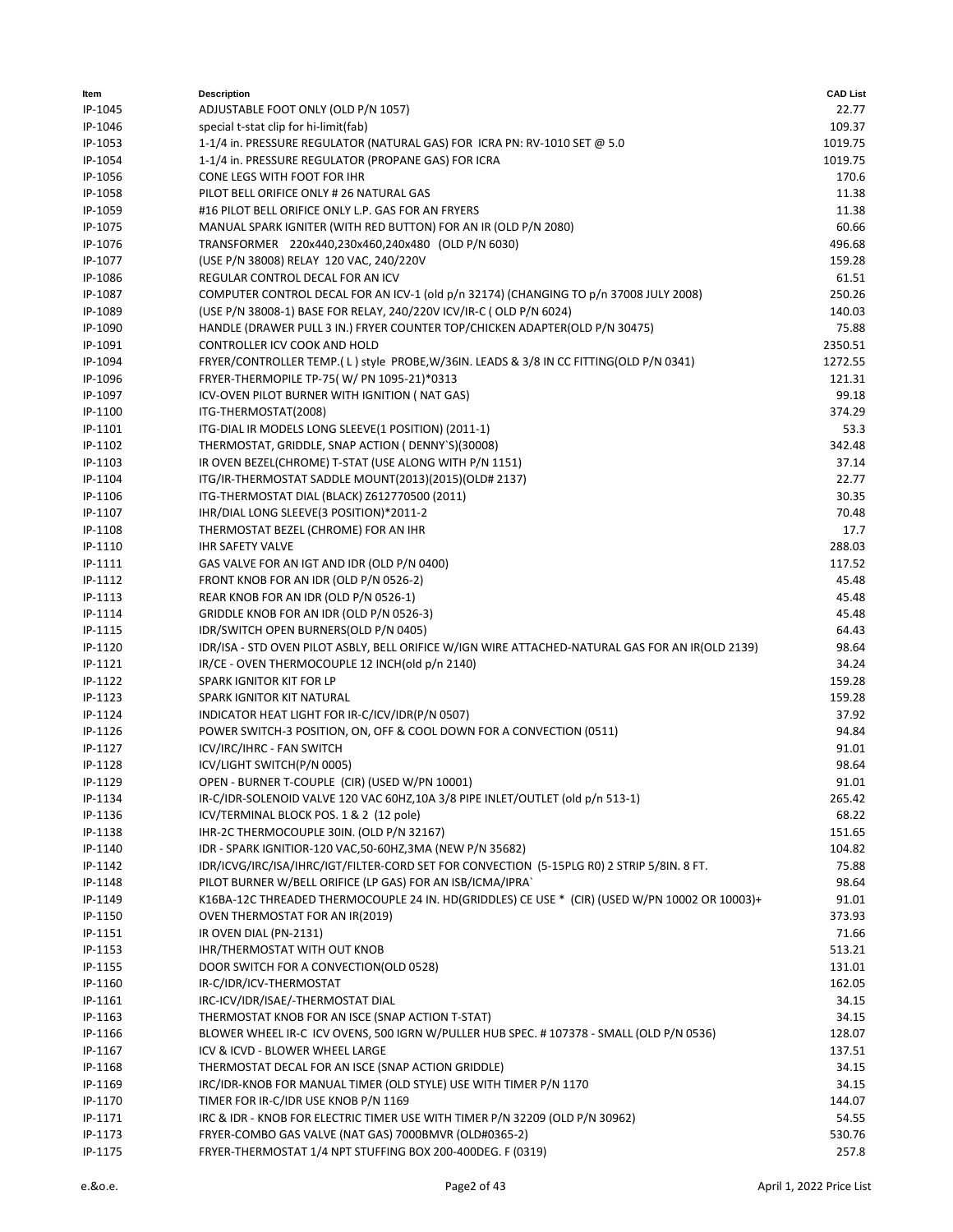| ltem    | <b>Description</b>                                                                              | <b>CAD List</b> |
|---------|-------------------------------------------------------------------------------------------------|-----------------|
| IP-1176 | DIAL FOR THERMOSTAT/FRYER(OLD P/N 0319-1)                                                       | 34.15           |
| IP-1177 | High Limit Switch, Fryer (0328)                                                                 | 318.44          |
| IP-1178 | (replaced by 40383) CONTROL FRYER 10 PRODUCT COMPUTER W/SINGLE PROBE(OLD P/N 0340)              | 5464.51         |
| IP-1180 | 18 in. X 28 in. TOP GRATES (CAST IRON) FOR HEAVY DUTY RANGE                                     | 1030.09         |
| IP-1182 | <b>IDR-BURNER HEAD ONLY OLD STYLE 6"</b>                                                        | 265.42          |
| IP-1183 | OPEN BURNER-FRONT VENTURI ONLY (6 in. LENGTH) CAST IRON FOR AN IR/IHPA                          | 121.31          |
| IP-1184 | OPEN BURNER-REAR VENTURI ONLY (18 in. LENGTH) CAST IRON FOR AN IR/IHPA                          | 170.6           |
| IP-1185 | IDR-TOP GRATE 12 in.X24in. (OLD P/N 5005)                                                       | 678.61          |
| IP-1187 | 12in. X 28in. TOP GRATES (CAST IRON) FOR HEAVY DUTY RANGE                                       | 917.5           |
| IP-1188 | OPEN BURNER FRONT VENTURI ONLY (8 in. LENGTH) CAST IRON FOR IHR                                 | 144.07          |
| IP-1189 | OPEN BURNER REAR VENTURI ONLY (21 in. LENGTH) CAST IRON FOR IHR                                 | 204.71          |
| IP-1191 | HOT TOP (POLISHED) 12 X 28 FOR IHR (OLD P/N 0142)                                               | 1539.17         |
| IP-1192 | HOT TOP (POLISHED) 18 X 28 FOR IHR (OLD P/N 0140)                                               | 1774.21         |
| IP-1195 | L-SHAPED HANDLE FOR AN ICRA                                                                     | 98.61           |
| IP-1196 | (replaced by 40384) CONTROLLER 18 PRODUCT SINGLE PROBE (FRYER) WITH MANUALS                     | 6917.51         |
| IP-1200 | STOCK POT TOP GRATE-CAST IRON (OLD P/N 5020)                                                    | 909.8           |
| IP-1201 | 3in.X21in. TOP GRATE, 3 BARS PER GRATE FOR AN IRB (REF. P/N-5007)                               | 155.44          |
| IP-1203 | 3inX21in TOP GRATE (OPTIONAL FOR FISH) 4 BARS PER GRATE FOR AN IRB4                             | 174.4           |
| IP-1206 | 5 X 21 9 BAR TOP GRATES (CAST IRON) FOR AN EBA (OLD#5001)                                       | 147.9           |
| IP-1207 | 8 X15 BOTTOM GRATES (CAST IRON) FOR AN EBA (old #5003)                                          | 132.71          |
| IP-1214 | <b>HANDLE FOR IHR</b>                                                                           | 79.62           |
| IP-1215 | OPEN BURNER/GRIDDLE T-COUPLE (USED W/PN 1120 OR 1119) (CIR)                                     | 91.02           |
| IP-1217 | BURNER THERMOCOUPLE (USED WITH PN# 1145 OR 1146) FOR CEBA(REPLACE W/PN#1129)                    | 91.02           |
| IP-1222 | 4inX20in BOTTOM GRATE (CAST IRON) FOR IABC & GD 5002)                                           | 121.31          |
| IP-1225 | <b>BURNER FOR FRYER (BOLT STYLE)</b>                                                            | 170.6           |
| IP-1226 | CIRCUIT BREAKER SWITCH FOR FILTER SYSTEM (OLD P/N 33034)                                        | 199.42          |
| IP-1231 | OPEN BURNER-FRONT VENTURI FOR IR/IHPA-OG (OLD P/N 2114)                                         | 200.28          |
| IP-1232 | OPEN BURNER-REAR VENTURI FOR IR (OLD P/N 20050)                                                 | 239.61          |
| IP-1233 | TOP GRATE 12IN X 12IN (CAST IRON) FOR IR (OLD P/N 2122) (P/S OLD P/N2123)                       | 318.3           |
| IP-1240 | 14 IN. SINGLE HANDLE WOK ROUND BOTTOM WITH ONE WOOD HANDLE FOR AN ICRA                          | 197.16          |
| IP-1241 | 16 IN. WOK FOR AN ICRA SPUN FROM 14 GA COLD ROLLED STEEL ROUND BOTTOM WITH TWO METAL EARS       | 189.52          |
| IP-1242 | 18 INCH WOK ROUND BOTTOM ONLY WITH TWO METAL EARS FOR AN ICRA                                   | 197.16          |
| IP-1243 | 20 IN WOK SPUN FROM 14 GA COLD ROLLED STEEL ROUND BOTTOM WITH TWO METAL EARS FOR AN ICRA        | 204.71          |
| IP-1244 | 22 INCH WOK SPUN FROM 14 GA COLD ROLLED STEEL ROUND BOTTOM ONLY WITH TWO METAL EARS FOR AN ICRA | 381.97          |
| IP-1245 | 24 INCH WOK ROUND BOTTOM WITH TWO METAL EARS FOR AN ICRA                                        | 272.96          |
| IP-1246 | 26 INCH WOK SPUN FROM 14 GA COLD ROLLED STEEL ROUND BOTTOM ONLY WITH TWO METAL EARS FOR AN ICRA | 295.69          |
| IP-1247 | OUTER RING BURNER W/AIR SHUTTER FOR AN ICRA                                                     | 326.05          |
| IP-1249 | LADDLE FOR AN ICRA                                                                              | 91.02           |
| IP-1250 | SPATULA FOR AN ICRA                                                                             | 91.02           |
| IP-1251 | FRONT DRAIN BASKET FRAME FOR AN ICRA                                                            | 473.95          |
| IP-1252 | CONTROL PANEL FRAME FOR AN ICRA                                                                 | 591.41          |
| IP-1255 | 1/8in. PRESSURE TAP (CIR)                                                                       | 11.38           |
| IP-1256 | ELECTRODE (PORCELAIN) (USED W/PN 10001) (CIR)                                                   | 22.77           |
| IP-1257 | ELECTRODE FOR PILOTLESS BURNER (CIR)                                                            | 67.88           |
| IP-1260 | MANUAL FAUCET FOR AN ICRA (OLD P/N 4066-3 & 33879)                                              | 923.67          |
| IP-1265 | IFCB-72 IN. HD CE APPROVED THERMOCOUPLE(P/N 0230)                                               | 144.07          |
| IP-1270 | ICRA - 18 TIP DUCK JET BURNER (NATURAL GAS) MUST HAVE #56 ORIFICE                               | 504.26          |
| IP-1271 | ICRA - 18 TIP DUCK JET BURNER (PROPANE GAS) MUST HAVE #68 ORIFICE                               | 504.26          |
| IP-1272 | 23 TIP JET BURNER (NATURAL GAS,#55) FOR AN ICRA                                                 | 462.53          |
| IP-1273 | 23 TIP JET BURNER (PROPANE GAS,#74) FOR AN ICRA                                                 | 462.53          |
| IP-1274 | 32 TIP JET BURNER (NATURAL GAS #61) FOR AN ICRA                                                 | 860.21          |
| IP-1275 | 32 TIP JET BURNER (PROPANE GAS,#74) FOR AN ICRA                                                 | 860.21          |
| IP-1277 | <b>RELAY FOR ICV-1</b>                                                                          | 151.65          |
| IP-1278 | BY PASS SCREW FOR T-STAT (1179) C.E. (NAT)                                                      | 18.96           |
| IP-1279 | BY PASS SCREW FOR T-STAT (1179) C.E. L.P.G.                                                     | 18.96           |
| IP-1280 | 1/4 IN. INVERTED COMPRESSION NUT (USED W/PN 1159) (CIR)                                         | 18.96           |
| IP-1281 | DRAIN VALVE (FOR IF-COUNTER TOP & IFS-25)(OLD P/N 0353 & 0345) (used with 1283)                 | 352.6           |
| IP-1282 | BURNER ORIFICE FITTING FOR THE COUNTER TOP SERIES FRYER                                         | 60.66           |
| IP-1283 | IF-COUNTERTOP FRYER-COMB GAS VALVE, NATURAL GAS (used with 1281)                                | 530.76          |
| IP-1290 | CONE SHAPE AIR SHUTTER FOR AN IPR/MSQ (old purch p/n 4061)                                      | 125.08          |
| IP-1291 | OVEN PILOT -NAT- (CIR) (old p/n 1292) (FOR LP P/N 1018 IS NEEDED)                               | 78.76           |
| IP-1299 | LRG. INFRARED BURNER FOR ISB-36/C50-H-4(OLD P/N 2108-1) HIGH VOL.*                              | 1793.18         |
| IP-1302 | STAINLESS STEEL RADIANT COVER FOR AN IRB & IABR                                                 | 151.65          |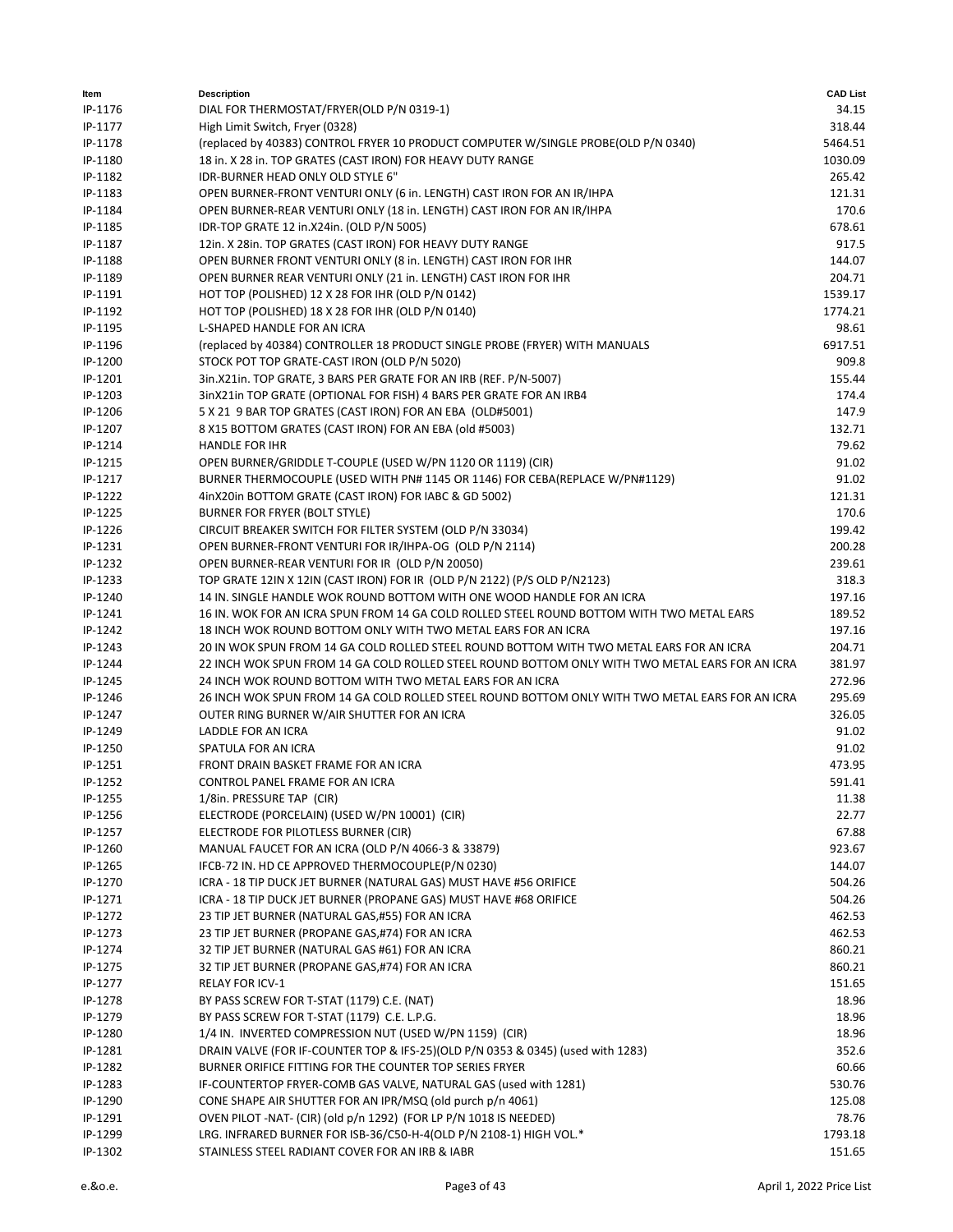| ltem    | <b>Description</b>                                                                         | <b>CAD List</b> |
|---------|--------------------------------------------------------------------------------------------|-----------------|
| IP-1327 | <b>IFST-25 PILOT MOUNTING BRACKET</b>                                                      | 63.17           |
| IP-1330 | IF-COUNTER FRYER IN SHOT BURNER5,525IN.(0314)                                              | 163.06          |
| IP-1331 | IFST-25 R/H SIDE PANEL FOR THE COUNTER TOP SERIES FRYER                                    | 401.88          |
| IP-1332 | IFST-25 L/H SIDE PANEL FOR THE COUNTER TOP SERIES FRYER                                    | 401.88          |
| IP-1333 | <b>IFST-25 BASE PANEL</b>                                                                  | 95.27           |
| IP-1335 | IFST-25 FLUE ASSEMBLY FOR THE COUNTER TOP SERIES FRYER                                     | 307.13          |
| IP-1336 | <b>IFST-25 STRUCTURAL BACK PANEL</b>                                                       | 166.8           |
| IP-1339 | <b>IFST-25 BURNER SHEILD</b>                                                               | 212.66          |
| IP-1340 | 13 INCH WOK LID SPUN FROM HEAVY GA ALUMINUM FLAT TOP WITH LARGE WOOD HANDLE FOR AN ICRA    | 79.62           |
| IP-1341 | 15 INCH WOK LID FOR AN ICRA SPUN FROM HEAVY GA ALUMINUM FLAT TOP WITH LARGE WOOD HANDLE    | 106.15          |
| IP-1342 | 16 INCH WOK LID SPUN FROM HEAVY GA ALUMINUM FLAT TOP WITH LARGE WOOD HANDLE FOR AN ICRA    | 140.28          |
| IP-1343 | 18 IN WOK LID SPUN FORM HEAVY GA ALUMINUM FLAT TOP WITH LARGE WOOD HANDLE FOR ICRA         | 166.8           |
| IP-1344 | 20 INCH WOK LID FOR AN ICRA                                                                | 174.35          |
| IP-1345 | 22 INCH WOK LID SPUN FROM HEAVY GA ALUMINUM FLAT TOP W/LARGE WOOD HANDLE FOR AN ICRA       | 189.52          |
| IP-1346 | 24 INCH WOK LID SPUN FROM HEAVY GA ALUMINUM FLAT TOP WITH LARGE WOOD HANDLE FOR AN ICRA    | 242.68          |
| IP-1350 | IFST-25 VESSEL ASSEMBLY FOR THE COUNTER TOP SERIES FRYER                                   | 1165.43         |
| IP-1351 | <b>IFS-BRAKER SWITCH FOR FILTER SYSTEM</b>                                                 | 169.08          |
|         |                                                                                            |                 |
| IP-1354 | <b>IFST-25 BURNER BRACKET</b>                                                              | 91.15           |
| IP-1355 | MICRO DOOR SWITCH (PLUNGER STYLE) FOR AN ICV (OLD P/N0527)                                 | 159.28          |
| IP-1360 | GAS MANIFOLD PIPE FOR 20IN RANGES IHPA-24(OLD P/N 0856)                                    | 315.68          |
| IP-1361 | GAS MANIFOLD PIPE FOR IR-36 IHPA-36 (OLD# 0857)                                            | 378.8           |
| IP-1365 | 3 TUBE FRYER MANIFOLD IF-40 W/ BRACKETS(OLD P/N 0303-1)                                    | 219.94          |
| IP-1372 | <b>IFST-25 MANIFOLD TAIL BRACKET</b>                                                       | 61.26           |
| IP-1377 | TRANSFORMER FOR PUMP 120x240 (FRYER FILTER SYSTEM) (OLD P/N 6028)                          | 477.73          |
| IP-1380 | GAS MANIFOLD FOR AN IFS-25 FRYER (old p/n 0307)                                            | 212.29          |
| IP-1391 | SEDIMENT SCOOPER FOR IF-FS                                                                 | 341.2           |
| IP-1432 | LEFT BASKET LIFT ARM FOR IF-BL                                                             | 417.02          |
| IP-1433 | RIGHT BASKET LIFT ARM FOR IF-BL                                                            | 432.23          |
| IP-1434 | BRACKET, BASKET LIFT ARM ROLLER FOR IF-BL                                                  | 223.68          |
| IP-1435 | BOLT, 1/4-20 X 1-1/4 FOR IF-BLR FOR IF-BL                                                  | 7.65            |
| IP-1436 | BRACKET, BASKET LIFT ROLLER GUIDE FOR IF-BL                                                | 34.15           |
| IP-1437 | ROLLER, BASKET LIFT IF-BL                                                                  | 60.66           |
| IP-1438 | TUBULAR SPACER FOR IF-BL                                                                   | 22.77           |
| IP-1439 | NUT, CAP 1/4-20 FOR IF-BL                                                                  | 22.77           |
| IP-1440 | BASKET LIFT TIMER, 15 MIN. FOR IF-BL                                                       | 576.33          |
| IP-1442 | BASKET LIFT TIMER KNOB, 15MIN. IF-BL BLACK SILVER CENTER                                   | 34.07           |
| IP-1443 | LIFTER GUIDE FRONT BRACKET                                                                 | 189.52          |
| IP-1444 | (USE 39272) BASKET LIFT TIMER WITH PLUNGER KNOB OLD STYLE                                  | 390.87          |
| IP-1450 | LARGE INFRARED BURNER (7 1/2 X 27 ) W/SCREEN NEW STYLE                                     | 1391.31         |
| IP-1455 | DOOR SWITCH REPOSITION KIT FOR IR                                                          | 599.03          |
| IP-1465 | MOTOR FOR AN IR-C 1/4 HP. 220/50V. 1725 RPM 1-PHASE                                        | 1630.24         |
| IP-1466 | <b>ICV TARNSFORMER</b>                                                                     | 1516.43         |
| IP-1467 | <b>IR-C TRANSFORMER</b>                                                                    | 1364.8          |
| IP-1477 | RELAY FOR PUMP FOR FRYER FILTER SYSTEM (OLD P/N 3029)                                      | 151.65          |
| IP-1500 | 12" W X 24" L X 1 1/4" D CUTTING BOARD                                                     | 871.22          |
| IP-1501 | <b>HANDLE ONLY FOR ICB</b>                                                                 | 91.02           |
| IP-1600 | JET BURNER TIP ONLY (NATURAL GAS) FOR AN ICRA #61                                          | 26.58           |
| IP-1601 | JET BURNER TIP ONLY (PROPANE GAS) FOR AN ICRA #74                                          | 26.58           |
| IP-1602 | DUCK JET BURNER ORIFICE ONLY (NATURAL GAS, #56) FOR AN ICRA (TIP P/N35433)                 | 30.35           |
| IP-1603 | DUCK JET BURNER ORIFICE ONLY (PROPANE GAS,#74) FOR AN ICRA (TIP P/N 35433)                 | 30.35           |
|         | 3/16CC X 1/8NPT 90 DEGREE ORIFICE PILOT ELBOW ADJUSTABLE FOR AN IR GRIDDLE(OLD P/N 0106-1) |                 |
| IP-1604 | STRAIGHT VALVE / IRB SINGLE PILOT(FOR EB/GD/IMGA) OLD P/N 1005-1*                          | 60.66           |
| IP-1607 |                                                                                            | 53.1            |
| IP-1610 | GAS VALVE, BURNER, W/OUT ORIFICE (OLD P/N 1001-2)                                          | 83.34           |
| IP-1614 | 1/8in. NPT X 3/16in.CC 90 DEGREE ELBOW FOR AN IR FOR OVEN                                  | 60.66           |
| IP-1615 | 1/4in. NPT X 3/8-27 OVEN 90 DEGREES ORIFICE ELBOW (FITTING ONLY) BRASS FOR AN IR           | 60.66           |
| IP-1619 | 3/8 NPT X 3/8 NPT OVEN GAS VALVE FOR IHR (OLD P/N 0105)                                    | 197.16          |
| IP-1620 | 1/2in.NPT X 1/2in.NPT MAIN GAS VALVE (BRASS) FOR AN ICRA/ISPJ/p/n 1002*                    | 216.16          |
| IP-1621 | WATER VALVE FOR AN ICRA                                                                    | 333.31          |
| IP-1623 | DRAIN VALVE FOR FRYER (OLD P/N 0344)                                                       | 306.74          |
| IP-1624 | 90 DEGREE ELBOW FITTING FOR BASO SAETY ONLY                                                | 67.59           |
| IP-1625 | FRYER HOOD - BLANK ALL FRYERS                                                              | 14.64           |
| IP-1626 | 1/4in STRAIGHT FITTING (CIR) (USED W/PN 1179)                                              | 5.85            |
| IP-1628 | STRAIGHT FITTING FOR OVEN PILOT (USED W/PN 1179) (CIR)                                     | 5.85            |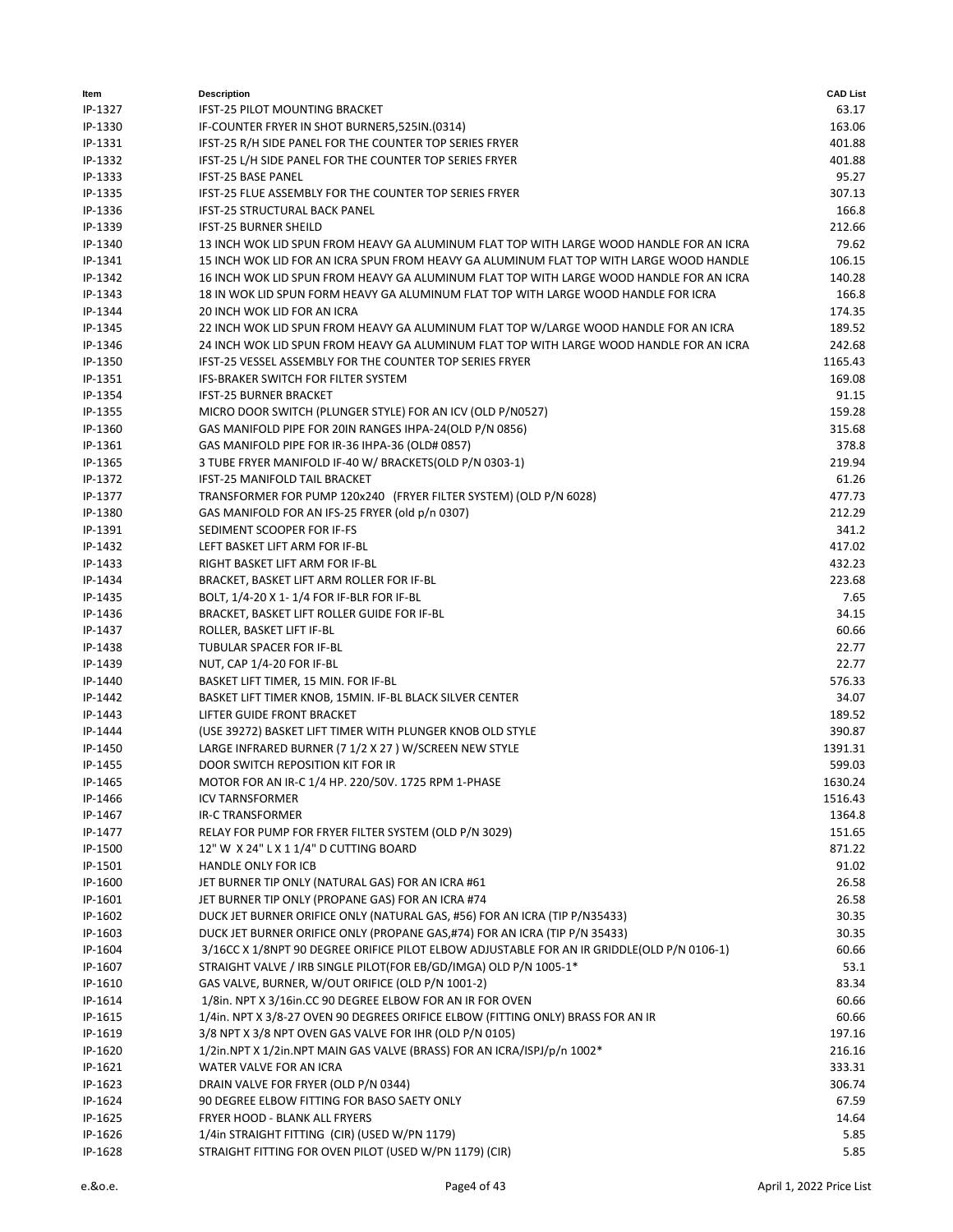| ltem               | <b>Description</b>                                                                                 | <b>CAD List</b>  |
|--------------------|----------------------------------------------------------------------------------------------------|------------------|
| IP-1629            | STRAIGHT FITTING FOR OVEN PILOT (USED W/PN 1650) (CIR)                                             | 5.85             |
| IP-1634            | 3/16in FITTING NUT (CIR) (USED W/PN 10001)                                                         | 7.65             |
| IP-1640            | 1/4in TO 3/16in ORIFICE ELBOW REDUCER (USED W/PN 1651) (CIR)                                       | 18.96            |
| IP-1642            | ORIFICE #55 ISB W/ELBOW ASSY 21498-55 INFRARED DYNAMICS (OLD P/N 31450)                            | 72.08            |
| IP-1655            | 3/4 in. 90 DEGREE STREET ELBOW FOR AN ISCE-GRIDDLE                                                 | 7.65             |
| IP-1670            | ISAE-SPARK PILOT WELD ASSY.                                                                        | 125.08           |
| IP-1830            | DOOR MAGNET FOR FRYER                                                                              | 18.96            |
| IP-1840            | <b>BUSHINGS 1/2in FOR ICV</b>                                                                      | 22.77            |
| IP-1841            | 5/8 BUSHING FOR BASKET LIFT ARM                                                                    | 22.77            |
| IP-1901            | IR OVEN BOLTS (2016)                                                                               | 7.65             |
| IP-1909            | SET SCREW FOR AN ICRA                                                                              | 7.65             |
| IP-1910            | PAN HEAD SCREW FOR AN ICRA                                                                         | 7.65             |
| IP-1954            | NAT. GAS PILOT COMPD                                                                               | 56.92            |
| IP-1998            | LIMIT SWITCH, SHORT ROLLER LEVER FOR IF-BASKET LIFT (2 PER UNIT)                                   | 281.81           |
| IP-1999            | MOTOR GEAR BASKET LIFT FOR IF-BASKET LIFT(1PER UNIT)                                               | 633.05           |
| IP-2001            | LEVELING SCREW PN: 809-0155 FOR IF-BASKET LIFT(2PER UNIT)                                          | 29.3             |
| IP-2003            | BELL CRANK W/TAPPED SHFT HLE FOR IF-BASKET LIFT(1PER UNIT)                                         | 178.79           |
| IP-2020            | OVEN RACK-20 in. STANDARD OVEN FOR AN IR (OLD P/N 4037-2)                                          | 340.25           |
| IP-2021            | OVEN RACK-26 1/2 in. STANDARD FOR AN IR OLD STYLE (NEW STYLE PN-2130)                              | 340.25           |
| IP-2023            | IRC/IHRC/IDR - RACK GUIDE (OLD P/N 4043-2)<br>IDR/RG/BROILER RACK 7 3/8 X 23 CHROME (OLD P/N4044)  | 467.99<br>295.69 |
| IP-2024<br>IP-2025 | IR-RG-24 in. X 19 IN. RACK-FOR RAISED GRIDDLE/ BROILER (OLD P/N 4045-1)                            | 371.6            |
| IP-2027            | 24 in. RACK (CHROME) FOR AN ICMA (OLD P/N 4038-1)                                                  | 541.22           |
| IP-2030            | 60 in. RACK (CHROME) FOR AN ICMA                                                                   | 908.91           |
| IP-2031            | 72 in. RACK (CHROME) FOR AN ICMA                                                                   | 981.89           |
| IP-2032            | CHROME RACK FOR AN ISB-24 (16 1/8W X 14 1/8D)                                                      | 511.87           |
| IP-2033            | 36 in. CHROME RACK FOR AN ISB (old p/n 4041-1)                                                     | 724.13           |
| IP-2035            | FRYER BASKET/HALF SIZE W/ BLUE HANDLE 6 1/2 X 12 7/8 X 5 3/8 DEEP(OLD P/N 0362) (P/S OLD P/N 2050) | 302.96           |
| IP-2036            | FULL SIZE FRYER BASKET FOR IF-40 IF-50 (OLD P/N 3079)                                              | 551.79           |
| IP-2038            | FRYER CRUMB SCREEN/FINE MESH 13 1/2 X 13 1/2                                                       | 132.71           |
| IP-2039            | GUIDE ICV OVEN RACK(P/N 0001-2)                                                                    | 272.96           |
| IP-2040            | ICV-OVEN RACK 28 1/4 X 21 1/2 W/BACK STOP(OLD P/N 0002-2)                                          | 430.1            |
| IP-2041            | OVEN RACK GUIDE (ICVD) (0022)                                                                      | 363.99           |
| IP-2042            | OVEN RACK (ICVD) (OLD P/N 0023-1)                                                                  | 430.1            |
| IP-2058            | #33 ORIFICE, PN: 5119-G-4 DRILLED TO SIZE AND MARKED (FOR IDR/IHR/GD)                              | 14.06            |
| IP-2059            | #41 ORIFICE, PN: 5119-G-4 DRILLED TO SIZE & MARKED                                                 | 11.38            |
| IP-2060            | #34 ORIFICE, PN: 5119-G-4 DRILLED TO SIZE & MARKED                                                 | 11.38            |
| IP-2061            | #36 ORIFICE, PN: 5119-G-4 DRILLED TO SIZE AND MARKED(IR OVEN)                                      | 11.38            |
| IP-2062            | #39 ORIFICE, PN: 5119-G-4 DRILLED TO SIZE AND MARKED                                               | 11.38            |
| IP-2063            | #46 ORIFICE, PN: 5119-G-4 DRILLED TO SIZE & MARKED31499                                            | 11.38            |
| IP-2064            | #49 ORIFICE, PN: 5119-G-4 DRILLED TO SIZE AND MARKED                                               | 10.67            |
| IP-2065            | #50 ORIFICE, PN: 5119-G-4 DRILLED TO SIZE AND MARKED                                               | 11.38            |
| IP-2066            | #65 ORIFICE, PN: 5119-G-4 DRILLED TO SIZE & MARKED                                                 | 10.67            |
| IP-2067            | #52 ORIFICE, DRILLED TO SIZE AND MARKED                                                            | 10.67            |
| IP-2068            | #55 ORIFICE, PN: 5119-G-4 DRILLED TO SIZE AND MARKED                                               | 13.22            |
| IP-2069            | #44 ORIFICE, PN: 519-G-4 DRILLED TO SIZE AND MARKED (SNAP ACTION/IF-COUNTER TOP)                   | 11.38            |
| IP-2072            | #45 ORIFICE, PN: 519-G-4 DRILLED TO SIZE AND MARKED (LOW VOLUME)                                   | 9.92             |
| IP-2074            | # 42 ORIFICE, PN: 519-G-4 DRILLED TO SIZE AND MARKED (LOW VOLUME)                                  | 10.67            |
| IP-2076            | #53 ORIFICE, PN: 519-G-4 DRILLED TO SIZE AND MARKED                                                | 11.38            |
| IP-2078            | #31 ORIFICE, PN: 5119-G-4 DRILLED TO SIZE AND MARKED (FOR GDA NAT. NEW STYLE)                      | 11.38            |
| IP-2083<br>IP-2086 | ELECTRODE FOR CE UNITS<br>THERMOCOUPLE / PROBES FOR SNAP ACTION GRIDDLES                           | 31.65<br>230.17  |
| IP-2095            | IR GRIDDLE BURNER -U -SHAPED                                                                       | 299.48           |
| IP-2099            | MANUAL GRIDDLE BURNER U SHAPE IMGA/ITG/HT/IHR/ IR OVEN (OLD# 2092-1)                               | 299.48           |
| IP-2101            | 3/16 aluminum tubing (old #3058)                                                                   | 14.72            |
| IP-2103            | 12" STOCK POT 3-RING BURNER                                                                        | 754.64           |
| IP-2119            | BURNER HEAD (ANTI-CLOG) LAQUERED ONLY                                                              | 278.61           |
| IP-2120            | OVEN RACK (20 in. OVEN) IR 2000 (OLD P/N 4037-3)                                                   | 357.09           |
| IP-2121            | 12 X 12 TOP GRATE PN: 102492 (NEW STYLE WITH PORCELAIN) GLOSS FINISH                               | 486.85           |
| IP-2127            | DOOR LINER 20 in. OVEN IR 2000                                                                     | 439.77           |
| IP-2128            | DOOR LINER 26 in. IR 2000                                                                          | 515.62           |
| IP-2130            | IR-6/IM2000-36 RACK/W BACKSTOP 26-3/8 X 25 NEW STYLE RACK(OLD STYLE P/N PURCH-PN-4036/P&S2021)     | 357.09           |
| IP-2135            | IR CE UNITS DIAL (OLD IPRA-IR) long shaft                                                          | 71.66            |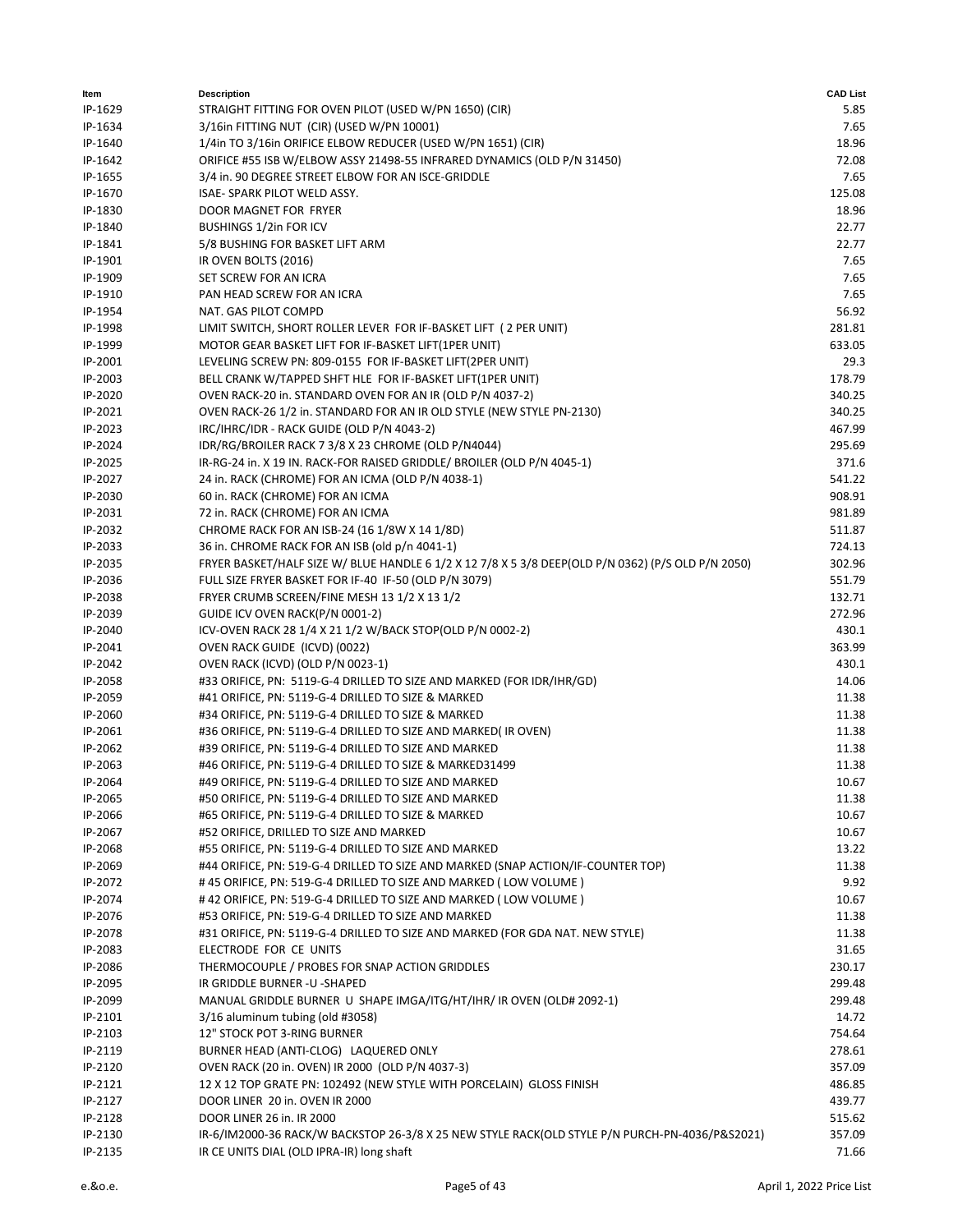| Item     | <b>Description</b>                                                                             | <b>CAD List</b> |
|----------|------------------------------------------------------------------------------------------------|-----------------|
| IP-2682  | EIR- BURNER HANGER SUPPORT                                                                     | 231.24          |
| IP-2684  | PILOT BURNER ASSEMBLY                                                                          | 72.29           |
| IP-2685  | DOOR COMPLETE ASSY. IR 2000 20 IN.                                                             | 1513.16         |
| IP-2687  | DOOR COVER 20 in.                                                                              | 530.76          |
| IP-2688  | DOOR COMPLETE ASSY. IR 2000 26 1/2 in.                                                         | 1827.76         |
| IP-2689  | DOOR COVER 26 1/2 in. OVEN                                                                     | 659.67          |
| IP-2701  | BURNER KNOB W/LOGO, FLAT SIDE UP (IN OFF POSITION) CHROME/BLUE FOR IR/IHR                      | 56.92           |
| IP-2721  | BURNER KNOB WITH LOGO, FLAT SIDE UP (IN OFF POSITION) CHROME/BLUE FOR IHR (old p/n 4054)       | 56.92           |
| IP-2730  | CE KNOB/FRONT BURNER                                                                           | 65.64           |
| IP-2731  | CE KNOB/REAR BURNER                                                                            | 65.64           |
| IP-2732  | OVEN THERMOSTAT KNOB (USED WITH PN 1159 OR 1179) (CIR) SPECIFY COLOR (old p/n 2734)            | 45.48           |
| IP-2733  | GRIDDLE THERMOSTAT KNOB (USED WITH PN 1159 OR 1179) (CIR)                                      | 45.48           |
| IP-2995  | BRASS STR. FITTIN 3/8in NPT X 3/8 CC (SLEEVE &NUT INCL) ICMA FITTING                           | 34.15           |
| IP-2999  | DUMP PAN (P/S OLD P/N 28252)                                                                   | 286.26          |
| IP-3038  | STAINLESS STEEL CABLE CLIP                                                                     | 7.62            |
| IP-3041  | 1/4-20 HEAVY DUTY TUBE CONNCTR (FOR IRCA)                                                      | 29.71           |
| IP-3049  | 1/2in SHAFT CLIMAX COLLAR                                                                      | 7.89            |
| IP-3067  | 17-1/2in X 17-1/2in CRUMB SCREEN NICKLE (FOR IFP-75) (P/S OLD P/N 2048)                        | 159.27          |
| IP-3068  | FRYER BASKET (FOR IFS-75) 8 3/8in X 17-1/4in X 6in DEEP (P/S OLD P/N 2055)                     | 454.45          |
| IP-3069  | FRYER CRUMB SCREEN 6-1/2in X 13-1/2in NICKLE PLATED (FOR IFP-25) (P/S OLD P/N 2047)            | 127.64          |
| IP-3073  | FRY BASKET FOR THE COUNTER TOP SERIES FRYER AND IFS-25                                         | 302.96          |
| IP-3074  | GRID ASSEMBLY (CRUMB SCREEN/ FINE MESH)12 X 12 FOR THE COUNTER TOP SERIES FRYER                | 136.51          |
| IP-3085  | FRYER BASKET (FOR IFP-75 FULL SIZE BASKET) PN: AW-12, 16 3/4 X 17 1/2 X 6 inchs W/ BLUE HANDLE | 551.79          |
| IP-3097  | 3/16in BRASS COMPRESSION TEE                                                                   | 53.16           |
| IP-3109  | <b>CUSTOM FRYER DRAIN SPOUT</b>                                                                | 165.96          |
| IP-3901  | 4IN. ADJUSTABLE APPLIANCE LEG WITH NYLON GLIDE                                                 | 84.93           |
| IP-4009  | 2in X 1in SWIVEL RUBBER CASTER 3/8in-16X1-1/4 (IF-SPACE SAVER)                                 | 87.47           |
| IP-4055  | ICV DOOR HANDLES ALLOY/TEMP. NO. 6063/T5 MILL FINISH X 10 FT. 10 INCHES(IMPERIAL)              | 108.19          |
| IP-5000  | 6 X 24 11 BAR TOP GRATE FOR IAB'S & GD'S                                                       | 166.8           |
| IP-5009  | IR-12in X 24in SOLID HOT TOP POLISHED                                                          | 1119.2          |
| IP-5027  | <b>CONE LEGS</b>                                                                               | 32.44           |
| IP-6025  | RELAY 24 VA 50/60 Hz FOR IF-SPACE SAVER                                                        | 150.96          |
| IP-6026  | BASE MOUNT FOR RELAY FOR IF-SPACE SAVER                                                        | 90.91           |
| IP-8092  | CHAR ROCK FOR BROILER (20 LBS BOX)                                                             | 185.73          |
| IP-8556  | ICRA INSULATION/CERAFORM BOARD 1/4 X 4 X 36                                                    | 73.26           |
| IP-9030  | IR-24 DOOR LINER-20" OVEN (BLANKS P/N 40185)                                                   | 553.13          |
| IP-9032  | IR-24" OVEN BOTTOM LINER                                                                       | 572.46          |
| IP-9047  | IR-36 BOTTOM LINER 26-3/8 X 26-3/16 (OLD P/N:8007)                                             | 587.55          |
| IP-9102  | IHR-BOTTOM LINER 26-3/8 X 27-7/8                                                               | 703.78          |
| IP-10000 | PILOT BURNER TUBING ASSBLY (P/N 35714, 30280, AND 30277)                                       | 45.72           |
| IP-11000 | 24 IN. TOP GRATE SUPPORT FRAME FOR A GD                                                        | 432.23          |
| IP-11001 | 30 IN. TOP GRATE SUPPORT FRAME FOR A GD                                                        | 530.76          |
| IP-11002 | 36 IN. TOP GRATE SUPPORT FRAME FOR A GD                                                        | 580.08          |
| IP-11003 | 48 IN. TOP GRATE SUPPORT FRAME FOR A GD                                                        | 629.32          |
| IP-11004 | 60 IN. TOP GRATE SUPPORT FRAME FOR A GD                                                        | 678.61          |
| IP-11005 | 24 IN. LINER FOR A GD                                                                          | 587.63          |
| IP-11006 | 30 IN. LINER FOR A GD                                                                          | 678.61          |
| IP-11007 | 36 IN. LINER FOR A GD                                                                          | 777.17          |
| IP-11008 | 48 IN. LINER FOR A GD                                                                          | 928.86          |
| IP-11009 | 60 IN. LINER FOR A GD                                                                          | 1072.83         |
| IP-11010 | 24 IN. CRUMB TRAY FOR A GD                                                                     | 314.64          |
| IP-11011 | 30 IN. CRUMB TRAY FOR A GD                                                                     | 386.72          |
| IP-11012 | 36 IN. CRUMB TRAY FOR A GD                                                                     | 477.74          |
| IP-11013 | 48 IN. CRUMB TRAY FOR A GD                                                                     | 587.63          |
| IP-11014 | 60 IN. CRUMB TRAY FOR A GD                                                                     | 659.67          |
| IP-11015 | 24 IN. GREASE CAN (STAINLESS STEEL) FOR A GD                                                   | 481.49          |
| IP-11016 | 30 IN. GREASE CAN (STAINLESS STEEL) FOR A GD                                                   | 580.08          |
| IP-11017 | 36 IN. GREASE CAN (STAINLESS STEEL) FOR A GD                                                   | 724.13          |
| IP-11018 | 48 IN. GREASE CAN (STAINLESS STEEL) FOR A GD                                                   | 875.74          |
| IP-11019 | 60 IN. GREASE CAN (STAINLESS STEEL) FOR A GD                                                   | 1016.03         |
| IP-11020 | 24 in. VALVE COVER (STAINLESS STEEL) FOR A GD                                                  | 265.42          |
| IP-11021 | 30 in. VALVE COVER (STAINLESS STEEL) FOR A GD                                                  | 288.16          |
| IP-11022 | 36 in. VALVE COVER (STAINLESS STEEL) FOR A GD                                                  | 337.38          |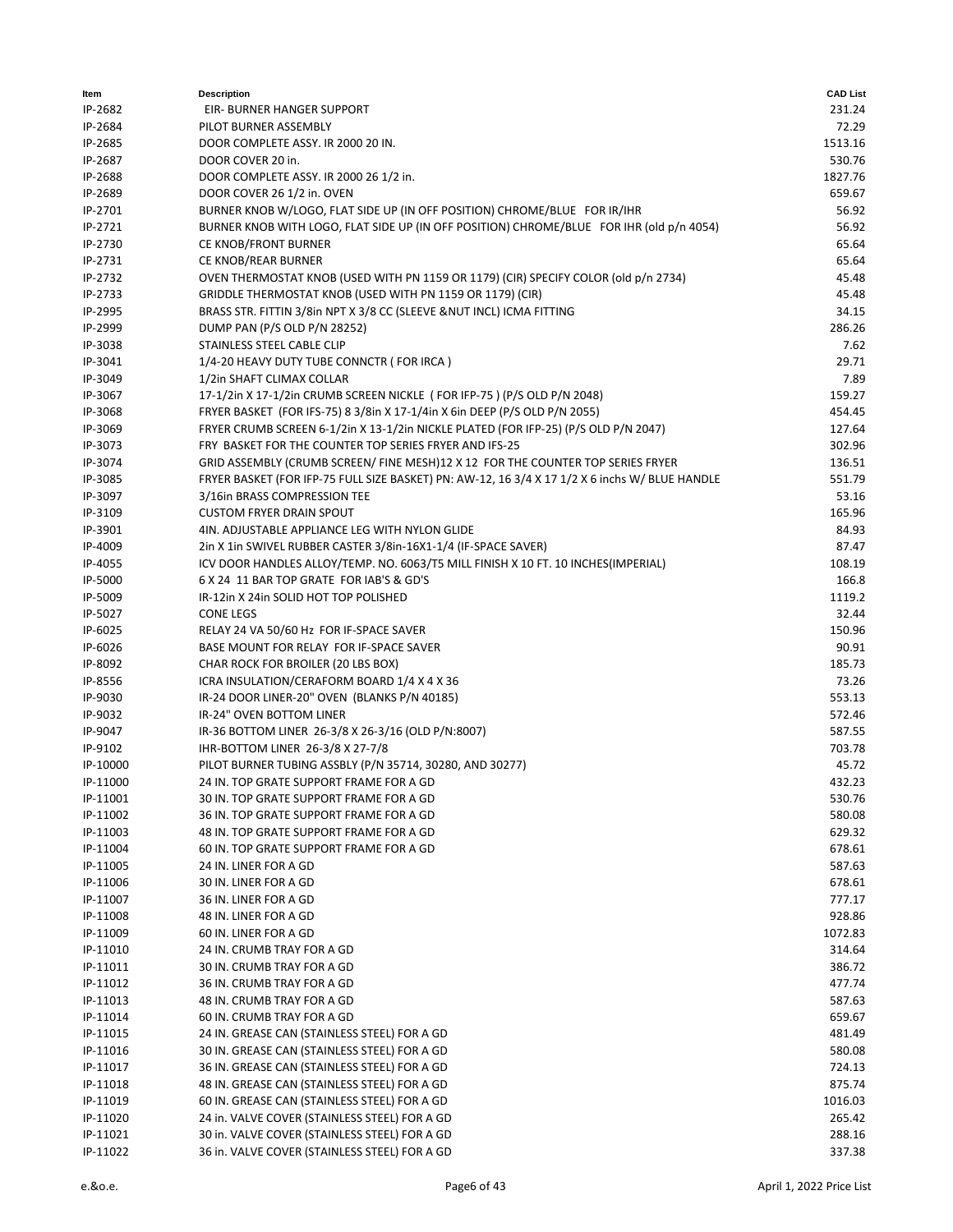| ltem     | <b>Description</b>                                                      | <b>CAD List</b> |
|----------|-------------------------------------------------------------------------|-----------------|
| IP-11023 | 48 in. VALVE COVER (STAINLESS STEEL) FOR A GD                           | 367.8           |
| IP-11024 | 60 in. VALVE COVER (STAINLESS STEEL) FOR A GD                           | 413.32          |
| IP-11025 | 24 in. MANIFOLD (PIPE) FOR A GD                                         | 386.72          |
| IP-11026 | 30 in. MANIFOLD (PIPE) FOR A GD                                         | 432.23          |
| IP-11027 | 36 in. MANIFOLD (PIPE) FOR A GD                                         | 530.76          |
| IP-11028 | 48 in. MANIFOLD (PIPE) FOR A GD                                         | 629.32          |
| IP-11029 | 60 in. MANIFOLD (PIPE) FOR A GD                                         | 678.61          |
| IP-11050 | BURNER ASSEMBLY W/AIR SHUTTER FOR A GD AND ICB-27 (OLD P/N2091)         | 580.08          |
| IP-11205 | 5 X 21-1/2IN TOP GRATE FOR IRB/ 7-BAR SLANTED(OLD P/N 0138-1)           | 279.68          |
| IP-11300 | EBA-22 IN. LINER WELDED ASSY.                                           | 538.41          |
| IP-11301 | EBA-32 IN. LINER WELDED ASSY.                                           | 606.58          |
| IP-11302 | EBA-42 IN. LINER WELDED ASSY.                                           | 724.13          |
| IP-11303 | EBA 22IN. GREASE CAN WELD ASSY.                                         | 269.16          |
| IP-11304 | EBA 32IN GREASE CAN WELD ASSY.                                          | 337.38          |
| IP-11305 | EBA 42IN. GREASE CAN WELD ASSY.                                         | 1037.42         |
| IP-11306 | 22 in. CRUMB TRAY FOR AN EBA                                            | 288.16          |
| IP-11307 | 32 in. CRUMB TRAY FOR AN EBA                                            | 386.72          |
| IP-11308 | 42 in. CRUMB TRAY FOR AN EBA                                            | 432.23          |
| IP-11309 | 22 in. VALVE COVER (STAINLESS STEEL) FOR AN EBA                         | 280.54          |
| IP-11310 | 32 in. VALVE COVER (STAINLESS STEEL) FOR AN EBA                         | 307.15          |
| IP-11311 | 42 in. VALVE COVER (STAINLESS STEEL) FOR AN EBA                         | 363.95          |
| IP-11315 | 22 in. BURNER FRONT BAFFLE FOR AN EBA                                   | 144.07          |
| IP-11316 | 32 in. BURNER FRONT BAFFLE FOR AN EBA                                   | 170.6           |
| IP-11317 | 42 in. BURNER FRONT BAFFLE FOR AN EBA                                   | 204.76          |
| IP-11330 | EBA SIDE PANEL R/H                                                      | 324.62          |
| IP-11331 | EBA SIDE PANEL L/H                                                      | 324.62          |
| IP-11350 | BURNER ASSY. FOR AN EBA, 16"                                            | 424.62          |
| IP-11390 | CORNER BRACKET FOR EQUIPMENT STAND UNDERSHELF K/O ASSEMBLY (OLD # 0800) | 151.65          |
| IP-11391 | MIDDLE BRACKET FOR EQUIPMENT STAND                                      | 151.65          |
| IP-11400 | 24 in. LINER FOR AN IRB                                                 | 629.32          |
| IP-11401 | 30 in. LINER FOR AN IRB                                                 | 788.6           |
| IP-11402 | 36 in. LINER FOR AN IRB                                                 | 906.07          |
| IP-11403 | 48 in. LINER FOR AN IRB                                                 | 1084.31         |
| IP-11404 | 60 in. LINER FOR AN IRB                                                 | 1163.88         |
| IP-11405 | 72 IN LINER FOR AN IRB                                                  | 1357.2          |
| IP-11406 | 24 IN LANDING LEDGE (STAINLESS STEEL) FOR AN IRB                        | 473.95          |
| IP-11407 | 30 in. LANDING LEDGE (STAINLESS STEEL) FOR AN IRB                       | 553.56          |
| IP-11408 | 36 in. LANDING LEDGE (STAINLESS STEEL) FOR AN IRB                       | 629.32          |
| IP-11409 | 48 in. LANDING LEDGE (STAINLESS STEEL) FOR AN IRB                       | 708.98          |
| IP-11410 | 60 in. LANDING LEDGE (STAINLESS STEEL) FOR AN IRB                       | 788.6           |
| IP-11411 | 72 in. LANDING LEDGE (STAINLESS STEEL) FOR AN IRB                       | 887.14          |
| IP-11412 | 24 in. CRUMB TRAY FOR AN IRB                                            | 314.64          |
| IP-11413 | 30 in. CRUMB TRAY FOR AN IRB                                            | 356.39          |
| IP-11414 | 36 in. CRUMB TRAY FOR AN IRB                                            | 394.32          |
| IP-11415 | 48 in. CRUMB TRAY FOR AN IRB                                            | 511.85          |
| IP-11416 | 60 in. CRUMB TRAY FOR AN IRB                                            | 591.41          |
| IP-11417 | 72 in. CRUMB TRAY FOR AN IRB                                            | 689.95          |
| IP-11418 | 24 in. GREASE CAN FOR AN IRB                                            | 159.28          |
| IP-11419 | 30 in.GREASE CAN FOR AN IRB                                             | 197.16          |
| IP-11420 | 36 in. GREASE CAN FOR AN IRB                                            | 235.07          |
| IP-11421 | 48 in. GREASE CAN FOR AN IRB                                            | 276.73          |
| IP-11422 | 60 in.GREASE CAN FOR AN IRB                                             | 394.32          |
| IP-11423 | 72 in. GREASE CAN FOR AN IRB                                            | 432.23          |
| IP-11424 | 24 in. VALVE COVER (STAINLESS STEEL) FOR AN IRB                         | 276.73          |
| IP-11425 | 30 in. VALVE COVER (STAINLESS STEEL) FOR AN IRB                         | 314.64          |
| IP-11426 | 36 in. VALVE COVER (STAINLESS STEEL) FOR AN IRB                         | 356.39          |
| IP-11427 | 48 in. VALVE COVER (STAINLESS STEEL) FOR AN IRB                         | 394.32          |
| IP-11428 | 60 in. VALVE COVER (STAINLESS STEEL) FOR AN IRB                         | 473.95          |
| IP-11429 | 72 in. VALVE COVER (STAINLESS STEEL) FOR AN IRB                         | 553.56          |
| IP-11500 | SEAL KIT FOR VIKING PUMP (1 VITON LIP SEAL AND 2 O-RINGS)               | 159.28          |
| IP-11505 | SEAL KIT FOR HAIGHT PUMP                                                | 159.28          |
| IP-11506 | SEAL KIT FOR SHERTECH PUMP                                              | 612.55          |
| IP-11600 | 30 in. TOP GRATE SUPPORT FRAME FOR MSQ-30                               | 530.76          |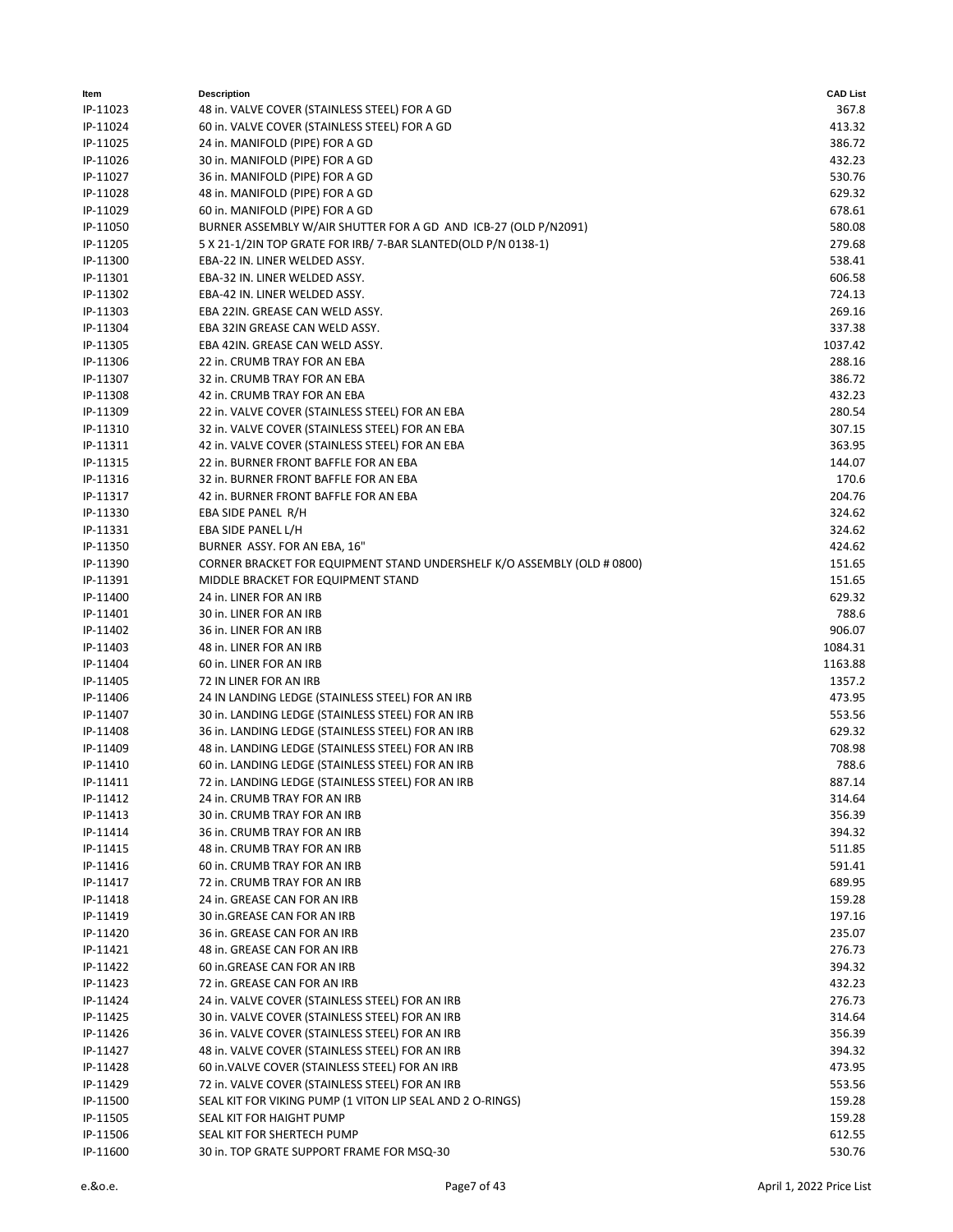| Item                 | <b>Description</b>                                                                         | <b>CAD List</b>   |
|----------------------|--------------------------------------------------------------------------------------------|-------------------|
| IP-11601             | 36 in. TOP GRATE SUPPORT FRAME FOR MSQ-36                                                  | 580.08            |
| IP-11602             | 48 in. TOP GRATE SUPPORT FRAME FOR MSQ-48                                                  | 629.32            |
| IP-11603             | 60 in. TOP GRATE SUPPORT FRAME FOR MSQ-60                                                  | 678.61            |
| IP-11605             | MSQ-30 & 60 AIR FLOW REDUCER PLATES (3 TO A SET) (25-1/2in.) 60 in. TAKES 2 SETS OF PLATES | 314.64            |
| IP-11606             | MSQ-36 AIR FLOW REDUCER PLATES (3 TO A SET) (29-1/2 in.)                                   | 356.39            |
| IP-11607             | MSQ-48 AIR FLOW REDUCER PLATES (3 TO A SET) (41-1/2 in.)                                   | 432.23            |
| IP-11610             | 30 in. LINER FOR MSQ-30                                                                    | 902.28            |
| IP-11611             | 36 in. LINER FOR MSQ-36                                                                    | 1084.31           |
| IP-11612             | 48 in.LINER FOR MSQ-48                                                                     | 1175.26           |
| IP-11613             | 60 in. LINER (WITH CENTER DIVIDER) FOR MSQ-60                                              | 1493.7            |
| IP-11615             | 30 in. WELDED DOOR ASSEMBLY STAINLESS STEEL (1 OPENING) FOR MSQ-30                         | 993.29            |
| IP-11616             | 36 in. WELDED DOOR ASSEMBLY STAINLESS STEEL (1 OPENING) FOR MSQ-36                         | 1197.99           |
| IP-11617             | 48 in. WELDED DOOR ASSEMBLY STAINLESS STEEL (1 OPENING) FOR MSQ-48                         | 1448.18           |
| IP-11618             | 60 in. WELDED DOOR ASSEMBLY STAINLESS STEEL (2 OPENING) FOR MSQ-60                         | 1630.24           |
| IP-11620             | MSQ 30in LOG LIGHTER ASSY R/H                                                              | 314.64            |
| IP-11621             | MSQ 36in LOG LIGHTER ASSY                                                                  | 382.93            |
| IP-11622             | 48 in. LOG LIGHTER (R/H) FOR MSQ-48                                                        | 428.49            |
| IP-11623             | 60 in. LOG LIGHTER (L/H) FOR MSQ-60                                                        | 272.96            |
| IP-11625             | 30in. & 60in. ASH TRAY USED ON MSQ-30 & MSQ-60 UNITS                                       | 629.32            |
| IP-11626             | 36 in. ASH TRAY FOR MSQ-36                                                                 | 845.4             |
| IP-11627             | 48 in. ASH TRAY FOR MSQ-48                                                                 | 1042.6            |
| IP-11632             | 48 in. MSQ STAND - STAINLESS STEEL (OPEN TOP CABINET)                                      | 2383.05           |
| IP-11633             | 60 in. MSQ STAND - STAINLESS STEEL (OPEN TOP CABINET)                                      | 2726.79           |
| IP-11640             | WOOD POKER FOR MSQ                                                                         | 242.68            |
| IP-11710             | BOHN M/T EVAPORATOR 600B (SIZZLE N CHILL) (old p/n 30954)                                  | 675.15            |
| IP-12000             | 24 in. THERMO GRIDDLE PLATE ASSEMBLY FOR AN ITG                                            | 2467.95           |
| IP-12001             | 36 in. THERMO GRIDDLE PLATE ASSEMBLY FOR AN ITG                                            | 3195.88           |
| IP-12002             | 48 in. THERMO GRIDDLE PLATE ASSEMBLY FOR AN ITG                                            | 4018.57           |
| IP-12003             | 60 in. THERMO GRIDDLE PLATE ASSEMBLY FOR AN ITG                                            | 4598.63           |
| IP-12004<br>IP-12005 | 72 in. THERMO GRIDDLE PLATE ASSEMBLY FOR AN ITG<br>AERATION PLATE FOR AN ITG               | 5080.09<br>212.29 |
| IP-12006             | 24 in. VALVE COVER (STAINLESS STEEL) FOR AN ITG                                            | 295.69            |
| IP-12007             | 36 in. VALVE COVER (STAINLESS STEEL) FOR AN ITG                                            | 333.61            |
| IP-12008             | 48 in. VALVE COVER (STAINLESS STEEL) FOR AN ITG                                            | 413.32            |
| IP-12009             | 60 in. VALVE COVER (STAINLESS STEEL) FOR AN ITG                                            | 454.97            |
| IP-12010             | 72 in. VALVE COVER (STAINLESS STEEL) FOR AN ITG                                            | 553.56            |
| IP-12019             | 10X16 GREASE CAN FOR AN IMGA/ITG                                                           | 299.48            |
| IP-12020             | 9X16 GREASE CAN FOR AN IMGA/ITG                                                            | 299.48            |
| IP-12025             | 24 in. BACK PLATE FOR AN ITG                                                               | 98.61             |
| IP-12026             | 36 in. BACK PLATE FOR AN ITG                                                               | 121.31            |
| IP-12027             | 48 in. BACK PLATE FOR AN ITG                                                               | 216.14            |
| IP-12028             | 60in. BACK PLATE FOR AN ITG                                                                | 269.19            |
| IP-12029             | 72 in. BACK PLATE FOR AN ITG                                                               | 314.64            |
| IP-12030             | 24 in. VALVE COVER (STAINLESS STEEL) FOR AN IMGA                                           | 295.69            |
| IP-12031             | 36in. VALVE COVER (STAINLESS STEEL) FOR AN IMGA                                            | 333.61            |
| IP-12032             | 48 in. VALVE COVER (STAINLESS STEEL) FOR AN IMGA                                           | 413.32            |
| IP-12033             | 60 in. VALVE COVER (STAINLESS STEEL) FOR AN IMGA                                           | 454.97            |
| IP-12034             | 72in. VALVE COVER (STAINLESS STEEL) FOR AN IMGA                                            | 553.56            |
| IP-12095             | ISAE- CENTER BAFFLE W/SPARK PILOT BRKT.                                                    | 212.29            |
| IP-12099             | 24in. GRIDDLE PLATE ASSEMBLY (3/4in THICK) FOR AN IMGA                                     | 2274.67           |
| IP-12100             | 36in. GRIDDLE PLATE ASSEMBLY (3/4in. THICK) FOR AN IMGA                                    | 2900.25           |
| IP-12101             | 48in. GRIDDLE PLATE ASSEMBLY (3/4in. THICK) FOR AN IMGA                                    | 3628.14           |
| IP-12102             | 24in. GRIDDLE PLATE ASSEMBLY (1in. THICK) FOR AN IMGA                                      | 2467.95           |
| IP-12103             | 36in. GRIDDLE PLATE ASSEMBLY (1in. THICK) FOR AN IMGA                                      | 3195.88           |
| IP-12104             | 48in. GRIDDLE PLATE ASSEMBLY (1in. THICK) FOR AN IMGA                                      | 4018.57           |
| IP-12105             | 60in. GRIDDLE PLATE ASSEMBLY (1in. THICK) FOR AN IMGA                                      | 4598.63           |
| IP-12106             | 72in. GRIDDLE PLATE ASSEMBLY (1in. THICK ) FOR AN IMGA                                     | 5080.09           |
| IP-12110             | ISAE-24IN. GRIDDLE PLATE WELD. ASSY. 1IN. WD.                                              | 2684.16           |
| IP-12111             | ISAE-36IN. GRIDDLE PLATE WELD. ASSY. 1IN. WIDE                                             | 3411.99           |
| IP-12112             | ISAE-48IN. GRIDDLE PLATE WELD ASSY.                                                        | 4223.31           |
| IP-12113             | ISAE-60IN. GRIDDLE PLATE WELD ASSY.                                                        | 4810.95           |
| IP-12114             | ISAE-72IN. GRIDDLE PLATE WELD. ASSY.                                                       | 5288.59           |
| IP-12115             | GROOVE GRIDDLE CLEANING TOOL                                                               | 337.38            |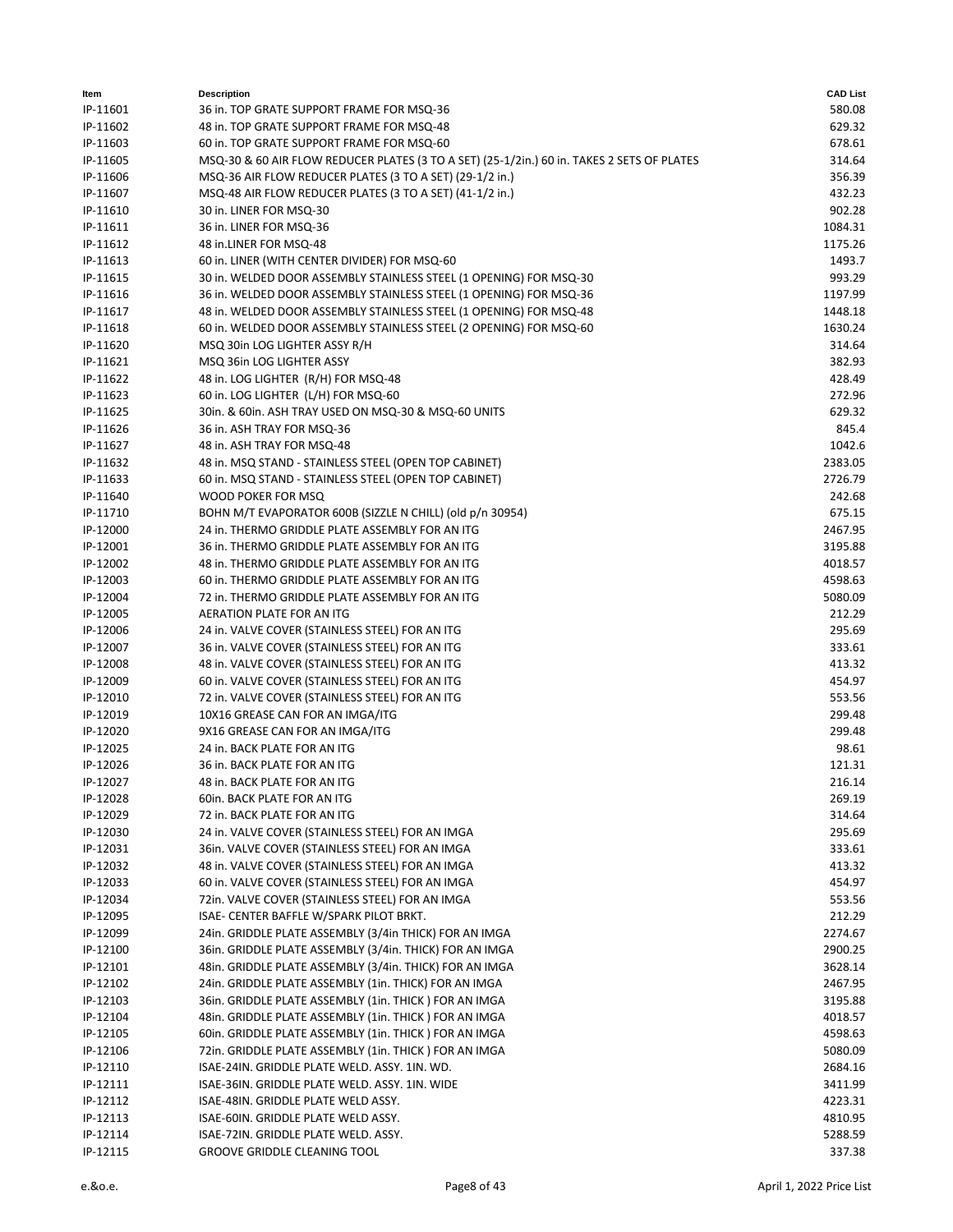| Item     | <b>Description</b>                                   | <b>CAD List</b> |
|----------|------------------------------------------------------|-----------------|
| IP-12116 | 20in. LONG WOOD HANDLE WIRE BRUSH W/ SCRAPER         | 125.08          |
| IP-12117 | <b>GROOVE GRIDDLE CLEANING TOOL</b>                  | 337.4           |
| IP-12125 | <b>ISAE-24IN FLUE BACK</b>                           | 98.61           |
| IP-12126 | ISAE-36IN. FLUE BACK                                 | 121.31          |
| IP-12127 | ISAE-48IN. FLUE BACK                                 | 216.16          |
| IP-12128 | ISAE-60IN. FLUE BACK                                 | 406.05          |
| IP-12129 | ISAE-72IN. FLUE BACK                                 | 453.43          |
| IP-12507 | <b>ISAE- ORIFICE BRACKET</b>                         | 78.97           |
| IP-13000 | IHPA-1-12 CRUMB TRAY FOR AN IHPA                     | 178.25          |
| IP-13001 | IHPA-2-12 CRUMB TRAY FOR AN IHPA                     | 272.96          |
|          | IHPA-2-24 CRUMB TRAY FOR AN IHPA                     | 272.96          |
| IP-13002 |                                                      |                 |
| IP-13003 | IHPA-4-24 CRUMB TRAY FOR AN IHPA                     | 314.64          |
| IP-13004 | IHPA-3-36 CRUMB TRAY FOR AN IHPA                     | 314.64          |
| IP-13005 | IHPA-6-36 CRUMB TRAY FOR AN IHPA                     | 405.69          |
| IP-13006 | IHPA-4-48 CRUMB TRAY FOR AN IHPA                     | 405.69          |
| IP-13007 | IHPA-8-48 CRUMB TRAY FOR AN IHPA                     | 496.68          |
| IP-13008 | IHPA-1-12 VALVE COVER FOR AN IHPA                    | 197.16          |
| IP-13009 | IHPA-2-12 VALVE COVER FOR AN IHPA                    | 216.16          |
| IP-13010 | IHPA-2-24 VALVE COVER FOR AN IHPA                    | 257.8           |
| IP-13011 | IHPA-4-24 VALVE COVER FOR AN IHPA                    | 257.8           |
| IP-13012 | IHPA-3-36 VALVE COVER FOR AN IHPA                    | 295.69          |
| IP-13013 | IHPA-6-36 VALVE COVER FOR AN IHPA                    | 295.69          |
| IP-13014 | IHPA-4-48 VALVE COVER FOR AN IHPA                    | 351.77          |
| IP-13015 | <b>IHPA-8-48 VALVE COVER FOR AN IHPA</b>             | 351.77          |
| IP-13020 | BURNER SUPPORT BRACKET (SINGLE BURNER) FOR AN IHPA   | 117.52          |
| IP-13030 | 12in. LANDING LEDGE (STAINLESS STEEL) FOR AN IHPA    | 193.35          |
| IP-13031 | 24in. LANDING LEDGE (STAINLESS STEEL) FOR AN IHPA    | 363.99          |
| IP-13032 | 36in. LANDING LEDGE (STAINLESS STEEL) FOR AN IHPA    | 511.87          |
| IP-13033 | 48in. LANDING LEDGE (STAINLESS STEEL) FOR AN IHPA    | 682.45          |
| IP-14001 | ICMA/ISB-36in. TOP COVER (BLACK ENAMEL)              | 579.97          |
| IP-14005 | ICMA-24in FRONT COVER (STAINLESS STEEL)              | 777.17          |
| IP-14006 | ICMA-36in. FRONT COVER (STAINLESS STEEL)             | 822.66          |
| IP-14007 | ICMA-48in. FRONT COVER (STAINLESS STEEL)             | 966.7           |
| IP-14008 | 60in. FRONT COVER (STAINLESS STEEL) FOR AN ICMA      | 1160.09         |
| IP-14009 | ICMA-72in. FRONT COVER (STAINLESS STEEL)             | 1326.87         |
| IP-14015 | 24in. HEAT RAIL FOR AN ICMA                          | 144.07          |
| IP-14016 | ICMA-36in. HEAT RAIL                                 | 197.16          |
| IP-14017 | ICMA-48in. HEAT RAIL                                 | 242.68          |
|          | ICMA-60in. HEAT RAIL                                 |                 |
| IP-14018 |                                                      | 288.16          |
| IP-14019 | 72in. HEAT RAIL FOR AN ICMA`                         | 337.38          |
| IP-14020 | <b>ICMA-BURNER SIDE CLAMP</b>                        | 45.48           |
| IP-14021 | SMALL BURNER FRONT CLAMP (15-3/4in.) FOR AN ISB/ICMA | 121.31          |
| IP-14022 | LARGE BURNER FRONT CLAMP (26-1/2in) FOR AN ISB/ICMA  | 144.07          |
| IP-14026 | SIDE LINER-R/H FOR AN ICMA                           | 216.16          |
| IP-14027 | ICMA-SIDE LINER-L/H                                  | 216.16          |
| IP-14030 | ICMA/ISB-PILOT BRACKET                               | 18.96           |
| IP-14035 | ICMA-24in BOTTOM LINER                               | 337.38          |
| IP-14036 | ICMA-36 BOTTOM LINER                                 | 386.73          |
| IP-14037 | ICMA-48in BOTTOM LINER                               | 409.45          |
| IP-14038 | ICMA-60in BOTTOM LINER                               | 432.23          |
| IP-14039 | ICMA-72in BOTTOM LINER                               | 530.76          |
| IP-14042 | LEFT SIDE MANIFOLD PIPE FOR AN ICMA                  | 269.16          |
| IP-14044 | ISAE-36IN. MANIFOLD PIPE ASSY.52.64                  | 170.6           |
| IP-14045 | 24in TOP LINER FOR AN ISB/ICMA                       | 363.99          |
| IP-14046 | ICMA/ISB-36in TOP LINER                              | 401.88          |
| IP-14047 | ICMA-48in TOP LINER                                  | 458.68          |
| IP-14048 | 60in TOP LINER FOR AN ICMA                           | 508.01          |
| IP-14049 | 72in TOP LINER FOR AN ICMA                           | 549.71          |
| IP-14050 | ICMA/ISB-24in BACK FLUE SUPPORT                      | 193.35          |
| IP-14051 | ICMA 36in BACK FLUE SUPPORT                          | 212.29          |
| IP-14052 | ICMA-48in BACK FLUE SUPPORT                          | 288.16          |
| IP-14053 | ICMA-60in BACK FLUE SUPPORT                          | 337.38          |
| IP-14054 | ICMA-72in BACK FLUE SUPPORT                          | 436.03          |
|          |                                                      |                 |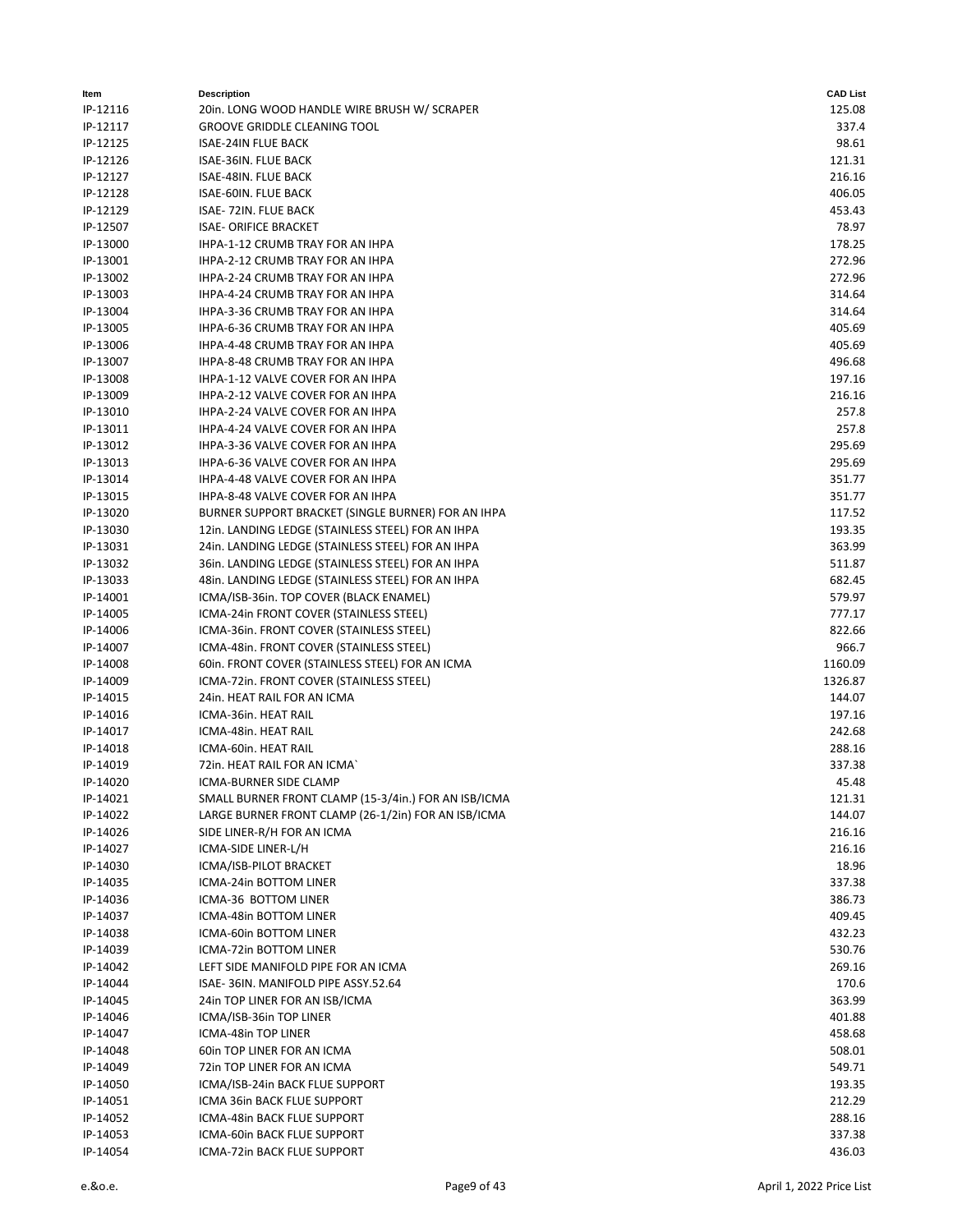| 551.78<br>IP-14055<br>24in WALL MOUNT KIT FOR AN ISB/ICMA<br>551.78<br>IP-14056<br>ICMA/ISB-36in WALL MOUNT KIT<br>551.79<br>IP-14057<br>ICMA-48in WALL MOUNT KIT<br>787.19<br>IP-14058<br>ICMA-60in WALL MOUNT KIT<br>771.34<br>IP-14059<br>72in WALL MOUNT KIT FOR AN ICMA<br>665.44<br>IP-14060<br>ICMA-REINFORCEMENT KIT (ON 36 RANGE)<br>665.44<br>IP-14066<br>ICMA/ISB REINFORCEMENT CHANNEL (B)<br>IP-14080<br>ICMA 24 IN. CRUMB TRAY<br>325.99<br>421.25<br>IP-14081<br>ICMA 36IN. CRUMB TRAY<br>515.23<br>IP-14082<br>ICMA 48IN. CRUMB TRAY<br>607.78<br>IP-14083<br>ICMA 60IN. CRUMB TRAY (2 PER UNIT)<br>IP-14096<br>ICMA-60 - RACK SUPPORT<br>314.64<br>947.75<br>IP-15001<br>TEMPURA WOK TOP (16in OPENING) FOR AN ISPA<br>ISPA/J /W MANDARIN WOK TOP (13in OPENING) FOR 2-RING BURNER(BLK)<br>947.75<br>IP-15002<br>IP-15003<br>OUTER RING BURNER W/AIR SHUTTER FOR AN ISPA<br>337.38<br>IP-15010<br><b>ISPA-18 CRUMB TRAY</b><br>436.03<br>655.83<br>IP-15011<br>CRUMB TRAY FOR AN ISPA-18-2<br>947.75<br>IP-15015<br>16in TEMPURA TOP FOR AN ISPJ<br>IP-15016<br>STOCK POT TOP GRATE (CAST IRON) FOR AN ISPJ<br>923.67<br>13in WOK TOP WITH RING FOR AN ISPJ278.52<br>947.75<br>IP-15017<br>337.38<br>IP-15030<br><b>ISPA-18 VALVE COVER</b><br>386.73<br>IP-15031<br>18in VALVE COVER ISPA-18-2 (STAINLESS STEEL)<br>386.73<br>IP-15032<br>VALVE COVER (STAINLESS STEEL) FOR AN ISPJ<br>IP-15054<br>ISPA-18 CROSS BRACKET<br>214.66<br>IP-15055<br>ISPA-18 REAR BURNER SUPPORT BRKT.<br>59.5<br>IP-15057<br>ISPA-18 LEG CHANNEL<br>59.5<br>IP-15058<br>ISPA- 18 CRUMB TRAY GUIDE(EBA)<br>113.67<br>822.66<br>IP-17010<br>ISB 36in FRONT COVER (STAINLESS STEEL)<br>IP-17011<br>ISB 24in FRONT COVER (STAINLESS STEEL)<br>777.17<br>IP-17012<br>ISB 24in CRUMB TRAY ASSEMBLY<br>481.49<br>IP-17013<br>ISB 36in CRUMB TRAY ASSEMBLY<br>583.87<br>IP-17014<br>337.38<br><b>ISB 24in DRIP PAN</b><br>IP-17015<br>436.03<br>ISB 36in DRIP PAN<br>IP-17020<br>ISB- CARDLE FRAME ASSEM. W/CHROME HANDLE 24"<br>1114.59<br>1209.42<br>IP-17021<br>ISB - CRADLE FRAME ASSEM. W/CHROME HANDLE 36"<br>IP-17022<br>ISB-FLUE END CAP R/H<br>34.15<br>IP-17023<br>ISB-FLUE END CAP-L/H<br>34.15<br>IP-17025<br>ISB-MANIFOLD BRACKET (LOWER)<br>34.15<br>197.16<br>IP-17026<br>ISB-SIDE LINER-R/H<br>IP-17027<br>ISB-SIDE LINER-L/H<br>197.16<br>1285.16<br>IP-17030<br>ISB-24in RACK ASSEMBLY (W/PULL OUT HANDLE)<br>ISB 36in RACK ASSEMBLY (W/PULL OUT HANDLE)<br>IP-17031<br>1376.19<br>IP-17035<br><b>ISB LATCH BRACKET</b><br>178.25<br>IP-17070<br>ISB 24 CRADDLE FRAME W/ASY<br>1114.59<br>IP-17071<br>ISB 36 CRADDLE FRAME W/ASSY<br>1209.42<br>IP-17080<br>ISB ROLLER BEARING BRACKET<br>60.54<br>IP-20002<br>12IN CRUMB TRAY FOR AN IR<br>197.16<br>IP-20003<br>295.69<br>24IN CRUMB TRAY FOR AN IR<br>IP-20004<br>36IN CRUMB TRAY FOR AN IR<br>611.2<br>492.9<br>IP-20005<br>48in CRUMB TRAY FOR AN IR<br>2009.32<br>IP-20006<br>IR 12in GRIDDLE PLATE ASSEMBLY (SAME AS IDR)<br>IP-20007<br>2339.09<br>IR 24in GRIDDLE PLATE ASSEMBLY<br>IP-20008<br>GRIDDLE PLATE ASSEMBLY FOR AN IR, 36"<br>2831.98<br>IP-20009<br>48in GRIDDLE PLATE ASSEMBLY FOR AN IR<br>3730.44<br>IP-20010<br>60in GRIDDLE PLATE ASSEMBLY FOR AN IR<br>5861.06<br>72in GRIDDLE PLATE ASSEMBLY FOR AN IR<br>6600.33<br>IP-20011<br>2062.36<br>IP-20012<br>IDR-RG 12in GRIDDLE PLATE ASSEMBLY<br>IDR-RG 24in GRIDDLE R/H ASSEMBLY<br>IP-20013<br>2422.52<br>IP-20014<br>IR-RG 12IN. DRIP PAN<br>197.16<br>IP-20015<br>IR-RG 24in DRIP PAN-FOR RAISED GRIDDLE/BROILER FOR AN IR<br>295.69<br>IR-RG 12in CRUMB TRAY S/S (SAME AS IDR-RG / IR)<br>IP-20017<br>197.16<br>IP-20018<br>IR-RG 24in CRUMB TRAY-FOR RAISED GRIDDLE/BROILER ( ALUMINUM)<br>295.69<br>IP-20019<br>409.09<br>IR-RG 36 IN. CRUMB TRAY | ltem | <b>Description</b> | <b>CAD List</b> |
|---------------------------------------------------------------------------------------------------------------------------------------------------------------------------------------------------------------------------------------------------------------------------------------------------------------------------------------------------------------------------------------------------------------------------------------------------------------------------------------------------------------------------------------------------------------------------------------------------------------------------------------------------------------------------------------------------------------------------------------------------------------------------------------------------------------------------------------------------------------------------------------------------------------------------------------------------------------------------------------------------------------------------------------------------------------------------------------------------------------------------------------------------------------------------------------------------------------------------------------------------------------------------------------------------------------------------------------------------------------------------------------------------------------------------------------------------------------------------------------------------------------------------------------------------------------------------------------------------------------------------------------------------------------------------------------------------------------------------------------------------------------------------------------------------------------------------------------------------------------------------------------------------------------------------------------------------------------------------------------------------------------------------------------------------------------------------------------------------------------------------------------------------------------------------------------------------------------------------------------------------------------------------------------------------------------------------------------------------------------------------------------------------------------------------------------------------------------------------------------------------------------------------------------------------------------------------------------------------------------------------------------------------------------------------------------------------------------------------------------------------------------------------------------------------------------------------------------------------------------------------------------------------------------------------------------------------------------------------------------------------------------------------------------------------------------------------------------------------------------------------------------------------------------------------------------------------------------------------------------------------------------------------------------------------------------------------------------------------------------------------------------------------------------------------------------------------------------------------------------------------------------------------------------------------------------------------------------------------------------------------------------------------------------------------------------------------------------------------------------------------------------------------------------------|------|--------------------|-----------------|
|                                                                                                                                                                                                                                                                                                                                                                                                                                                                                                                                                                                                                                                                                                                                                                                                                                                                                                                                                                                                                                                                                                                                                                                                                                                                                                                                                                                                                                                                                                                                                                                                                                                                                                                                                                                                                                                                                                                                                                                                                                                                                                                                                                                                                                                                                                                                                                                                                                                                                                                                                                                                                                                                                                                                                                                                                                                                                                                                                                                                                                                                                                                                                                                                                                                                                                                                                                                                                                                                                                                                                                                                                                                                                                                                                                                             |      |                    |                 |
|                                                                                                                                                                                                                                                                                                                                                                                                                                                                                                                                                                                                                                                                                                                                                                                                                                                                                                                                                                                                                                                                                                                                                                                                                                                                                                                                                                                                                                                                                                                                                                                                                                                                                                                                                                                                                                                                                                                                                                                                                                                                                                                                                                                                                                                                                                                                                                                                                                                                                                                                                                                                                                                                                                                                                                                                                                                                                                                                                                                                                                                                                                                                                                                                                                                                                                                                                                                                                                                                                                                                                                                                                                                                                                                                                                                             |      |                    |                 |
|                                                                                                                                                                                                                                                                                                                                                                                                                                                                                                                                                                                                                                                                                                                                                                                                                                                                                                                                                                                                                                                                                                                                                                                                                                                                                                                                                                                                                                                                                                                                                                                                                                                                                                                                                                                                                                                                                                                                                                                                                                                                                                                                                                                                                                                                                                                                                                                                                                                                                                                                                                                                                                                                                                                                                                                                                                                                                                                                                                                                                                                                                                                                                                                                                                                                                                                                                                                                                                                                                                                                                                                                                                                                                                                                                                                             |      |                    |                 |
|                                                                                                                                                                                                                                                                                                                                                                                                                                                                                                                                                                                                                                                                                                                                                                                                                                                                                                                                                                                                                                                                                                                                                                                                                                                                                                                                                                                                                                                                                                                                                                                                                                                                                                                                                                                                                                                                                                                                                                                                                                                                                                                                                                                                                                                                                                                                                                                                                                                                                                                                                                                                                                                                                                                                                                                                                                                                                                                                                                                                                                                                                                                                                                                                                                                                                                                                                                                                                                                                                                                                                                                                                                                                                                                                                                                             |      |                    |                 |
|                                                                                                                                                                                                                                                                                                                                                                                                                                                                                                                                                                                                                                                                                                                                                                                                                                                                                                                                                                                                                                                                                                                                                                                                                                                                                                                                                                                                                                                                                                                                                                                                                                                                                                                                                                                                                                                                                                                                                                                                                                                                                                                                                                                                                                                                                                                                                                                                                                                                                                                                                                                                                                                                                                                                                                                                                                                                                                                                                                                                                                                                                                                                                                                                                                                                                                                                                                                                                                                                                                                                                                                                                                                                                                                                                                                             |      |                    |                 |
|                                                                                                                                                                                                                                                                                                                                                                                                                                                                                                                                                                                                                                                                                                                                                                                                                                                                                                                                                                                                                                                                                                                                                                                                                                                                                                                                                                                                                                                                                                                                                                                                                                                                                                                                                                                                                                                                                                                                                                                                                                                                                                                                                                                                                                                                                                                                                                                                                                                                                                                                                                                                                                                                                                                                                                                                                                                                                                                                                                                                                                                                                                                                                                                                                                                                                                                                                                                                                                                                                                                                                                                                                                                                                                                                                                                             |      |                    |                 |
|                                                                                                                                                                                                                                                                                                                                                                                                                                                                                                                                                                                                                                                                                                                                                                                                                                                                                                                                                                                                                                                                                                                                                                                                                                                                                                                                                                                                                                                                                                                                                                                                                                                                                                                                                                                                                                                                                                                                                                                                                                                                                                                                                                                                                                                                                                                                                                                                                                                                                                                                                                                                                                                                                                                                                                                                                                                                                                                                                                                                                                                                                                                                                                                                                                                                                                                                                                                                                                                                                                                                                                                                                                                                                                                                                                                             |      |                    |                 |
|                                                                                                                                                                                                                                                                                                                                                                                                                                                                                                                                                                                                                                                                                                                                                                                                                                                                                                                                                                                                                                                                                                                                                                                                                                                                                                                                                                                                                                                                                                                                                                                                                                                                                                                                                                                                                                                                                                                                                                                                                                                                                                                                                                                                                                                                                                                                                                                                                                                                                                                                                                                                                                                                                                                                                                                                                                                                                                                                                                                                                                                                                                                                                                                                                                                                                                                                                                                                                                                                                                                                                                                                                                                                                                                                                                                             |      |                    |                 |
|                                                                                                                                                                                                                                                                                                                                                                                                                                                                                                                                                                                                                                                                                                                                                                                                                                                                                                                                                                                                                                                                                                                                                                                                                                                                                                                                                                                                                                                                                                                                                                                                                                                                                                                                                                                                                                                                                                                                                                                                                                                                                                                                                                                                                                                                                                                                                                                                                                                                                                                                                                                                                                                                                                                                                                                                                                                                                                                                                                                                                                                                                                                                                                                                                                                                                                                                                                                                                                                                                                                                                                                                                                                                                                                                                                                             |      |                    |                 |
|                                                                                                                                                                                                                                                                                                                                                                                                                                                                                                                                                                                                                                                                                                                                                                                                                                                                                                                                                                                                                                                                                                                                                                                                                                                                                                                                                                                                                                                                                                                                                                                                                                                                                                                                                                                                                                                                                                                                                                                                                                                                                                                                                                                                                                                                                                                                                                                                                                                                                                                                                                                                                                                                                                                                                                                                                                                                                                                                                                                                                                                                                                                                                                                                                                                                                                                                                                                                                                                                                                                                                                                                                                                                                                                                                                                             |      |                    |                 |
|                                                                                                                                                                                                                                                                                                                                                                                                                                                                                                                                                                                                                                                                                                                                                                                                                                                                                                                                                                                                                                                                                                                                                                                                                                                                                                                                                                                                                                                                                                                                                                                                                                                                                                                                                                                                                                                                                                                                                                                                                                                                                                                                                                                                                                                                                                                                                                                                                                                                                                                                                                                                                                                                                                                                                                                                                                                                                                                                                                                                                                                                                                                                                                                                                                                                                                                                                                                                                                                                                                                                                                                                                                                                                                                                                                                             |      |                    |                 |
|                                                                                                                                                                                                                                                                                                                                                                                                                                                                                                                                                                                                                                                                                                                                                                                                                                                                                                                                                                                                                                                                                                                                                                                                                                                                                                                                                                                                                                                                                                                                                                                                                                                                                                                                                                                                                                                                                                                                                                                                                                                                                                                                                                                                                                                                                                                                                                                                                                                                                                                                                                                                                                                                                                                                                                                                                                                                                                                                                                                                                                                                                                                                                                                                                                                                                                                                                                                                                                                                                                                                                                                                                                                                                                                                                                                             |      |                    |                 |
|                                                                                                                                                                                                                                                                                                                                                                                                                                                                                                                                                                                                                                                                                                                                                                                                                                                                                                                                                                                                                                                                                                                                                                                                                                                                                                                                                                                                                                                                                                                                                                                                                                                                                                                                                                                                                                                                                                                                                                                                                                                                                                                                                                                                                                                                                                                                                                                                                                                                                                                                                                                                                                                                                                                                                                                                                                                                                                                                                                                                                                                                                                                                                                                                                                                                                                                                                                                                                                                                                                                                                                                                                                                                                                                                                                                             |      |                    |                 |
|                                                                                                                                                                                                                                                                                                                                                                                                                                                                                                                                                                                                                                                                                                                                                                                                                                                                                                                                                                                                                                                                                                                                                                                                                                                                                                                                                                                                                                                                                                                                                                                                                                                                                                                                                                                                                                                                                                                                                                                                                                                                                                                                                                                                                                                                                                                                                                                                                                                                                                                                                                                                                                                                                                                                                                                                                                                                                                                                                                                                                                                                                                                                                                                                                                                                                                                                                                                                                                                                                                                                                                                                                                                                                                                                                                                             |      |                    |                 |
|                                                                                                                                                                                                                                                                                                                                                                                                                                                                                                                                                                                                                                                                                                                                                                                                                                                                                                                                                                                                                                                                                                                                                                                                                                                                                                                                                                                                                                                                                                                                                                                                                                                                                                                                                                                                                                                                                                                                                                                                                                                                                                                                                                                                                                                                                                                                                                                                                                                                                                                                                                                                                                                                                                                                                                                                                                                                                                                                                                                                                                                                                                                                                                                                                                                                                                                                                                                                                                                                                                                                                                                                                                                                                                                                                                                             |      |                    |                 |
|                                                                                                                                                                                                                                                                                                                                                                                                                                                                                                                                                                                                                                                                                                                                                                                                                                                                                                                                                                                                                                                                                                                                                                                                                                                                                                                                                                                                                                                                                                                                                                                                                                                                                                                                                                                                                                                                                                                                                                                                                                                                                                                                                                                                                                                                                                                                                                                                                                                                                                                                                                                                                                                                                                                                                                                                                                                                                                                                                                                                                                                                                                                                                                                                                                                                                                                                                                                                                                                                                                                                                                                                                                                                                                                                                                                             |      |                    |                 |
|                                                                                                                                                                                                                                                                                                                                                                                                                                                                                                                                                                                                                                                                                                                                                                                                                                                                                                                                                                                                                                                                                                                                                                                                                                                                                                                                                                                                                                                                                                                                                                                                                                                                                                                                                                                                                                                                                                                                                                                                                                                                                                                                                                                                                                                                                                                                                                                                                                                                                                                                                                                                                                                                                                                                                                                                                                                                                                                                                                                                                                                                                                                                                                                                                                                                                                                                                                                                                                                                                                                                                                                                                                                                                                                                                                                             |      |                    |                 |
|                                                                                                                                                                                                                                                                                                                                                                                                                                                                                                                                                                                                                                                                                                                                                                                                                                                                                                                                                                                                                                                                                                                                                                                                                                                                                                                                                                                                                                                                                                                                                                                                                                                                                                                                                                                                                                                                                                                                                                                                                                                                                                                                                                                                                                                                                                                                                                                                                                                                                                                                                                                                                                                                                                                                                                                                                                                                                                                                                                                                                                                                                                                                                                                                                                                                                                                                                                                                                                                                                                                                                                                                                                                                                                                                                                                             |      |                    |                 |
|                                                                                                                                                                                                                                                                                                                                                                                                                                                                                                                                                                                                                                                                                                                                                                                                                                                                                                                                                                                                                                                                                                                                                                                                                                                                                                                                                                                                                                                                                                                                                                                                                                                                                                                                                                                                                                                                                                                                                                                                                                                                                                                                                                                                                                                                                                                                                                                                                                                                                                                                                                                                                                                                                                                                                                                                                                                                                                                                                                                                                                                                                                                                                                                                                                                                                                                                                                                                                                                                                                                                                                                                                                                                                                                                                                                             |      |                    |                 |
|                                                                                                                                                                                                                                                                                                                                                                                                                                                                                                                                                                                                                                                                                                                                                                                                                                                                                                                                                                                                                                                                                                                                                                                                                                                                                                                                                                                                                                                                                                                                                                                                                                                                                                                                                                                                                                                                                                                                                                                                                                                                                                                                                                                                                                                                                                                                                                                                                                                                                                                                                                                                                                                                                                                                                                                                                                                                                                                                                                                                                                                                                                                                                                                                                                                                                                                                                                                                                                                                                                                                                                                                                                                                                                                                                                                             |      |                    |                 |
|                                                                                                                                                                                                                                                                                                                                                                                                                                                                                                                                                                                                                                                                                                                                                                                                                                                                                                                                                                                                                                                                                                                                                                                                                                                                                                                                                                                                                                                                                                                                                                                                                                                                                                                                                                                                                                                                                                                                                                                                                                                                                                                                                                                                                                                                                                                                                                                                                                                                                                                                                                                                                                                                                                                                                                                                                                                                                                                                                                                                                                                                                                                                                                                                                                                                                                                                                                                                                                                                                                                                                                                                                                                                                                                                                                                             |      |                    |                 |
|                                                                                                                                                                                                                                                                                                                                                                                                                                                                                                                                                                                                                                                                                                                                                                                                                                                                                                                                                                                                                                                                                                                                                                                                                                                                                                                                                                                                                                                                                                                                                                                                                                                                                                                                                                                                                                                                                                                                                                                                                                                                                                                                                                                                                                                                                                                                                                                                                                                                                                                                                                                                                                                                                                                                                                                                                                                                                                                                                                                                                                                                                                                                                                                                                                                                                                                                                                                                                                                                                                                                                                                                                                                                                                                                                                                             |      |                    |                 |
|                                                                                                                                                                                                                                                                                                                                                                                                                                                                                                                                                                                                                                                                                                                                                                                                                                                                                                                                                                                                                                                                                                                                                                                                                                                                                                                                                                                                                                                                                                                                                                                                                                                                                                                                                                                                                                                                                                                                                                                                                                                                                                                                                                                                                                                                                                                                                                                                                                                                                                                                                                                                                                                                                                                                                                                                                                                                                                                                                                                                                                                                                                                                                                                                                                                                                                                                                                                                                                                                                                                                                                                                                                                                                                                                                                                             |      |                    |                 |
|                                                                                                                                                                                                                                                                                                                                                                                                                                                                                                                                                                                                                                                                                                                                                                                                                                                                                                                                                                                                                                                                                                                                                                                                                                                                                                                                                                                                                                                                                                                                                                                                                                                                                                                                                                                                                                                                                                                                                                                                                                                                                                                                                                                                                                                                                                                                                                                                                                                                                                                                                                                                                                                                                                                                                                                                                                                                                                                                                                                                                                                                                                                                                                                                                                                                                                                                                                                                                                                                                                                                                                                                                                                                                                                                                                                             |      |                    |                 |
|                                                                                                                                                                                                                                                                                                                                                                                                                                                                                                                                                                                                                                                                                                                                                                                                                                                                                                                                                                                                                                                                                                                                                                                                                                                                                                                                                                                                                                                                                                                                                                                                                                                                                                                                                                                                                                                                                                                                                                                                                                                                                                                                                                                                                                                                                                                                                                                                                                                                                                                                                                                                                                                                                                                                                                                                                                                                                                                                                                                                                                                                                                                                                                                                                                                                                                                                                                                                                                                                                                                                                                                                                                                                                                                                                                                             |      |                    |                 |
|                                                                                                                                                                                                                                                                                                                                                                                                                                                                                                                                                                                                                                                                                                                                                                                                                                                                                                                                                                                                                                                                                                                                                                                                                                                                                                                                                                                                                                                                                                                                                                                                                                                                                                                                                                                                                                                                                                                                                                                                                                                                                                                                                                                                                                                                                                                                                                                                                                                                                                                                                                                                                                                                                                                                                                                                                                                                                                                                                                                                                                                                                                                                                                                                                                                                                                                                                                                                                                                                                                                                                                                                                                                                                                                                                                                             |      |                    |                 |
|                                                                                                                                                                                                                                                                                                                                                                                                                                                                                                                                                                                                                                                                                                                                                                                                                                                                                                                                                                                                                                                                                                                                                                                                                                                                                                                                                                                                                                                                                                                                                                                                                                                                                                                                                                                                                                                                                                                                                                                                                                                                                                                                                                                                                                                                                                                                                                                                                                                                                                                                                                                                                                                                                                                                                                                                                                                                                                                                                                                                                                                                                                                                                                                                                                                                                                                                                                                                                                                                                                                                                                                                                                                                                                                                                                                             |      |                    |                 |
|                                                                                                                                                                                                                                                                                                                                                                                                                                                                                                                                                                                                                                                                                                                                                                                                                                                                                                                                                                                                                                                                                                                                                                                                                                                                                                                                                                                                                                                                                                                                                                                                                                                                                                                                                                                                                                                                                                                                                                                                                                                                                                                                                                                                                                                                                                                                                                                                                                                                                                                                                                                                                                                                                                                                                                                                                                                                                                                                                                                                                                                                                                                                                                                                                                                                                                                                                                                                                                                                                                                                                                                                                                                                                                                                                                                             |      |                    |                 |
|                                                                                                                                                                                                                                                                                                                                                                                                                                                                                                                                                                                                                                                                                                                                                                                                                                                                                                                                                                                                                                                                                                                                                                                                                                                                                                                                                                                                                                                                                                                                                                                                                                                                                                                                                                                                                                                                                                                                                                                                                                                                                                                                                                                                                                                                                                                                                                                                                                                                                                                                                                                                                                                                                                                                                                                                                                                                                                                                                                                                                                                                                                                                                                                                                                                                                                                                                                                                                                                                                                                                                                                                                                                                                                                                                                                             |      |                    |                 |
|                                                                                                                                                                                                                                                                                                                                                                                                                                                                                                                                                                                                                                                                                                                                                                                                                                                                                                                                                                                                                                                                                                                                                                                                                                                                                                                                                                                                                                                                                                                                                                                                                                                                                                                                                                                                                                                                                                                                                                                                                                                                                                                                                                                                                                                                                                                                                                                                                                                                                                                                                                                                                                                                                                                                                                                                                                                                                                                                                                                                                                                                                                                                                                                                                                                                                                                                                                                                                                                                                                                                                                                                                                                                                                                                                                                             |      |                    |                 |
|                                                                                                                                                                                                                                                                                                                                                                                                                                                                                                                                                                                                                                                                                                                                                                                                                                                                                                                                                                                                                                                                                                                                                                                                                                                                                                                                                                                                                                                                                                                                                                                                                                                                                                                                                                                                                                                                                                                                                                                                                                                                                                                                                                                                                                                                                                                                                                                                                                                                                                                                                                                                                                                                                                                                                                                                                                                                                                                                                                                                                                                                                                                                                                                                                                                                                                                                                                                                                                                                                                                                                                                                                                                                                                                                                                                             |      |                    |                 |
|                                                                                                                                                                                                                                                                                                                                                                                                                                                                                                                                                                                                                                                                                                                                                                                                                                                                                                                                                                                                                                                                                                                                                                                                                                                                                                                                                                                                                                                                                                                                                                                                                                                                                                                                                                                                                                                                                                                                                                                                                                                                                                                                                                                                                                                                                                                                                                                                                                                                                                                                                                                                                                                                                                                                                                                                                                                                                                                                                                                                                                                                                                                                                                                                                                                                                                                                                                                                                                                                                                                                                                                                                                                                                                                                                                                             |      |                    |                 |
|                                                                                                                                                                                                                                                                                                                                                                                                                                                                                                                                                                                                                                                                                                                                                                                                                                                                                                                                                                                                                                                                                                                                                                                                                                                                                                                                                                                                                                                                                                                                                                                                                                                                                                                                                                                                                                                                                                                                                                                                                                                                                                                                                                                                                                                                                                                                                                                                                                                                                                                                                                                                                                                                                                                                                                                                                                                                                                                                                                                                                                                                                                                                                                                                                                                                                                                                                                                                                                                                                                                                                                                                                                                                                                                                                                                             |      |                    |                 |
|                                                                                                                                                                                                                                                                                                                                                                                                                                                                                                                                                                                                                                                                                                                                                                                                                                                                                                                                                                                                                                                                                                                                                                                                                                                                                                                                                                                                                                                                                                                                                                                                                                                                                                                                                                                                                                                                                                                                                                                                                                                                                                                                                                                                                                                                                                                                                                                                                                                                                                                                                                                                                                                                                                                                                                                                                                                                                                                                                                                                                                                                                                                                                                                                                                                                                                                                                                                                                                                                                                                                                                                                                                                                                                                                                                                             |      |                    |                 |
|                                                                                                                                                                                                                                                                                                                                                                                                                                                                                                                                                                                                                                                                                                                                                                                                                                                                                                                                                                                                                                                                                                                                                                                                                                                                                                                                                                                                                                                                                                                                                                                                                                                                                                                                                                                                                                                                                                                                                                                                                                                                                                                                                                                                                                                                                                                                                                                                                                                                                                                                                                                                                                                                                                                                                                                                                                                                                                                                                                                                                                                                                                                                                                                                                                                                                                                                                                                                                                                                                                                                                                                                                                                                                                                                                                                             |      |                    |                 |
|                                                                                                                                                                                                                                                                                                                                                                                                                                                                                                                                                                                                                                                                                                                                                                                                                                                                                                                                                                                                                                                                                                                                                                                                                                                                                                                                                                                                                                                                                                                                                                                                                                                                                                                                                                                                                                                                                                                                                                                                                                                                                                                                                                                                                                                                                                                                                                                                                                                                                                                                                                                                                                                                                                                                                                                                                                                                                                                                                                                                                                                                                                                                                                                                                                                                                                                                                                                                                                                                                                                                                                                                                                                                                                                                                                                             |      |                    |                 |
|                                                                                                                                                                                                                                                                                                                                                                                                                                                                                                                                                                                                                                                                                                                                                                                                                                                                                                                                                                                                                                                                                                                                                                                                                                                                                                                                                                                                                                                                                                                                                                                                                                                                                                                                                                                                                                                                                                                                                                                                                                                                                                                                                                                                                                                                                                                                                                                                                                                                                                                                                                                                                                                                                                                                                                                                                                                                                                                                                                                                                                                                                                                                                                                                                                                                                                                                                                                                                                                                                                                                                                                                                                                                                                                                                                                             |      |                    |                 |
|                                                                                                                                                                                                                                                                                                                                                                                                                                                                                                                                                                                                                                                                                                                                                                                                                                                                                                                                                                                                                                                                                                                                                                                                                                                                                                                                                                                                                                                                                                                                                                                                                                                                                                                                                                                                                                                                                                                                                                                                                                                                                                                                                                                                                                                                                                                                                                                                                                                                                                                                                                                                                                                                                                                                                                                                                                                                                                                                                                                                                                                                                                                                                                                                                                                                                                                                                                                                                                                                                                                                                                                                                                                                                                                                                                                             |      |                    |                 |
|                                                                                                                                                                                                                                                                                                                                                                                                                                                                                                                                                                                                                                                                                                                                                                                                                                                                                                                                                                                                                                                                                                                                                                                                                                                                                                                                                                                                                                                                                                                                                                                                                                                                                                                                                                                                                                                                                                                                                                                                                                                                                                                                                                                                                                                                                                                                                                                                                                                                                                                                                                                                                                                                                                                                                                                                                                                                                                                                                                                                                                                                                                                                                                                                                                                                                                                                                                                                                                                                                                                                                                                                                                                                                                                                                                                             |      |                    |                 |
|                                                                                                                                                                                                                                                                                                                                                                                                                                                                                                                                                                                                                                                                                                                                                                                                                                                                                                                                                                                                                                                                                                                                                                                                                                                                                                                                                                                                                                                                                                                                                                                                                                                                                                                                                                                                                                                                                                                                                                                                                                                                                                                                                                                                                                                                                                                                                                                                                                                                                                                                                                                                                                                                                                                                                                                                                                                                                                                                                                                                                                                                                                                                                                                                                                                                                                                                                                                                                                                                                                                                                                                                                                                                                                                                                                                             |      |                    |                 |
|                                                                                                                                                                                                                                                                                                                                                                                                                                                                                                                                                                                                                                                                                                                                                                                                                                                                                                                                                                                                                                                                                                                                                                                                                                                                                                                                                                                                                                                                                                                                                                                                                                                                                                                                                                                                                                                                                                                                                                                                                                                                                                                                                                                                                                                                                                                                                                                                                                                                                                                                                                                                                                                                                                                                                                                                                                                                                                                                                                                                                                                                                                                                                                                                                                                                                                                                                                                                                                                                                                                                                                                                                                                                                                                                                                                             |      |                    |                 |
|                                                                                                                                                                                                                                                                                                                                                                                                                                                                                                                                                                                                                                                                                                                                                                                                                                                                                                                                                                                                                                                                                                                                                                                                                                                                                                                                                                                                                                                                                                                                                                                                                                                                                                                                                                                                                                                                                                                                                                                                                                                                                                                                                                                                                                                                                                                                                                                                                                                                                                                                                                                                                                                                                                                                                                                                                                                                                                                                                                                                                                                                                                                                                                                                                                                                                                                                                                                                                                                                                                                                                                                                                                                                                                                                                                                             |      |                    |                 |
|                                                                                                                                                                                                                                                                                                                                                                                                                                                                                                                                                                                                                                                                                                                                                                                                                                                                                                                                                                                                                                                                                                                                                                                                                                                                                                                                                                                                                                                                                                                                                                                                                                                                                                                                                                                                                                                                                                                                                                                                                                                                                                                                                                                                                                                                                                                                                                                                                                                                                                                                                                                                                                                                                                                                                                                                                                                                                                                                                                                                                                                                                                                                                                                                                                                                                                                                                                                                                                                                                                                                                                                                                                                                                                                                                                                             |      |                    |                 |
|                                                                                                                                                                                                                                                                                                                                                                                                                                                                                                                                                                                                                                                                                                                                                                                                                                                                                                                                                                                                                                                                                                                                                                                                                                                                                                                                                                                                                                                                                                                                                                                                                                                                                                                                                                                                                                                                                                                                                                                                                                                                                                                                                                                                                                                                                                                                                                                                                                                                                                                                                                                                                                                                                                                                                                                                                                                                                                                                                                                                                                                                                                                                                                                                                                                                                                                                                                                                                                                                                                                                                                                                                                                                                                                                                                                             |      |                    |                 |
|                                                                                                                                                                                                                                                                                                                                                                                                                                                                                                                                                                                                                                                                                                                                                                                                                                                                                                                                                                                                                                                                                                                                                                                                                                                                                                                                                                                                                                                                                                                                                                                                                                                                                                                                                                                                                                                                                                                                                                                                                                                                                                                                                                                                                                                                                                                                                                                                                                                                                                                                                                                                                                                                                                                                                                                                                                                                                                                                                                                                                                                                                                                                                                                                                                                                                                                                                                                                                                                                                                                                                                                                                                                                                                                                                                                             |      |                    |                 |
|                                                                                                                                                                                                                                                                                                                                                                                                                                                                                                                                                                                                                                                                                                                                                                                                                                                                                                                                                                                                                                                                                                                                                                                                                                                                                                                                                                                                                                                                                                                                                                                                                                                                                                                                                                                                                                                                                                                                                                                                                                                                                                                                                                                                                                                                                                                                                                                                                                                                                                                                                                                                                                                                                                                                                                                                                                                                                                                                                                                                                                                                                                                                                                                                                                                                                                                                                                                                                                                                                                                                                                                                                                                                                                                                                                                             |      |                    |                 |
|                                                                                                                                                                                                                                                                                                                                                                                                                                                                                                                                                                                                                                                                                                                                                                                                                                                                                                                                                                                                                                                                                                                                                                                                                                                                                                                                                                                                                                                                                                                                                                                                                                                                                                                                                                                                                                                                                                                                                                                                                                                                                                                                                                                                                                                                                                                                                                                                                                                                                                                                                                                                                                                                                                                                                                                                                                                                                                                                                                                                                                                                                                                                                                                                                                                                                                                                                                                                                                                                                                                                                                                                                                                                                                                                                                                             |      |                    |                 |
|                                                                                                                                                                                                                                                                                                                                                                                                                                                                                                                                                                                                                                                                                                                                                                                                                                                                                                                                                                                                                                                                                                                                                                                                                                                                                                                                                                                                                                                                                                                                                                                                                                                                                                                                                                                                                                                                                                                                                                                                                                                                                                                                                                                                                                                                                                                                                                                                                                                                                                                                                                                                                                                                                                                                                                                                                                                                                                                                                                                                                                                                                                                                                                                                                                                                                                                                                                                                                                                                                                                                                                                                                                                                                                                                                                                             |      |                    |                 |
|                                                                                                                                                                                                                                                                                                                                                                                                                                                                                                                                                                                                                                                                                                                                                                                                                                                                                                                                                                                                                                                                                                                                                                                                                                                                                                                                                                                                                                                                                                                                                                                                                                                                                                                                                                                                                                                                                                                                                                                                                                                                                                                                                                                                                                                                                                                                                                                                                                                                                                                                                                                                                                                                                                                                                                                                                                                                                                                                                                                                                                                                                                                                                                                                                                                                                                                                                                                                                                                                                                                                                                                                                                                                                                                                                                                             |      |                    |                 |
|                                                                                                                                                                                                                                                                                                                                                                                                                                                                                                                                                                                                                                                                                                                                                                                                                                                                                                                                                                                                                                                                                                                                                                                                                                                                                                                                                                                                                                                                                                                                                                                                                                                                                                                                                                                                                                                                                                                                                                                                                                                                                                                                                                                                                                                                                                                                                                                                                                                                                                                                                                                                                                                                                                                                                                                                                                                                                                                                                                                                                                                                                                                                                                                                                                                                                                                                                                                                                                                                                                                                                                                                                                                                                                                                                                                             |      |                    |                 |
|                                                                                                                                                                                                                                                                                                                                                                                                                                                                                                                                                                                                                                                                                                                                                                                                                                                                                                                                                                                                                                                                                                                                                                                                                                                                                                                                                                                                                                                                                                                                                                                                                                                                                                                                                                                                                                                                                                                                                                                                                                                                                                                                                                                                                                                                                                                                                                                                                                                                                                                                                                                                                                                                                                                                                                                                                                                                                                                                                                                                                                                                                                                                                                                                                                                                                                                                                                                                                                                                                                                                                                                                                                                                                                                                                                                             |      |                    |                 |
|                                                                                                                                                                                                                                                                                                                                                                                                                                                                                                                                                                                                                                                                                                                                                                                                                                                                                                                                                                                                                                                                                                                                                                                                                                                                                                                                                                                                                                                                                                                                                                                                                                                                                                                                                                                                                                                                                                                                                                                                                                                                                                                                                                                                                                                                                                                                                                                                                                                                                                                                                                                                                                                                                                                                                                                                                                                                                                                                                                                                                                                                                                                                                                                                                                                                                                                                                                                                                                                                                                                                                                                                                                                                                                                                                                                             |      |                    |                 |
|                                                                                                                                                                                                                                                                                                                                                                                                                                                                                                                                                                                                                                                                                                                                                                                                                                                                                                                                                                                                                                                                                                                                                                                                                                                                                                                                                                                                                                                                                                                                                                                                                                                                                                                                                                                                                                                                                                                                                                                                                                                                                                                                                                                                                                                                                                                                                                                                                                                                                                                                                                                                                                                                                                                                                                                                                                                                                                                                                                                                                                                                                                                                                                                                                                                                                                                                                                                                                                                                                                                                                                                                                                                                                                                                                                                             |      |                    |                 |
|                                                                                                                                                                                                                                                                                                                                                                                                                                                                                                                                                                                                                                                                                                                                                                                                                                                                                                                                                                                                                                                                                                                                                                                                                                                                                                                                                                                                                                                                                                                                                                                                                                                                                                                                                                                                                                                                                                                                                                                                                                                                                                                                                                                                                                                                                                                                                                                                                                                                                                                                                                                                                                                                                                                                                                                                                                                                                                                                                                                                                                                                                                                                                                                                                                                                                                                                                                                                                                                                                                                                                                                                                                                                                                                                                                                             |      |                    |                 |
|                                                                                                                                                                                                                                                                                                                                                                                                                                                                                                                                                                                                                                                                                                                                                                                                                                                                                                                                                                                                                                                                                                                                                                                                                                                                                                                                                                                                                                                                                                                                                                                                                                                                                                                                                                                                                                                                                                                                                                                                                                                                                                                                                                                                                                                                                                                                                                                                                                                                                                                                                                                                                                                                                                                                                                                                                                                                                                                                                                                                                                                                                                                                                                                                                                                                                                                                                                                                                                                                                                                                                                                                                                                                                                                                                                                             |      |                    |                 |
|                                                                                                                                                                                                                                                                                                                                                                                                                                                                                                                                                                                                                                                                                                                                                                                                                                                                                                                                                                                                                                                                                                                                                                                                                                                                                                                                                                                                                                                                                                                                                                                                                                                                                                                                                                                                                                                                                                                                                                                                                                                                                                                                                                                                                                                                                                                                                                                                                                                                                                                                                                                                                                                                                                                                                                                                                                                                                                                                                                                                                                                                                                                                                                                                                                                                                                                                                                                                                                                                                                                                                                                                                                                                                                                                                                                             |      |                    |                 |
|                                                                                                                                                                                                                                                                                                                                                                                                                                                                                                                                                                                                                                                                                                                                                                                                                                                                                                                                                                                                                                                                                                                                                                                                                                                                                                                                                                                                                                                                                                                                                                                                                                                                                                                                                                                                                                                                                                                                                                                                                                                                                                                                                                                                                                                                                                                                                                                                                                                                                                                                                                                                                                                                                                                                                                                                                                                                                                                                                                                                                                                                                                                                                                                                                                                                                                                                                                                                                                                                                                                                                                                                                                                                                                                                                                                             |      |                    |                 |
|                                                                                                                                                                                                                                                                                                                                                                                                                                                                                                                                                                                                                                                                                                                                                                                                                                                                                                                                                                                                                                                                                                                                                                                                                                                                                                                                                                                                                                                                                                                                                                                                                                                                                                                                                                                                                                                                                                                                                                                                                                                                                                                                                                                                                                                                                                                                                                                                                                                                                                                                                                                                                                                                                                                                                                                                                                                                                                                                                                                                                                                                                                                                                                                                                                                                                                                                                                                                                                                                                                                                                                                                                                                                                                                                                                                             |      |                    |                 |
|                                                                                                                                                                                                                                                                                                                                                                                                                                                                                                                                                                                                                                                                                                                                                                                                                                                                                                                                                                                                                                                                                                                                                                                                                                                                                                                                                                                                                                                                                                                                                                                                                                                                                                                                                                                                                                                                                                                                                                                                                                                                                                                                                                                                                                                                                                                                                                                                                                                                                                                                                                                                                                                                                                                                                                                                                                                                                                                                                                                                                                                                                                                                                                                                                                                                                                                                                                                                                                                                                                                                                                                                                                                                                                                                                                                             |      |                    |                 |
|                                                                                                                                                                                                                                                                                                                                                                                                                                                                                                                                                                                                                                                                                                                                                                                                                                                                                                                                                                                                                                                                                                                                                                                                                                                                                                                                                                                                                                                                                                                                                                                                                                                                                                                                                                                                                                                                                                                                                                                                                                                                                                                                                                                                                                                                                                                                                                                                                                                                                                                                                                                                                                                                                                                                                                                                                                                                                                                                                                                                                                                                                                                                                                                                                                                                                                                                                                                                                                                                                                                                                                                                                                                                                                                                                                                             |      |                    |                 |
|                                                                                                                                                                                                                                                                                                                                                                                                                                                                                                                                                                                                                                                                                                                                                                                                                                                                                                                                                                                                                                                                                                                                                                                                                                                                                                                                                                                                                                                                                                                                                                                                                                                                                                                                                                                                                                                                                                                                                                                                                                                                                                                                                                                                                                                                                                                                                                                                                                                                                                                                                                                                                                                                                                                                                                                                                                                                                                                                                                                                                                                                                                                                                                                                                                                                                                                                                                                                                                                                                                                                                                                                                                                                                                                                                                                             |      |                    |                 |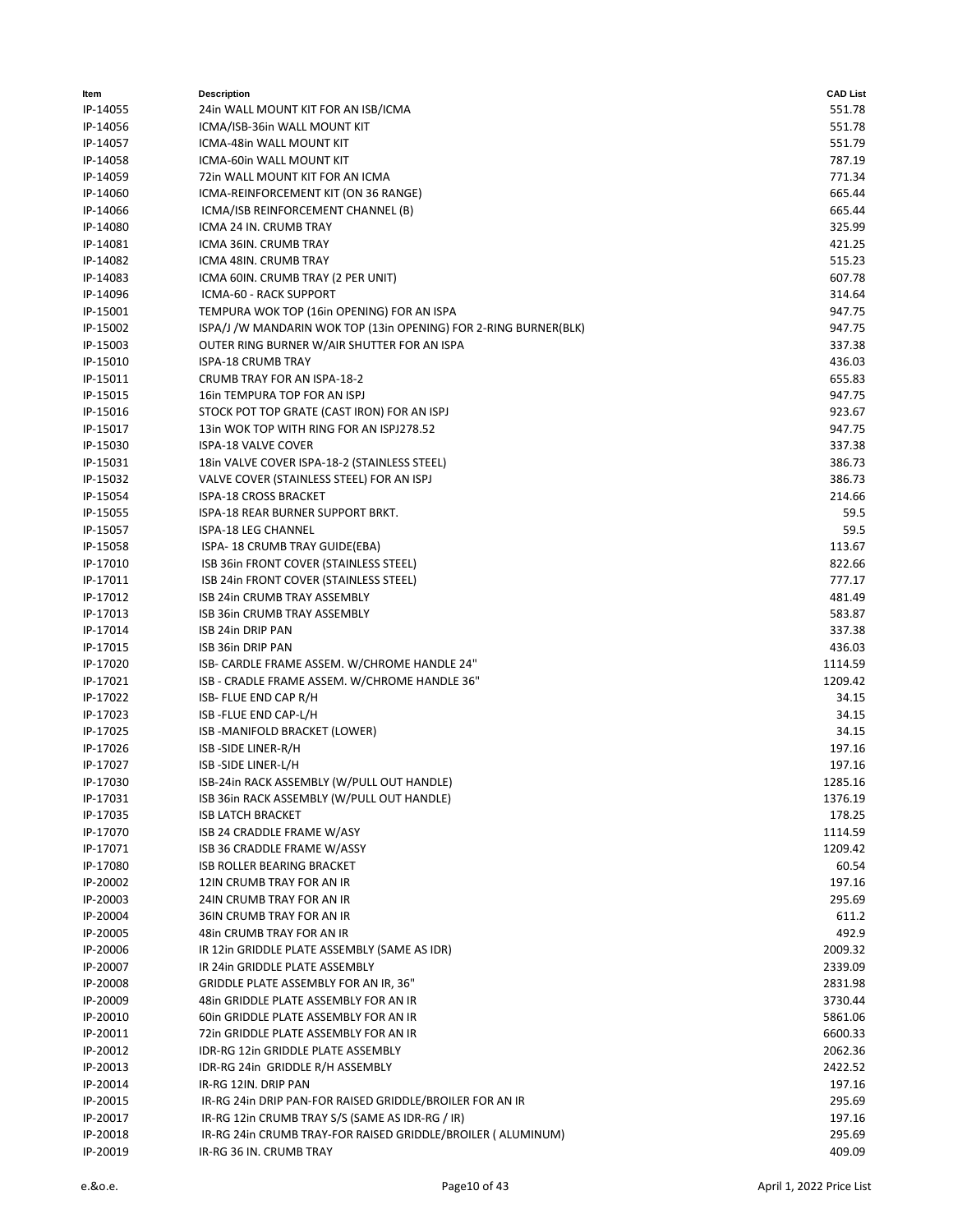| Item     | <b>Description</b>                                                                           | <b>CAD List</b> |
|----------|----------------------------------------------------------------------------------------------|-----------------|
| IP-20020 | GRIDDLE/HOT TOP PILOT BURNER ASSEMBLY                                                        | 68.22           |
| IP-20023 | OVEN FRONT BAFFLE FOR 20"in OVEN RANGE                                                       | 126.47          |
| IP-20024 | OVEN FRONT BAFFLE FOR A IHR-6                                                                | 83.34           |
| IP-20030 | CHANNEL SUPPORT FOR STANDARD BACKGUARD FOR AN IR                                             | 197.16          |
| IP-20031 | 12in GRIDDLE FRONT BAFFLE FOR AN IR                                                          | 125.08          |
| IP-20032 | 24in GRIDDLE FRONT BAFFLE FOR AN IR                                                          | 151.65          |
| IP-20033 | 36in GRIDDLE FRONT BAFFLE FOR AN IR                                                          | 166.8           |
| IP-20034 | 48in GRIDDLE FRONT BAFFLE FOR AN IR                                                          | 197.16          |
| IP-20035 | 60in GRIDDLE FRONT BAFFLE FOR AN IR                                                          | 231.24          |
| IP-20036 | 72 IN GRIDDLE FRONT BAFFLE FOR AN IR                                                         | 299.48          |
| IP-20042 |                                                                                              | 432.23          |
|          | IR GREASE CAN (SAME AS IDR RG)                                                               |                 |
| IP-20046 | BURNER SUPPORT BRACKET (CIR) (USED WITH PN 1001)                                             | 197.16          |
| IP-20047 | BURNER SUPPORT BRACKET (CIR) (USED WITH PN 10003 OR 10002)                                   | 197.16          |
| IP-20050 | FRONT OPEN BURNER-SHORT VENTURI (COMPLETE ASSEMBLY) CAST IRON FOR AN IR (OLD STYLE) OBSOLETE | 417.02          |
| IP-20052 | IHR 12in GRIDDLE BURNER HANGER                                                               | 98.61           |
| IP-20053 | IHR 18in GRIDDLE BURNER HANGER                                                               | 128.92          |
| IP-20054 | IHR 24in GRIDDLE BURNER HANGER                                                               | 151.65          |
| IP-20055 | IHR 36in GRIDDLE BURNER SUPPORT                                                              | 204.71          |
| IP-20060 | IDR RG 24in LANDING LEDGE (SAME AS IR)                                                       | 591.41          |
| IP-20061 | IDR 36in S/S LANDING LEDGE WELD ASSY (SAME AS IR)                                            | 750.68          |
| IP-20062 | IDR 48in LANDING LEDGE WELD ASSY (SAME AS IR)                                                | 868.13          |
| IP-20063 | IDR 60in LANDING LEDGE WELD ASSY (SAME AS IR)                                                | 985.71          |
| IP-20064 | 72 IN LANDING LEDGE (STAINLESS STEEL) FOR AN IR                                              | 1144.96         |
| IP-20065 | 25 IN LANDING LEDGE (ONLY ON UNITS WITH RAISED GRIDDLE) FOR AN IR                            | 591.41          |
| IP-20066 | 37 IN LANDING LEDGE (ONLY ON UNITS WITH RAISED GRIDDLE) FOR AN IR                            | 750.65          |
| IP-20067 | 49 IN LANDING LEDGE (ONLY ON UNITS WITH RAISED GRIDDLE) FOR AN IR                            | 906.07          |
| IP-20068 | IDR RG 12in LANDING LEDGE ASSY                                                               | 473.95          |
| IP-20070 | IRC/IHRC/IDR/IGT - DOOR GASKET, 27.50", TOP & BOTTOM, IR-C                                   | 136.51          |
| IP-20071 | IRC/IHRC/IDR/IGT - DOOR GASKET, SIDE, 15.25"                                                 | 117.52          |
| IP-20072 | IR-C DOOR SEAL L/H SIDE                                                                      | 113.03          |
| IP-20075 | 24 IN STUB BACK ASSEMBLY FOR AN IHR                                                          | 473.95          |
| IP-20076 | 36 IN STUB BACK ASSEMBLY FOR AN IHR                                                          | 587.63          |
| IP-20077 | 48 IN STUB BACK ASSEMBLY FOR AN IR                                                           | 784.76          |
| IP-20078 | 60 IN STUB BACK ASSEMBLY FOR AN IR                                                           | 917.5           |
| IP-20079 | 72 IN STUB BACK ASSEMBLY FOR AN IR                                                           | 1057.71         |
| IP-20080 | IFST-25 LANDING LEDGE FOR THE COUNTER TOP SERIES FRYER                                       | 333.61          |
| IP-20081 | IHR - 24" STUB BACK (GALV.)                                                                  | 197.16          |
| IP-20082 | 36 STUB BACK (GALV.) FOR AN IHR                                                              | 314.64          |
| IP-20083 | 48 IN OUTSIDE BACK (GALV.) FOR AN IR                                                         | 371.59          |
|          |                                                                                              |                 |
| IP-20084 | 60 IN OUTSIDE BACK (GALV.) FOR AN IR                                                         | 432.23          |
| IP-20085 | 72 IN OUTSIDE BACK (GALV.) FOR AN IR                                                         | 511.87          |
| IP-20090 | DOOR COMPLETE ASSEMBLY (20 IN. OVEN)-STAINLESS STEEL FOR AN IR                               | 1573.7          |
| IP-20091 | IR/IHR DOOR COMPLETE ASSEMBLY (26 -1/2 in DOOR)-STAINLESS STEEL                              | 1900.87         |
| IP-20095 | IR/IHR 24in STUB FRONT                                                                       | 337.38          |
| IP-20096 | IHR 36in STUB FRONT                                                                          | 481.49          |
| IP-20097 | 48 in STUB BACK FRONT PANEL (STAINLESS STEEL) FOR AN IR                                      | 587.63          |
| IP-20098 | 60 in STUB BACK FRONT PANEL (STAINLESS STEEL) FOR AN IR                                      | 731.74          |
| IP-20099 | 72 in STUB BACK FRONT PANEL (STAINLESS STEEL) FOR AN IR                                      | 917.5           |
| IP-20105 | IFST-25 FRONT PANEL (LANDING LEDGE)                                                          | 174.4           |
| IP-20110 | IR-CONTROL PANEL R/H                                                                         | 466.3           |
| IP-20111 | IR-CONTROL PANEL L/H                                                                         | 481.49          |
| IP-20115 | IFST-25 DOOR PANEL ASSY.                                                                     | 451.16          |
| IP-20116 | <b>IFST-25 CONTROL MOUNT PANEL</b>                                                           | 91.02           |
| IP-20120 | STRAIGHT OVEN BURNER WITH AIR SHUTTER AND BRACKET FOR AN IR                                  | 299.48          |
| IP-20125 | BURNER ASSY. FOR R/G BROILER                                                                 | 337.38          |
| IP-20126 | WIRE MESH FOR RAISED GRIDDLE/BROILER SET OF 2                                                | 178.25          |
| IP-20131 | 27 in. LEG FOR ICV-1 PER LEG                                                                 | 481.49          |
| IP-20132 | 6 IN. CONE LEG FOR FRYER                                                                     | 94.84           |
| IP-20135 | <b>IDR FLAME SPREADER</b>                                                                    | 473.95          |
| IP-20140 | KICK PLATE (STAINLESS STEEL) 20 IN OVEN-FOR AN IR                                            | 390.5           |
| IP-20141 | KICK PLATE (STAINLESS STEEL) 26 1/2 IN OVEN-FOR AN IR                                        | 458.68          |
| IP-20142 | <b>IR-24 KICK PLATE</b>                                                                      | 473.95          |
| IP-20143 | IR-36 KICK PLATE                                                                             | 553.56          |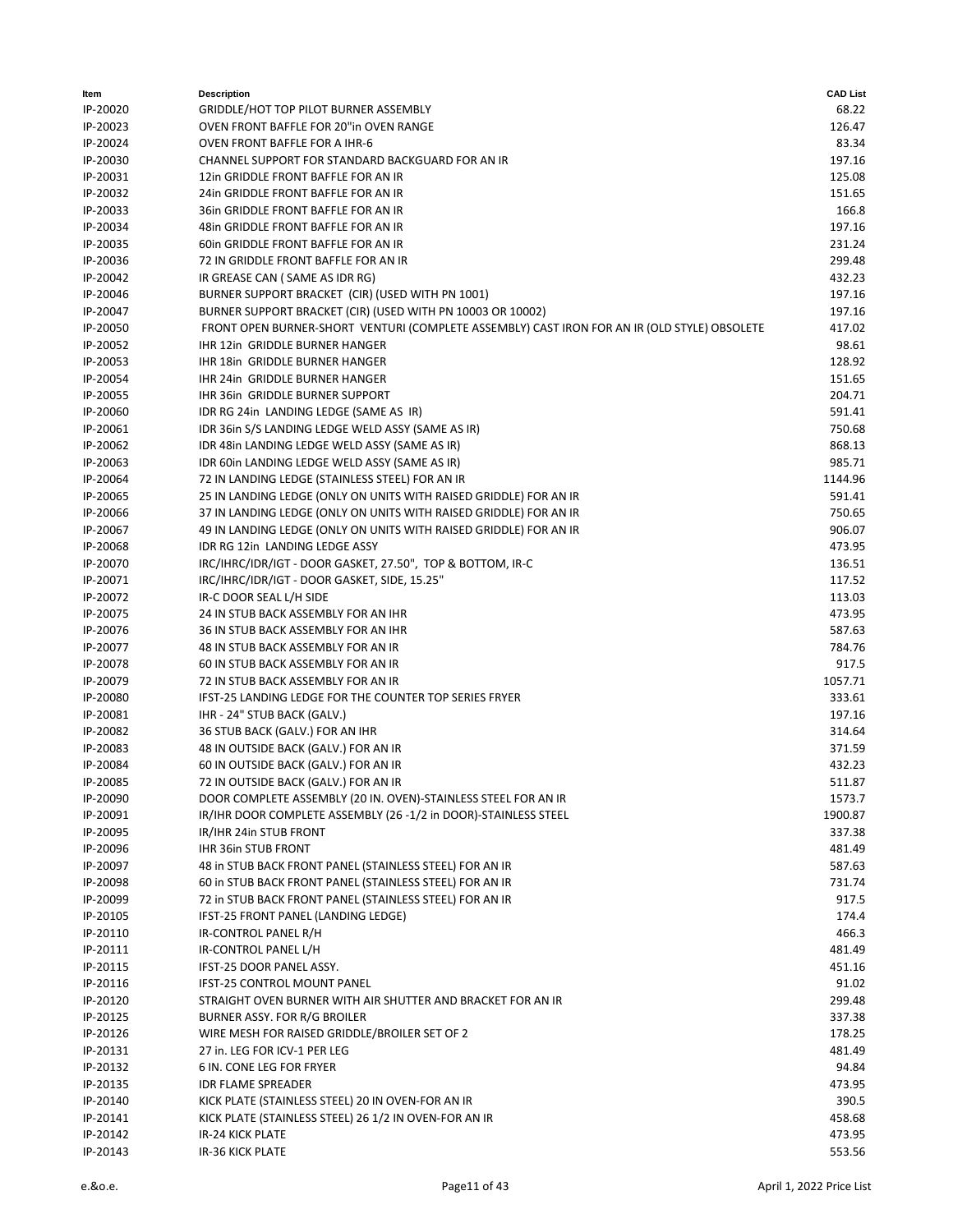| Item     | <b>Description</b>                                                      | <b>CAD List</b> |
|----------|-------------------------------------------------------------------------|-----------------|
| IP-20150 | DOOR COVER (STAINLESS STEEL) 20 IN OVEN FOR AN IR                       | 530.76          |
| IP-20151 | IR/IHR DOOR COVER (STAINLESS STEEL) 26 1/2 IN OVEN                      | 659.66          |
| IP-20158 | OVEN BOTTOM (20 IN OVEN) PROCELAINIZED FOR AN IR                        | 572.46          |
| IP-20159 | OVEN BOTTOM (26 1/2 IN OVEN) PROCELAINIZED FOR AN IR (old style)        | 629.32          |
| IP-20160 | IR-DOOR CLOSING MECHANISM(20IN. OVEN)                                   | 724.13          |
| IP-20161 | IR - DOOR CLOSING MECHANISM(26-1/2 OVEN)                                | 765.84          |
| IP-20180 | 24 IN REAR ANGLE SUPPORT FOR AN IR                                      | 151.65          |
| IP-20181 | IR 36in REAR ANGLE SUPPORT ASSY (SAME AS IDR)                           | 197.16          |
| IP-20182 | IR 48in REAR ANGLE SUPPORT ASSY (SAME AS IDR)                           | 250.26          |
| IP-20183 | IR 60in REAR ANGLE SUPPORT (SAME AS IDR)                                | 337.38          |
| IP-20184 | 72 IN REAR ANGLE SUPPORT FOR AN IR                                      | 386.73          |
| IP-20185 | 24 IN FRONT ANGLE SUPPORT FOR AN IR                                     | 151.65          |
| IP-20186 | IR 36in FRONT ANGLE SUPPORT ASSY (SAME AS IDR)                          | 197.16          |
| IP-20187 | IR 48in FRONT ANGLE SUPPORT ASSY (SAME AS IDR)                          | 250.26          |
| IP-20188 | IR 60in FRONT ANGLE SUPPORT ASSY (SAME AS IDR)                          | 337.38          |
| IP-20189 | 72 IN FRONT ANGLE SUPPORT FOR AN IR                                     | 386.73          |
| IP-20190 | IR-24 SHELF                                                             | 473.95          |
| IP-20191 | IR-36 SHELF                                                             | 678.61          |
| IP-20192 | IR-48 SHELF                                                             | 788.6           |
| IP-20193 | IR-60 SHELF                                                             | 902.28          |
| IP-20194 | IR-72 SHELF                                                             | 1042.6          |
| IP-20195 | IR-24 HIGH SHELF BACK                                                   | 250.26          |
| IP-20196 | IR-36 HIGH SHELF BACK (GALVINIZED)                                      | 314.64          |
| IP-20197 | IR-48 HIGH SHELF BACK                                                   | 386.73          |
| IP-20198 | IR-60 HIGH SHELF BACK                                                   | 436.03          |
| IP-20199 | IR-72 HIGH SHELF BACK                                                   | 492.9           |
| IP-20205 | IDR RG 23in REAR ANGLE SUPPORT (SAME AS IR)                             | 151.65          |
| IP-20206 | IDR RG 35in REAR ANGLE SUPPORT (SAME AS IR)                             | 197.16          |
| IP-20207 | 47 in. REAR ANGLE SUPPORT (ONLY ON UNITS WITH RAISED GRIDDLE) FOR AN IR | 250.26          |
| IP-20215 | IDR RG 23in FRONT ANGLE SUPPORT (SAME AS IR)                            | 155.44          |
| IP-20216 | IDR RG 35in FRONT ANGLE SUPPORT (SAME AS IR)                            | 197.16          |
| IP-20217 | 47 IN FRONT ANGLE SUPPORT (ONLY ON RG UNITS) FOR AN IR                  | 250.26          |
| IP-20220 | IR CRUMB TRAY STOP (SAME AS IDR)                                        | 22.77           |
| IP-20225 | IDR FLUE BOX ASSY (SAME AS IHR)                                         | 197.16          |
| IP-20230 | UPPER STAINLESS STEEL VALVE COVER (12 IN RAISED GRIDDLE) FOR AN IR      | 326.05          |
| IP-20231 | UPPER STAINLESS STEEL VALVE COVER (24 IN RAISED GRIDDLE) FOR AN IR      | 466.3           |
| IP-20232 | LOWER STAINLESS STEEL VALVE COVER (4 OPEN BURNER ) FOR AN IR            | 530.76          |
| IP-20233 | LOWER STAINLESS STEEL VALVE COVER (6 OPEN BURNER ) FOR AN IR            | 618.04          |
| IP-20234 | LOWER STAINLESS STEEL VALVE COVER (8 OPEN BURNER) FOR AN IR             | 754.4           |
| IP-20235 | OVEN FLAME SPREADER 26 1/2 IN OVEN FOR IR-2000                          | 473.95          |
| IP-20245 | ISAE-SIDE PANEL L/R                                                     | 426.29          |
| IP-20250 | 24 in. LANDING LEDGE STAINLESS STEEL (CIR)                              | 405.69          |
| IP-20251 | 36 in. LANDING LEDGE STAINLESS STEEL (CIR)                              | 530.76          |
| IP-20252 | 48 in. LANDING LEDGE STAILESS STEEL (CIR)                               | 652.06          |
| IP-20253 | 60 in. LANDING LEDGE STAINLESS STEEL (CIR)                              | 773.44          |
| IP-20254 | 72 in. LANDING LEDGE STAINLESS STEEL (CIR)                              | 940.16          |
| IP-20255 | 25 in. LANDING LEDGE (ONLY ON UNITS W/RAISED GRIDDLE) (CIR)             | 409.45          |
| IP-20256 | 37 in. LANDING LEDGE (ONLY ON UNITS W/RAISED GRIDDLE) (CIR)             | 530.76          |
| IP-20257 | 49 in. LANDING LEDGE (ONLY ON UNITS W/RAISED GRIDDLE) (CIR)             | 652.06          |
| IP-20258 | 12 in. LANDING LEDGE (RAISED GRIDDLE ONLY) STAINLESS (CIR)              | 326.05          |
| IP-20265 | 24 IN FRONT PANEL FOR IR-2000 STAINLESS STEEL                           | 337.38          |
| IP-20266 | 36 in FRONT PANEL FOR IR-2000                                           | 481.49          |
| IP-20267 | 48 in FRONT PANEL FOR IR-2000                                           | 587.63          |
| IP-20268 | OVEN BOTTOM 20 in OVEN IR 2000 PORCELANIZED                             | 572.46          |
| IP-20270 | IR-C COMPONENT MOUNTING PLATE R/H                                       | 41.73           |
| IP-20271 | IR-C SOLENOID BRACKET                                                   | 83.34           |
| IP-20272 | IR-C MOTOR GUARD                                                        | 87.2            |
| IP-20273 | IR-C MOTOR MOUNTING PLATE ASSY.                                         | 338.05          |
| IP-20274 | <b>IR-C FAN COVER</b>                                                   | 117.52          |
| IP-20275 | <b>ISAE- THERMO BRACKET</b>                                             | 41.73           |
| IP-20276 | IR-C / IDR BUNER BRACKET                                                | 288.16          |
| IP-20277 | IR-C FLAME SPREADER                                                     | 473.95          |
| IP-20278 | IR-C INNER FLUE ASSY.                                                   | 299.48          |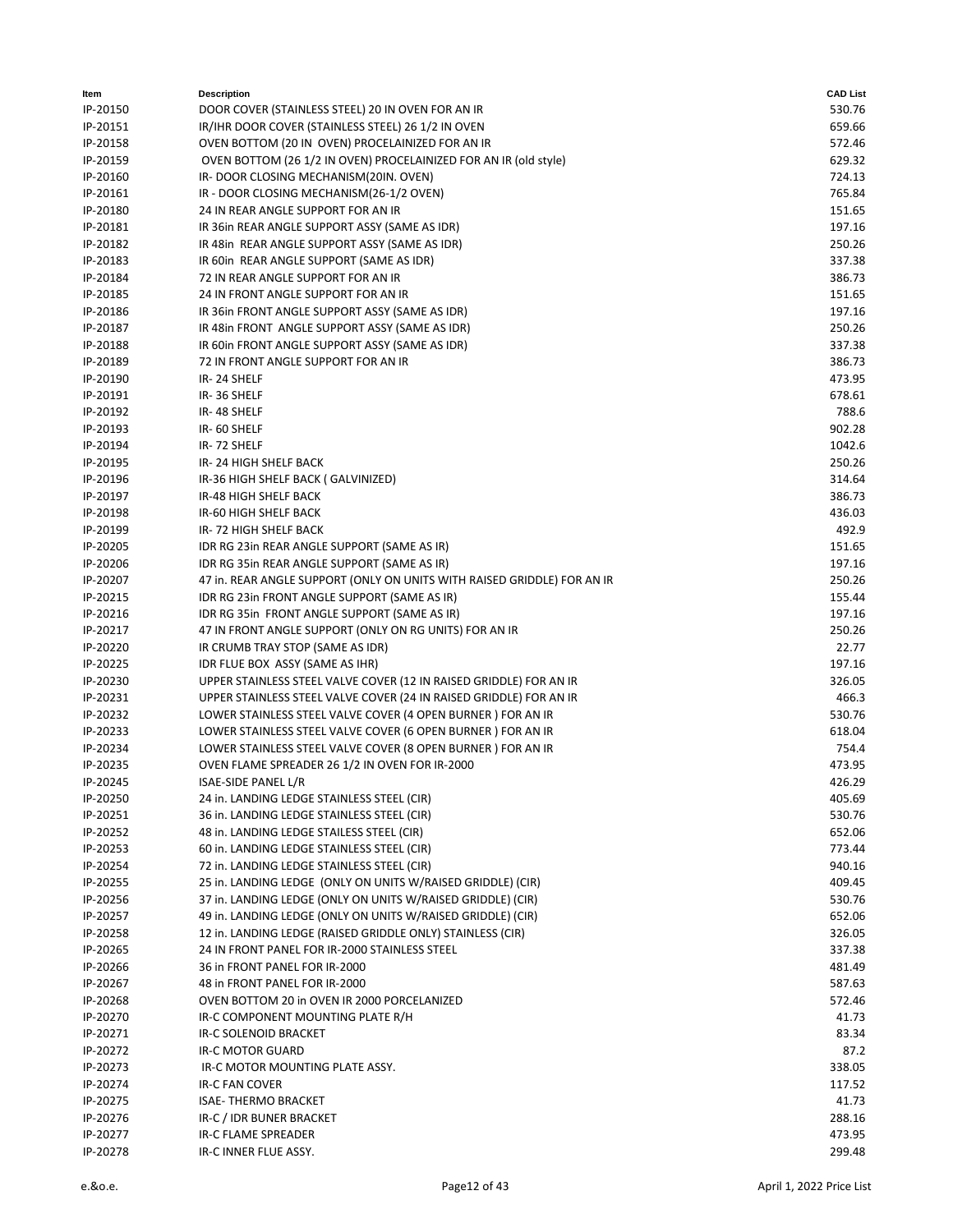| ltem     | <b>Description</b>                                                     | <b>CAD List</b> |
|----------|------------------------------------------------------------------------|-----------------|
| IP-20279 | IR-C OUTTER FLUE ASSY.                                                 | 155.44          |
| IP-20280 | MANIFOLD PIPE (USED ON 36in AND 72in UNITS) FOR A CONVECTION           | 98.61           |
| IP-20281 | MANIFOLD PIPE (USED ON 48in AND 60in UNITS) FOR A CONVECTION           | 136.51          |
| IP-20285 | DOOR ASSEMBLY (STAINLESS)- RIGHT HAND SIDE FOR AN IR-C 29 3/4"W X 18"H | 2056.74         |
| IP-20286 | DOOR ASSEMBLY (STAINLESS)-LEFT HAND SIDE FOR AN IR CONVECTION          | 2056.74         |
| IP-20287 | IR-C DOOR SWITCH BRACKET-RH SIDE                                       | 75.8            |
| IP-20288 | IR-C DOOR SWITCH BRACKET-LH SIDE                                       | 75.8            |
| IP-20289 | IR-C ORIFICE MOUNTING BRACKET                                          | 34.15           |
| IP-20290 | IR-C CONTROL PANEL R/H                                                 | 481.49          |
| IP-20291 | IR-C CONTROL PANEL - LEFT HAND SIDE                                    | 481.49          |
| IP-20293 | IR-C SPARK MOUDLE BRACKET - RIGHT SIDE                                 | 60.66           |
| IP-20294 | IR-C SPARK MOUDLE BRACKET - LEFT SIDE                                  | 60.66           |
| IP-20295 | IR-C SOLENOID MOUNTIG BRACKET                                          | 41.73           |
| IP-20296 | IR-C BAFFLE SIDE COVER                                                 | 106.15          |
| IP-20297 | FLAME SPREADER FOR AN ICV CONVECTION OVEN                              | 443.61          |
| IP-20311 | <b>IR-C T-STAT SPACER</b>                                              | 38.75           |
| IP-20314 | IR-C OVEN HEAT DEFLECTOR (48 & 60)                                     | 184.39          |
| IP-20315 | IR-C CONTROL PALATE R/H (46 & 60)                                      | 130.58          |
| IP-20316 | IR-C CONTROL PLATE L/H (48 & 60)                                       | 153.8           |
| IP-20320 | IR-C T-STAT & SWITCH SHIELD                                            | 173.53          |
| IP-20321 | IR-C OVEN PILOT BRACKET                                                | 52.8            |
| IP-20361 | <b>IHR OVEN FRONT BAFFLE</b>                                           | 106.15          |
| IP-20362 | 60 in FRONT PANEL FOR IR-2000                                          | 731.74          |
| IP-20363 | 72 in FRONT PANEL FOR IR 2000                                          | 917.5           |
| IP-20374 | <b>IHR BURNER CROSS SUPPORT</b>                                        | 236.87          |
| IP-20396 | <b>IHR TOP GRATE SUPPORT</b>                                           | 183.57          |
| IP-20413 | <b>IHR 36in CRUMB TRAY</b>                                             | 533.97          |
| IP-20453 | IHR REINFORCEMENT CHANNEL specify model when ordering                  | 565.43          |
| IP-20465 | STAINLESS STEEL ENCLOSURE BACK FOR AN ICV                              | 1057.64         |
| IP-20469 | BURNER HANGER FOR NEW STYLE IDR                                        | 227.44          |
| IP-20475 | ISAE-24IN. REAR SUPPORT                                                | 151.65          |
| IP-20476 | ISAE-36IN. REAR SUPPORT                                                | 197.16          |
| IP-20477 | ISAE-48IN. REAR SUPPORT                                                | 250.26          |
| IP-20478 | ISAE-60IN. REAR SUPPORT                                                | 337.38          |
| IP-20479 | ISAE-72IN. REAR SUPPORT                                                | 386.73          |
| IP-20601 | IABR PILOT BURNER ASSEMBLY FOR AN IAB (RADIANT STYLE)                  | 68.22           |
| IP-20602 | IMGA PILOT BURNER ASSEMBLY 3/16"in                                     | 59.27           |
| IP-20603 | ITG PILOT BURNER ASSEMBLY 3/16"in                                      | 59.27           |
| IP-20604 | IRB PILOT BURNER ASSEMBLY 3/16"in R/H                                  | 59.27           |
| IP-20605 | MANIFOLD PIPE HEAT SHIELD FOR AN IAB                                   | 151.65          |
| IP-20606 | IABR CRUMB TRAY GUIDE                                                  | 113.77          |
| IP-20610 | IABR 24in FRONT BAFFLE                                                 | 151.65          |
| IP-20611 | IABR 30in FRONT BAFFLE                                                 | 189.52          |
| IP-20612 | IABR 36in FRONT BAFFLE                                                 | 227.44          |
| IP-20613 | <b>IABR 48in FRONT BAFFLE</b>                                          | 265.42          |
| IP-20614 | IABR 60in FRONT BAFFLE                                                 | 341.2           |
| IP-20615 | IABR 72in FRONT BAFFLE                                                 | 454.97          |
| IP-20620 | IABR 24in MANIFOLD                                                     | 371.6           |
| IP-20621 | IABR 30in MANIFOLD                                                     | 417.02          |
| IP-20622 | IABR 36in MANIFOLD                                                     | 511.87          |
| IP-20623 | IABR 48in MANIFOLD                                                     | 606.58          |
| IP-20624 | IABR 60in MANIFOLD                                                     | 652.06          |
| IP-20625 | IABR 72in MANIFOLD                                                     | 720.3           |
| IP-20660 | 23 in FRONT ANGLE SUPPORT (R/G UNITS ONLY) IR2000.                     | 155.44          |
| IP-20661 | 35 in FRONT ANGLE SUPPORT (R/G UNITS ONLY) IR-2000                     | 197.16          |
| IP-20662 | 47 in FRONT ANGLE SUPPORT (R/G UNITS ONLY) IR2000                      | 250.26          |
| IP-20680 | 24 in REAR ANGLE SUPPORT IR 2000                                       | 151.65          |
| IP-20681 | 36 in REAR ANGLE SUPPORT FOR IR 2000                                   | 197.16          |
| IP-20682 | 48 in REAR ANGLE SUPPORT FOR IR 2000                                   | 250.26          |
| IP-20683 | 60 in. REAR ANGLE SUPPORT FOR IR 2000                                  | 337.38          |
| IP-20684 | 72 in REAR ANGLE SUPPORT FOR IR 2000                                   | 386.73          |
| IP-20685 | 24 in FRONT ANGLE SUPPORT FOR IR 2000                                  | 151.65          |
| IP-20686 | 36 in FRONT ANGLE SUPPORT FOR IR 2000                                  | 197.16          |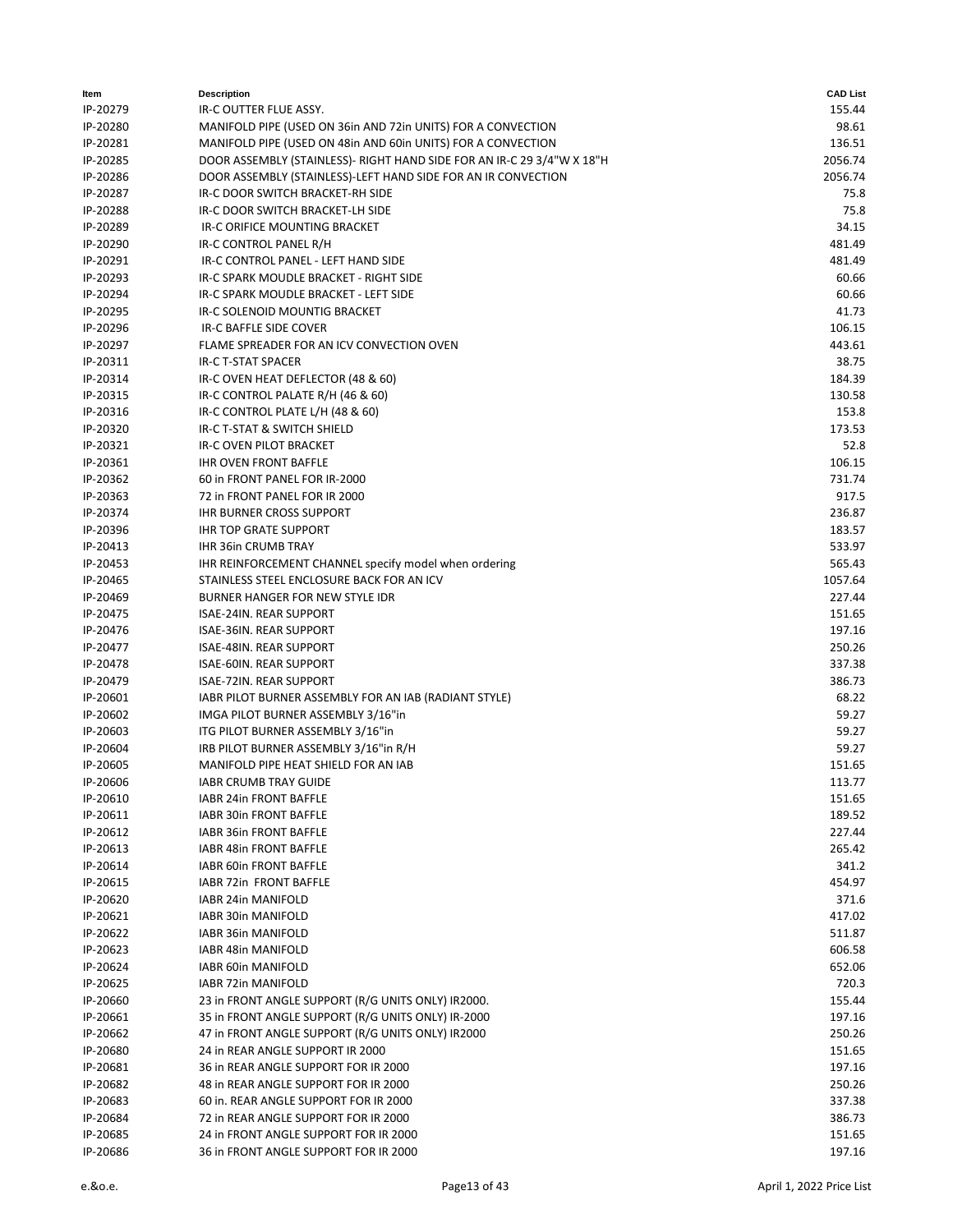| Item     | <b>Description</b>                                                        | <b>CAD List</b> |
|----------|---------------------------------------------------------------------------|-----------------|
| IP-20687 | 48 in FRONT ANGLE SUPPORT FOR IR 2000                                     | 250.26          |
| IP-20688 | 60 in FRONT ANGLE SUPPORT FOR IR 2000                                     | 337.38          |
| IP-20689 | 72 in FRONT ANGLE SUPPORT FOR IR 2000                                     | 386.73          |
| IP-20690 | 23 in REAR ANGLE SUPPORT (R/G UNITS ONLY) IR 2000                         | 151.65          |
| IP-20691 | 35 in REAR ANGLE SUPPORT (R/G UNITS ONLY) FOR IR 2000                     | 197.16          |
| IP-20692 | 47 in REAR ANGLE SUPPORT (R/G UNITS ONLY) FOR IR 2000                     | 250.26          |
| IP-20991 | 24 in OUTSIDE BACK (GALV.) FOR IR 2000                                    | 197.16          |
| IP-20992 | 36 in OUTSIDE BACK (GALV.) FOR IR 2000                                    | 314.64          |
| IP-20993 | 48 in OUTSIDE BACK (GALV.) FOR IR 2000                                    | 371.6           |
| IP-20994 | 60 in OUTSIDE BACK (GALV.) FOR IR 2000                                    | 432.23          |
| IP-20995 | 72 in OUTSIDE BACK (GALV.) FOR IR 2000                                    | 511.87          |
| IP-21000 | 24 in LANDING LEDGE (STAINLESS STEEL) FOR AN IR                           | 473.95          |
| IP-21001 | 36 in LANDING LEDGE (STAINLESS STEEL) FOR AN IR                           | 553.56          |
| IP-21002 | 48 in LANDING LEDGE (STAINLESS STEEL) FOR AN IR                           | 708.96          |
| IP-21003 | 60 in LANDING LEDGE (STAINLESS STEEL) FOR AN IR                           | 826.43          |
| IP-21004 | 72 in LANDING LEDGE (STAINLESS STEEL) FOR AN IR                           | 985.71          |
| IP-21012 | 12 in LANDING LEDGE (RAISED GRIDDLE ONLY) STAINLESS STEEL FOR AN IR       | 337.38          |
| IP-21015 | <b>BURNER HANGER FOR IR</b>                                               | 231.24          |
| IP-21016 | IR-TOP GRATE SUPPORT (A) (O.B.)                                           | 219.94          |
|          | IR-TOP GRATE SUPPORT (B) (O.B.&GRID)                                      |                 |
| IP-21017 |                                                                           | 219.94          |
| IP-21020 | 25 in LANDING LEDGE (ONLY ON UNITS WITH RAISED GRIDDLE) FOR AN IR         | 553.56          |
| IP-21021 | 37 in LANDING LEDGE (ONLY ON UNITS WITH RAISED GRIDDLE) FOR AN IR         | 629.32          |
| IP-21022 | 49 in LANDING LEDGE (ONLY ON UNITS WITH RAISED GRIDDLE) FOR AN IR         | 708.96          |
| IP-21023 | 36" VALVE COVER FOR AN IR                                                 | 546.84          |
| IP-21024 | 36" VALVE COVER FOR AN IR (IR 2000 STYLE)                                 | 546.84          |
| IP-21062 | DOOR COVER (STAINLESS STEEL) 20 in OVEN FOR IR                            | 587.63          |
| IP-21063 | OUTER DOOR LINER #21063 (FOR IR/RANGES) REV LEVEL A (OLD P/N 8003-1)      | 724.13          |
| IP-21065 | IR-WOK RING WELDED ASSY (SAME AS IDR)                                     | 754.68          |
| IP-21070 | PILOT BURNER COMPLETE ASSEMBLY FOR IR (35714, 36250, 3097, 30280, 30277)) | 284.31          |
| IP-21075 | 24 in BACKGUARD ASSEMBLY FOR AN IR                                        | 1497.44         |
| IP-21076 | 36 in BACKGUARD ASSEMBLY FOR AN IR                                        | 1812.11         |
| IP-21077 | 48 in BACKGUARD ASSEMBLY FOR AN IR                                        | 2286.07         |
| IP-21078 | 60 IN BACKGUARD ASSEMBLY FOR AN IR                                        | 2680.33         |
| IP-21079 | 72 IN BACKGUARD ASSEMBLY FOR AN IR                                        | 2877.46         |
| IP-21080 | 24 IN STUB BACK ASSEMBLY FOR AN IR                                        | 629.32          |
| IP-21081 | 36 IN STUB BACK ASSEMBLY FOR AN IR                                        | 750.68          |
| IP-21082 | 48 IN STUB BACK ASSEMBLY FOR AN IR                                        | 868.13          |
| IP-21083 | 60 IN STUB BACK ASSEMBLY FOR AN IR                                        | 1023.64         |
| IP-21084 | 60 IN STUB BACK ASSEMBLY FOR AN IR                                        | 1182.84         |
| IP-21085 | 24 IN OUTSIDE BACK FOR BACKGUARD (GALV.) FOR AN IR                        | 276.73          |
| IP-21086 | 36 IN OUTSIDE BACK FOR BACKGUARD (GALV.) FOR AN IR                        | 356.39          |
| IP-21087 | 48 IN OUTSIDE BACK FOR BACKGUARD (GALV.) FOR AN IR                        | 473.95          |
| IP-21088 | 60 IN OUTSIDE BACK FOR BACKGUARD (GALV.) FOR AN IR                        | 553.56          |
| IP-21089 | 60 IN. OUTSIDE BACK FOR BACKGUARD (GALV.) FOR AN IR                       | 629.32          |
| IP-21090 | 24 IN. OUTSIDE BACK (GALV.) FOR AN IR                                     | 170.6           |
| IP-21091 | 36 IN. OUTSIDE BACK (GALV.) FOR AN IR                                     | 272.96          |
| IP-21092 | 48 IN. OUTSIDE BACK (GALV.) FOR AN IR                                     | 371.6           |
| IP-21093 | 60 IN. OUTSIDE BACK (GALV.) FOR AN IR                                     | 386.73          |
| IP-21094 | 72 IN. OUTSIDE BACK (GALV.) FOR AN IR                                     | 409.45          |
| IP-21095 | 2 IN. WIDE GREASE CAN IR 2000                                             | 314.64          |
| IP-21096 | 4 IN. WIDE GREASE CAN (IR 2000)                                           | 432.23          |
| IP-21100 | 24 IN. BACKGUARD FOR IR 2000                                              | 822.66          |
| IP-21101 | 36 IN. BACKGUARD FOR IR-2000                                              | 1304.15         |
| IP-21102 | 48 IN. BACKGUARD FOR IR 2000                                              | 1599.86         |
| IP-21103 | 60 IN. BACKGUARD FOR IR2000                                               | 1838.71         |
| IP-21104 | 72 IN. BACKGUARD FOR IR 2000                                              | 2035.84         |
| IP-21125 | FLUE BOX FOR IR2000                                                       | 197.16          |
| IP-21130 | IR-REINFORCEMENT CHANNEL (A)                                              | 197.16          |
| IP-21140 | SIDE PANEL FOR IR 2000                                                    | 600.68          |
| IP-21141 | SIDE PANEL FOR RAISED GRIDDLE (L/R) FOR IR 2000                           | 736.31          |
| IP-21160 | 24 IN. LANDING LEDGE FOR IR 2000                                          | 591.41          |
| IP-21161 | 36 IN. LANDING LEDGE FOR IR 2000                                          | 750.68          |
| IP-21162 | 48 IN. LANDING LEDGE FOR IR 2000                                          | 868.13          |
|          |                                                                           |                 |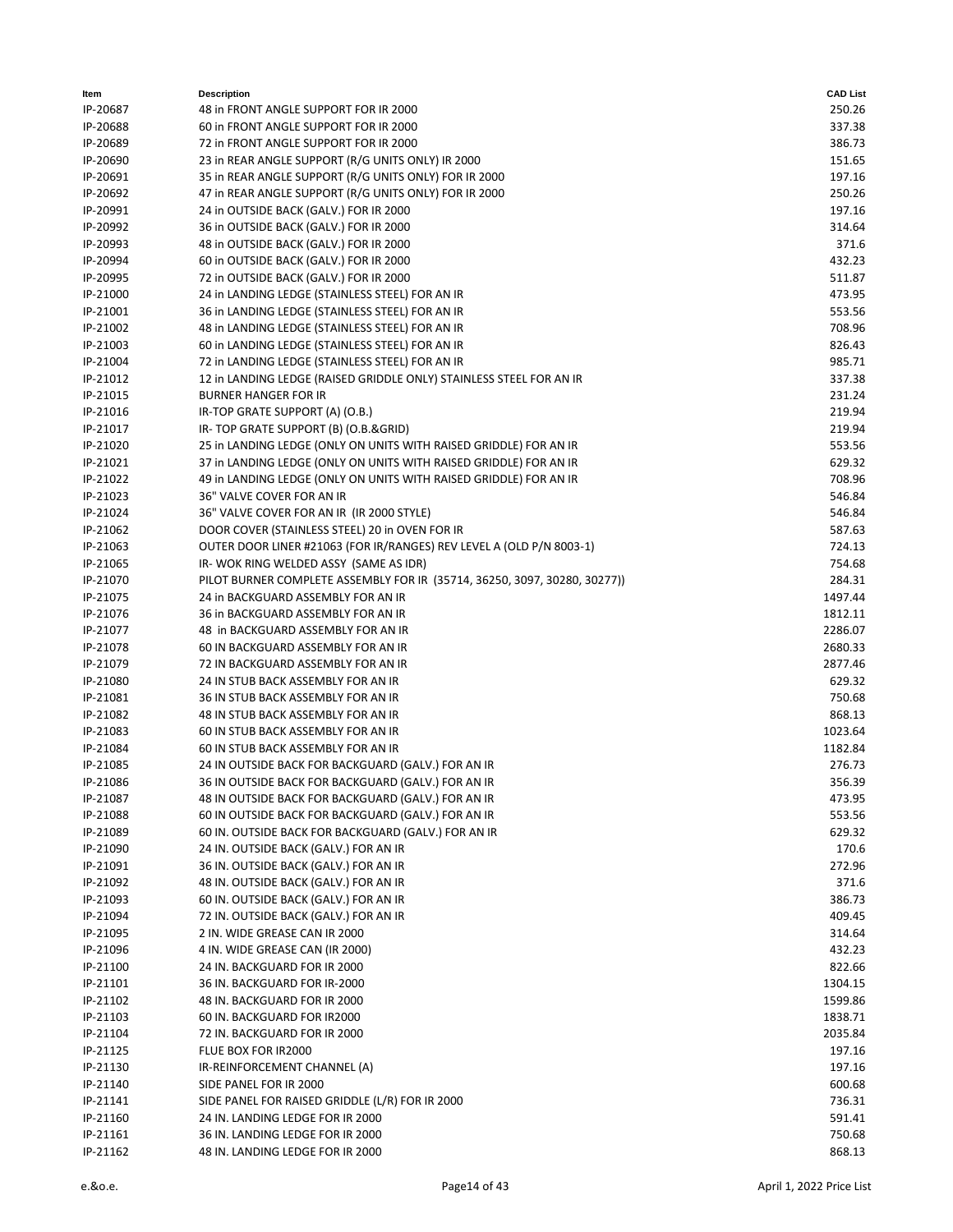| ltem     | <b>Description</b>                                     | <b>CAD List</b> |
|----------|--------------------------------------------------------|-----------------|
| IP-21163 | 60 IN. LANDING LEDGE FOR IR 2000                       | 985.71          |
| IP-21164 | 72 IN. LANDING LEDGE FOR IR 2000                       | 1144.96         |
| IP-21165 | 25 IN. LANDING LEDGE (R/G UNITS ONLY) IR 2000          | 591.41          |
| IP-21166 | 37 IN. LANDING LEDGE (R/G UNITS ONLY) IR 2000          | 750.68          |
| IP-21167 | 49 IN. LANDING LEDGE (R/G UNITS ONLY) FOR IR 2000      | 906.07          |
| IP-21168 | 12 IN. LANDING LEDGE (R/G UNITS ONLY) IR2000           | 473.95          |
| IP-21175 | STUB BACK ASSEMBLY FOR IR 2000 24 " RANGE              | 473.95          |
| IP-21176 | 36 IN. STUB BACK ASSEMBLY FOR IR2000                   | 587.63          |
| IP-21177 | 48 IN. STUB BACK ASSEMBLY FOR IR2000                   | 784.76          |
| IP-21178 | 60 IN. STUB BACK ASSEMBLY FOR IR2000                   | 917.5           |
| IP-21179 | 72 IN. STUB BACK ASSEMBLY FOR IR2000                   | 1057.71         |
| IP-21190 | 24 IN. SHELF FOR IR2000                                | 473.95          |
| IP-21191 | 36 IN. SHELF FOR IR2000                                | 678.61          |
| IP-21192 | 48 IN. SHELF FOR IR2000                                | 788.6           |
| IP-21193 | 60 IN. SHELF FOR IR2000                                | 902.28          |
| IP-21194 | 72 IN. SHELF FOR IR-000                                | 1042.6          |
| IP-21195 | 24 IN. OUTSIDE BACK FOR BACKGUARD (GALV.) FOR IR2000   | 250.26          |
| IP-21196 | 36 IN. OUTSIDE BACK FOR BACKGUARD (GALV.) FOR IR2000   | 314.64          |
| IP-21197 | 48 IN. OUTSIDE BACK FOR BACKGUARD (GALV.) FOR IR2000   | 386.73          |
| IP-21198 | 60 IN OUTSIDE BACK FOR BACKGUARD (GALV.) FOR IR2000    | 436.03          |
| IP-21199 | 72 IN. OUTSIDE BACK FOR BACKGUARD (GALV.) FOR IR2000   | 511.87          |
| IP-21200 | BACKGUARD ASSEMBLY FOR IR 2000 24 " RANGE              | 1641.52         |
| IP-21201 | 36 IN. BACKGUARD ASSEMBLY FOR IR2000                   | 1804.62         |
| IP-21202 | 48 IN. BACKGUARD ASSEMBLY FOR IR2000                   | 2293.63         |
| IP-21203 | 60 IN. BACKGUARD ASSEMBLY FOR IR2000                   | 2665.16         |
| IP-21204 | 72 IN. BACKGUARD ASSEMBLY FOR IR2000                   | 2869.91         |
| IP-22010 | STAND ASSEMBLY (ICV)                                   | 2168.51         |
| IP-22011 | <b>ICV BOTTOM SHELF</b>                                | 1130.71         |
| IP-22021 | ICV FRAME OVEN BOTTOM                                  | 496.82          |
| IP-22022 | ICV BURNER BAFFLE R/H SIDE                             | 204.15          |
| IP-22023 | BURNER BAFFLE L/H ICV                                  | 204.15          |
| IP-22024 | <b>ICVG BURNER BAFFLE CENTER</b>                       | 208.66          |
| IP-22025 | <b>BURNER BAFFLE BRACKET ICV</b>                       | 136.1           |
| IP-22026 | <b>ICV-FRONT BAFFLE</b>                                | 250.26          |
| IP-22028 | <b>ICV OVEN BURNER BRACKET</b>                         | 165.39          |
| IP-22032 | ICV OVEN FLAME SPREADER                                | 366.13          |
| IP-22040 | <b>ICV HEAT DIVIDER</b>                                | 519.42          |
| IP-22041 | ICV PILOT BRACKET (BASE) A                             | 45.48           |
| IP-22042 | ICV PILOT BRACKET (TOP) B                              | 45.48           |
| IP-22050 | ICV-FLUE EXTEND ASSEMBLY (DOUBLE STACK ONLY)           | 629.32          |
| IP-22055 | ICV - STACK OVEN MOUNTING FRONT BRACKET                | 408.4           |
| IP-22056 | ICV - STACK OVEN MOUNTING REAR BRACKET (ICV-2)         | 204.15          |
| IP-22066 | ICV FLUE ASSY.                                         | 314.64          |
| IP-22067 | ICV - FLUE WAY TOP (WITH DIRECT VENT CONNECTION)       | 239.04          |
| IP-22068 | ICV - FLUE WAY BOTTOM                                  | 356.39          |
| IP-22069 | <b>ICV - MOTOR SUPPORT</b>                             | 366.13          |
| IP-22075 | ICV MOTOR MOUNTING PLATE ASSY.                         | 585.02          |
| IP-22076 | ICV - HEAT PLATE FRONT                                 | 441.89          |
| IP-22077 | ICV - HEAT BARRIER MOTOR PLATE                         | 162.5           |
| IP-22080 | ICV SQUIRREL CAGE COVER(FAN)                           | 363.99          |
| IP-22081 | ICV FLUE INLET ASSY(SNORKEL TUBE)                      | 356.39          |
| IP-22089 | ICV CONTROL PANEL W/CH-100                             | 405.69          |
| IP-22090 | <b>ICV CONTROL PANEL</b>                               | 405.69          |
| IP-22091 | ICV-ICVD MANIFOLD BRACKET SIDE                         | 115.67          |
| IP-22093 | ICV MANIFOLD BRACKET                                   | 216.16          |
| IP-22096 | ICV SIDE PANEL R/H REAR                                | 637.49          |
| IP-22097 | ICV SIDE PANEL RIGHT LEFT FRONT PLAIN STEEL NO LOUVERS | 765.84          |
| IP-22098 | PIPE GAS MANIFOLD ICV AND ICVD(OLD P/N 0009-1)         | 382.93          |
| IP-22099 | ICV SIDE PANEL L/H REAR                                | 637.49          |
| IP-22100 | ICV-HINGE BRACKET R/H                                  | 170.6           |
| IP-22101 | ICV-HINGE BRACKET L/H                                  | 170.6           |
| IP-22104 | ICV DOOR LOCK BRACKET ASSY. PER SET                    | 272.96          |
| IP-22108 | ICV DOOR SWITCH BRACKET                                | 92.83           |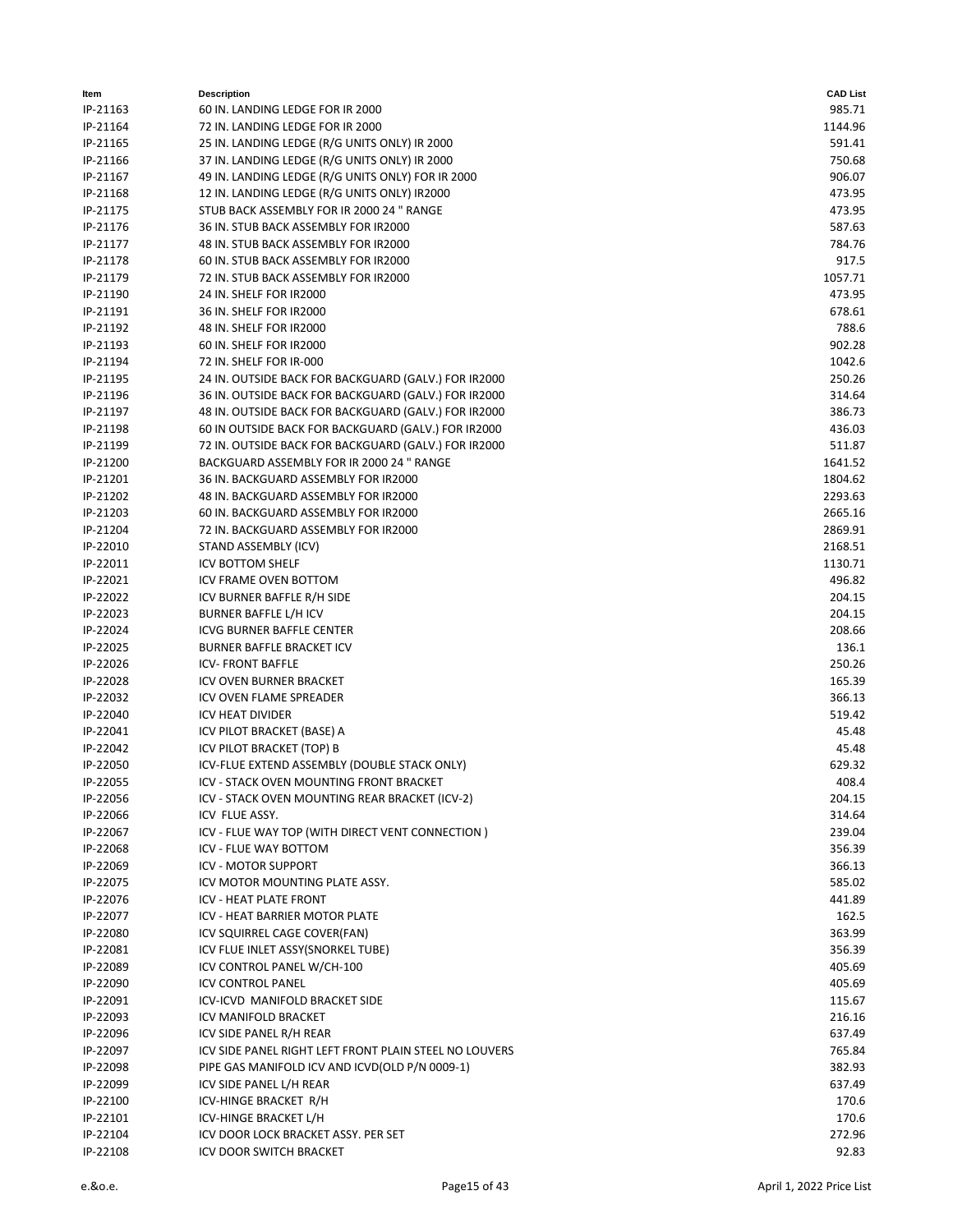| ltem     | <b>Description</b>                                                              | <b>CAD List</b> |
|----------|---------------------------------------------------------------------------------|-----------------|
| IP-22109 | DOOR ASSY. W/ WINDOW, LEFT SIDE, ICV, OLD STYLE                                 | 1899.35         |
| IP-22111 | ICV DOOR LINER 60 IN.                                                           | 1104.2          |
| IP-22112 | ICV DOOR ASSY. 40                                                               | 1630.24         |
| IP-22113 | ICV DOOR PANEL 60 IN.                                                           | 1585.32         |
| IP-22115 | ICV DOOR LINER 40 IN.                                                           | 854.86          |
| IP-22116 | ICV DOOR PANEL 40 IN. S/S                                                       | 811.52          |
| IP-22117 | ICV DOOR HANDLE ASSY.                                                           | 314.64          |
| IP-22118 | ICV DOOR HANDLE, (NEW STYLE)                                                    | 314.64          |
| IP-22119 | <b>ICV DOOR SEAL</b>                                                            | 295.69          |
| IP-22120 | <b>ICV TOP TRIM</b>                                                             | 405.69          |
| IP-22121 | <b>ICV TOP PANEL S/S</b>                                                        | 765.84          |
| IP-22122 | ICV OVEN DOOR SEAL R/H & L/H                                                    | 136.51          |
| IP-22123 | ICV OVEN DOOR SEALS TOP & BOTTOM                                                | 178.25          |
| IP-22124 | <b>ICV KICK PLATE</b>                                                           | 629.32          |
| IP-22139 | ICV-2 DOWN DRAFT ASSY.                                                          | 408.07          |
| IP-22140 | ICV-1 DOWN DRAFT ASSY.                                                          | 408.07          |
| IP-22210 | <b>ICVD-STAND ASSEMBLY</b>                                                      | 4179.77         |
| IP-22211 | ICVD-BOTTOM SHELF PANEL                                                         | 1357.91         |
| IP-22212 | PROBE FOR COMPUTER CONTROL (ICVD)                                               | 543.96          |
| IP-22223 | ICVD - FRONT BAFFLE L/H                                                         | 231.4           |
| IP-22224 | <b>ICVD - FRONT BAFFLE CENTER</b>                                               | 190.59          |
| IP-22225 | ICVD - BURNER BAFFLE BRACKET                                                    | 23.82           |
| IP-22232 | ICVD - OVEN - FLAME SPREADER                                                    | 483.22          |
| IP-22296 | ICVD-R/H SIDE PANEL (REAR)                                                      | 1083.16         |
| IP-22298 | FRONT BAFFLE (ICVD)                                                             | 272.96          |
| IP-22299 | L/H SIDE PANEL FOR ICVD                                                         | 1083.16         |
| IP-22321 | OUTER TOP COVER (ICVD)                                                          | 993.29          |
| IP-23002 | JOINING BRACKET FOR ICV STACKING KIT                                            | 117.52          |
| IP-23004 | ANGLE BRACKET FOR ICV STACKING KIT                                              | 189.52          |
| IP-23005 | OVEN BOTTOM (PORCELAIN COATED) FOR IDR                                          | 530.76          |
| IP-23010 | REAR OPEN BURNER (COMPLETE ASSEMBLY) CAST IRON ASSEMBLY FOR IDR                 | 473.95          |
| IP-23011 | DOOR SUPPORT BRACKET FOR AN ICV LOWER & UPPER                                   | 227.44          |
| IP-23016 | <b>KEY FOR SPROCKET SHAFT FOR ICV</b>                                           | 18.96           |
| IP-23025 | SPROCKET FOR ICV ONLY SPROCKET                                                  | 113.77          |
| IP-23029 | ICV-1/CONVECTION OVEN RACK GUIDE 24 X 21 LEFT OR RIGHT                          | 261.62          |
| IP-23030 | 37 IN. BACKGUARD ASSEMBLY 11 in HIGH (STAINLESS STEEL) FOR IDR                  | 1300.4          |
| IP-23031 | 49 IN. BACKGUARD ASSEMBLY 11 in HIGH (STAINLESS STEEL) FOR IDR                  | 1539.17         |
| IP-23032 | 61 IN. BACKGUARD ASSEMBLY 11 IN HIGH (STAINLESS STEEL) FOR IDR (DOMESTIC RANGE) | 2009.32         |
| IP-23033 | 37 IN. WIDE STAINLESS STEEL BACKGUARD (22 IN HIGH) WITH S/S HIGH SHELF FOR IDR  | 1538.07         |
| IP-23034 | 49 IN. WIDE STAINLESS STEEL BACKGUARD (22 IN HIGH) WITH S/S HIGH SHELF FOR IDR  | 1983.9          |
| IP-23035 | 61 IN. WIDE STAINLESS STEEL BACKGUARD (22 IN HIGH) WITH S/S HIGH SHELF FOR IDR  | 2167.67         |
| IP-23036 | IDR 36in STUB FRONT (11 IN HIGH)                                                | 947.75          |
| IP-23037 | IDR 48in STUB FRONT (11in HIGH)                                                 | 1103.25         |
| IP-23038 | IDR 60in STUB FRONT (11in HIGH)                                                 | 1300.4          |
| IP-23040 | IDR 24in S/S CRUMB TRAY                                                         | 553.56          |
| IP-23041 | IDR 36in S/S CRUMB TRAY                                                         | 432.23          |
| IP-23042 | IDR 36in STUB BACK (11in HIGH)                                                  | 530.76          |
| IP-23043 | IDR 48in STUB BACK (11in HIGH)                                                  | 731.74          |
| IP-23044 | IDR 60in STUB BACK (11in HIGH)                                                  | 777.17          |
| IP-23045 | IDR BURNER HANGER WELD ASSY                                                     | 235.07          |
| IP-23051 | IDR SIDE PANEL L/H ASSY                                                         | 860.33          |
| IP-23052 | IDR 36in HIGH SHELF FRONT                                                       | 1182.84         |
| IP-23053 | IDR 48in HIGH SHELF FRONT                                                       | 1417.9          |
| IP-23054 | IDR 60in HIGH SHELF FRONT                                                       | 1656.74         |
| IP-23055 | IDR 36in HING SHELF BACK                                                        | 629.32          |
| IP-23056 | IDR 48in HING SHELF BACK                                                        | 788.6           |
| IP-23057 | IDR 60in HIGH SHELF BACK                                                        | 947.75          |
| IP-23060 | IDR-RG SIDE PANEL R/H                                                           | 860.59          |
| IP-23061 | IDR-RG SIDE PANEL L/H                                                           | 860.59          |
| IP-23065 | <b>IDR 36in CURB BASE KIT</b>                                                   | 1072.68         |
| IP-23066 | IDR 48in CURB BASE KIT                                                          | 1312.53         |
| IP-23067 | <b>IDR 60in CURB BASE KIT</b>                                                   | 1539.43         |
| IP-23070 | <b>IDR GREASE CAN</b>                                                           | 394.32          |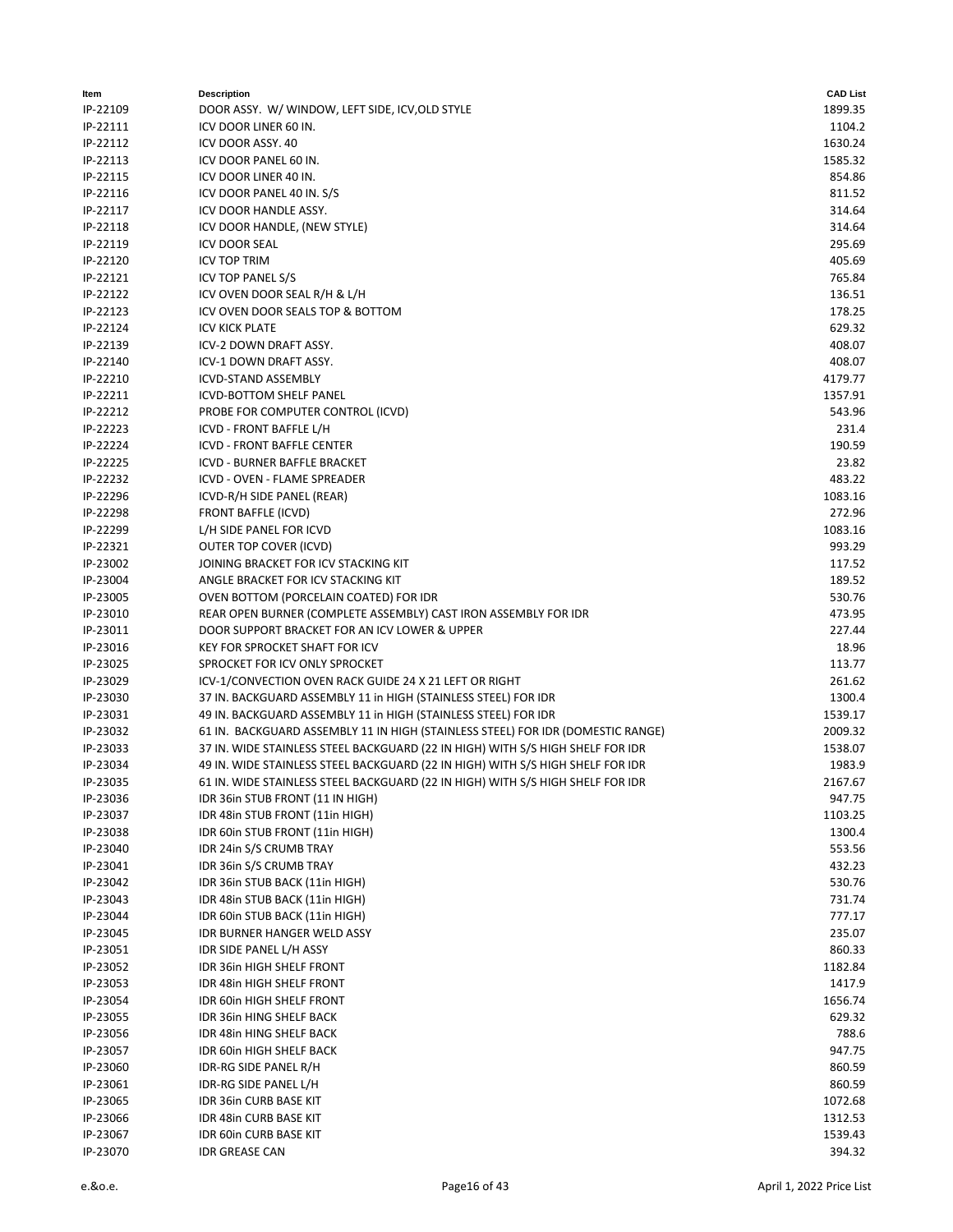| Item     | <b>Description</b>                                    | <b>CAD List</b> |
|----------|-------------------------------------------------------|-----------------|
| IP-23075 | 12 IN. WIDE ADD A GRIDDLE FOR IDR                     | 1037.08         |
| IP-23080 | <b>IDR DOOR ASSY</b>                                  | 1900.87         |
| IP-23081 | <b>IDR-DOOR COVER (STAINLESS STEEL)</b>               | 629.32          |
| IP-23082 | INSULATION COVER FOR IDR                              | 98.61           |
| IP-23090 | 12 IN. RAISED GRIDDLE VALVE COVER FOR IDR             | 326.05          |
| IP-23091 | 24 IN. RAISED GRIDDLE VALVE COVER FOR IDR             | 511.87          |
| IP-23100 | 10 IN. WOK RING FOR IR/IDR                            | 771.34          |
| IP-23109 | INNER SKIN FOR LARGE DOOR FOR AN ICV                  | 1182.84         |
| IP-23112 | <b>INNER SKIN FOR SMALL DOOR FOR AN ICV</b>           | 985.71          |
| IP-23140 | STACK KIT FOR AN ICV-2                                | 762.44          |
| IP-24000 | THREE RING BURNER ASSEMBLY FOR AN ICRA                | 799.91          |
| IP-24001 | 6 PAN SAUCE TRAY FOR AN ICRA                          | 624.85          |
| IP-24002 | 9 PAN SAUCE TRAY FOR AN ICRA                          | 822.29          |
| IP-24003 | 12 PAN SAUCE TRAY FOR AN ICRA                         | 981.89          |
| IP-24004 | 19-1/2 IN. FRONT DRAIN BASKET FOR AN ICRA             | 620.35          |
| IP-24005 | 29-1/2 IN. FRONT DRAIN BASKET FOR AN ICRA             | 1847.34         |
| IP-24006 | 11-3/4 IN. REAR DRAIN BASKET FOR AN ICRA              | 591.41          |
| IP-24007 | 15-3/4 IN. REAR DRAIN BASKET FOR AN ICRA              | 708.96          |
| IP-24010 | 14 IN. CRUMB TRAY FOR AN ICRA                         | 257.8           |
| IP-24011 | 16 IN. CRUMB TRAY FOR AN ICRA                         | 276.73          |
| IP-24012 | 18 IN. CRUMB TRAY FOR AN ICRA                         | 333.61          |
| IP-24013 | 20 IN. CRUMB TRAY FOR AN ICRA                         | 375.35          |
| IP-24014 | 22 IN. CRUMB TRAY FOR AN ICRA                         | 413.32          |
| IP-24015 | 24 IN. CRUMB TRAY FOR AN ICRA                         | 454.97          |
| IP-24016 | 26 IN. CRUMB TRAY FOR AN ICRA                         | 492.9           |
| IP-24020 | MANIFOLD PIPE (THREE RING BURNER) FOR AN ICRA         | 235.07          |
| IP-24028 | IABR 24in BACK FLASHING                               | 1326.87         |
| IP-24029 | IABR 30in BACK FLASHING                               | 1402.77         |
| IP-24030 | BACK FLASHING, IABR, 36"                              | 1478.49         |
| IP-24031 | IABR 48in BACK FLASHING                               | 1857.66         |
| IP-24032 | IABR 60in BACK FLASHING                               | 2160.94         |
| IP-24033 | IABR 72in BACK FLASHING                               | 2540.07         |
| IP-24034 | IABR 24in TOP GRATE FRAME SUPPORT.                    | 417.02          |
| IP-24035 | IABR 30in TOP GRATE FRAME SUPPRT3                     | 511.87          |
| IP-24036 | TOP GRATE FRAME SUPPORT, IABR 36, 32 1/4" W x 22 1/4" | 557.31          |
| IP-24037 | IABR 48in TOP GRATE FRAME SUPPORT                     | 606.58          |
| IP-24038 | IABR 60in TOP GRATE FRAME SUPPORT                     | 652.06          |
| IP-24039 | IABR 72in TOP GRATE FRAME SUPPORT                     | 720.3           |
| IP-24040 | 13 IN. PIPE LEG FOR AN ICRA                           | 69.34           |
| IP-24041 | 13 IN. PIPE LEG (CHROME) FOR AN ICRA                  | 218.02          |
| IP-24043 | IABR SPRING MOUNTING BRACKET                          | 18.96           |
| IP-24045 | <b>IABR 24in FRONT COVER</b>                          | 265.42          |
| IP-24046 | IABR 30in FRONT COVER                                 | 303.32          |
| IP-24047 | IABR 36in FRONT COVER                                 | 341.2           |
| IP-24048 | IABR 48in FRONT COVER                                 | 379.07          |
| IP-24049 | IABR 60in FRONT COVER                                 | 454.97          |
| IP-24050 | IABR 72in FRONT COVER                                 | 530.76          |
| IP-24140 | <b>IABR PIVOT PLATE</b>                               | 227.44          |
| IP-24141 | <b>IABR PIVOT CONNECTION ROD</b>                      | 151.65          |
| IP-24142 | IABR- HANDLE FLAT BAR STEAKHOUSE STANDARD             | 227.44          |
| IP-24143 | IABR-STEAKHOUSE BROILER HANDLE(G.S. BECKHAM)          | 210.98          |
| IP-24150 | IABR 24in CRUMB TRAY                                  | 303.32          |
| IP-24151 | IABR 30in CRUMB TRAY                                  | 371.6           |
| IP-24152 | IABR 36in CRUMB TRAY                                  | 458.68          |
| IP-24153 | IABR 48in CRUMB TRAY L/H                              | 564.89          |
| IP-24154 | IABR 60in CRUMB TRAY R/H                              | 633.11          |
| IP-24155 | IABR 72in CRUM TRAY R/H                               | 701.38          |
| IP-25000 | <b>IHR BURNER HANGER</b>                              | 280.54          |
| IP-25002 | 12 IN. CRUMB TRAY FOR IHR                             | 235.1           |
| IP-25003 | 18 IN. CRUMB TRAY FOR IHR                             | 314.64          |
| IP-25004 | 24 IN. CRUMB TRAY FOR IHR                             | 473.95          |
| IP-25005 | 36 IN. CRUMB TRAY FOR IHR                             | 591.41          |
| IP-25006 | IHR 12 IN. GRIDDLE PLATE ASSEMBLY                     | 1577.09         |
|          |                                                       |                 |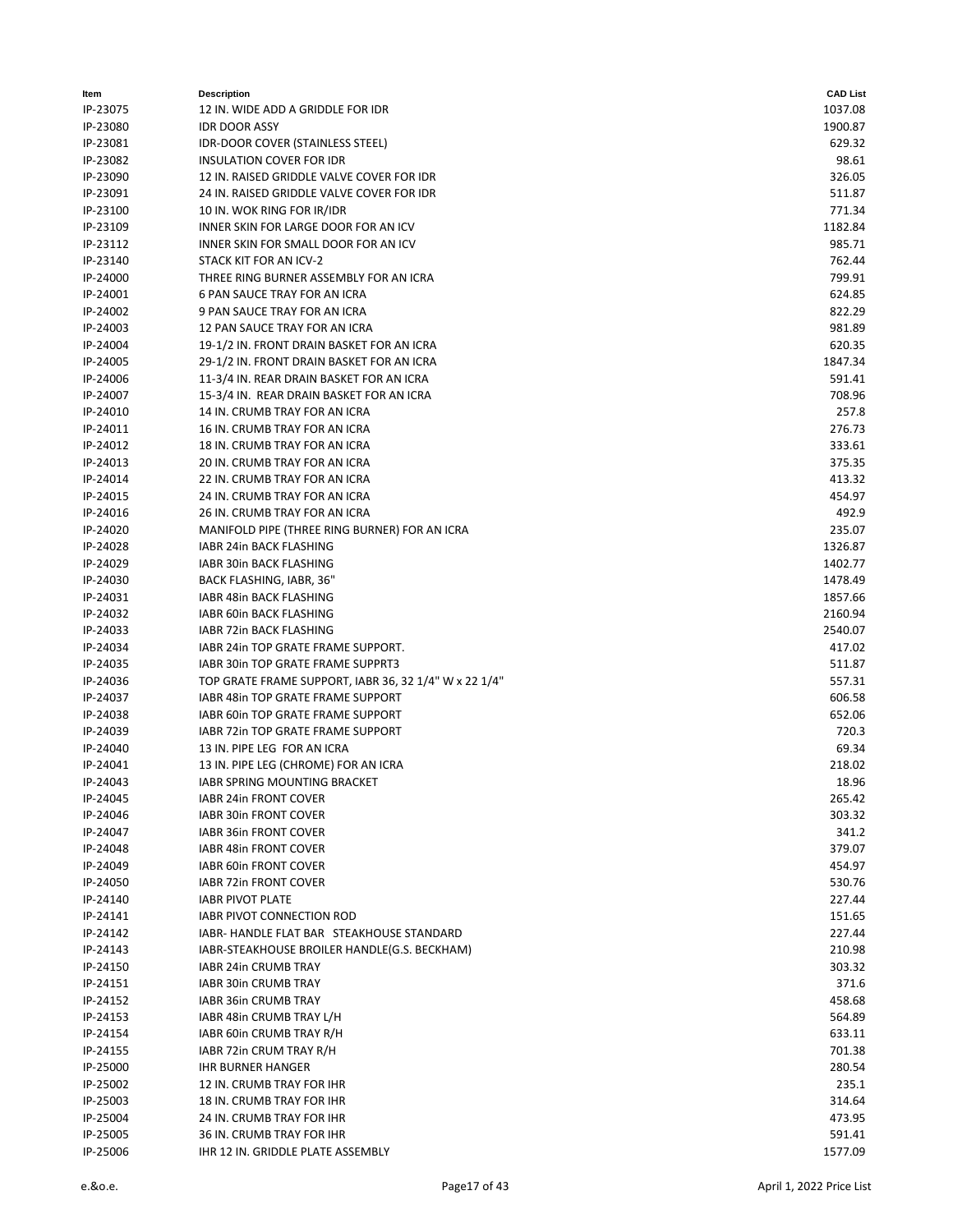| ltem     | <b>Description</b>                                                              | <b>CAD List</b> |
|----------|---------------------------------------------------------------------------------|-----------------|
| IP-25007 | IHR 18 IN. GRIDDLE PLATE ASSEMBLY                                               | 2058.59         |
| IP-25008 | IHR24 IN. GRIDDLE PLATE ASSEMBLY                                                | 2543.79         |
| IP-25009 | IHR 36 IN.(1 IN.) GRIDDLE PLATE ASSEMBLY                                        | 3624.27         |
| IP-25010 | <b>IHR RIGHT SIDE PANEL</b>                                                     | 794.44          |
| IP-25011 | <b>IHR LEFT SIDE PANEL</b>                                                      | 794.44          |
| IP-25012 | <b>IHR SIDE END CAPS</b>                                                        | 295.69          |
| IP-25013 | 12 IN. CABINET DOOR ASSEMBLY FOR IHR                                            | 1573.35         |
| IP-25014 | 18 IN. CABINET DOOR ASSEMBLY FOR IHR                                            | 1573.35         |
| IP-25015 | 18 IN. R/H CABINET DOOR ASSEMBLY (ONLY ON THE 36 IN. UNIT) FOR IHR              | 2107.83         |
| IP-25016 | 18 IN. L/H CABINET DOOR ASSEMBLY (ONLY ON THE 36 IN. UNIT) FOR IHR              | 2107.83         |
| IP-25017 | 24 IN. CABINET DOOR ASSEBMLY FOR IHR                                            | 1573.35         |
| IP-25031 | IDR 12in GRIDDLE FRONT BAFFLE                                                   | 144.07          |
| IP-25032 | IHR 18in GRIDDLE FRONT BAFFLE                                                   | 155.44          |
| IP-25033 | IDR 24in GRIDDLE FRONT BAFFLE                                                   | 170.6           |
| IP-25034 | IHR 36 IN. GRIDDLE FRONT BAFFLE                                                 | 242.68          |
| IP-25040 | IHR-GRIDDLEGREASE CAN ASSY. L/H                                                 | 591.41          |
| IP-25041 | IHR R/H GRIDDLE SIDE BAFFLE                                                     | 83.34           |
| IP-25042 | IHR L/H GRIDDLE SIDE BAFFLE                                                     | 83.34           |
| IP-25052 | 12 IN. MANIFOLD PIPE W/UNIONS FOR IHR                                           | 314.64          |
| IP-25053 | 18 IN. MANIFOLD PIPE W/UNIONS FOR IHR                                           | 481.49          |
| IP-25054 | 36 IN. MANIFOLD PIPE W/UNIONS FOR IHR                                           | 731.74          |
| IP-25055 | 36 IN. MANIFOLD PIPE WITH 3/4 IN. REAR CONNECTION (12 IN. INCREMENTS) FOR IHR   | 822.66          |
| IP-25056 | 36 IN. MANIFOLD PIPE WITH 3/4 IN. REAR CONNECTION (18 IN. INCREMENTS) FOR IHR   | 822.66          |
| IP-25057 | 36 IN. MANIFOLD PIPE WITH 1 1/4IN. REAR CONNECTION (12 IN. INCREMENTS) FOR IHR  | 966.7           |
| IP-25058 | 36 IN. MANIFOLD PIPE WITH 1 1/4 IN. REAR CONNECTION (18 IN. INCREMENTS) FOR IHR | 966.7           |
| IP-25060 | IHR12 IN. LANDING LEDGE STAINLESS STEEL ASSY                                    | 511.87          |
| IP-25061 | IHR 18 IN. LANDING LEDGE STAINLESS STEEL ASSY                                   | 708.96          |
| IP-25062 | IHR 24 IN. LANDING LEDGE STAINLESS STEEL ASSY                                   | 750.68          |
| IP-25063 | IHR 36 IN. LANDING LEDGE STAINLESS STEEL ASSY                                   | 917.5           |
| IP-25072 | 12 IN. STUB BACK ASSEMBLY FOR IHR                                               | 394.32          |
| IP-25073 | 18 IN. STUB ASSEMBLY FOR IHR                                                    | 553.56          |
| IP-25079 | <b>IHR 12in STUBE FRONT</b>                                                     | 197.16          |
| IP-25080 | IHR 18in STUB FRONT                                                             | 295.69          |
| IP-25086 | <b>IHR 12in STUB BACK</b>                                                       | 121.31          |
| IP-25087 | <b>IHR 18in STUB BACK</b>                                                       | 151.65          |
| IP-25101 | <b>IHR 18in HIGH FRONT</b>                                                      | 576.74          |
| IP-25110 | <b>IHR CONTROL COVER (STAINLESS STEEL)</b>                                      | 439.77          |
| IP-25130 | ICVG-2/ICVE-2/IHR - 6IN. HD LEG W/MTG. PLATE (OLD 0120)                         | 191.41          |
| IP-25135 | IHR FLAME SPREADER WELDED ASSY                                                  | 720.3           |
| IP-25140 | 18 IN. WOK TOP (S/S) FOR IHR                                                    | 1220.74         |
| IP-25145 | IHR KICK PLATE (STAINLESS STEEL)                                                | 587.63          |
| IP-25159 | OVEN BOTTOM FOR 26 1/2in OVEN PORCELIAN FOR IHR                                 | 731.74          |
| IP-25180 | IHR 12 IN. REAR ANGLE SUPPORT ASSY                                              | 151.65          |
| IP-25181 | IHR 18 IN. REAR ANGLE SUPPORT ASSY (SAME AS IDR)                                | 242.68          |
| IP-25182 | IHR 12 IN. FRONT ANGEL SUPPORT ASSY (OLD STYLE)                                 | 151.65          |
| IP-25183 | IHR 18 IN. FRONT ANGEL SUPPORT (OLD STYLE)                                      | 242.68          |
| IP-25184 | IHR 24 IN. FRONT ANGEL SUPPORT (OLD STYLE)                                      | 299.48          |
| IP-25185 | IHR 36 IN. FRONT ANGEL SUPPORT (OLD STYLE)                                      | 337.38          |
| IP-25190 | 12 IN. SHELF (STAINLESS STEEL) FOR IHR                                          | 219.94          |
| IP-25191 | 18 IN. SHELF (STAINLESS STEEL) FOR IHR                                          | 295.69          |
| IP-25200 | 12 IN. S/S SINGLE DECK BACKGUARD ASSEMBLY FOR IHR                               | 1347.57         |
| IP-25201 | 18 IN. S/S SINGLE DECK BACKGUARD ASSEMBLY FOR IHR                               | 1568.72         |
| IP-25220 | IHR 12in HIGH BACK                                                              | 235.07          |
| IP-25221 | IHR 18in HIGH BACK                                                              | 276.73          |
| IP-25230 | 12 IN. S/S DOUBLE DECK BACKGUARD ASSEMBLY FOR IHR                               | 2368.42         |
| IP-25231 | 18 IN. S/S DOUBLE DECK BACKGUARD ASSEMBLY FOR IHR                               | 2698.45         |
| IP-25232 | 24 IN. S/S DOUBLE DECK BACKGUARD ASSEMBLY FOR IHR                               | 2987.78         |
| IP-25233 | 36 IN. S/S DOUBLE DECK BACKGUARD ASSEMBLY FOR IHR                               | 3280.41         |
| IP-25242 | IHR 12in DOUBLE HIGH FRONT                                                      | 1497.44         |
| IP-25243 | IHR 18 DOUBLE HIGH FRONT                                                        | 1615.07         |
| IP-25244 | IHR 24in DOUBLE HIGH FRONT                                                      | 1933.48         |
| IP-25245 | IHR 36in DOUBLE HIGH FRONT                                                      | 2088.89         |
| IP-25254 | IHR 12in DOUBLE HIGH BACK                                                       | 242.68          |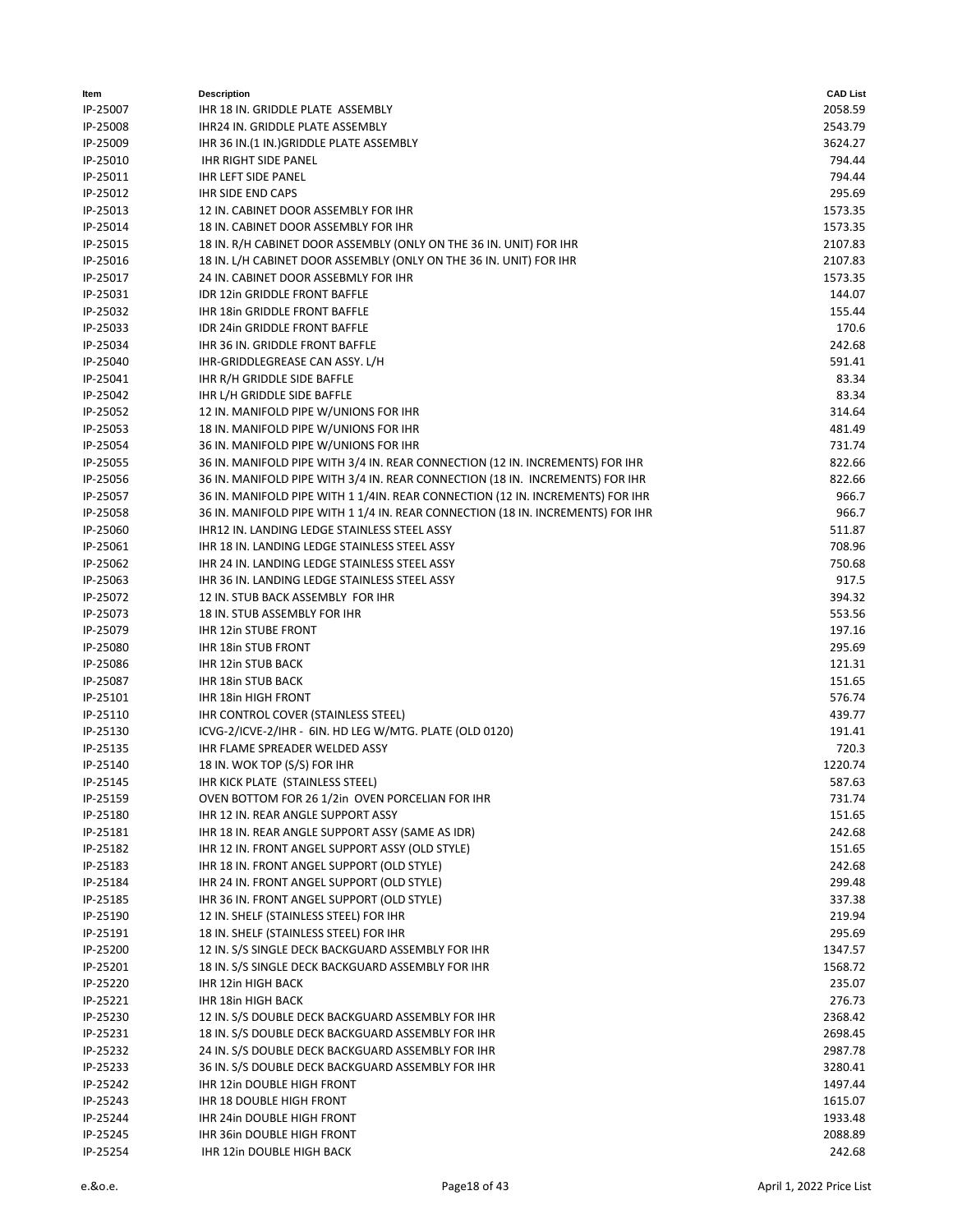| ltem     | <b>Description</b>                                                                         | <b>CAD List</b> |
|----------|--------------------------------------------------------------------------------------------|-----------------|
| IP-25255 | IHR 18in DOUBLE HIGH BACK                                                                  | 337.38          |
| IP-25256 | IHR 24in DOUBLE HIGH BACK                                                                  | 436.03          |
| IP-25257 | IHR 36in DOUBLE HIGH BACK                                                                  | 583.87          |
| IP-25266 | 12 IN. S/S BACKGUARD ASSEMBLY (NO SHELF) 17 IN. HIGH FOR IHR                               | 837.13          |
| IP-25267 | 18 IN. S/S BACKGUARD ASSEMBLY (NO SHELF) 17 IN. HIGH FOR IHR                               | 1058.36         |
| IP-25268 | 24 IN. BACKGUARD ASSEMBLY (NO SHELF) 17 IN. HIGH FOR IHR                                   | 1167.17         |
| IP-25269 | 36 IN. S/S BACKGUARD ASSEMBLY (NO SHELF) 17 IN. HIGH FOR IHR                               | 1276.09         |
| IP-25290 | IHR 12in HIGH BACK (17in HIGH)                                                             | 219.94          |
| IP-25291 | IHR 18in HIGH BACK (17in HIGH)                                                             | 295.69          |
| IP-25292 | IHR 36in HIGH BACK (17in HIGH)                                                             | 337.38          |
| IP-25293 | IHR 36in HIGH BACK (17in HIGH)                                                             | 436.03          |
| IP-27000 | BURNER KNOB WITH SET SCREW (CHROME) FOR ICB                                                | 32.28           |
| IP-27010 | 48 IN. X 27 IN. TOP GRATE FOR ICB4827                                                      | 1698.43         |
| IP-27011 | 60 IN. X 27 IN. TOP GRATE FOR ICB6027                                                      | 2035.84         |
| IP-27012 | 48 IN. X 36 IN. TOP GRATE FOR ICB4836                                                      | 1888.03         |
| IP-27013 | 60 IN. X 36 IN. TOP GRATE FOR ICB6036                                                      | 2130.61         |
| IP-27014 | 12 IN. X 27 IN. TOP GRATE (USED WITH SANDWICH ADAPTER KIT) FOR ICB                         | 777.17          |
| IP-27015 | 12 IN. X 36 IN. TOP GRATE (USED WITH SANDWICH ADAPTER KIT) FOR ICB                         | 875.74          |
| IP-27016 | 36 IN. X 27 IN. TOP GRATE (USED WITH SANDWICH ADAPTER KIT) FOR ICB                         | 1452.01         |
| IP-27017 | 36 IN. X 36 IN. TOP GRATE (USED WITH SANDWICH ADAPTER KIT) FOR ICB                         | 1554.29         |
| IP-27018 | 21 in. X 36 in. TOP GRATE FOR ICB                                                          | 1338.28         |
| IP-27020 | 48 IN. BURNER BAFFLE FOR ICB                                                               | 219.94          |
| IP-27021 | 60 IN. BURNER BAFFLE FOR ICB                                                               | 314.64          |
| IP-27024 | 36IN. FRONT COVER FOR ICB                                                                  | 527.48          |
| IP-27025 | 48 IN. FRONT COVER FOR ICB                                                                 | 678.61          |
| IP-27026 | 60 IN. FRONT COVER FOR ICB                                                                 | 875.74          |
| IP-27030 | 48 IN. HEAT COVER W/HANDLE (STAINLESS STEEL) FOR ICB                                       | 746.59          |
| IP-27031 | 60 IN. HEAT COVER W/HANDLE (STAINLESS STEEL) FOR ICB                                       | 746.59          |
| IP-27032 | 36" HEAT DELFECTOR FOR ICB-36                                                              | 746.59          |
| IP-27035 | 36 IN. MANIFOLD PIPE FOR ICB                                                               | 342.7           |
| IP-27036 | 48 IN. MANIFOLD PIPE FOR ICB                                                               | 473.95          |
| IP-27037 | 60 IN. MANIFOLD PIPE FOR ICB                                                               | 553.56          |
| IP-27040 | 48 IN. X 27 IN. LINER FOR ICB                                                              | 1016.03         |
| IP-27041 | 60 IN. X 27 IN. LINER FOR ICB                                                              | 1129.79         |
| IP-27042 | 48 IN. X 36 IN. LINER FOR ICB                                                              | 1110.83         |
| IP-27043 | 60 IN. X 36 IN. LINER FOR ICB                                                              | 1216.96         |
| IP-27044 | 21 in. X 36 in. LINER FOR ICB                                                              | 1705.98         |
| IP-27060 | 21 "IN SANDWICH ADAPTER KIT FOR ICB-4836                                                   | 4754.06         |
| IP-27061 | 12" SANDWICH ADAPTER KIT FOR ICB36                                                         | 4754.06         |
| IP-27062 | 12 IN. X 27 IN. LINER (27 IN DEPTH) FOR ICB                                                | 875.74          |
| IP-27063 | 12 X 36 LINER (36 IN DEPTH) FOR ICB                                                        | 1144.96         |
| IP-27064 | SANDWICH COVER STOP FOR ICB                                                                | 223.68          |
| IP-27065 | BRACKET FOR SANDWICH ADAPTOR HOLDS ORFICE ELBOW ICB UNITS                                  | 15.17           |
| IP-27066 | SPACER W/SCREW FOR ICB REFLECTOR                                                           | 11.38           |
| IP-27067 | (L) BRACKET FOR S/S LID WITH HINGES                                                        | 239.14          |
| IP-27070 | 12 IN. X 27 IN. LID STAINLESS STEEL WITH WOOD HANDLE FOR ICB SPECIFY RIGHT OR LEFT HINGE   | 917.5           |
| IP-27071 | 12 IN. X 36 IN. LID STAINLESS STEEL WITH WOOD HANDLE FOR ICB (SPECIFY RIGHT OR LEFT HINGE) | 1144.96         |
| IP-27072 | 21 in. X 36 in. LID S/S W/WOOD HANDLE (SPECIFY LEFT OR RIGHT)                              | 1705.98         |
| IP-27073 | WOOD HANDLE FOR S/S LID ICB                                                                | 121.71          |
| IP-28001 | IFS-2525 FRONT PANEL                                                                       | 284.37          |
| IP-28005 | IFS-40 VESSEL ASSY. TECH MUST INSTALL (3TUBE)                                              | 1402.33         |
| IP-28009 | IFS-25 LANDING LEGE WELD ASSY.                                                             | 432.23          |
| IP-28024 | IFS-75 VESSEL ASSEMBLY, STAINLEE STEEL (5 TUBE FRYER)                                      | 2025.56         |
| IP-28030 | IFS-40 R/H SIDE PANEL                                                                      | 445.66          |
| IP-28031 | IFS-40 L/H SIDE PANEL                                                                      | 445.66          |
| IP-28032 | IF-S/S SIDE SPLASH FOR FRYER SPECIFY LEFT OR RIGHT HAND SIDE AND IF TO BE TAPERED          | 473.4           |
| IP-28034 | <b>IFS-40 FRONT PANEL</b>                                                                  | 284.37          |
| IP-28035 | IFS-40 HEAT SHEILD                                                                         | 184.38          |
| IP-28036 | IFS-40 FRONT PANEL (ONLY ON RANGE MATCH FRYER)                                             | 197.16          |
| IP-28037 | IFS-40 COMPONENT MOUNT BRACKET                                                             | 178.99          |
| IP-28038 | <b>IFS-40 BASE PANEL</b>                                                                   | 600.1           |
| IP-28039 | IFS-40 LEG CHANNEL                                                                         | 259.68          |
| IP-28040 | IFS-40 FRONT PANEL ASSEMBLY W/ COMPUTER CONTROL                                            | 428.49          |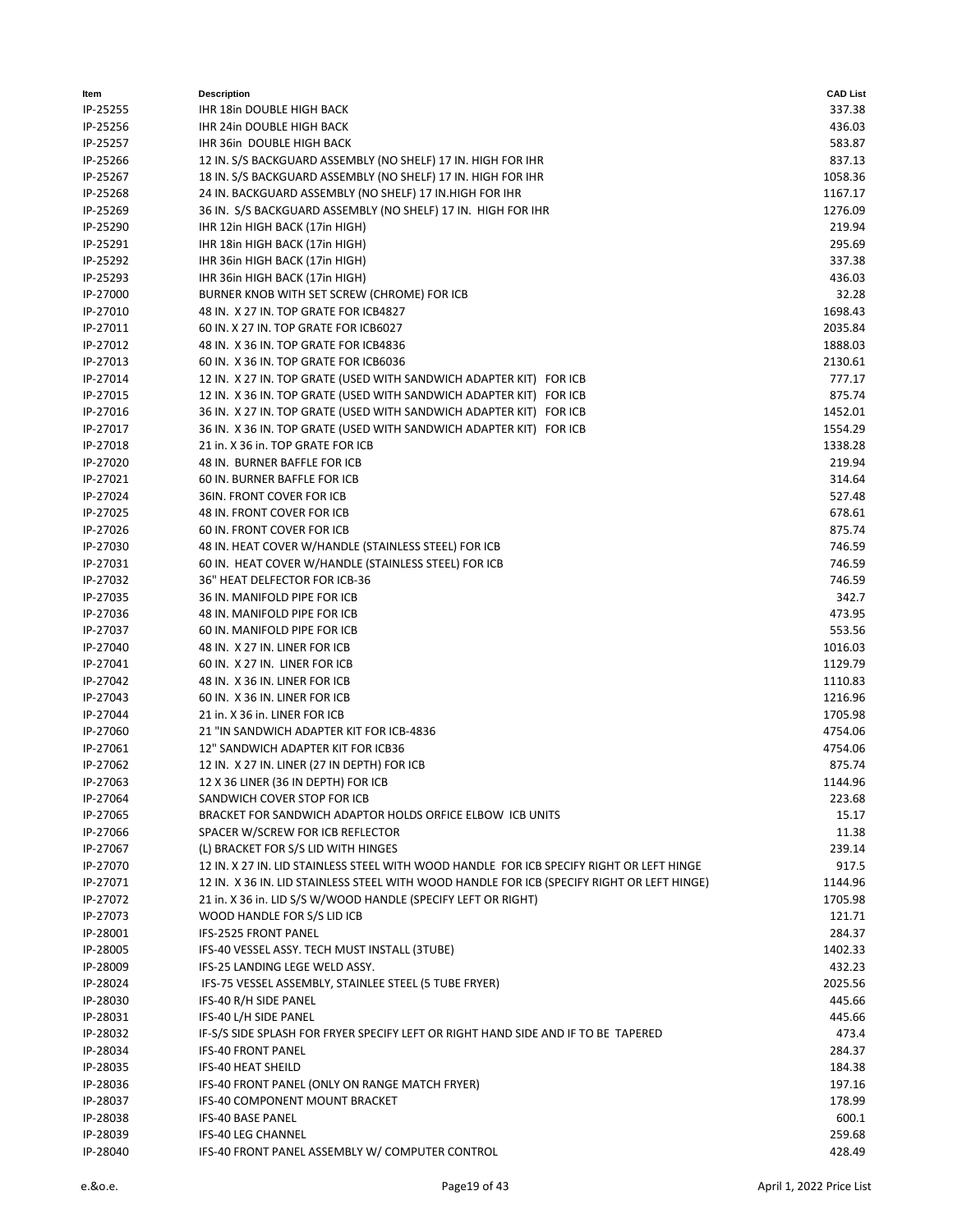| Item                 | <b>Description</b>                                                                     | <b>CAD List</b> |
|----------------------|----------------------------------------------------------------------------------------|-----------------|
| IP-28042             | IFS-40 HEAT SHIELD TOP W/ COMPUTER CONTROL                                             | 136.51          |
| IP-28043             | IFS-40 HEAT SHIELD BOTTOM FOR FRYER COMPUTER CONTROL                                   | 136.51          |
| IP-28044             | IFS-40 CABINET DOOR ASSEMBLY                                                           | 530.76          |
| IP-28046             | IFS-40 DOOR HANDLE                                                                     | 45.48           |
| IP-28047             | IFS-40 DOOR ASSEMBLY FOR COMPUTER CONTROL                                              | 538.41          |
| IP-28048             | IFS-40 DOOR HINGE TOP (WELDED ASSY)                                                    | 22.77           |
| IP-28050             | IFS-40 DOOR HINGE BOTTOM.                                                              | 22.77           |
| IP-28052             | IFS-40 LANDING LEDGE (RANGE MATCH FRYER)                                               | 432.23          |
| IP-28056             | IFS-40 PANEL VESSEL REAR                                                               | 314.64          |
| IP-28060             | IFS-75 DIFFUSER WELDED ASSY.                                                           | 180.17          |
| IP-28061             | UPPER FLUE ASSEMBLY (3 TUBE FRYER)                                                     | 242.68          |
| IP-28063             | IFS-25 FRONT COVER (RANGE MATCH)                                                       | 197.16          |
| IP-28064             | LOWER FLUE ASSEMBLY (3 TUBE FRYER) FOR FRYER                                           | 409.45          |
| IP-28068             | <b>IFS-25 FRONT PANEL</b>                                                              | 269.16          |
| IP-28069             | <b>IFS-40 UPPER BACK PANEL</b>                                                         | 170.6           |
| IP-28070             | IFS-40 LOWER BACK PANEL (SAME AS IHR-F-40)                                             | 219.94          |
| IP-28073             | IFS-75 PANEL VESSEL REAR ASSY.                                                         | 337.38          |
| IP-28074             | IFS-40 & 50 BASKET HANGER                                                              | 253.98          |
| IP-28076             | IFS-40 T-STAT/HI-LIMIT BRKT.<br>IFS-40 FRYER PROBE HOLDER BRKT.                        | 214.3           |
| IP-28077             |                                                                                        | 11.97<br>432.23 |
| IP-28078             | IFS-75 LANDING LEDGE (RANGE MATCH)<br><b>IFS-75 BASKET HANGER</b>                      | 337.38          |
| IP-28079             |                                                                                        | 212.29          |
| IP-28083<br>IP-28084 | IFS-75 FRONT PANEL (RANGE MATCH)<br>IFS-75 FRONT PANEL S/STEEL                         | 299.48          |
| IP-28085             | IFS-40/50 VESSEL VAT COVER WITH HANDLE                                                 | 624.85          |
| IP-28087             | IFS-40 GOOFER ROD (DECLOGGER)                                                          | 53.1            |
| IP-28088             | Conversion Kit, LPG to Nat. Gas, for Robertshaw control                                | 58.06           |
| IP-28089             | CONVERSION KIT (LPG GAS) ROBERT SHAW(0373) (CONVERSION KIT FOR VALVE ONLY)             | 58.06           |
| IP-28102             | VESSEL ASSEMBLY, S/S (4 TUBE FRYER) SHORT DISCOUNT                                     | 1559.36         |
| IP-28107             | IFS-25 DOOR ASSY.                                                                      | 500.4           |
| IP-28108             | IFS-75 CABINET DOOR ASSEMBLY S/S                                                       | 671.03          |
| IP-28109             | IFS-75 VESSEL VAT COVER W/HANDLE S/S                                                   | 624.85          |
| IP-28110             | UPPER FLUE ASSEMBLY (4 TUBE FRYER)                                                     | 265.42          |
| IP-28111             | LOWER FLUE ASSEMBLY (4 TUBE FRYER) FOR FRYER                                           | 462.53          |
| IP-28112             | IFS-75 RIGHT HAND SIDE S/S PANNEL                                                      | 470.16          |
| IP-28113             | IFS-75 LEFT HAND SIDE PANEL S/S                                                        | 470.16          |
| IP-28115             | <b>IFS-40 DOOR LINER</b>                                                               | 236.91          |
| IP-28118             | IFS-75 UPPER FLUE ASSY.                                                                | 276.73          |
| IP-28119             | IFS-75 LOWER FLUE ASSY.                                                                | 470.16          |
| IP-28149             | IFS-2525 JOINER STRIP                                                                  | 308.42          |
| IP-28167             | IFS-75 LEG CHANNEL                                                                     | 370.59          |
| IP-28183             | VESSEL ASSEMBLY, S/S (4 TUBE FRYER) FOR IF FS (SPECIFY IF COMPUTER CONTROL)            | 1559.36         |
| IP-28187             | JOINER STRIP, IFS-75                                                                   | 319.2           |
| IP-28188             | IFS-75 LANDING LEDGE WELDED ASSY.                                                      | 518.66          |
| IP-28190             | <b>ACCESS PANEL</b>                                                                    | 98.61           |
| IP-28191             | <b>TOP FRAME PANEL</b>                                                                 | 655.83          |
| IP-28194             | IFS-25 VESSEL WELDED ASSY.                                                             | 1090.7          |
| IP-28195             | <b>IFS-75 UPPER BACK PANEL</b>                                                         | 212.29          |
| IP-28196             | IFS-75 LOWER BACK PANEL                                                                | 257.8           |
| IP-28209             | IFS 40 & 50 FILTER PAPER (1) BOX 100 SHEETS 23 1/4 X 12 1/2 (OLD 3056-1) (35143/35144) | 641.09          |
| IP-28210             | JOINER STRIP, IFS 40 & IFS 50                                                          | 319.2           |
| IP-28229             | IFS-25 BASKET HANGER                                                                   | 216.16          |
| IP-28232             | IFS-25 REAR VESSEL PANEL ASSY.                                                         | 314.64          |
| IP-28238             | IFS-25 FLUE ASSY. UPPER                                                                | 242.68          |
| IP-28248             | DOOR LINER FOR FILTER SYSTEM                                                           | 235.07          |
| IP-28254             | REPLACEMENT HEATING ELEMENT FOR HEAT LAMP                                              | 272.96          |
| IP-28255             | MOTOR & PUMP ASSEMBLY FOR IF-FS (OLD PURCH P/N 28257)                                  | 4848.47         |
| IP-28256             | <b>MOTOR FOR IF FS</b>                                                                 | 1535.4          |
| IP-28258             | 1/2" QUICK DISCONNECT MALE FITTING FOR IF FS                                           | 280.54          |
| IP-28259             | 1/2" QUICK DISCONNECT FEMALE FITTING FOR IF FS                                         | 280.54          |
| IP-28260             | DUMP PAN SCREEN FOR IF FS                                                              | 223.68          |
| IP-28261             | FILTER PAN SCREEN FOR IF FS                                                            | 424.62          |
| IP-28262             | <b>IFS-25 BACK PANEL UPPER</b>                                                         | 170.6           |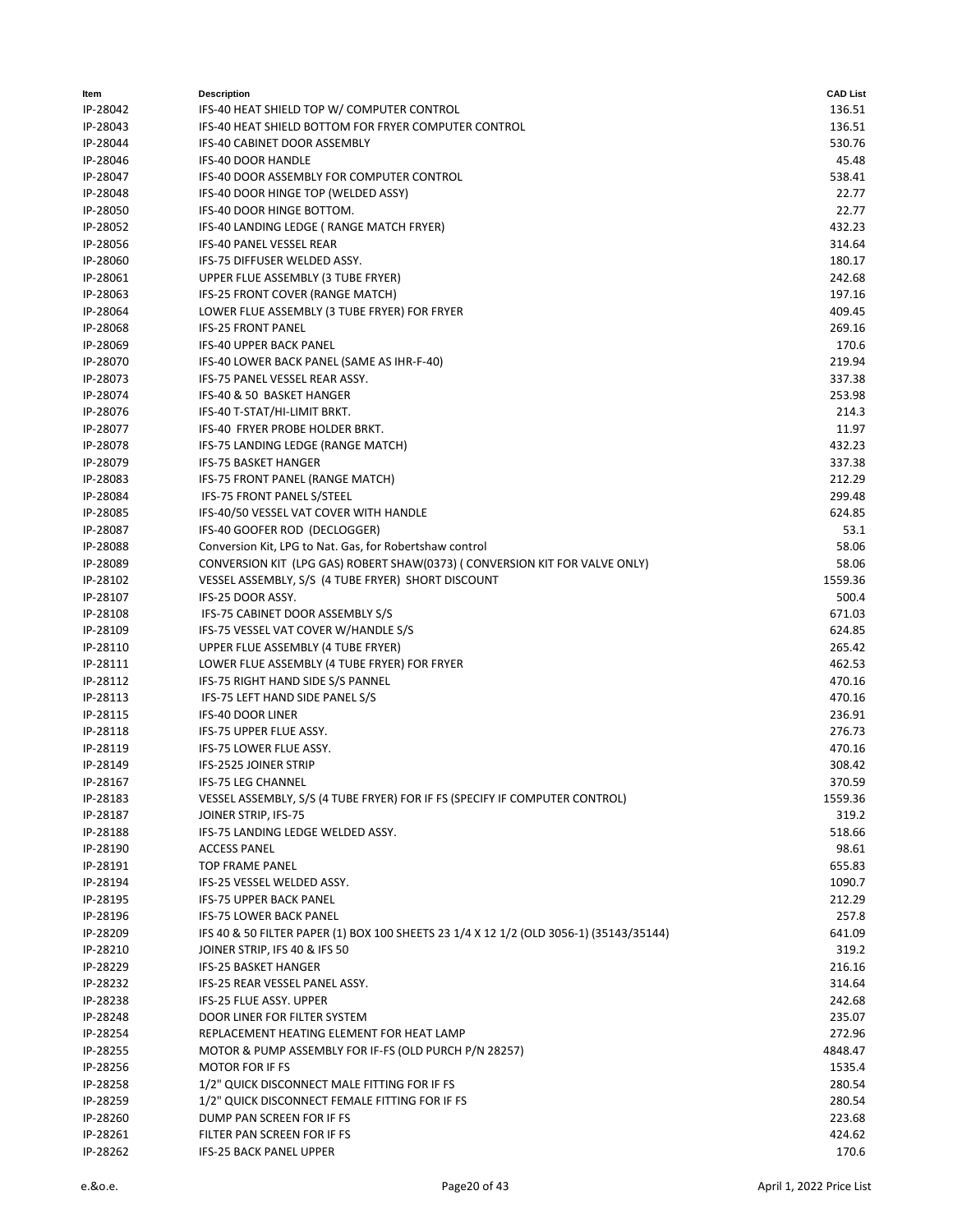| Item     | <b>Description</b>                                           | <b>CAD List</b> |
|----------|--------------------------------------------------------------|-----------------|
| IP-28263 | IFS-25 BACK PANEL LOWER                                      | 219.94          |
| IP-28264 | IFS-25 VESSEL VAT COVER                                      | 624.85          |
| IP-28265 | <b>UPPER BACK PANEL FOR IF FS</b>                            | 216.16          |
| IP-28266 | PANEL VESSEL REAR FOR IF-FS                                  | 178.25          |
| IP-28268 | CONTROL COVER FOR FILTER SYSTEM                              | 197.16          |
| IP-28269 | IFS-25/40 JOINER STRIP                                       | 319.2           |
| IP-28270 | OIL RETURN HANDLE FOR IF FS                                  | 178.25          |
| IP-28271 | DRAIN HANDLE FOR IF FS                                       | 136.51          |
| IP-28272 | TEE PIPE FOR IF FS                                           | 223.68          |
| IP-28273 | RESET BUTTON (KNOB) FOR FILTER SYSTEM                        | 18.96           |
| IP-28275 | DRAIN HANDLE DECAL FOR IF FS                                 | 15.17           |
| IP-28276 | RETURN HANDLE DECAL FOR IF FS (OLD P/N 0113)                 | 15.17           |
| IP-28277 | WASH DOWN DECAL FOR IF FS                                    | 15.17           |
| IP-28278 | RETURN VALVE DECAL FOR IF FS                                 | 15.17           |
| IP-28281 | RETURN VALVE FOR IF FS (OLD P/N 0380)                        | 193.35          |
| IP-28282 | FERREL AND NUT FOR IF FS 1/4"                                | 18.96           |
| IP-28283 | STEEL TUBE FOR IF FS                                         | 678.61          |
| IP-28285 | LOWER BACK PANEL FOR IF FS                                   | 204.71          |
| IP-28287 | CASTER FOR FILTER SYSTEM PAN CARRIAGE                        | 184.91          |
| IP-28288 | <b>IFST25 VESSEL VAT COVER WITH HANDLE</b>                   | 624.85          |
|          | THE PUMP TO PAN HOSE FOR IF FS FILTER WITH 1 ELBOW           | 1001.19         |
| IP-28290 | THERMOSTAT ROD FOR FILTER SYSTEM                             |                 |
| IP-28291 |                                                              | 136.51          |
| IP-28292 | COMB GAS VALVE ROD FOR FILTER SYSTEM                         | 136.51          |
| IP-28293 | TRANSFORMER MOUNTING PLATE                                   | 136.51          |
| IP-28294 | DOOR MAGNET BRACKET FOR FILTER SYSTEM                        | 117.52          |
| IP-28295 | OIL RETURN VALVE FOR IF FS                                   | 193.35          |
| IP-28296 | WASH DOWN HOSE FOR IF FS/1/2 x 10 ft. hose -oil              | 1586.64         |
| IP-28297 | NOZZLE FOR WASH DOWN HOSE FOR IF FS                          | 136.51          |
| IP-28300 | SIDE PANEL R/H (WITH ACCESS) FOR IF FS                       | 445.66          |
| IP-28301 | SIDE PANEL L/H (WITH ACCESS) FOR IF FS                       | 445.66          |
| IP-28302 | SIDE PANEL R/H (WITH ACCESS) FOR SPACE SAVER FILTER SYSTEM   | 445.66          |
| IP-28303 | SIDE PANEL L/H (WITH ACCESS) FOR SPACE SAVER FILTER SYSTEM   | 445.66          |
| IP-28304 | LAMP MOUNTING STACK FOR FILTER SYSTEM                        | 276.73          |
| IP-28305 | FILTER PAN GUIDE MOTOR SUPPORT ASSEMBLY FOR IF FS3           | 1216.96         |
| IP-28306 | DRAIN TUBE CONNECTOR FOR FILTER SYSTEM                       | 18.96           |
| IP-28307 | MOTOR CONTROL COVER FOR FILTER SYSTEM                        | 314.64          |
| IP-28308 | LOWER DOOR HANGER FOR FILTER SYSTEM                          | 22.77           |
| IP-28309 | UPPER DOOR HANGER FOR FILTER SYSTEM                          | 22.77           |
| IP-28310 | FILTER PAN ASSEMBLY FOR IF FS                                | 1622.56         |
| IP-28311 | FILTER FRAME ASSEMBLY FOR IF FS                              | 606.58          |
| IP-28312 | CRUMB TRAY ASSEMBLY FOR IF FS                                | 538.41          |
| IP-28313 | FILTER PAN CARRIAGE FOR FILTER SYSTEM                        | 1622.56         |
| IP-28314 | FILTER PAN COVER FOR FILTER SYSTEM                           | 591.41          |
| IP-28315 | DOOR ASSEMBLY FOR IF-FS                                      | 629.32          |
| IP-28316 | PUSH HANDLE HOLDING BRACKET FOR IF FS                        | 223.68          |
| IP-28318 | MOTOR SHROUD FOR FILTER SYSTEM                               | 314.64          |
| IP-28319 | OIL RETURN HANDLE FOR FILTER SYSTEM                          | 37.92           |
| IP-28320 | FRONT PANEL FOR POWER SWITCH FOR IF FS                       | 765.84          |
| IP-28321 | DRAIN TEE FOR FILTER SYSTEM                                  | 629.32          |
| IP-28322 | DRAIN ELBOW FOR FILTER SYSTEM                                | 295.69          |
| IP-28325 | JOINER STRIP FRYER DUMP R/H FOR IF FS                        | 314.35          |
| IP-28326 | JOINER STRIP FRYER DUMP L/H FOR IF FS                        | 314.35          |
| IP-28327 | RETURN VALVE CRANK FOR FILTER SYSTEM (specify right or left) | 79.62           |
| IP-28328 | COMB GAS VALVE KNOB FOR FILTER SYSTEM (old purch 30760)      | 37.92           |
| IP-28329 | VESSEL VAT COVER WITH HANDLE FOR FILTER SYSTEM               | 624.85          |
| IP-28330 | S/S BOTTOM SHELF & ADJUSTABLE RACK SUPPORTS FOR ICV-1        | 1999.6          |
| IP-28331 | S/S BOTTOM SHELF & ADJUSTABLE RACK SUPPORTS FOR ICVD-1       | 2440.39         |
| IP-28332 | GEAR MOTOR MOUNTING BRACKET FOR IF-BL                        | 151.65          |
| IP-28334 | IN-TAKE PIPE FOR FRYER                                       | 113.77          |
| IP-28336 | <b>GEAR MOTOR COVER FOR IF-BL</b>                            | 151.65          |
| IP-28339 | LIFTER ROLLER GUIDE FOR IF-BL                                | 91.02           |
| IP-28340 | LOWER LIFTER ARM FOR IF-BL                                   | 113.77          |
| IP-28341 | TOP LIFTER ARM FOR IF-BL                                     | 113.77          |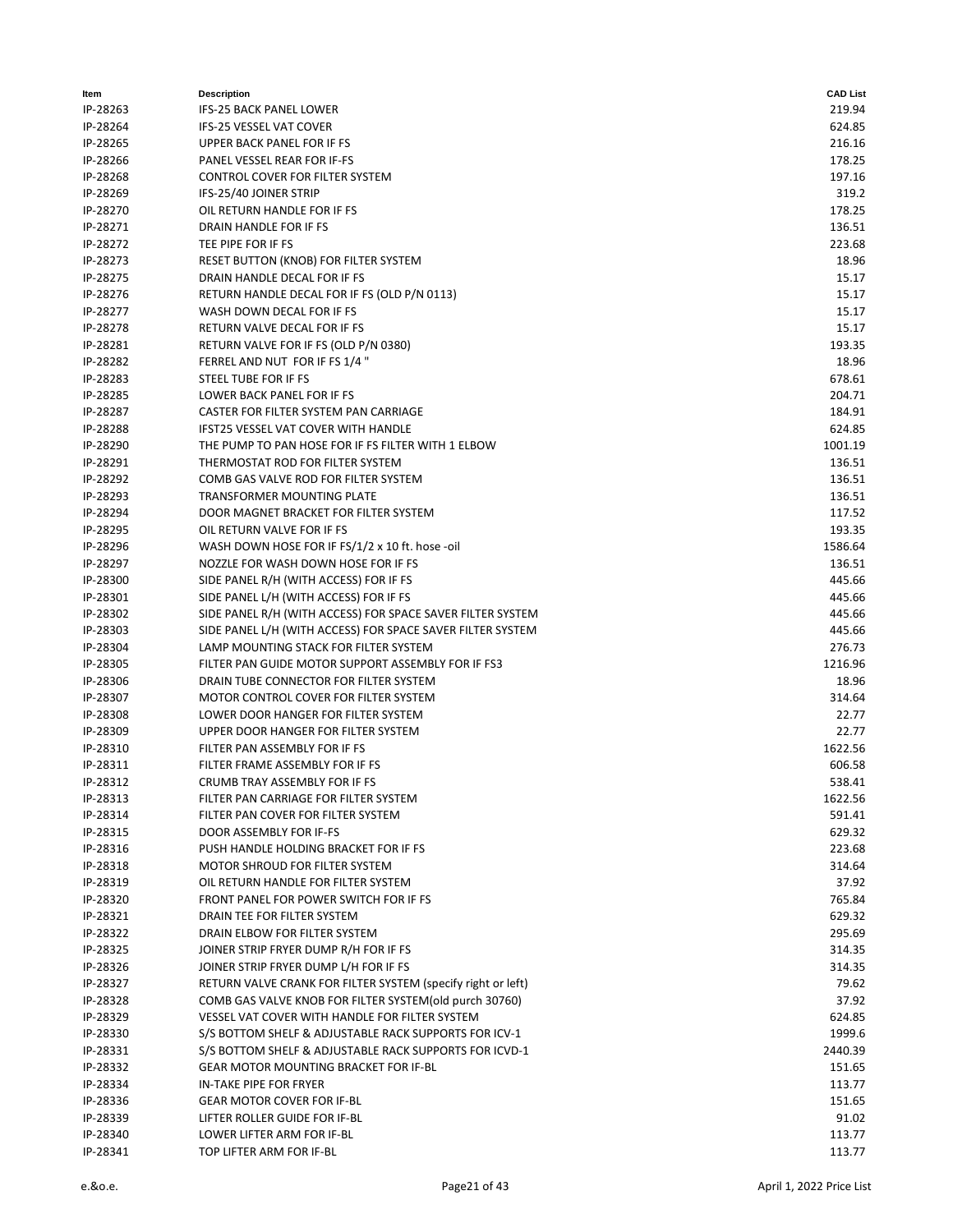| Item     | <b>Description</b>                                                        | <b>CAD List</b> |
|----------|---------------------------------------------------------------------------|-----------------|
| IP-28342 | IABR 24in TOP GRATE ROUND ROD                                             | 2309.92         |
| IP-28343 | IABR 30in TOP GRATE ROUND ROD                                             | 2309.92         |
| IP-28344 | IABR 36in TOP GRATE ROUND ROD                                             | 2309.92         |
| IP-28345 | IABR 48in TOP GRATE ROUND ROD                                             | 2309.92         |
| IP-28346 | IABR 60in TOP GRATE ROUND ROD                                             | 2309.92         |
| IP-28347 | IABR 72in TOP GRATE ROUND ROD                                             | 2309.92         |
| IP-28348 | IABR 24in LINER WELDED ASSEMBLY                                           | 606.58          |
| IP-28349 | IABR 30in LINER WELDED ASSEMBLY                                           | 758.24          |
| IP-28350 | IABR 36in LINER WELDED ASSEMBLY                                           | 871.99          |
| IP-28351 | IABR 48in LINER WELDED ASSEMBLY                                           | 1042.6          |
| IP-28352 | IABR 60in LINER WELDED ASSEMBLY                                           | 1118.38         |
| IP-28353 | IABR 72in LINER WELDED ASSENBLY                                           | 1304.15         |
| IP-28370 | IFS-75 FILTER PAPER (1) BOX OF 100 SHEETS 27 1/2 X 16 1/4 (OLD P/N 3056)  | 641.09          |
| IP-28371 | PORTABLE FILTER PAPER (1) BOX Of 50 SHEETS 13 X 13 1/8(100 per box)       | 641.09          |
| IP-28372 | IABR LIFTING ARM W/BRACKET ASSY                                           | 227.44          |
| IP-28373 | <b>IABR PIVOT PIN BRACKET</b>                                             | 151.65          |
| IP-28374 | <b>IABR ADJUSTER LOCKING BRACKET</b>                                      | 227.44          |
| IP-28375 | <b>IABR HANDLE PIVOT BARCKET</b>                                          | 227.44          |
| IP-28377 | <b>IABR GREASE CAN GUIDE</b>                                              | 417.02          |
| IP-28380 | 24 IN. MAIN BODY FOR AN IABR                                              | 7278.95         |
| IP-28381 | 30 IN. MAIN BODY FOR AN IAB                                               | 8492            |
| IP-28382 | 36 IN. MAIN BODY FOR AN IAB                                               | 10160.14        |
| IP-28383 | 48 IN. MAIN BODY FOR AN IAB                                               | 14254.52        |
| IP-28384 | 60 IN. MAIN BODY FOR AN IAB                                               | 18197.27        |
| IP-28385 | 72 IN. MAIN BODY FOR AN IAB                                               | 21609.19        |
| IP-28401 | KNOB (RETROFIT KIT) WHITE ARROWS                                          | 52.62           |
| IP-28403 | PIEZO ROTARY IGNITOR WITH KNOB ONLY (28400)                               | 71.31           |
| IP-30001 | 24y combo gas valve kit 700-402                                           | 564.89          |
| IP-30006 | HEAT DIVERTER - ICV-SET OF TWO LEFT & RIGHT                               | 558.09          |
| IP-30015 | GAS VALVE ROBERTSHAW 24V                                                  | 530.76          |
| IP-30019 | <b>COVER ITG-A THERMOSTAT KNOB</b>                                        | 36.07           |
| IP-30030 | 18 IN. HD THERMOCOUPLE                                                    | 35              |
| IP-30031 | 24 IN. HD THERMOCOUPLE                                                    | 34.64           |
| IP-30033 | 72 IN. HD THERMOCOUPLE                                                    | 148.99          |
| IP-30044 | IR-OVEN PILOT 5 CHL-2 18N 1/4 FITTING NAT.                                | 26.92           |
| IP-30047 | IRB-BURNER HOLDER BRKT.                                                   | 29.27           |
| IP-30057 | OVEN BURNER BRKT. ICV (SUPPORT)                                           | 154.72          |
| IP-30077 | <b>BURNER TILE ASSEMBLY</b>                                               | 1172.91         |
| IP-30091 | <b>ORIFICE #56 FOR NEW STYLE BURNERS</b>                                  | 12.45           |
| IP-30094 | <b>BACK PANEL IHR OVEN</b>                                                | 585.82          |
| IP-30096 | IRC/IHRC/IDR/IGT - SIDE DOOR GASKET L/H                                   | 113.03          |
| IP-30103 | Handle for ICB cover (pair)                                               | 78.4            |
| IP-30116 | REMOTE READING DIAL THERMOMETER, TEMP CONTROL FOR SIZZLE & CHILL (T-STAT) | 419.25          |
| IP-30117 | #53 BURNER ORIFICE - FRYER                                                | 18.96           |
| IP-30118 | 90 DEG. BRASS ELBOW                                                       | 60.66           |
| IP-30129 | BURNER HANGER, IR, 22" Long (23" including tabs) CLIP ON                  | 267.82          |
| IP-30157 | 3/4 BLACK UNION                                                           | 42.94           |
| IP-30159 | 3/4 90 DEGREE STREET ELBOW                                                | 25.15           |
| IP-30160 | 3/8 X 1-1/2 PIPE NIPPLE BLACK                                             | 5.33            |
| IP-30162 | VALVE COVER, STAINLESS, FOR AN IR-4, 2000 SERIES                          | 546.84          |
| IP-30165 | VALVE COVER, STAINLESS, FOR AN IR-4-XB, IR 2000 SERIES                    | 546.84          |
| IP-30166 | VALVE COVER, STAINLESS, FOR AN IR-2-G-12                                  | 546.84          |
| IP-30167 | VALVE COVER, STAINLESS, FOR AN IR 2 G 12 XB                               | 546.84          |
| IP-30168 | VALVE COVER, STAINLESS, FOR AN IR G 24                                    | 546.84          |
| IP-30169 | VALVE COVER, STAINLESS, FOR AN IR G 24 XB                                 | 546.84          |
| IP-30170 | VALVE COVER, STAINLESS, FOR AN IR 4 SU (STEP UP)                          | 546.84          |
| IP-30171 | VALVE COVER, STAINLESS, FOR AN IR 4 SU XB                                 | 546.84          |
| IP-30172 | 1-1/4 X 3 PIPE NIPPLE BLACK                                               | 78.97           |
| IP-30177 | 3/8 CLOSE NIPPLE                                                          | 16.46           |
| IP-30182 | 1/2 X 3/8 BELL REDUCER                                                    | 7.73            |
| IP-30188 | 3/4 X 1/2 HEX BUSHING                                                     | 12.65           |
| IP-30190 | 3/4 X 2 PIPE NIPPLE BLACK                                                 | 9.39            |
| IP-30192 | 1-1/4 PIPE CAPS BLACK                                                     | 13.9            |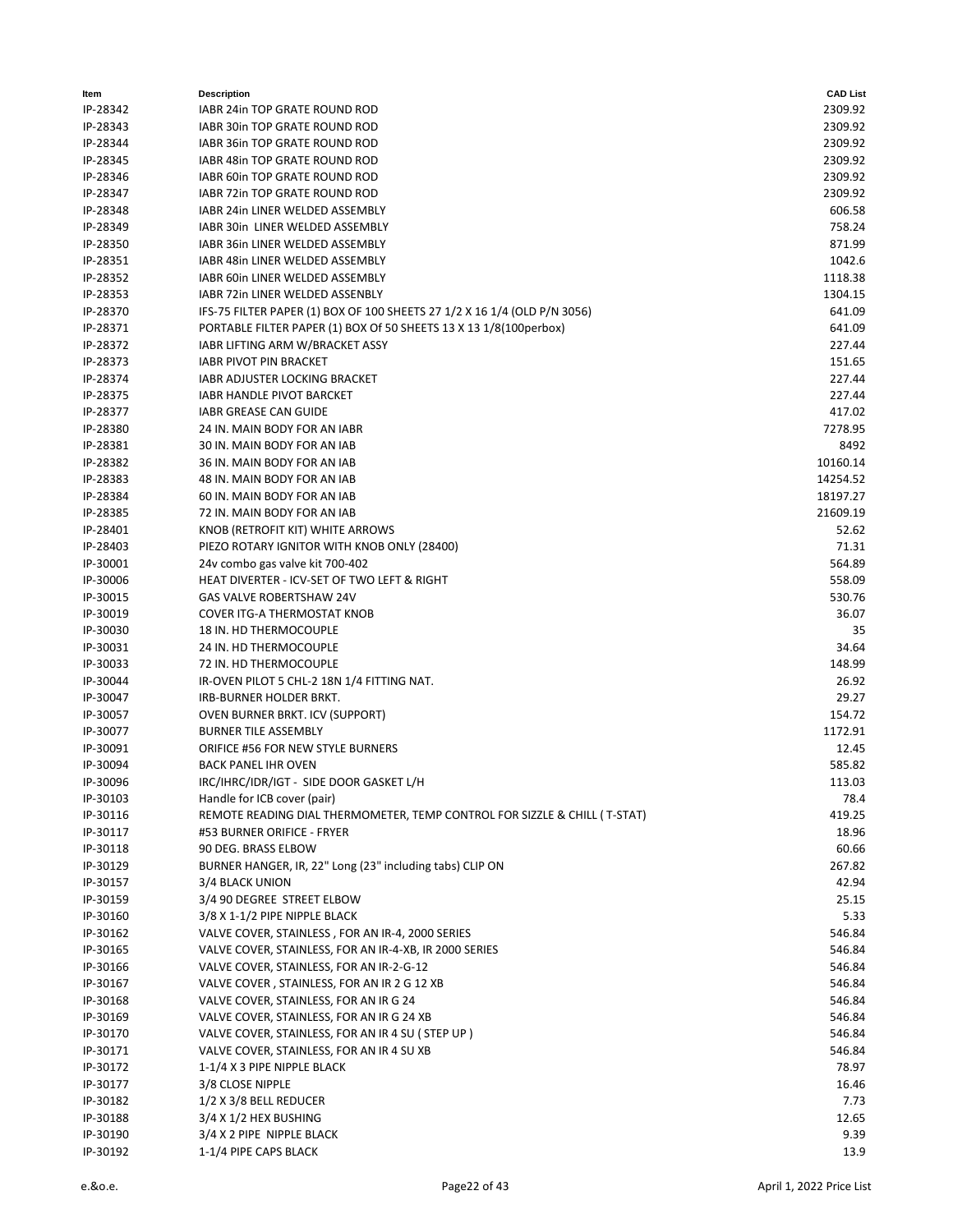| ltem     | <b>Description</b>                                                                  | <b>CAD List</b> |
|----------|-------------------------------------------------------------------------------------|-----------------|
| IP-30194 | 1-1/4 PIPE UNION BLACK                                                              | 125.46          |
| IP-30200 | 1 PIPE TEE BLACK                                                                    | 14.26           |
| IP-30209 | 1/2 X 2 PIPE NIPPLE BLACK                                                           | 4.51            |
| IP-30210 | 1/2 X 1 1/2 PIPE NIPPLE BLACK                                                       | 7.15            |
| IP-30227 | 1/4 PIPE PLUG BLACK                                                                 | 5.28            |
| IP-30246 | KNOB SNAP ACTION THERMOSTAT FOR DENNY'S (OLD P/N 30009)                             | 30.34           |
| IP-30253 | 1/8 90 DEGREE STREET ELBOW                                                          | 20.03           |
| IP-30257 | 1/8 PIPE PLUG SQ HD BLACK ( HEX SET SCREW)                                          | 11.36           |
| IP-30259 | 3/8 X 1/4 HEX BUSHING                                                               | 21.64           |
| IP-30260 | 3/8 X 1/8 HEX BUSHING                                                               | 8.47            |
| IP-30263 | 1-1/2 BRASS FISHER DRAIN                                                            | 286.33          |
| IP-30266 | 3/8 C SHORT COMPRESSION NUT BRASS                                                   | 3.76            |
| IP-30267 | 3/16 C O/C COMPRESSION NUT                                                          | 3.76            |
| IP-30270 | 1/4 BRASS SLEEVE                                                                    | 11.36           |
| IP-30271 | 1/4 INVERTED BRASS FLARE NUT                                                        | 3.56            |
| IP-30272 | 3/8 COMPRESSION SLEEVE BRASS                                                        | 3.76            |
| IP-30277 |                                                                                     | 3.76            |
|          | 3/16 C SHORT COMPRESSION NUT BRASS                                                  |                 |
| IP-30278 | 3/16 C X 1/4 C 90 DEGREE BRASS ELBOW                                                | 60.66           |
| IP-30280 | 3/16 COMPRESSION SLEEVES BRASS                                                      | 2.91            |
| IP-30281 | 3/16 INVERTED FLARE NUT STEEL                                                       | 8.64            |
| IP-30282 | 1/4 C X MIP 1/8 MALE CONNECTOR BRASS                                                | 9.93            |
| IP-30286 | 3/8-27 x 3/8 CC VALVE ADAPTER BRASS                                                 | 12.02           |
| IP-30287 | 3/8 MIPL 1/8 90 DEGREE MALE ELBOW                                                   | 14.5            |
| IP-30288 | 3/8 X FIDL 1/8 90 DEGREE FEMALE ELBOW                                               | 54.75           |
| IP-30292 | 3/8 C MIPL 1/4 90 DEGREE ELBOW BRASS                                                | 52.61           |
| IP-30293 | 3/8 C X MIP 1/4 MALE CONNECTOR BRASS                                                | 31.89           |
| IP-30294 | 3/8 C X MIPL 3/8 90 DEGREE MALE ELBOW BRASS                                         | 63.72           |
| IP-30302 | 1/4 - 20 X 1/2 GR5 HCS ZINC                                                         | 8.21            |
| IP-30305 | #28 HOSE CLAMP STAINLESS STEEL                                                      | 16.46           |
| IP-30307 | #10 X 1/2 PHIL TRUSS S/M/S/ NICKLE                                                  | 3.54            |
| IP-30310 | #8-32 X 1/4 PHILLIPS SLOT M/S ZINC                                                  | 4.65            |
| IP-30311 | #10 X 1/2 H/W/H SLOT S/M/S ZINC                                                     | 1.8             |
| IP-30318 | 1/4-20 X 2 HCS GR 5 ZINC                                                            | 10.67           |
| IP-30319 | 3/16 OVER SIZE BRASS SLEEVE                                                         | 12.43           |
| IP-30320 | 1/4-20 X 1-1/2 HCS GR 5 ZINC                                                        | 9               |
| IP-30321 | 6-32 X 1 ROUND SLOT M/S ZINC                                                        | 9               |
| IP-30328 | 1/4-20 X 6 EYE BOLT ZINC                                                            | 7.13            |
| IP-30329 | SMALL STEEL BEARING                                                                 | 50.62           |
| IP-30330 | LARGE STEEL BEARING                                                                 | 58.24           |
| IP-30331 | 1/2 SHAFT COLLAR STEEL                                                              | 10.12           |
| IP-30332 | 3/8 SEA FLAT WASHER ZINC                                                            | 0.45            |
| IP-30341 | #10 X 5/8 HWH SLOTTED TEK SCREW ZINC                                                | 8.86            |
| IP-30342 | 1/4-20 X 5 HCS GR 5 ZINC                                                            | 10.67           |
| IP-30344 | <b>OVEN PILOT BRACKET</b>                                                           | 80.45           |
| IP-30355 | STEAK HOUSE SPRING ZINC                                                             | 38.93           |
| IP-30358 | #14 X 3/4 HEX TAPPING SCREW ZINC                                                    | 3.31            |
| IP-30362 | 1/2 - C X 3/4 HCS FR 5 ZINC                                                         | 8.62            |
| IP-30371 | 1/4-20 X 1-1/2 CDF WELD STUD COPPER                                                 | 14.16           |
| IP-30378 | 1/4-20 SERRATED FLANGE NUT ZINC                                                     | 3.55            |
| IP-30382 | 1/4-20 CAGE NUT BLACK                                                               | 8.21            |
| IP-30383 | 3/16-14 RIVET STAINLESS StEEL                                                       | 3.15            |
| IP-30392 | 1/4-20 X 3 STUD 1-1/2" LH THD ONE SIDE, 9/16" RH" THD ON THE OTHER LOW CARBON STEEL | 87.51           |
| IP-30393 | 1/4 ICV TURN BUCKLE BODY STEEL                                                      | 40.12           |
| IP-30395 | 1/4-20 ROD END SPECIAL PER PRINT-ZINC PLATED                                        | 8.1             |
|          |                                                                                     |                 |
| IP-30396 | 3/8 X 1/2 SPACER TUBE STAINLESS STEEL                                               | 7.08            |
| IP-30397 | 3/8 X 3-1/8 STAINLESS STEEL TUBE                                                    | 10.67           |
| IP-30399 | 1/4-20 X 20" DBLE END STUD /THD ON EEND 3/4" THD ONE END 12-1/2 RHT                 | 204.71          |
| IP-30407 | 3/16 X 1/4 PROBE CONNECTOR STAINLESS STEEL                                          | 143.1           |
| IP-30429 | Griddle Plate Lift Off 12"x24"                                                      | 947.75          |
| IP-30480 | Filter Pan Carriage for Filter System - Old Style with Pipe Stand                   | 1622.56         |
| IP-30501 | <b>BURNER SUPPORT BRACKET ICV</b>                                                   | 90.38           |
| IP-30554 | <b>BURNER BAFFLE FOR 26.5" RANGE</b>                                                | 273.37          |
| IP-30555 | (use P/N 37784) S/S LEG 6IN. 5/8 STUD NYLON GLIDE(NEW 3/1/03)REPL. FRYERS HD, CONE  | 94.38           |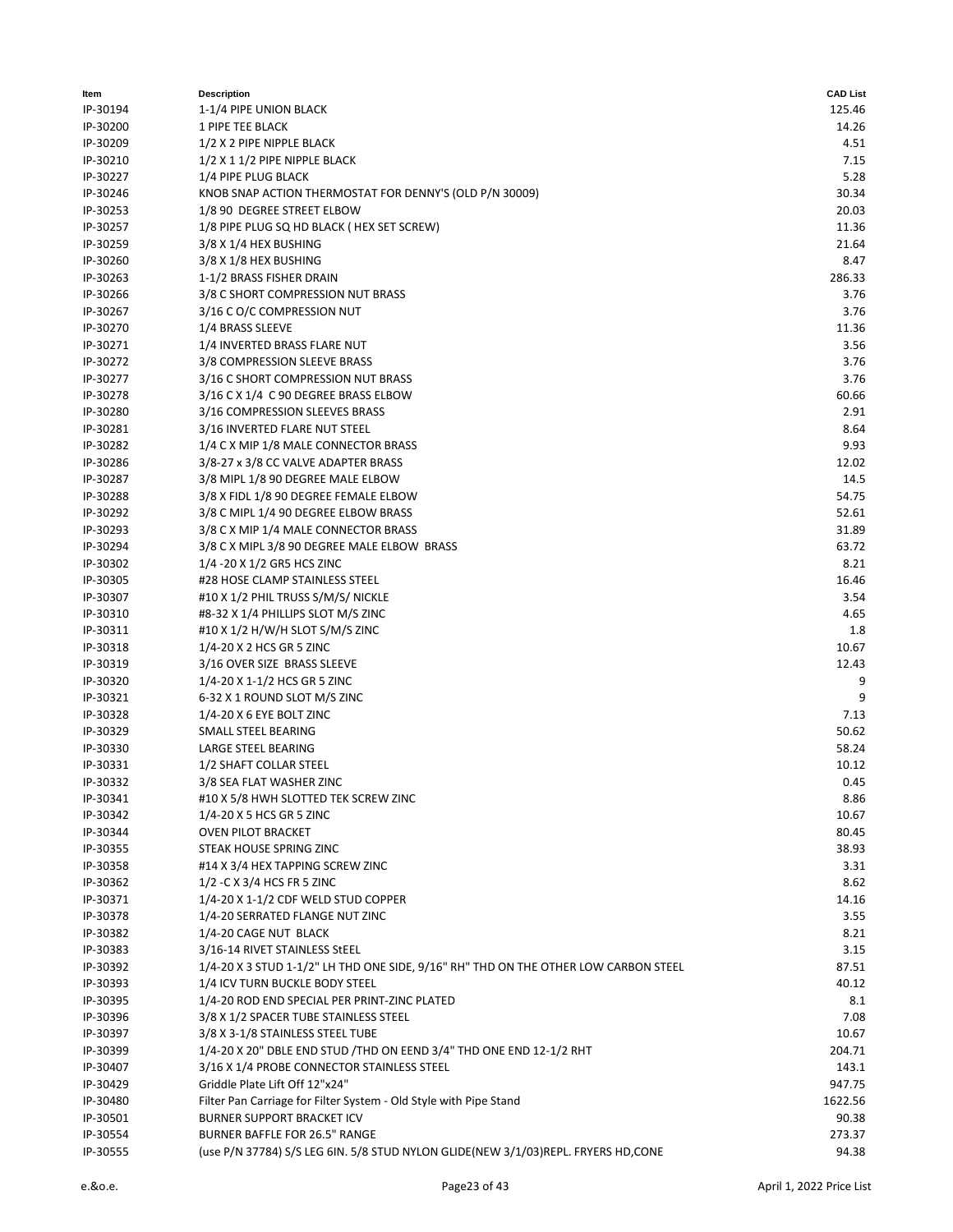| Item     | <b>Description</b>                                           | <b>CAD List</b> |
|----------|--------------------------------------------------------------|-----------------|
| IP-30656 | NEW STYLE LEG 1/03, USED ON FRYER                            | 94.84           |
| IP-30663 | VALVE COVER, STAINLESS, FOR AN IR 6                          | 546.84          |
| IP-30664 | VALVE COVER, STAINLESS, FOR AN IR 6 C                        | 546.84          |
| IP-30665 | VALVE COVER, STAINLESS, FOR AN IR 6 XB                       | 546.84          |
| IP-30666 | VALVE COVER, STAINLESS, FOR AN IR 4 G 12 C                   | 546.84          |
| IP-30667 | VALVE COVER, STAINLESS, FOR AN IR 4 G 12                     | 546.84          |
| IP-30668 | VALVE COVER, STAINLESS, FOR AN IR 2 G 24                     | 546.84          |
| IP-30669 | VALVE COVER, STAINLESS, FOR AN IR 4 G 12 XB                  | 546.84          |
| IP-30670 | VALVE COVER, STAINLESS, FOR AN IR 2 G 24 C                   | 546.84          |
| IP-30672 | VALVE COVER, STAINLESS, FOR AN IR G 36                       | 546.84          |
| IP-30673 | VALVE COVER, STAINLESS, FOR AN IR G 36 C                     | 546.84          |
| IP-30674 | VALVE COVER, STAINLESS, FOR AN IR G 36 XB                    | 546.84          |
| IP-30675 | VALVE COVER, STAINLESS, FOR AN IR 4 RG 12,                   | 546.84          |
| IP-30676 | VALVE COVER, STAINLESS, FOR AN IR 4 RG 12 C                  | 546.84          |
| IP-30677 | VALVE COVER, STAINLESS, FOR AN IR 4 RG 12 XB                 | 546.84          |
| IP-30678 | VALVE COVER, STAINLESS, FOR AN IR 4 S 18                     | 546.84          |
| IP-30679 | VALVE COVER, STAINLESS, FOR AN IR 4 S 18 C                   | 546.84          |
| IP-30680 | VALVE COVER, STAINLESS, FOR AN IR 4 S 18 XB                  | 546.84          |
| IP-30681 | VALVE COVER, STAINLESS, FOR AN IR 6 SU C                     | 546.84          |
| IP-30682 | VALVE COVER, STAINLESS, FOR AN IR 6 SUC                      | 546.84          |
| IP-30683 | VALVE COVER, STAINLESS, FOR AN IR 6 SU XB                    | 546.84          |
| IP-30684 | VALVE COVER, STAINLESS, FOR AN IR 8                          | 546.84          |
| IP-30685 | VALVE COVER, STAINLESS, FOR AN IR 8 C XB                     | 546.84          |
| IP-30686 | VALVE COVER, STAINLESS, FOR AN IR 8 XB                       | 546.84          |
| IP-30687 | VALVE COVER, STAINLESS, FOR AN IR 6 G 12                     | 546.84          |
| IP-30688 | VALVE COVER, STAINLESS, FOR AN IR 6 G 12 C XB                | 546.84          |
| IP-30689 | VALVE COVER, STAINLESS, FOR AN IR 6 G 12 XB                  | 546.84          |
| IP-30690 | VALVE COVER, STAINLESS, FOR AN IR 4 G 24 C XB                | 546.84          |
| IP-30691 | VALVE COVER, STAINLESS, FOR AN IR 4 G 24                     | 546.84          |
| IP-30692 | VALVE COVER, STAINLESS, FOR AN IR 4 G 24 XB                  | 546.84          |
| IP-30693 | VALVE COVER, STAINLESS, FOR AN IR 2 G 36                     | 546.84          |
| IP-30694 | VALVE COVER, STAINLESS, FOR AN IR 2 G 36 C XB                | 546.84          |
| IP-30695 | VALVE COVER, STAINLESS, FOR AN IR G 48                       | 546.84          |
| IP-30696 | VALVE COVER, STAINLESS, FOR AN IR G 48 C XB                  | 546.84          |
| IP-30697 | VALVE COVER, STAINLESS, FOR AN IR G 48 XB                    | 546.84          |
| IP-30698 | VALVE COVER, STAINLESS, FOR AN IR 4 RG 24                    | 546.84          |
| IP-30699 | VALVE COVER, STAINLESS, FOR AN IR 4 RG 24 C XB               | 546.84          |
| IP-30700 | VALVE COVER, STAINLESS, FOR AN IR 4 RG 24 XB                 | 546.84          |
| IP-30701 | VALVE COVER, STAINLESS, FOR AN IR 6 RG 12                    | 546.84          |
| IP-30702 | VALVE COVER, STAINLESS, FOR AN IR 6 RG 12 C XB               | 546.84          |
| IP-30703 | VALVE COVER, STAINLESS, FOR AN IR 6 RG 12 XB                 | 546.84          |
| IP-30704 | VALVE COVER, STAINLESS, FOR AN IR 8 SU                       | 546.84          |
| IP-30705 | VALVE COVER, STAINLESS, FOR AN 8 SU C XB                     | 546.84          |
| IP-30706 | VALVE COVER, STAINLESS, FOR AN IR 8 SU S XB                  | 546.84          |
| IP-30715 | SWITCH, PORTABLE FILTER SYSTEM SINGLE DIRECTION              | 148.84          |
| IP-30716 | SWITCH, PORTABLE FILTER SYSTEM BI DIRECTIONAL                | 617.82          |
| IP-30717 | RUBBER GROMMET                                               | 51.6            |
| IP-30718 | POWER RECEPTICLE PORTABLE FILTER SYSTEM                      | 269.84          |
| IP-30719 | QUICK DISCONNECT, MALEPORTABLE FILTER SYSTEM                 | 130.37          |
| IP-30735 | 1/4 BRASS COMPRESSION NUT                                    | 11.36           |
| IP-30738 | #41 KANA CHAIN (FOR MASTER LINKS USE P/N 30739) 100 ft rolls | 91.02           |
| IP-30739 | <b>CHAIN CONNECTOR LINKS</b>                                 | 60.56           |
| IP-30789 | LIQUID LINE DRIER                                            | 309.48          |
| IP-30805 | ORIFICE #45 FOR 1299 BURNER                                  | 15.04           |
| IP-30815 | 1/4 IN. BRASS COMPRESSION SLEEVE                             | 3.17            |
| IP-30821 | 5 3/4 IN EXTENSIONS SPRING (SALAMANDER)                      | 34.79           |
| IP-30822 | INSULATION/91808-11 BENTLY HARRIS EXFLEX 125 FT. ROLL        | 5.05            |
| IP-30823 | 1/2" HILEC 117E- WHITE SLEEVING INSULATION 100 FT. ROLL      | 36.21           |
| IP-30824 | 1/4 IN. HEAT SHRINK TUBE BLACK 200 FT ROLLS3 (sold per foot) | 13.54           |
| IP-30829 | 3/8 IN TUBING ICB                                            | 64.09           |
| IP-30835 | 36IN X 36IN TOP GRATE FOR ICB3636                            | 1508.04         |
| IP-30836 | 21" SANDWICH KIT FOR AN ICB36                                | 3797.38         |
| IP-30837 | 36" SANDWICH KIT FOR AN ICB36                                | 3797.38         |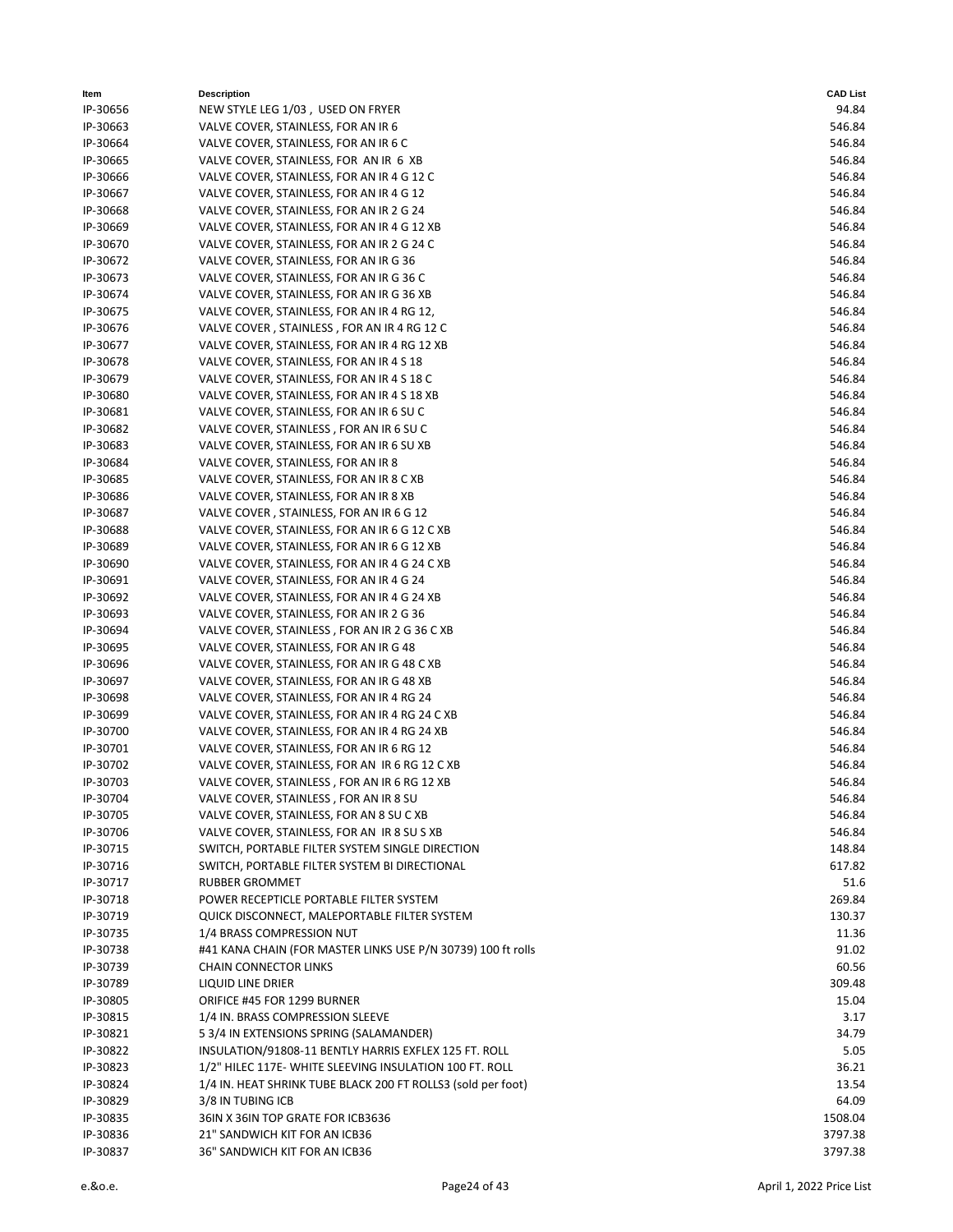| Item                 | <b>Description</b>                                                                          | <b>CAD List</b>  |
|----------------------|---------------------------------------------------------------------------------------------|------------------|
| IP-30857             | IR-KICK PLATE BRACKET (OLD P/N 20144)                                                       | 67.29            |
| IP-30864             | SPOUT 1 X 7 (P/S OLD P/N 24119)                                                             | 95.46            |
| IP-30870             | MALE CONNECTOR 3/8 COMP X 1/8 MIP BRASS                                                     | 60.66            |
| IP-30873             | IR-C SWITCH LABEL 2X2X.062                                                                  | 109.1            |
| IP-30876             | IR SAFETY VALVE BRKT.                                                                       | 53.16            |
| IP-30879             | IR-C RACK GLIDE CLIP                                                                        | 13.67            |
| IP-30880             | <b>IRB LINER U BRKT.</b>                                                                    | 80.8             |
| IP-30886             | 11/4 BUTT NIPPLE BLK.                                                                       | 45.1             |
| IP-30921             | <b>IR-OVEN PILOT BRACKET</b>                                                                | 15.93            |
| IP-30922             | IR-RG GREASE CAN GUIDE L/R                                                                  | 96.42            |
| IP-30940             | TRAY GUIDE SUPPORT ITG SET OF 2                                                             | 202.89           |
| IP-30945             | <b>INCANDESCENT 40 WATT FROSTED LIGHT BULBS</b>                                             | 41.73            |
| IP-30952             | COMPRESSOR/SIZZLE N CHILL UNIT 2X610-3 1/6 HP                                               | 1711.67          |
| IP-30955             | TEMPERATURE CONTROL T"STAT PN:A19ABC24                                                      | 339.23           |
| IP-30956             | SPORLAN SIGHT GLASS PN:SA125S 1/4 OD SEE ALL 700052                                         | 83.85            |
| IP-30957             | 1/4 OD FILTER-DRIER 400249 FOR REFER BASES (SIZZLE N CHILL)                                 | 68.66            |
| IP-30958             | <b>EXPANSION VALVE</b>                                                                      | 309.76           |
| IP-30963             | 30 in. Heat Diverter/Grease Deflector Shields for IRB                                       | 641.41           |
| IP-30964             | 48 in. Heat Diverter/Grease Deflector Shield for IRB                                        | 703.33           |
| IP-30968             | RELAY 120 VAC SPST                                                                          | 337.25           |
| IP-30969             | SOLENOID, WATER FILL                                                                        | 1539.71          |
| IP-30970             | CONTROLLER, LIQUID LEVEL - RELAY                                                            | 1629.66          |
| IP-30971             | THERMOSTAT, SOLID STATE-24V w/DISPLAY                                                       | 2105.31          |
| IP-30976             | GAS VALVE, UNITROL BMSER 24 VAC                                                             | 1003.74          |
| IP-30977             | <b>HI-LIMIT SWICH</b>                                                                       | 819.34           |
| IP-30978             | SOLID STATE TRANSFORMER IFS                                                                 | 497.73           |
| IP-30979             | PILOT BURNER                                                                                | 436.62           |
| IP-30980             | <b>THERMOPILE</b>                                                                           | 329.11           |
| IP-30982             | VALVE, WATER INLET                                                                          | 146.26           |
| IP-30983             | VALVE, GAS SHUT OFF                                                                         | 306.09           |
| IP-30984             | HARNESS, CONTROL CABLE                                                                      | 146.26           |
| IP-30986             | <b>TUBE SCREEN</b>                                                                          | 922.31           |
| IP-30989             | 36 in. Heat Diverter/Grease Deflector Shield for IRB                                        | 675.15           |
| IP-31072             | INSTALL 24IN. WIDE GRIDDLE- SINGLE UNIT                                                     | 1519.12          |
| IP-31073             | INSTALL 36 IN. AND 48 IN. WIDE GRIDDLE-SINGLE UNIT                                          | 1617.61          |
| IP-31074             | INSTALL 60 & 72 IN. WIDE GRIDDLE-SINGLE UNIT                                                | 1716.08          |
| IP-31078             | ITY SIDE SPLASH PANEL R/H                                                                   | 324.62           |
| IP-31079             | VENTURI, LONG, W/ HEAD (6") (35330 NEW STYLE)                                               | 320.84           |
| IP-31080             | VENTURI, SHORT W / HEAD (6in.) (35329 NEW STYLE)                                            | 288.48           |
| IP-31081             | HD TOP GRATE (18 X 14 11/16) (35332 NEW STYLE)                                              | 545.98           |
| IP-31082             | HD TOP GRATE(12 X 14 11/16) (35335 NEW STYLE)                                               | 443.26           |
| IP-31083             | HD TOP GRATE(18 X 13 1/4) (35331 NEW STYLE)<br>HD TOP GRATE (12 X 13 1/4) (35334 NEW STYLE) | 545.98           |
| IP-31084             |                                                                                             | 443.26           |
| IP-31091             | ISPA-18-2-MNF MANIFOLD W/INDIV. CONTROL                                                     | 338.37<br>229.89 |
| IP-31092<br>IP-31151 | ISPA-18 BURNER BRACKET<br>ITGA 48IN BOTTOM PLATE                                            | 1257.86          |
| IP-31152             | ITGA 60 IN. BOTTOM PLATE                                                                    | 122.01           |
| IP-31157             | ITGA-60 IN. FRONT BAFFLE                                                                    | 1068.48          |
| IP-31171             | ITGA 48 IN. FLUE BACK                                                                       | 500.4            |
| IP-31173             | ITGA 72IN. FLUE BACK                                                                        | 314.64           |
| IP-31179             | ITGA GREASE CAN GUIDE                                                                       | 151.22           |
| IP-31180             | ITG GREASE CAN 19 1/4FRONT TO BACK X 6 WIDE X 3 DEEP                                        | 527.4            |
| IP-31181             | ITGA 24IN. VALVE COVER                                                                      | 282.96           |
| IP-31182             | ITGA 36IN. VALVE COVER                                                                      | 390.47           |
| IP-31183             | ITGA 48 IN. VALVE COVER                                                                     | 302.27           |
| IP-31184             | ITGA 60 IN.VALVE COVER                                                                      | 454.97           |
| IP-31185             | ITGA 72IN. VALVE COVER                                                                      | 473.83           |
| IP-31187             | <b>ITGA BAFFLE CENTER</b>                                                                   | 212.29           |
| IP-31199             | <b>IHPA 36IN. BACK TRIM</b>                                                                 | 363.99           |
| IP-31209             | IHPA 12IN. LANDING LEDGE                                                                    | 324.6            |
| IP-31210             | IHPA 24IN. LANDING LEDGE                                                                    | 494.4            |
| IP-31211             | IHPA 36IN. LANDING LEDGE                                                                    | 687.44           |
| IP-31222             | IR - 24IN. CRUMB TRAY                                                                       | 295.69           |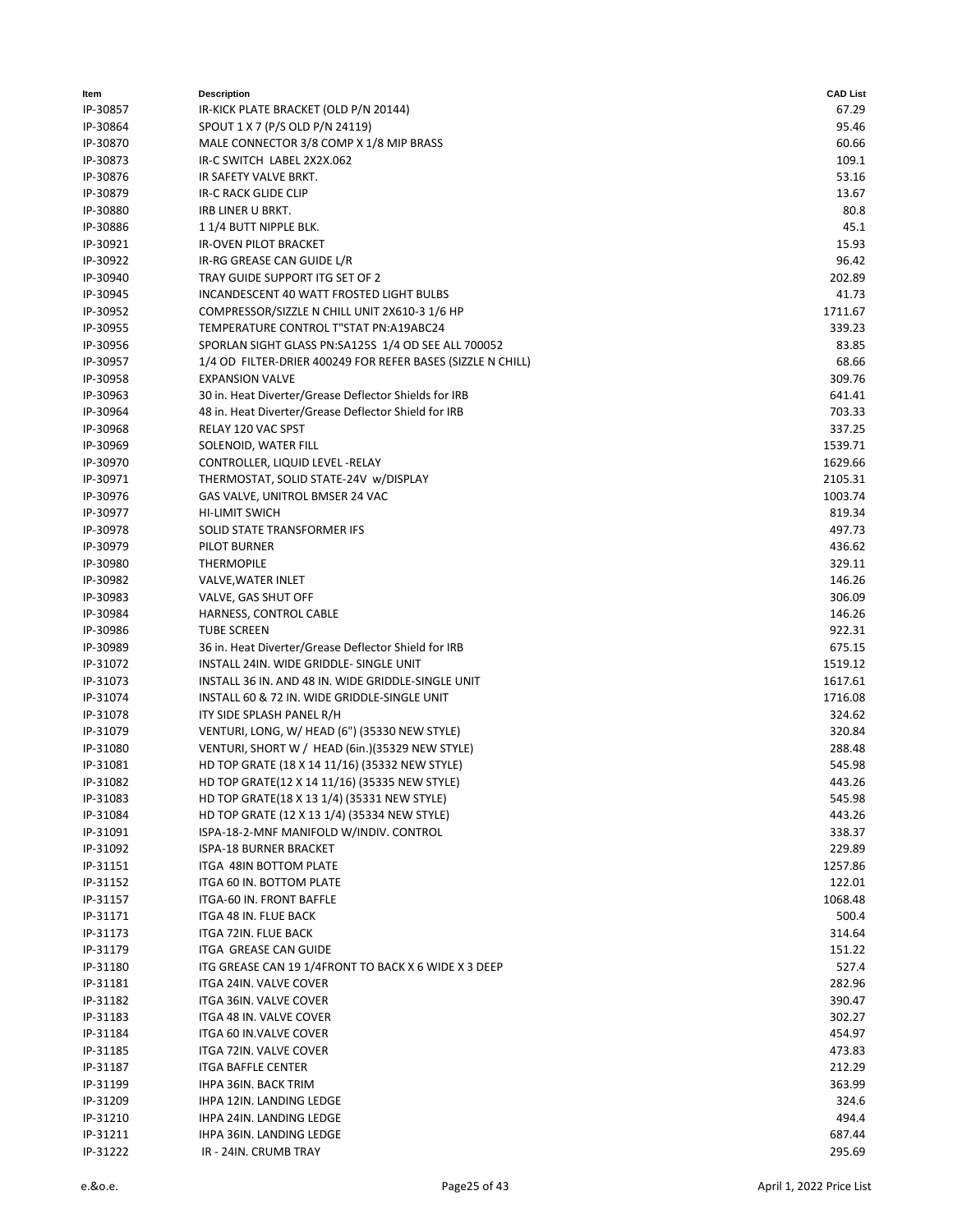| ltem                 | <b>Description</b>                                                                        | <b>CAD List</b>  |
|----------------------|-------------------------------------------------------------------------------------------|------------------|
| IP-31223             | IR 36IN. CRUMB TRAY                                                                       | 366.35           |
| IP-31225             | IR 60IN. CRUMB TRAY                                                                       | 597.24           |
| IP-31228             | IHPA-4-24IN. VALVE COVER                                                                  | 405.74           |
| IP-31229             | IHPA-6-36IN. VALVE COVER                                                                  | 405.74           |
| IP-31230             | IHPA -8-48IN. VALVE COVER                                                                 | 495.02           |
| IP-31231             | IHPA-10-60IN. VALVE COVER                                                                 | 383.25           |
| IP-31232             | IHPA-12-72IN. VALVE COVER                                                                 | 735.82           |
| IP-31237             | IR /IHPA CRUMB TRAY GUIDE L/H                                                             | 164.18           |
| IP-31238             | IR/IHPA CRUMB TRAY GUIDE R/H                                                              | 164.18           |
| IP-31260             | IRB 36IN. FRONT SUPPORT                                                                   | 283.88           |
| IP-31264             | IRB SIDE LINER L/H                                                                        | 261.96           |
| IP-31265             | IRB SIDE LINER R/H                                                                        | 261.96           |
| IP-31272             | IRB 36IN. LINER WELDED ASSEMBLY                                                           | 875.46           |
| IP-31311             | IHPA-SD 24IN. CRUMB TRAY                                                                  | 273.16           |
| IP-31328             | <b>IHPA-SU 12IN. FRONT TRIM</b>                                                           | 315.68           |
| IP-31330             | <b>IHPA-SU 36IN. FRONT TRIM</b>                                                           | 463.5            |
| IP-31331             | <b>IHPA-SU 48IN. FRONT TRIM</b>                                                           | 328.3            |
| IP-31332             | <b>IHPA-SU 60IN. FRONT TRIM</b>                                                           | 338.37           |
| IP-31357             | ICV 60 IN DOOR LINER SOLID(NO WINDOW)10/03*                                               | 973.83           |
| IP-31358             | ICV 60 IN. DOOR PANEL SOLID (NO WINDOW) 10/03*                                            | 973.83           |
| IP-31367             | SIZZLE N CHILL EVAPORTOR UNIT                                                             | 1501.3           |
| IP-31369             | IHPA/SD BURNER HANGER ASSEMBLY- (SAME AS IR-SU)<br><b>IRB PILOT BRACKET</b>               | 97.36            |
| IP-31370             | ITGA GREASE CAN GUIDE R/H                                                                 | 15.4<br>151.22   |
| IP-31376             | IR-RG RAISED GRIDDLE TRACK R/H                                                            | 91.11            |
| IP-31401<br>IP-31402 | IR-RG RAISED GRIDDLE TRACK L/H                                                            | 91.11            |
| IP-31410             | IHPA-SD TOP GRATE SUPPORT (SAME AS IR-SU)                                                 | 175.84           |
| IP-31416             | 6 1/2IN. S/S LEG ASSEMBLY 1-5/8OD W/ ADJ. PROD. STUD 1/2-13*                              | 126.93           |
| IP-31424             | ICMA-36IN. BURNER HOLDER RAIL(FRONT)                                                      | 346.84           |
| IP-31426             | ICMA 36IN. BURNER HOLDER RAIL(BACK)                                                       | 327.46           |
| IP-31455             | <b>IHPA - SPIDER GRATE FOR DENNYS (SPECIFY LOCATION OF GRATE ON UNIT)</b>                 | 291.35           |
| IP-31500             | ISPA-18 FRONT BURNER SUPPORT BRACKET                                                      | 47.07            |
| IP-31520             | ISPA-18-2 BACK BRKT. (A)                                                                  | 102.79           |
| IP-31527             | ISPA-18-2 BACK PANEL (18" HEIGHT)                                                         | 252.71           |
| IP-31528             | ISPA-18-2 CENTE ORIFICE BRKT. (18" HIGH)                                                  | 86.59            |
| IP-31555             | FRYER TIP BRUSH 23" L-SHAPED FRYER BRUSH W/ 7/8" NYLON (OLD P/N 11376) (P/S OLD P/N 1390) | 143.1            |
| IP-31556             | <b>IHR-6 BURNER VALVE COVER</b>                                                           | 546.85           |
| IP-31557             | Burner Head, Lift Off, Clog Free, 6" Diameter                                             | 270.51           |
| IP-31573             | IHR (NEW) 36 FRONT ANGLE SUPPORT WELDED ASSY.                                             | 218.17           |
| IP-31574             | IHR (NEW) BURNER HANGER ASSY.                                                             | 451.12           |
| IP-31575             | IRB-30 (BAJA FRESH) SHRIMP GRATE, Steel, Welded                                           | 513.94           |
| IP-31583             | IR-24IN. FLAME SPREADER                                                                   | 460.12           |
| IP-31584             | IR-36 FLAME SPREADER                                                                      | 473.95           |
| IP-31600             | IR-24 OVEN FRONT BAFFLE                                                                   | 195.02           |
| IP-31601             | IR-36 OVEN FRONT BAFFLE                                                                   | 206.64           |
| IP-31609             | <b>IR-48 FRONT SUPPORT</b>                                                                | 357.89           |
| IP-31613             | IR-36 REAR SUPPORT                                                                        | 649.2            |
| IP-31614             | IR-48 REAR SUPPORT                                                                        | 357.89           |
| IP-31617             | IR SIDE PANEL L/H                                                                         | 600.68           |
| IP-31618             | IR SIDE PANEL R/H                                                                         | 600.68           |
| IP-31646             | IR-PRO SERIES 36" HIGH SHELF FRONT                                                        | 481.49           |
| IP-31665             | IR-36 UPPER FRAME SUPPORT                                                                 | 177.97           |
| IP-31709             | IR-GRIDDLE 36IN. VALVE COVER W/GRIDDLE L/H                                                | 436.13           |
| IP-31713             | IR-GRIDDLE 60IN. VALVE COVER W/GRIDDLE L/H                                                | 500.4            |
| IP-31719             | IR-GRIDDLE GREASE CAN GUIDE                                                               | 303.04           |
| IP-31720             | IR-GRIDDLE GREASE CAN GUIDE COVER                                                         | 126.27           |
| IP-31721             | IR-GRIDDLE GREASE CAN 22" x 3 1/2 x 2 3/4                                                 | 432.23           |
| IP-31766             | SQUIREL CAGE FAN MOTOR ASSY. (SIZ N CHILL) 60 IN.                                         | 3374.41          |
| IP-31768             | IFST-25 DIFFUSER HEAT DIVERT                                                              | 132.56           |
| IP-31769             | DIFFUSSER ASSEMBLY, IFST-25                                                               | 166.8            |
| IP-31827             | IABR OUTTER SIDE PANEL L/H                                                                | 811.96           |
| IP-31828             | IABR OUTTER SIDE PANEL R/H                                                                | 811.96<br>375.84 |
| IP-31829             | SIDE FLASHING L/H, IABR                                                                   |                  |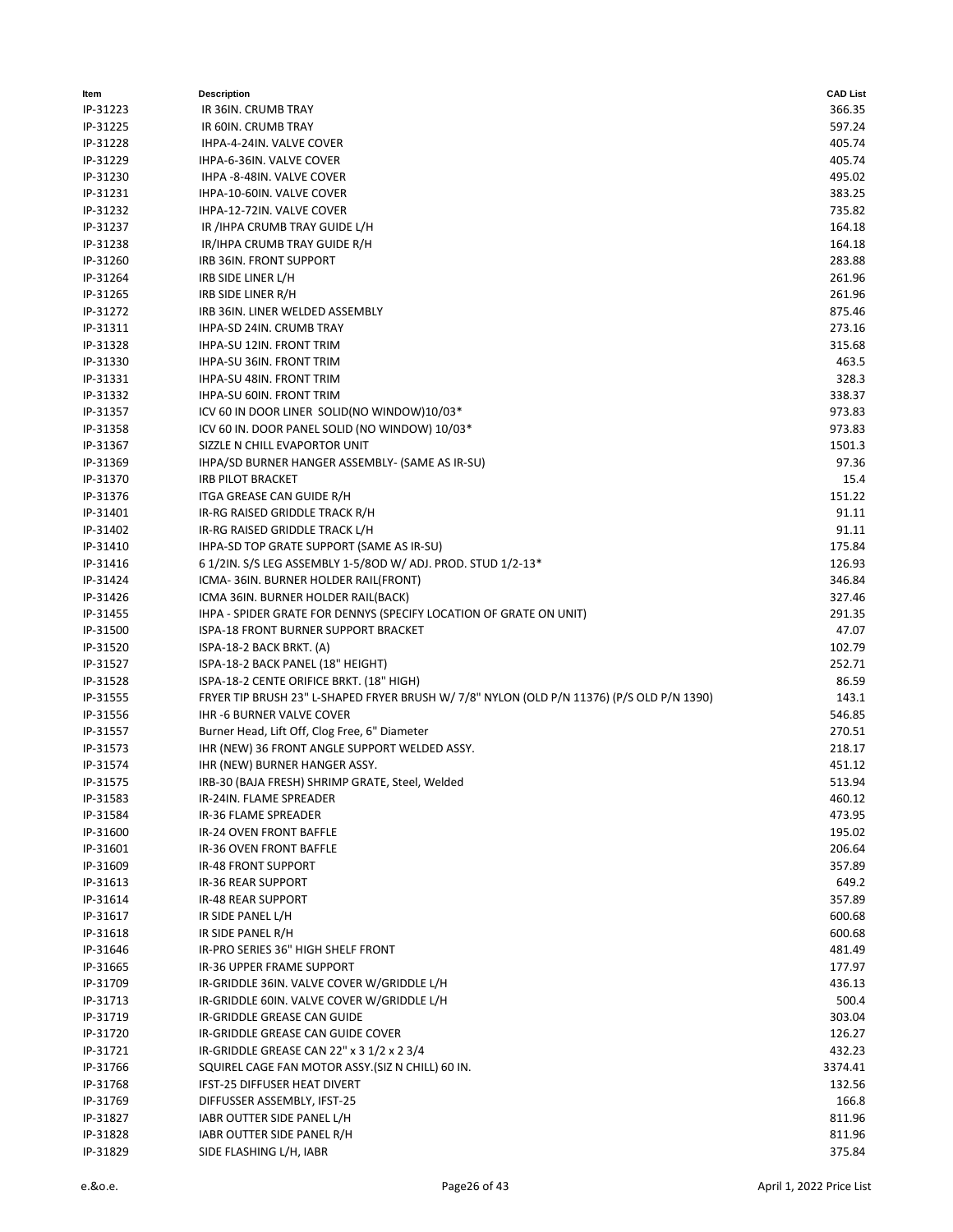| Item     | <b>Description</b>                                                                | <b>CAD List</b> |
|----------|-----------------------------------------------------------------------------------|-----------------|
| IP-31830 | SIDE FLASHING R/H, IABR                                                           | 375.84          |
| IP-31831 | <b>IABR GREASE CAN</b>                                                            | 393.42          |
| IP-31871 | IABC-36IN. LINER WELDED ASSY.                                                     | 814.03          |
| IP-31874 | IABC 72" LINER WELDED ASSY.                                                       | 1304.15         |
| IP-31901 | IABC 24in PILOT SUPPORT                                                           | 202.89          |
| IP-31907 | IABC 24in BURNER SUPPORT                                                          | 202.89          |
| IP-31977 | <b>IDR 60in BACK PANEL</b>                                                        | 446.33          |
| IP-31988 | IDR CONTROL PANEL L/H                                                             | 276.18          |
| IP-31989 | <b>IDR CONTROL PANEL INNER</b>                                                    | 276.18          |
| IP-31998 | Door Assembly w/ glass for IDR                                                    | 2056.74         |
| IP-32014 | <b>ICV-DRAFT HOOD</b>                                                             | 729.05          |
| IP-32041 | IDR 24in GRIDDLE COVER                                                            | 1012.94         |
| IP-32094 | IDR 6RG24 HIGH SHELF FRONT R/H                                                    | 1881.78         |
| IP-32103 | ICV- MALE COLLAR 6 IN.                                                            | 62.49           |
| IP-32104 | ICV-MANIFOLD TAIL PIPE ASSY.                                                      | 204.15          |
| IP-32105 |                                                                                   | 10.67           |
|          | PILOT ORIFICE/FRYER LP#.0011size 76371-1(OLD SIZE 0370 / .16) (P/S OLD P/N 31493) |                 |
| IP-32108 | IRT-SOLENOID WATER FILL VALVE 1/2IN.                                              | 1629.19         |
| IP-32110 | IRT-T-STAT CONTROLLER WITHOUT PROBE (PROBE P/N 32110-1)                           | 1079.76         |
| IP-32112 | IRT-LIQUID LEVEL CONTROLLER                                                       | 465.47          |
| IP-32113 | IPC-HI LIMIT(250 DEG.)                                                            | 365.15          |
| IP-32134 | IFS-75 1/3 SIZE FRYER BASKETS (USE 32134)                                         | 404.02          |
| IP-32141 | DOOR ASSEMBLY, NO WINDOW, LEFT SIDE, ICV, NEW STYLE                               | 1899.4          |
| IP-32148 | ITG-A/ISAE- (DENNYS) 3/16 X 8 PILOT TUBING                                        | 48              |
| IP-32149 | ITG-A/ISAE- (DENNYS) 3/16 X20 PILOT TUBING                                        | 73.38           |
| IP-32150 | ITG-A/ISAE-(DENNYS) 3/16 X 30 TUBING                                              | 78.54           |
| IP-32151 | ITG-A/ISAE- (DENNYS) 3/16 X 35 PILOT TUBING                                       | 86.96           |
| IP-32152 | ITG-A/ISAE- (DENNYS) 3/16 X 43 PILOT TUBING                                       | 91.92           |
| IP-32153 | ITG- A/ISAE- (DENNYS) 3/16 X 52 PILOT TUBING                                      | 99.97           |
| IP-32165 | FILTER-GAS VALVE 120V P/N 700-454-BER-120 3/4 X 3/4 3.5WC NAT GAS                 | 531.53          |
| IP-32176 | SEISMIC LEG W/MOUNTING PLATE 1-5/8 OD #A47-9932                                   | 177.21          |
| IP-32209 | ICV-IRC TIMER 115V 60HZ M450 USE KNOB P/N 1171 (OLD 30960)                        | 285.3           |
| IP-32211 | CPK KIT (A) WOK STATION UPGRADE                                                   | 2588.17         |
| IP-32219 | 10-32 X 1/2 PHILLIPS FLAT M/S ZINC(5K MO)                                         | 1.34            |
| IP-32220 | 1/4-20 X 5/8 PHILLIPS FLAT M/S ZINC(5KMO)                                         | 2.69            |
| IP-32223 | ICV-NEW DOOR/40 IN. DOOR LINER                                                    | 445.8           |
| IP-32224 | ICV-NEW DOOR/40 IN. DOOR PANEL                                                    | 530.78          |
| IP-32225 | ICV-NEW DOOR/60IN. DOOR LINER                                                     | 551.26          |
| IP-32226 | ICV-NEW DOOR/60 IN. DOOR PANEL                                                    | 660.19          |
| IP-32230 | ICV-NEW DOOR/HINGE UPPER FRAME                                                    | 292.68          |
| IP-32231 | ICV-NEW DOOR/DOOR HINGE LOWER FRAME                                               | 326.66          |
| IP-32232 | ICV-NEW DOOR/DOOR SWITCH ACTUATOR (OLD#1356)                                      | 63.29           |
| IP-32233 | ICV-NEW DOOR/DOOR HINGE BUSHING 1/2 BORE 5/8 OD RETROFIT KIT                      | 24.48           |
| IP-32234 | ICV- NEW DOOR/40 IN. DOOR ASSY.                                                   | 1572.17         |
| IP-32235 | DOOR ASSY., W/WINDOW, LEFT SIDE, ICV, NEW STYLE                                   | 1898.84         |
| IP-32236 | ICV-NEW DOOR/40IN. UPPER HINGE BRACKET ASSY.                                      | 221.18          |
| IP-32237 | ICV-NEW DOOR/40IN. LOWER HINGE BACKET ASSY.                                       | 210.98          |
| IP-32238 | ICV-NEW DOOR/60 UPPER HINGE BRACKET ASSY.                                         | 234.78          |
| IP-32239 | ICV-NEW DOOR/60. LOWER HINGE BRACKET ASSY.                                        | 234.78          |
| IP-32241 | ICV-NEW DOOR/DOOR CLOSING MECHANISM FOR ICV                                       | 2109.21         |
| IP-32261 | <b>ICV-ICVD DOOR SEAL</b>                                                         | 266.95          |
| IP-32295 | ITG-A-(DENNYS) 36in REAR ANGLE SUPPORT ASSY                                       | 351.71          |
| IP-32327 | ITG-A-(DENNYS) KNOB PROTECTOR                                                     | 52.73           |
|          | ITG-A-(DENNYS) GREASE CAN GUIDE                                                   |                 |
| IP-32328 |                                                                                   | 348.05          |
| IP-32329 | ITG-A-(DENNYS) GREASE CAN                                                         | 381.77          |
| IP-32351 | ITY INNER SIDE PANEL L/H                                                          | 321.65          |
| IP-32352 | ITY INNER SIDE PANEL R/H                                                          | 321.65          |
| IP-32353 | ITY OUTTER SIDE PANEL                                                             | 321.65          |
| IP-32367 | ITY 36in VALVE COVER                                                              | 278.47          |
| IP-32368 | ITY 48in VALVE COVER                                                              | 371.23          |
| IP-32369 | ITY 60in VALVE COVER                                                              | 464.08          |
| IP-32370 | ITY SIDE SPLASH L/H                                                               | 315.68          |
| IP-32371 | ITY SIDE SPLASH R/H                                                               | 315.68          |
| IP-32372 | ITY 24in BACK SPLASH                                                              | 315.68          |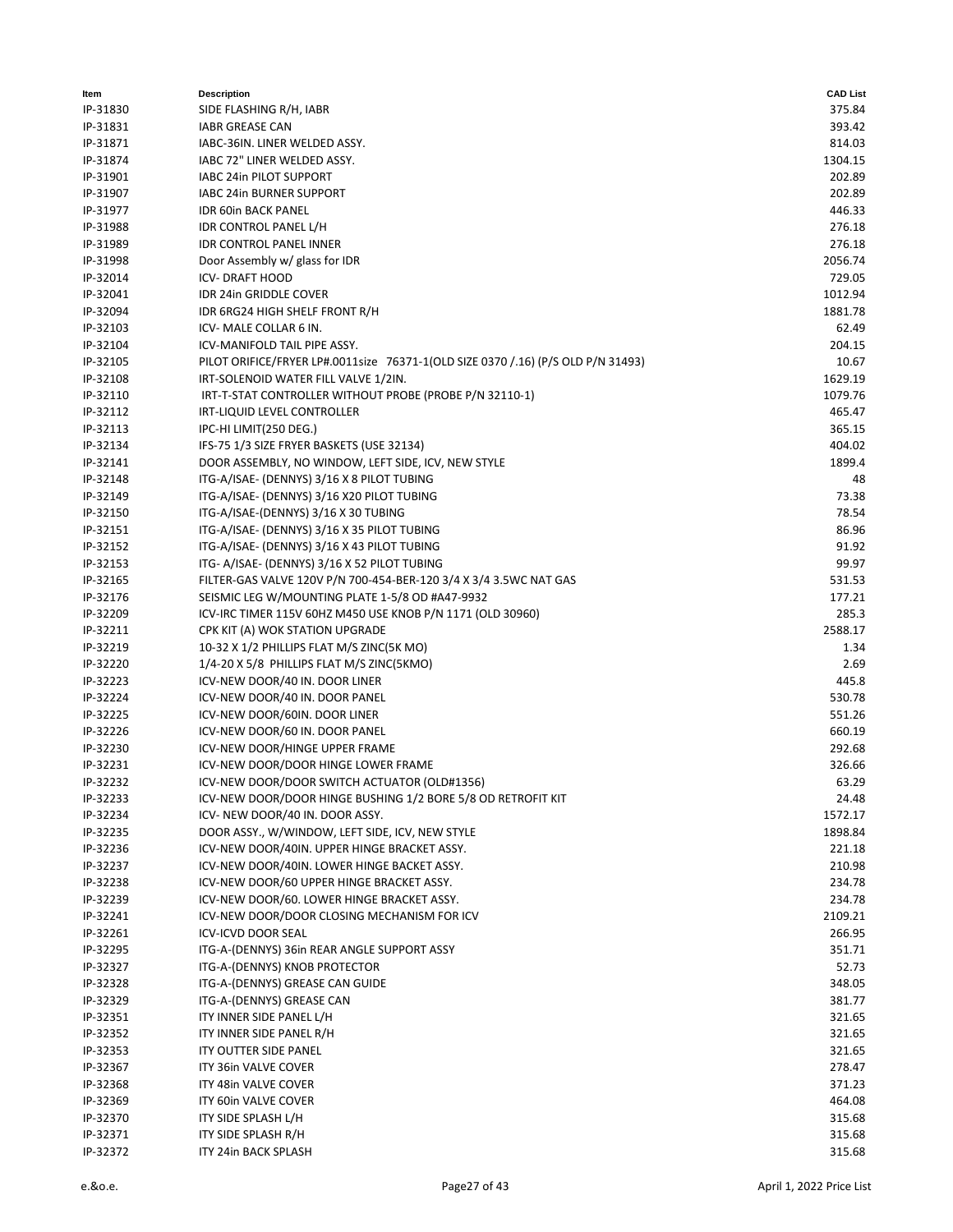| ltem     | <b>Description</b>                                                 | <b>CAD List</b> |
|----------|--------------------------------------------------------------------|-----------------|
| IP-32373 | ITY 36in BACK SPLASH                                               | 340.89          |
| IP-32374 | ITY 48in BACK SPLASH                                               | 353.55          |
| IP-32375 | <b>ITY 60in BACK SPLASH</b>                                        | 406.05          |
| IP-32383 | <b>ITY GREASE CAN</b>                                              | 469.06          |
| IP-32486 | IHR-RB 36in CRUM TRAY                                              | 428.25          |
| IP-32493 | IHR-RB 48in MANIFOLD WELDED ASSY.                                  | 966.7           |
| IP-32553 | <b>IHR-SP DOOR HINGE TOP</b>                                       | 140.66          |
| IP-32554 | IHR-SP DOOR HINGE BOTTOM                                           | 140.66          |
| IP-32672 | FILTER SYSTEM DOOR HINGE TOP                                       | 22.1            |
| IP-32673 | FILTER SYSTEM DOOR HINGE BOTTOM                                    | 22.1            |
| IP-32678 | FILTER SYSTEM DOOR R/H ASSY                                        | 512.78          |
| IP-32679 | FILTER SYSTEM DOOR L/H W/MAGNET ASSY                               | 512.78          |
| IP-32681 | FILTER SYSTEM CONTROL BOX L/H                                      | 197.16          |
| IP-32682 | FILTER SYSTEM CONTROL BOX R/H                                      | 197.16          |
| IP-32683 | FILTER SYSTEM CONTROL COVER L/H                                    | 159.51          |
| IP-32685 | FILTER SYSTEM CONTROL COVER R/H                                    | 159.51          |
| IP-32689 | FILTER SYSTEM MICRO SWITCH BRACKET                                 | 43.38           |
| IP-32696 | FILTER SYSTEM OIL PAN SCREEN WELDED ASSY.                          | 131.34          |
| IP-32711 | FILTER SYSTEM HOLDING FRAME ASSY.                                  | 517.69          |
| IP-32713 | FILTER SYSTEM CRUMB BASKET 50/75                                   | 502.6           |
| IP-32716 | FILTER SYSTEM OIL PAN COVER ASSY                                   | 404.02          |
| IP-32717 | FILTER SYSTEM OIL PAN ASSY 50                                      | 1829.89         |
| IP-32718 | FILTER SYSTEM GASKET DRAIN VALVE                                   | 17.66           |
| IP-32719 | FILTER SYSTEM GASKET PLATE TOP & BOTTOM                            | 46.89           |
| IP-32721 | FILTER SYSTEM GASKET PLATE TOP WELDED ASSY                         | 213.62          |
| IP-32724 | FILTER SYSTEM RETURN VALVE CRANK                                   | 74.35           |
| IP-32728 | FILTER SYSTEM 31in DRAIN WELD ASSY                                 | 1290.57         |
| IP-32745 | FILTER SYTEM DRAIN HANDLE L/H                                      | 101.5           |
| IP-32746 | FILTER SYSTEM DRAIN HANDLE R/H                                     | 124.07          |
| IP-32755 | FILTER SYSTEM UPPER BACK PANEL (IF-DS)                             | 162.49          |
| IP-32756 | FILTER SYSTEM PANEL VESSEL REAR (IF-DS)                            | 618.2           |
| IP-32759 | FILTER SYSTEM 31in BASKET HANGER                                   | 428.25          |
| IP-32776 | FILTER SYSTEM JOINER STRIP L/H AND R/H                             | 233.26          |
| IP-32777 | FILTER SYSTEM JOINER STRIP (IFS 50/IF-SD)                          | 254.73          |
| IP-32813 | FILTER-IFS-75 VESSEL BODY WELD.ASSY                                | 2025.56         |
| IP-32824 | FILTER-IFS-75 DOOR L/H ASSY                                        | 671.03          |
| IP-32825 | FILTER-IFS-75 DOOR R/H ASSY                                        | 671.03          |
| IP-32826 | FILTER-IFS-75 DOOR L/H W/MAGNET ASSY.                              | 671.03          |
| IP-32839 | FILTER-IFS-75 OIL PAN SCREEN WELDED ASSY                           | 179.31          |
| IP-32842 | FILTER-IFS-75 HOLDING FRAME ASSY.                                  | 699.47          |
| IP-32844 | FILTER-IFS-75 OIL PAN COVER ASSY.                                  | 545.46          |
| IP-32845 | FILTER OIL PAN ASSY.75                                             | 1912.02         |
| IP-32891 | FILTER IFS-25 VESSEL WELD ASSY (SPECIFY IF COMPUTER CONTROL)       | 1090.7          |
| IP-32939 | FILTER IFS-75 CRUMB BASKET                                         | 903.23          |
| IP-32999 | ISAE- GREASE CAN GUIDE WELD. ASSY. LAND R                          | 204.53          |
| IP-33029 | IR-OVEN ORIFICE BRACKET                                            | 54.22           |
| IP-33030 | IFS-40 MANIFOLD FRONT BRACKET                                      | 125.54          |
| IP-33033 | ICV-FLAT WASHERS YELLOW ZINC .513 ID X .874 OD X .059 THICK FINISH | 1.41            |
| IP-33066 | IHR-M GREASE CAN WELDED ASSY                                       | 512.04          |
| IP-33089 | IFS-40 S/S FRONT PANEL W/ TIMER HOLES                              | 330.03          |
| IP-33230 | IDR-LIFT 12in GRIDDLE PLATE WELD ASSY                              | 1037.14         |
| IP-33286 | IR-U 48in FRONT PANEL                                              | 328.3           |
| IP-33353 | IDR CABINET DOOR HINGE TOP WELD ASSY                               | 35.19           |
| IP-33354 | IDR CABINET DOOR HINGE BOTTOM WELD ASSY                            | 35.19           |
| IP-33357 | IR-RG 24in GRIDDLE PLATE WELD ASSY R/H                             | 2340.6          |
| IP-33456 | <b>IABR PILOT LIGHT BRACKET</b>                                    | 15.4            |
| IP-33489 | ITY-2 RING BURNER ASSY.                                            | 385.99          |
| IP-33495 | (USE P/N 37000) ICV CONTROL PANEL BLUE POLYCARB DIE CUT LABEL      | 58.05           |
| IP-33496 | BUZZER120 V-for ICV                                                | 18.58           |
| IP-33497 | CE HI LIMIT 425 DEG.                                               | 318.43          |
| IP-33499 | IHPA-36SU TUBING ASSY. (ALUMIN.3/8in) with ferrel & nut            | 46.16           |
| IP-33500 | IHPA-SU 36 FRONT PILOT ASSY.(COPPER 3/16)                          | 66.04           |
| IP-33501 | IHPA-SU-36 REAR PILOT ASSY.(COPPER 3/16)                           | 117.35          |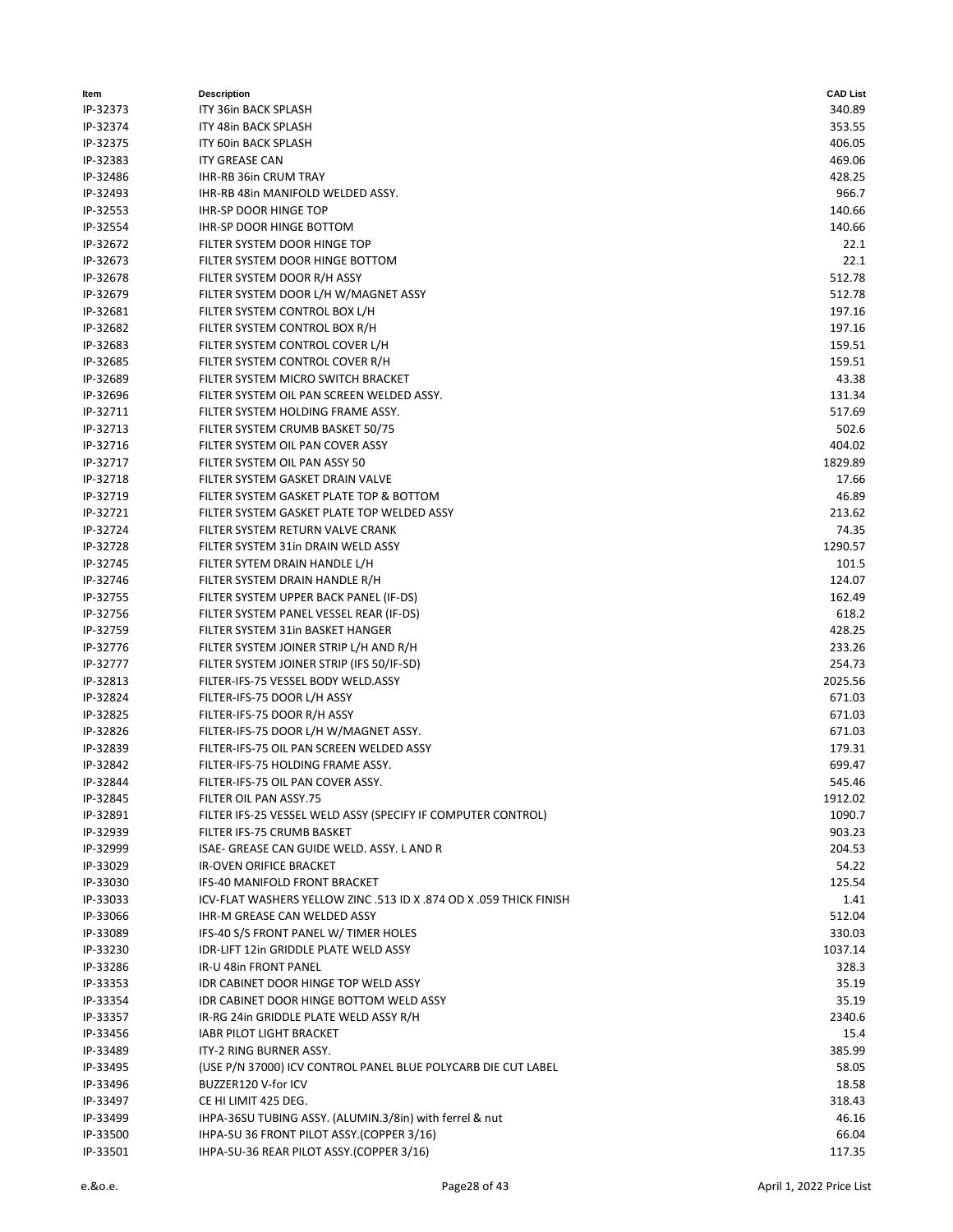| ltem     | <b>Description</b>                                                                                 | <b>CAD List</b> |
|----------|----------------------------------------------------------------------------------------------------|-----------------|
| IP-33502 | S GRATE 6 X 24 TOP GRATE FOR IR -RANGE                                                             | 284.04          |
| IP-33567 | IR grease can shield                                                                               | 347.84          |
| IP-33568 | BACKSPLASH, 12" HIGH, FOR IRB-24, (new style)                                                      | 421.99          |
| IP-33569 | ICV FRONT BAFFLE W/CUTOUT, OLDER ICV                                                               | 208.86          |
| IP-33570 | IRB-24 BACK SPLASH 12" HEIGHT OLD STYLE                                                            | 405.74          |
| IP-33573 | ICV-G (NEW MODEL) WIRE HARNESS                                                                     | 351.92          |
| IP-33579 | IFS-60 & 90 NEW PORTABLE FILTER PAPER 16 3/4 X 22 1/2(F662)                                        | 641.09          |
| IP-33592 | Stub Back Assy., R/H, for IDR-6-RG24                                                               | 1018.94         |
| IP-33606 | ICV - LIGHT SOCKET PROTECTOR (old p/n 22130)                                                       | 164.4           |
| IP-33607 | ICVE - LIGHT BOX - INSIDE (OLD #30108)                                                             | 140.76          |
| IP-33609 | <b>ICVE - RAIL WIRING</b>                                                                          | 112.8           |
| IP-33613 | ICVE-ICVG - CONTROL PANEL                                                                          | 378.72          |
| IP-33615 | <b>ICVG-ICVE - FAN PANEL</b>                                                                       | 75.72           |
| IP-33625 | ICVE-ICVG - SIDE PANEL                                                                             | 637.49          |
| IP-33628 | ICVG-ICVGD-PIPE GAS MANIFOLD FRONT                                                                 | 212.24          |
| IP-33629 | ICVG-PIPE GAS MANIFOLD SHORT                                                                       | 143.43          |
| IP-33630 | ICVGD-PIPE GAS MANIFOLD LONG                                                                       | 88.41           |
| IP-33634 | <b>ICVG-ICVE - FRONT BAFFLE</b>                                                                    | 217.01          |
| IP-33635 | ICVG-MANIFOLD BRACKET, FRONT                                                                       | 135.25          |
| IP-33636 | BRACKET, DUAL IGNITOR FOR ICVG                                                                     | 54.55           |
| IP-33792 | (DISCONTINUED BY VENDOR) IFFS-16 PRODUCT 2 PROBE CONTROLLER MODEL#: IM 2000                        | 3707.42         |
| IP-33795 | VENTURI (ONLY) REAR - IHR                                                                          | 288.48          |
| IP-33801 | ISAE/FILTER SYSTEM - TEMP. CONTROLLER, SNAP ACTION, REPLACED P/N 1305 (4/05)                       | 984.63          |
| IP-33821 | IR-LB-RB 12IN. CRUMB TRAY                                                                          | 322.97          |
| IP-33822 | IR-LB-RB 24 IN. CRUMB TRAY                                                                         | 366.13          |
| IP-33823 | IR-LB-RB 36IN. CRUMB TRAY                                                                          | 458.5           |
| IP-33881 | IRB-60IN. HEAT DIVERTER/GREASE DEFLECTOR SHIELD                                                    | 743.89          |
| IP-33882 | ICV-DUAL SPARK IGNITION CONTROL                                                                    | 441.51          |
| IP-33883 | ICV/IRC/IDR/IHRC-SPARK & SENSE ELECTRODE                                                           | 111.49          |
| IP-33888 | SIZZLE N CHILL DOOR GASKETS SETS FOR 36IN. S/C REFER BASE                                          | 472.65          |
| IP-33964 | IHR-CONVECTION-CONTROL PANEL LONG                                                                  | 511.43          |
| IP-33975 | <b>ICRA-FRAME COVER</b>                                                                            | 360.71          |
| IP-34048 | IR-LB-RB-48" CRUMB TRAY                                                                            | 530.28          |
| IP-34328 | IHPA (OLIVE GARDEN'S)-36" CRUMB TRAY                                                               | 337.18          |
| IP-34349 | IHPA-4-18-SU-(DENNY'S)-18" CRUMB TRAY                                                              | 284.04          |
| IP-34352 | IHPA-4-18-SU-(DENNY'S)-18" GRATE SUPPORT PANEL WELD ASSY                                           | 478.59          |
| IP-34364 | IHPA-6-24-SU-(DENNY'S)-GRATE SUPPORT PANEL WELD ASSY                                               | 906.03          |
| IP-34459 | ITG-A-60-RTDD-GREASE CAN 29-3/16L X 10-1/8W X 3D                                                   | 517.69          |
| IP-34505 | ICB NEW STYLE EL POLLO LOCO-36" HEAT DEFLECTOR                                                     | 721.32          |
| IP-34506 | ICB NEW STYLE EL POLLO LOCO-48" HEAT DEFLECTOR                                                     | 721.32          |
| IP-34507 | ICB NEW STYLE EL POLLO LOCO-60" HEAT DEFLECTOR                                                     | 721.32          |
| IP-34623 | IR-C-CONTROL LABEL LEXAN BLUE MAT. 3.75" X 12.5" FOR NEW STYLE KNOB (OLD STYLE 34623-OLD)          | 144.07          |
| IP-34624 | IDR/FRONT PANEL LABEL, 3.75" X 12.5", LEXAN, BLACK BACKGROUND, SUBSURFACE PRINT GRAY (OLD P/N0570) | 339.42          |
| IP-34631 | Grease Can, extra capacity, ISAE, 9"W x 3.25"H x 16"L                                              | 599.59          |
| IP-34682 | <b>ICVD - SIDE PANEL</b>                                                                           | 1083.16         |
| IP-34689 | IR - 12" CRUMB TRAY                                                                                | 196.9           |
| IP-34696 | Valve Cover, 60", ITGA-60                                                                          | 394.94          |
| IP-34729 | <b>IHR-SU FRONT BURNER HANGER</b>                                                                  | 135.66          |
| IP-34736 | ICVG-E-208V HEATING ELEMENT (OLD P/N 33601)                                                        | 1400.05         |
| IP-34741 | IHPA-12" CRUMB TRAY                                                                                | 259.96          |
| IP-34742 | <b>IHPA-36" CRUMB TRAY</b>                                                                         | 611.2           |
| IP-34748 | 10 - 32 LOW PROFILE PANEL FASTENER NICKEL                                                          | 27.76           |
| IP-34793 | CIR-THERMOCOUPLE BRACKET                                                                           | 126.27          |
| IP-34817 | CIR-48" VALVE COVER                                                                                | 405.74          |
| IP-34826 | BRONZE BUSHING 1/2" #EF-081008 MILLED W/FLAT SIDE                                                  | 21.48           |
| IP-34827 | ICV SPROCKET W/KEY & (2) 3/8 SCREWS                                                                | 106.19          |
| IP-34828 | 1" QUICK DISCONNECT FEMALE                                                                         | 261.94          |
| IP-34829 | 1" QUICK DISCONNECT MALE                                                                           | 261.94          |
| IP-34832 | ICVG-E-DOUBLE ROW TERMINAL BLOCKS - 600 VOLTS - 50 AMPS - 4 POLES                                  | 144.4           |
| IP-34851 | CIR-GRIDDLE-2" GREASE CAN WELD ASSY L/H                                                            | 417.64          |
| IP-35063 | 10 - 24 X 1 HEX HD INT SEMS PLATED                                                                 | 3.24            |
| IP-35086 | ICMA-72" CRUMB TRAY                                                                                | 814.11          |
| IP-35110 | 3/8 mnpt x 3/8 - 27 orifice mixer elbow                                                            | 53.12           |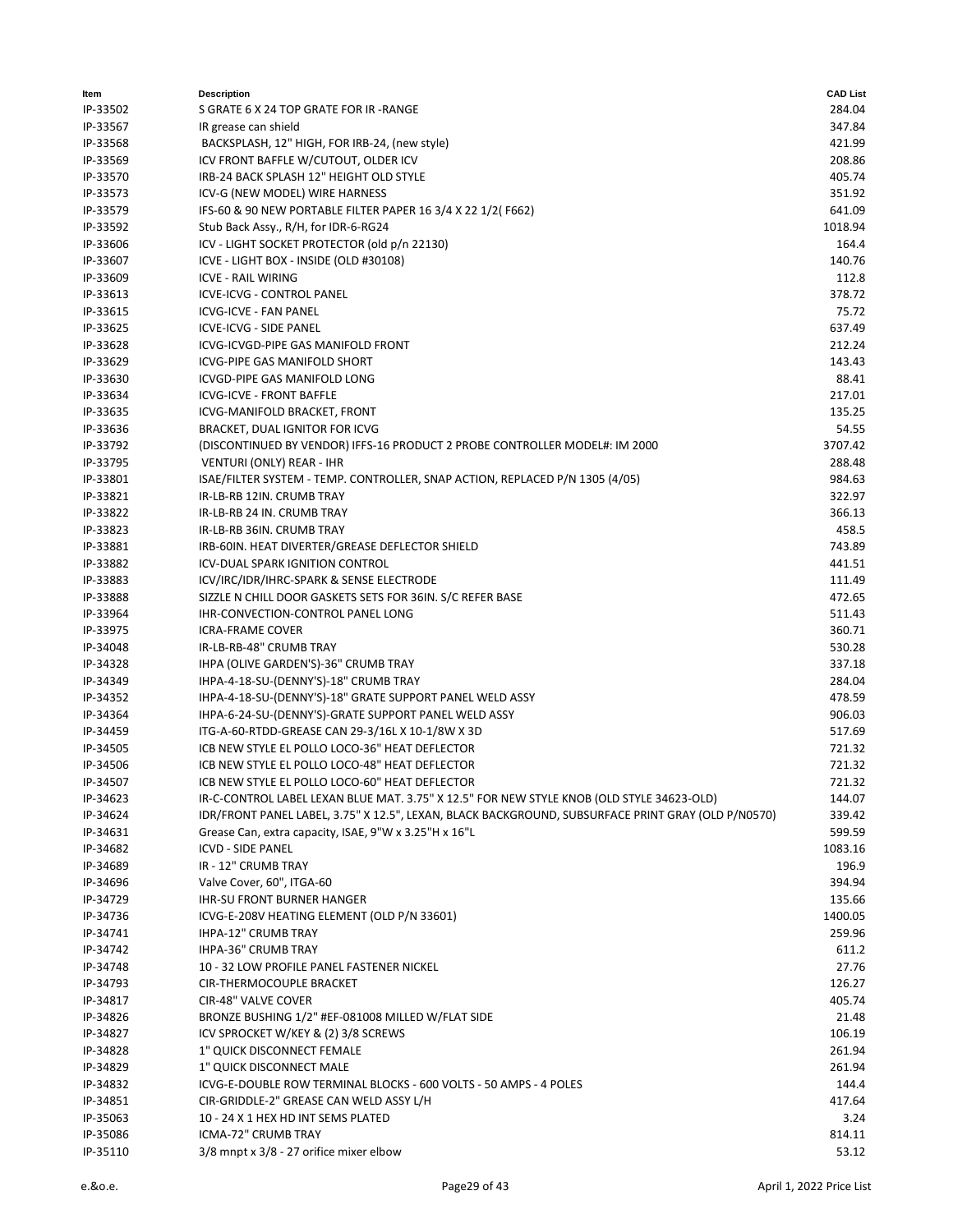| ltem                 | <b>Description</b>                                                                                        | <b>CAD List</b>  |
|----------------------|-----------------------------------------------------------------------------------------------------------|------------------|
| IP-35126             | ISB-ORIFICE #45 ELBOW ASSY                                                                                | 44.63            |
| IP-35143             | FILTER PAPER 14 1/2 X 22 1/2 90 # FILTER                                                                  | 595.1            |
| IP-35166             | ICV-E HEATING ELEMENTS, 240V (OLD P/N 34674)                                                              | 1400.05          |
| IP-35170             | RANGE FAUCET, WALL MOUNT, AERATOR, 13-3/4" LENGTH, 1/2" NPT MALE INLET                                    | 881.28           |
| IP-35194             | <b>ICV-E WIRE HARNESS</b>                                                                                 | 302.27           |
| IP-35267             | ICMA-72" CRUMB TRAY (OLD STYLE)                                                                           | 842.6            |
| IP-35290             | ICVG-ICVGD - OUTER BACK PANEL                                                                             | 755.7            |
| IP-35328             | <b>BURNER HEAD, IHR-42K</b>                                                                               | 252.52           |
| IP-35329             | IHR-FRONT VENTURI (35328) (OLD P/N31080)                                                                  | 272.07           |
| IP-35330             | IHR-REAR VENTURI (35328) (OLD P/N 31079)                                                                  | 289.68           |
| IP-35331             | IHR-18" FRONT GRATE 18" (OLD P/N 31083)                                                                   | 519.79           |
| IP-35332             | IHR-REAR GRATE 18" (OLD P/N 31081)                                                                        | 570.29           |
| IP-35333             | IHR-DIAMOND SERIES-BURNER HANGER                                                                          | 290.41           |
| IP-35334             | FRONT GRATE, 12", IHR-6-CAST IRON (OLD P/N 31084)                                                         | 447.67           |
| IP-35335             | REAR GRATE, 12", IHR-6-CAST IRON (OLD P/N 31082)                                                          | 422.02           |
| IP-35341             | IR-C MOTOR GUARD (NEW)                                                                                    | 59.47            |
| IP-35369             | REAR SPACER L/H                                                                                           | 338.15           |
| IP-35385             | Fan Cover, 4" Hole (Special)                                                                              | 315.9            |
| IP-35391             | Griddle Plate Assembly with splash, ITY-48                                                                | 3447.31          |
| IP-35392             | GRIDDLE PLATE ASSY. (1in" THICK) FOR ITY-60                                                               | 3991.83          |
| IP-35419             | ROLLER KIT #1 NR-5-S PUMP                                                                                 | 639.16           |
| IP-35433             | TIPS FOR DUCK BURNERS                                                                                     | 14.1             |
| IP-35445             | LHTGA-60-GREASE CAN 32-3/16L X 10-1/8W X 3D                                                               | 535.6            |
| IP-35459             | TMTGA-48-JOINER                                                                                           | 239.9            |
| IP-35470             | ICVE/IRE - 30 AMP, 3 POLE, 208-240V, CONTACTOR WITH BOX LUGS                                              | 437.52           |
| IP-35508             | IABR & IRB-S/S BURNER COVER ASSY                                                                          | 147.23           |
| IP-35598             | ICB-48" KNOB PROTECTOR                                                                                    | 967.28           |
| IP-35613             | CERAMIC LAMPHOLDER (NEW 7/28/06)                                                                          | 42.46            |
| IP-35614             | 3/4" LEVER HANDLED GAS VALVE                                                                              | 116.78           |
| IP-35622             | ITG-THERMO COVER SHORT BRACKET (OLD STYLE)                                                                | 83.44            |
| IP-35637             | IR-C DOOR SWITCH BRACKET R/H                                                                              | 63.24            |
| IP-35638             | IR-C DOOR SWITCH BRACKET L/H                                                                              | 73.66            |
| IP-35639             | IR-C DOOR SWITCH COVER R/H                                                                                | 18.42            |
| IP-35640             | IR-C DOOR SWITCH COVER L/H                                                                                | 17.78            |
| IP-35641             | ICVG - SIDE PANEL R/H                                                                                     | 637.49           |
| IP-35643             | ICVD-SIDE PANEL S/S R/H                                                                                   | 1083.16          |
| IP-35678             | IR-C POWER SWITCH & T-STAT BOX PROTECTOR COVER                                                            | 148.79           |
| IP-35679             | IR-C (R/H) POWER SWITCH & T-STAT PLATE ASSY.                                                              | 335.43           |
| IP-35680<br>IP-35682 | IR-C (L/H) POWER SWITCH & T-STAT PLATE ASSY.<br>IHR-C IGNITION CONTROL MODULE (REPLACING P/N 1140 & 1133) | 335.43<br>479.39 |
| IP-35688             | FILTER SYSTEM DOOR HINGE TOP                                                                              | 33.05            |
| IP-35689             | FILTER SYSTEM DOOR HINGE BOTTOM                                                                           | 33.05            |
| IP-35710             | <b>IHPA-SU 24" CRUMB TRAY</b>                                                                             | 305.46           |
| IP-35711             | <b>IHPA-SU 36" CRUMB TRAY</b>                                                                             | 405.69           |
| IP-35717             | IR-C MICRO SNAP ACTION ROLLER SWITCH (replaces 0528)                                                      | 84.46            |
| IP-35731             | ICVE HEATING ELEMENT, 380V                                                                                | 1949.22          |
| IP-35732             | ICVE HEATING ELEMENTS, 480V                                                                               | 1214.2           |
| IP-35738             | <b>ITGA-ORIFICE BRACKET</b>                                                                               | 116.9            |
| IP-35740             | IHR-COMMERICIAL GAS THERMOSTAT 250 - 550'F                                                                | 337.58           |
| IP-35745             | 3/4" PREMIUM THREADED BALL VALVE                                                                          | 86.59            |
| IP-35746             | 11/4" PREMIUM THREADED BALL VALVE                                                                         | 194.78           |
| IP-35761             | SUPER-RESILIENT SILICONE FOAM RUBBER STRIP 1/8" THICK, 1/2" WIDTH, 36" LENGTH                             | 113.65           |
| IP-35771             | ICVG-IGNITOR LEADS 20 GA UL 1911 & 18 GA UL 1659 (takes the place of P/N33884)                            | 57.49            |
| IP-35791             | ICVG BOTTOM SNORKEL ASSY                                                                                  | 344.3            |
| IP-35821             | IFS-OP-P TARGET REAR COVER                                                                                | 354.44           |
| IP-35839             | SMALL IMPERIAL BLUE LOGO PLATE (OLDSTYLE 4080)                                                            | 98.73            |
| IP-35840             | LARGE IMPERIAL BLUE LOGO PLATE                                                                            | 71.44            |
| IP-35860             | IF-OP-PANDA BASKET HANGER                                                                                 | 350.16           |
| IP-35900             | ISA-EXTRA CAPACITY GREASE CAN                                                                             | 635.65           |
| IP-35907             | ICVG-ICVE-ICVDG-ICVED SWITCH COVER                                                                        | 36.19            |
| IP-35908             | <b>ICVG-LOWER HINGE FRAME</b>                                                                             | 164.18           |
| IP-35917             | ICVG - FAN COVER (SQUIRREL CAGE COVER)                                                                    | 315.9            |
| IP-35931             | IR-C CONTROL MODULE HOUSING (ELECTRICAL BOX)                                                              | 214.82           |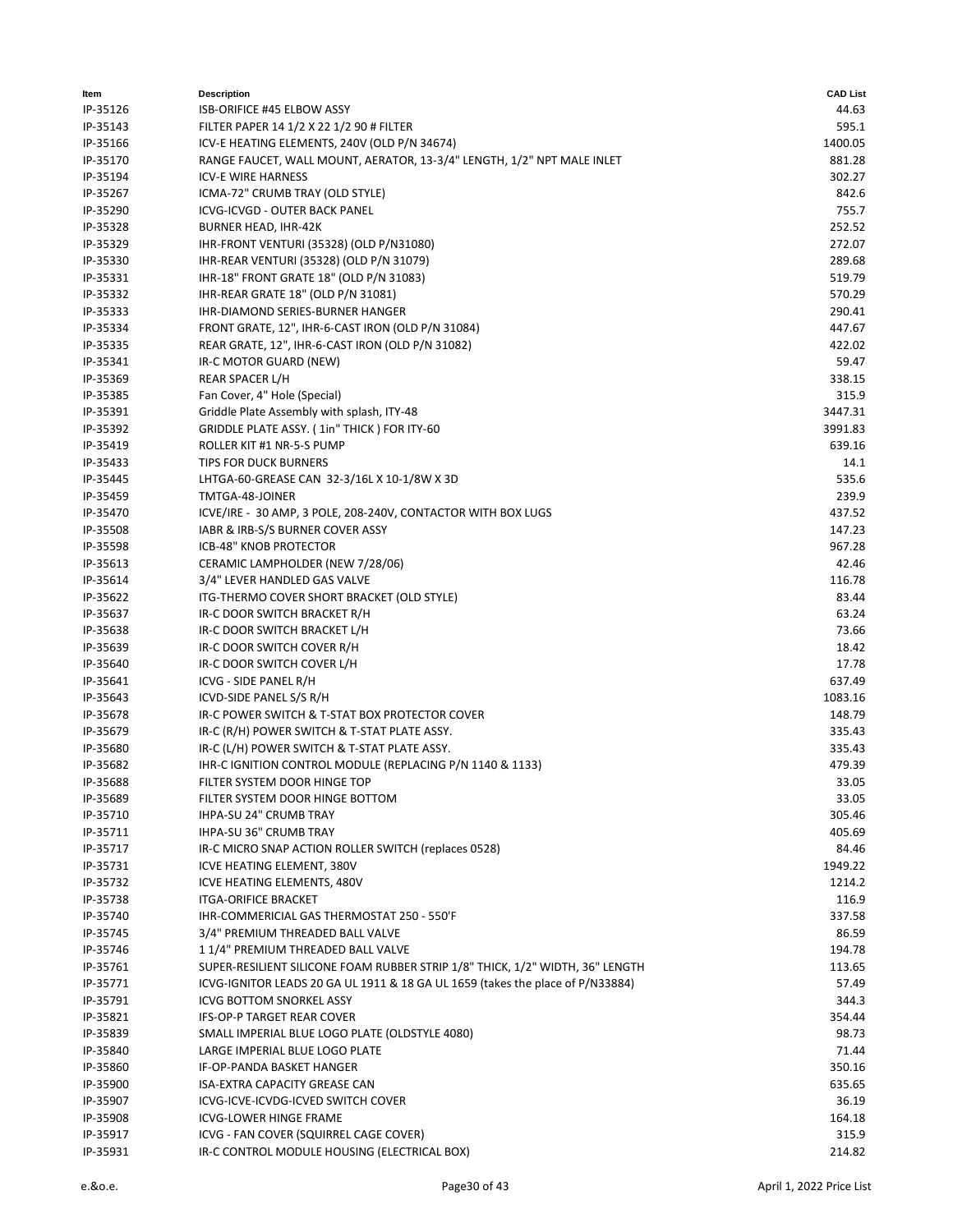| ltem     | <b>Description</b>                                                             | <b>CAD List</b> |
|----------|--------------------------------------------------------------------------------|-----------------|
| IP-35932 | IR-C CONTROL MODULE COVER                                                      | 82.15           |
| IP-35935 | <b>IR-C IGNITOR BRACKET</b>                                                    | 135.25          |
| IP-35944 | IR-C FRONT BAFFLE HEAT DEFLECTOR                                               | 290.66          |
| IP-35946 | ITY MANIFOLD 24/36/48                                                          | 351.92          |
| IP-36014 | OVEN AND ITG-CE CONTROL SAFETY VALVE HIGH SET TO 500'F                         | 416.17          |
| IP-36015 | GRIDDLE CONTROL VALVE (NON-SAFETY) HIGH SET TO 550'F (REPLACES 1100)           | 399.54          |
| IP-36016 | 48" THERMOCOUPLE EXTENSION END 1: MALE 11/32 END 2: FEMALE M10                 | 84.05           |
| IP-36017 | 18" THERMOCOUPLE WITH M10 NUT                                                  | 42.21           |
| IP-36032 | IFSO - TARGET BRACKET (PLAIN FINISH)                                           | 50.22           |
| IP-36045 | TARGET RADIANT CORDIERITE: TOLERANCE +/- .020", +/- .030" PRESSING DIRECTION   | 33.95           |
| IP-36047 | CASTER 4" POLYURETHANE CASTER - LOAD HT 5" WHT 250 # NO BRAKE FOR PASTA COOKER | 136.41          |
| IP-36081 | SIZZLE & CHILL RESTAURANT SERIES THERMOMETER                                   | 595.1           |
| IP-36082 | PASTA COOKER HANDLE                                                            | 59.46           |
| IP-36089 | IHR-C SPARK AND SENSE ELECTRODE BRACKET                                        | 135.25          |
| IP-36097 | DRAWER DIVIDER SINGLE BEND                                                     | 48.69           |
| IP-36098 | DRAWER DIVIDER DOUBLE BEND                                                     | 48.69           |
| IP-36099 | IR-DOOR HANDLE, 20" OVEN (NEW STYLE)                                           | 216.4           |
| IP-36101 | IR24/36/48/60/70 - END CAP R/H (NEW STYLE)                                     | 162.3           |
| IP-36102 | IR24/36/48/60/72 - END CAP L/H (NEW STYLE)                                     | 162.3           |
| IP-36105 | <b>IFS-50-OP MANIFOLD</b>                                                      | 315.88          |
| IP-36111 | IFS-40-OP MANIFOLD PIPE ONLY                                                   | 281.53          |
| IP-36113 | IF-40-OP OPEN POT VESSEL BODY WELD ASSEMBLY                                    | 1322.96         |
| IP-36120 | IF-40/50 OP UPPER FLUE ASSY.                                                   | 291.19          |
| IP-36141 | ICVD OVEN U SHAPED BURNER L/H                                                  | 175.84          |
| IP-36142 | ICVD OVEN U SHAPED BURNER R/H                                                  | 175.84          |
| IP-36201 | IRC-48 & IRC-60 - 86" WIRE KIT 20GAUL1911 & 18GAUL1659                         | 87.63           |
| IP-36204 | IFSOP (ALL UNITS) 1/4" PM BOARD 2' X 3 ' X 1/4" (6 SQ.FT. PER PC / NEW FRYER)  | 183.35          |
| IP-36211 | IFSOP-25/40/75 T-STAT FRYER THERMOSWITCH TEMPERATURE CONTROLLER 120 V          | 942.1           |
| IP-36212 | IFSOP-25/40/75 HI LIMIT FRYER PRECISION HIGH TEMPERATURE PROBE THERMOSTAT      | 412.69          |
| IP-36214 | FAN CONDENSER FOR SIZZLE AND CHILL IR                                          | 551.79          |
| IP-36215 | POWER BOX SWITCH FOR SIZZLE AND CHILL IR                                       | 297.17          |
| IP-36216 | COMPRESSOR 220V SIZZLE AND CHILL IR                                            | 6090.56         |
| IP-36216 | COMPRESSOR 220V SIZZLE AND CHILL IR                                            | 6090.56         |
| IP-36217 | AXIAL FAN 115V FOR SIZZLE AND CHILL (CORDSET P/N 36218)                        | 1415.61         |
| IP-36218 | AXIAL FAN CORDSET 72" (W/P/N36217)                                             | 151.54          |
| IP-36230 | IFS-50/75-OP - TARGET BRACKET SIDE                                             | 63.17           |
| IP-36231 | IFS-50/75-OP - TARGET BRACKET BACK                                             | 63.17           |
| IP-36233 | IFS-40/50-OP - FLUE BACK                                                       | 354.44          |
| IP-36235 | IFS-40/50-OP - UPPER FLUE (B)                                                  | 462.53          |
| IP-36240 | ICVG-SOLENOID VALVE 24V (OLD P/N 33885) CABLES ARE P/N 33573-1                 | 291.97          |
| IP-36243 | MAIN WATER VALVE 3/4 FOR IPC                                                   | 129.84          |
| IP-36244 | DRAIN WATER VALVE 1 1/4 FOR IPC                                                | 424.25          |
| IP-36245 | ON & OFF WATER VALVE 3/4 FOR IPC                                               | 193.93          |
| IP-36250 | IHR-36, CIRB - 3/16" OD X 15.5" S/S HOSE W/OUT TIP                             | 46.89           |
| IP-36251 | IR-36 DRAWER GASKET, SIZZLE AND CHILL, REFER BASE                              | 367.86          |
| IP-36254 | ICVE-480V-TRANSFORMER, 1KVA, 1 PH 110/220 V                                    | 4115.3          |
| IP-36255 | IR-C MICRO SNAP ACTION ROLLER SWITCH RIGHT HAND ASSY                           | 101.36          |
| IP-36258 | IFS-40 & 50-OP CRUMB SCREEN 12 1/4 X 13 3/4                                    | 132.71          |
| IP-36259 | IFS-75-OP 16 1/2 X 17 3/4 CRUMB SCREEN                                         | 193.3           |
| IP-36262 | ICB-POLLO LOCO BAFFLE ASSEMBLY                                                 | 757.43          |
| IP-36289 | IFS-OP LOWER FLUE BACK SIDE 10 1/2 X 12 3/4 (BOARD)                            | 112.8           |
| IP-36290 | IFS-OP LOWER FLUE SIDE 2 1/4 X 9 3/4 (BOARD)                                   | 39.7            |
| IP-36291 | IFS-OP LOWER FLUE BOTTOM INSULATION 2 1/4 X 9 1/8 (BOARD)                      | 14.5            |
| IP-36292 | IFS-OP UPPER FLUE INSULATION 7 9/16 X 12 7/8 (BOARD)                           | 87.07           |
| IP-36293 | IFS-OP UPPER FLUE SIDE 2 1/8 X 8 3/16 (BOARD)                                  | 23.49           |
| IP-36294 | IFS-40/50-OP FRONT COVER INSULATION                                            | 121.71          |
| IP-36295 | IFS-OP LOWER BACK 10 1/4 X 13 3/4 (BOARD)                                      | 74.85           |
| IP-36296 | IFS-40/50-OP UPPER BACK INSULATION                                             | 93.47           |
| IP-36297 | IFS-40/50-OP UPPER BACK INSULATION                                             | 24.3            |
| IP-36302 | IFSOP-25/40/75 - KNOB FOR THE FRYER THERMOSWITCH TEMP CONTROL P/N 36211        | 54.11           |
| IP-36308 | ISCE-60 ADAPTABLE VALVE COVER ASSEMBLY (Part #'s 35788 & 35790)                | 405.74          |
| IP-36313 | IFS-75-OP FRONT COVER INSULATION                                               | 255.86          |
| IP-36325 | EPL KNOB SHUT OFF VALVE                                                        | 88.36           |
|          |                                                                                |                 |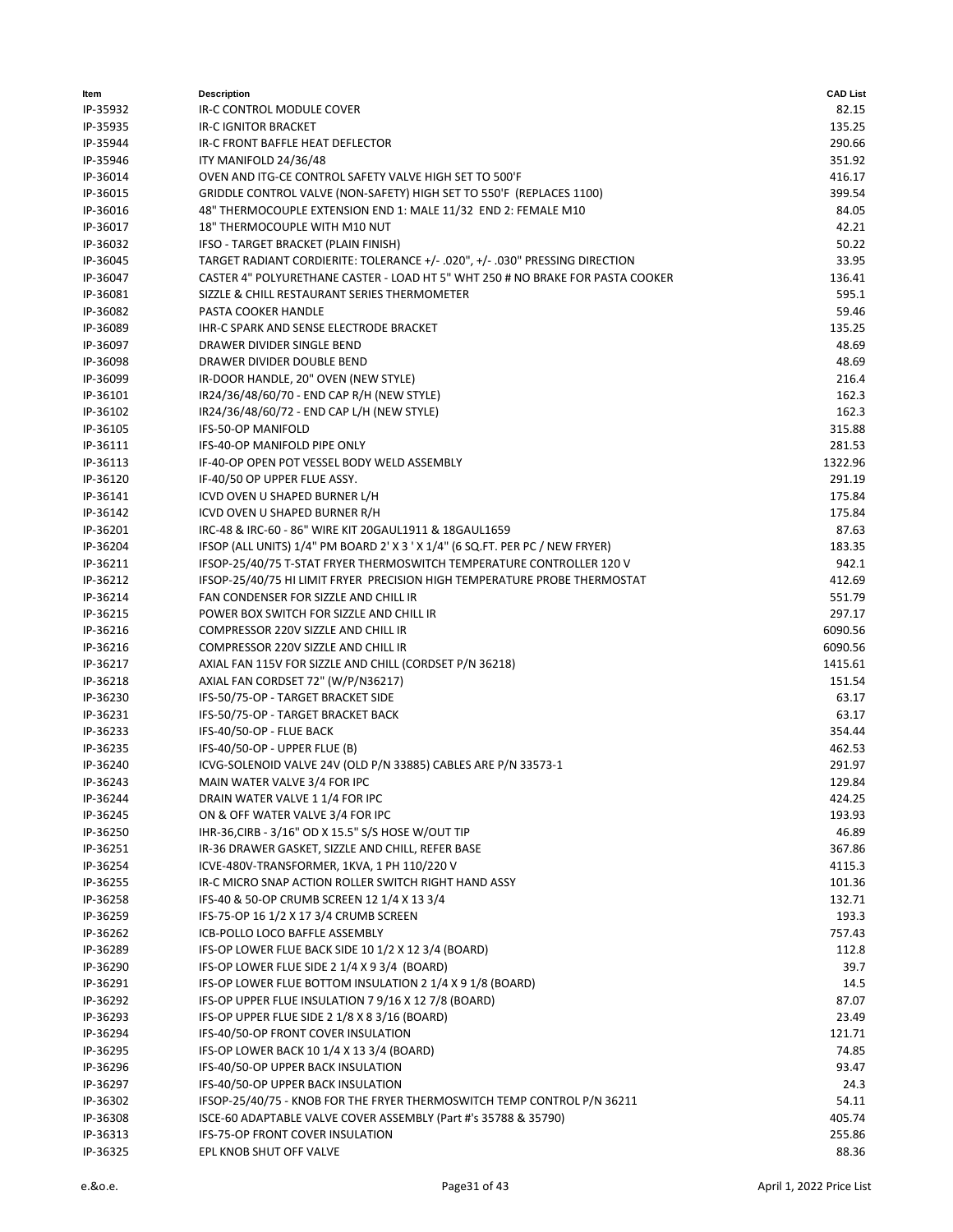| ltem     | <b>Description</b>                                                                   | <b>CAD List</b> |
|----------|--------------------------------------------------------------------------------------|-----------------|
| IP-36326 | IHRC/ICVG-KNOB FOR HEAVY DUTY ASSEMBLY, CONVECTION OVEN (P/N'S 36321 & 36324)        | 86.86           |
| IP-36327 | HD/EPL - OPEN BURNER KNOB                                                            | 88.36           |
| IP-36328 | ITG-CE- KNOB - RESTAURANT OVEN (P/N'S 36317 & 36320)                                 | 58.06           |
| IP-36329 | IRC/ICV - KNOB - RESTAURANT ASSEMBLY, CONVECTION OVEN                                | 95.95           |
| IP-36330 | IRB/IHPA/ISPA-KNOB FOR RESTAURANT SERIES, OPEN BURNER (OLD STYLE 2720)               | 71.66           |
| IP-36402 | ICRA VALVE COVER specify type of burner                                              | 256.95          |
| IP-36404 | EVAPORATOR COIL FOR IR-36 SIZZLE AND CHILL                                           | 2424.22         |
| IP-36514 | IFS-40, 50, 75 FOR AUSTRALIA - GAS VALVE 7000 SERIES W/ SPLIT MAGNET AND CE APPROVAL | 527.78          |
| IP-36515 | IFS-OP - RADIANT CORDIERITE "REAR TARGET"                                            | 146.49          |
| IP-36516 | THERMAL EXPANSION VALVE                                                              | 1045.46         |
| IP-36517 | <b>REFRIGERANT TXV ORIFICE</b>                                                       | 248.85          |
| IP-36518 | FILTER/DRYER                                                                         | 324.62          |
| IP-36522 | T/STAT JOHNSTON                                                                      | 1514.82         |
| IP-36523 | <b>CONDENSER COIL</b>                                                                | 3333.27         |
| IP-36524 | <b>FAUCET FOR PASTA COOKER</b>                                                       | 2375.72         |
| IP-36566 | IHR-HEAVY DUTY THERMOSTAT FOR OVEN KNOB                                              | 47.07           |
| IP-36569 | 5/32" DIA PUSH NUT PD156007 BLACK PHOS                                               | 3.7             |
| IP-36571 | IR- GRIDDLE CONTROL KNOB                                                             | 73.2            |
| IP-36595 | IHR-DIAMOND SERIES-SIDE PANEL L/H                                                    | 1016.47         |
| IP-36596 | IHR-DIAMOND SERIES-SIDE PANEL R/H                                                    | 1016.47         |
| IP-36597 | INNER DOOR LINER (EMBOSS ONLY, NO LOGO) (USE P/N37071 FOR BLANKS)                    | 525.79          |
| IP-36599 | IHR-DIAMOND SERIES-DOOR ASSY                                                         | 1900.87         |
| IP-36601 | IHR-DMN - CONTROL PANEL BRACKET                                                      | 46              |
| IP-36602 | IHR-DIAMOND SERIES-CONTROL PANEL                                                     | 381.36          |
| IP-36603 | <b>IHR-DMN - KICK PLATE</b>                                                          | 554.37          |
| IP-36604 | IHR-DMN-END CAPS                                                                     | 239.42          |
| IP-36607 | IHR-DIAMOND SERIES-24" VALVE COVER                                                   | 359.84          |
| IP-36608 | IHR-36DMN-VALVE COVER                                                                | 378.8           |
| IP-36613 | IHR-DIAMOND SERIES-36" LANDING LEDGE                                                 | 946.78          |
| IP-36630 | <b>IHR-G-DMN VALVE COVER</b>                                                         | 378.8           |
| IP-36708 | <b>IHR-FT-DMN BURNER HANGER</b>                                                      | 290.41          |
| IP-36740 | IPC-14 REAR LEG CHANNEL                                                              | 496.94          |
| IP-36742 | IPC SIDE PANEL R/H                                                                   | 542.55          |
| IP-36744 | <b>IPC/IFB MAGNET BRACKET</b>                                                        | 35.16           |
| IP-36749 | IPC LOWER DOOR HINGE (SPECIFY SIDE)                                                  | 72.19           |
| IP-36750 | IPC-UPPER DOOR (SPECIFY SIDE)                                                        | 72.19           |
| IP-36759 | IPC-14 TANK COVER WITH HANDLE (OLD STYLE)                                            | 618.16          |
| IP-36765 | IPC-14 PANEL FRAME ASSY                                                              | 370.24          |
| IP-36769 | HINGE ROD SUPPORT FOR IPC                                                            | 75.72           |
| IP-36770 | CATCH HINGE BRACKET FOR IPC                                                          | 101.03          |
| IP-36771 | HANDLE CATCH BRACKET FOR IPC                                                         | 101.03          |
| IP-36772 | IPC-14 - SCREEN                                                                      | 329.4           |
| IP-36778 | <b>IPC PROBE HOLDER</b>                                                              | 16.93           |
| IP-36781 | IPC-FLUE ASSEMBLY - 4 TUBE                                                           | 1114.88         |
| IP-36783 | IPC-14 BURNER HEAT SHIELD                                                            | 241.82          |
| IP-36786 | DRAIN HANDLE FOR THE IPC                                                             | 124.07          |
| IP-36787 | IPC-DRAIN VALVE STOP                                                                 | 56.31           |
| IP-36793 | IPC-18 BASE PANEL                                                                    | 720.13          |
| IP-36794 | IPC-18 REAR LEG CHANNEL                                                              | 621.2           |
| IP-36795 | <b>IPC/RS JOINER BRACKET</b>                                                         | 309.92          |
| IP-36798 | PANEL VESSEL REAR FOR IPC-14                                                         | 101.03          |
| IP-36799 | IPC-14 TANK COVER W/HANDLE ASSY (NEW STYLE)                                          | 681.8           |
| IP-36816 | IPC-18 PANEL FRAME ASSY                                                              | 370.24          |
| IP-36821 | IPC-18 PANEL VESSEL REAR                                                             | 375.74          |
| IP-36826 | IPC-18 - IPC SCREEN                                                                  | 348.77          |
| IP-36837 | <b>IPC-18 BURNER HEAT SHEILD</b>                                                     | 239.9           |
| IP-36847 | IPC-14 CABINET DOOR COMPLETE ASSY                                                    | 474.12          |
| IP-36849 | BASKET RACK ASSEMBLY FOR IPC-14                                                      | 419.21          |
| IP-36852 | <b>BLACK HANDLE DOOR INSERT</b>                                                      | 200.06          |
| IP-36853 | <b>HEAVY DUTY HANDLE BAR</b>                                                         | 297.57          |
| IP-36854 | HEAVY DUTY HANDLE END CAP                                                            | 162.3           |
| IP-36857 | 3/4" ALUMINUM GAS VALVE                                                              | 43.3            |
| IP-36860 | IPC-14 VESSEL                                                                        | 2342.25         |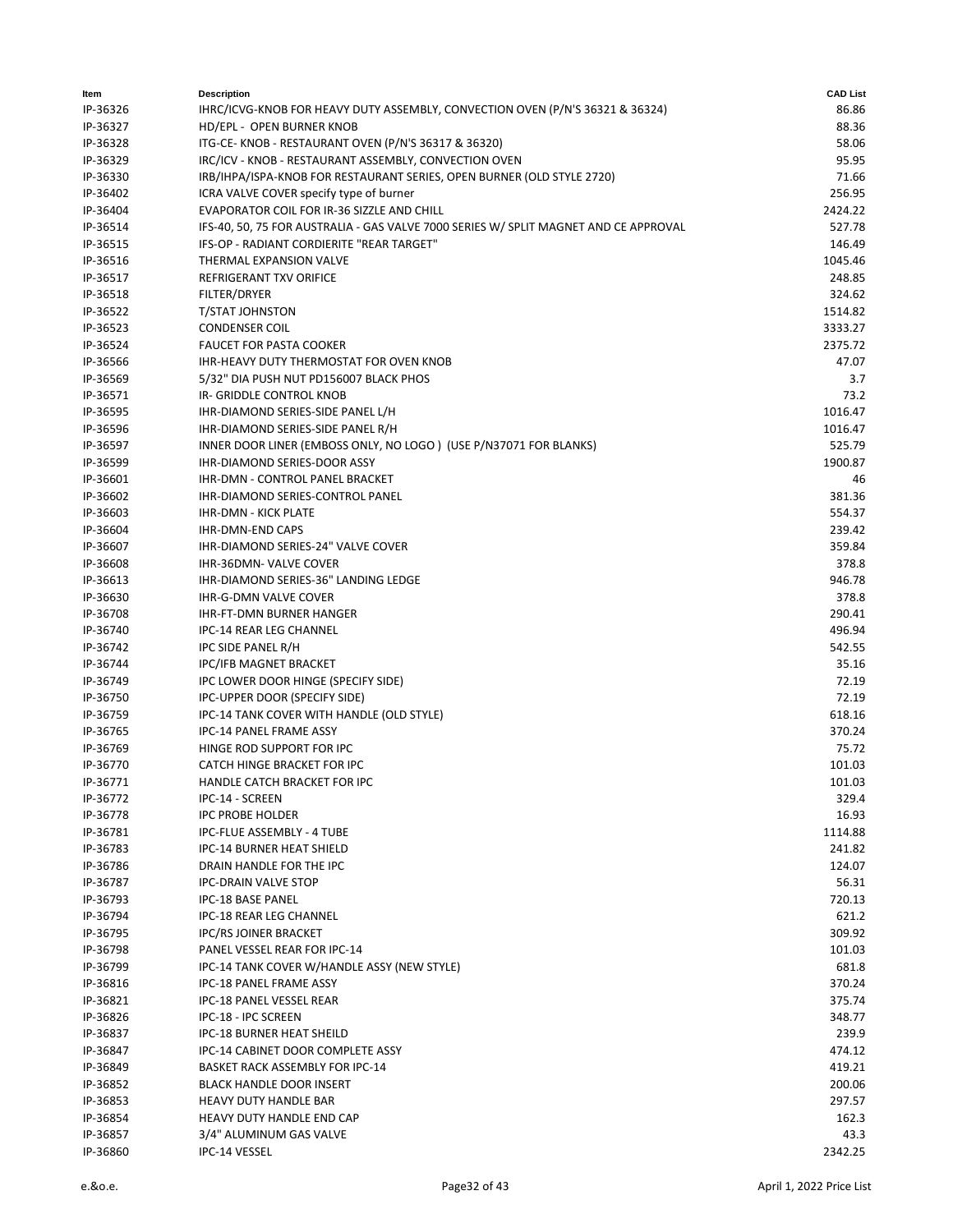| ltem     | <b>Description</b>                                                                | <b>CAD List</b> |
|----------|-----------------------------------------------------------------------------------|-----------------|
| IP-36861 | IPC-VESSEL ASSEMBLY - S/S 4 TUBE                                                  | 2575.76         |
| IP-36863 | <b>IPC DRAIN MANIFOLD</b>                                                         | 477.18          |
| IP-36864 | <b>IPC-FLEXIBLE DRAIN TUBING</b>                                                  | 136.41          |
| IP-36869 | IFS-40-OP - VESSEL BODY                                                           | 1809.61         |
| IP-36870 | IFS-50-OP - VESSEL BODY                                                           | 1863.92         |
| IP-36871 | IFS-75-OP - VESSEL BODY                                                           | 2025.56         |
| IP-36904 | <b>ICVG SINGLE IGNITOR BRACKET</b>                                                | 48.69           |
| IP-36913 | SIZZLE N CHILL - 6 POSITION TERMINAL BLOCK                                        | 362.73          |
| IP-36914 | SIZZLE N CHILL - EVAPORATOR COIL                                                  | 2488.63         |
| IP-36915 | SIZZLE N GRILL - CONDENSER FAN FINGER GUARD & MOTOR MOUNT                         | 1276.76         |
| IP-36916 | SIZZLE N GRILL - EVAPORATOR COIL FINGER GUARD                                     | 86.59           |
| IP-36917 | SIZZLE N GRILL - CONDENSER FAN BLADE                                              | 265.09          |
| IP-36918 | SIZZLE N CHILL - WHEEL DRAWER BEARING 1"                                          | 323.26          |
| IP-36919 | SIZZLE N CHILL - DRAWER GASKET 23-3/4 x 7-3/8                                     | 973.83          |
| IP-36921 | IPC-14 BASKET FOR PASTA COOKER                                                    | 449.04          |
| IP-36922 | IPC-18 BASKET FOR PASTA COOKER                                                    | 616.77          |
| IP-36923 | IFS-OP-40/50 SEDIMENT BASKET                                                      | 620.35          |
| IP-36925 | IFS-OP-75 CRUMB BASKET                                                            | 944.43          |
| IP-36930 | ITGE & IFSE - LTIL SWITCH                                                         | 93.43           |
| IP-36935 | <b>ICV-OVERLAY FOR SCHOOL PRO</b>                                                 | 125.77          |
| IP-36936 | #44 DUAL ORIFICE                                                                  | 17.17           |
| IP-36937 | #54 DUAL ORIFICE                                                                  | 17.17           |
| IP-36941 | IFS40E-THERMOSTAT                                                                 | 165.84          |
| IP-36942 | <b>IFS40E-HIGH LIMIT SWITCH MANUAL</b>                                            | 201.63          |
| IP-36945 | ICV-KNOB FOR ELECTRIC TIMER USE WITH TIMER P/N 32209 (OLD STYLE P/N 1171)         | 68.01           |
| IP-36951 | VESSEL BODY ASSY - IFS-40E                                                        | 1402.33         |
| IP-36952 | IFSE-40/50 CONTACT BOX                                                            | 193.43          |
| IP-36956 | <b>IFSE ELECTRIC BOX</b>                                                          | 37.89           |
| IP-36957 | <b>IFSE ELECTRIC BOX COVER</b>                                                    | 69.42           |
| IP-36963 | <b>VESSEL BODY ASSY - IFS-50E</b>                                                 | 1559.36         |
| IP-36970 | VESSEL BODY ASSY - IFS-75E                                                        | 2025.56         |
| IP-36971 | IFS-75-E CONTACT BOX                                                              | 225.7           |
| IP-36976 | ICV CONTROL PANEL COOK N HOLD .08 430 S/S #4 FINSH                                | 394.12          |
| IP-36978 | ICV CONTROL PANEL .08 430 S/S #4 FINISH                                           | 367.7           |
| IP-36982 | <b>IFS-75-E FRONT PANEL.</b>                                                      | 299.48          |
| IP-36995 | LEFT SPLASH GUARD S/S ASSY 4" BACK TAPERED TO 3" FRONT FOR GRIDDLE                | 270.51          |
| IP-36996 | RIGHT SPLASH GUARD S/S ASSY 4" BACK TAPERED TO 3" FRONT FOR GRIDDLE               | 270.51          |
| IP-36997 | RIGHT AND LEFT SIDES S/S SPASH GUARD ASSY 4" BACK TAPERED TO 3" FRONT FOR GRIDDLE | 540.99          |
| IP-37000 | ICV CONTROL PANEL BLUE POLYCARB DIE CUT LABEL (OLD P/N 33495)                     | 59.5            |
| IP-37005 | 6" SLANTED GRATE 7 BARS                                                           | 257.32          |
| IP-37008 | COMPUTER CONTROL DECAL FOR AN ICV-1 (OLD P/N 1087)                                | 114.53          |
| IP-37009 | ICB-30" STAINLESS STEEL BURNER                                                    | 703.78          |
| IP-37017 | IR-24" VALVE COVER O.B.                                                           | 390.17          |
| IP-37018 | IR-36" VALVE COVER O.B.                                                           | 467.14          |
| IP-37019 | IR-48" VALVE COVER O.B.                                                           | 401.26          |
| IP-37020 | IR-60" VALVE COVER O.B.                                                           | 459.6           |
| IP-37022 | Fryer flue diverter for an IFS-40/50                                              | 811.52          |
| IP-37024 | Fryer flue diverter for an IFS-75                                                 | 879.16          |
| IP-37038 | ITG-E 48" HEAT DEFFLECTOR                                                         | 495.02          |
| IP-37042 | <b>ITG-E BACK BOX COVER</b>                                                       | 18.65           |
| IP-37054 | ITG-E 72" BACK PANEL                                                              | 495.81          |
| IP-37058 | <b>ICVPE-TEMP CONTROL</b>                                                         | 720.31          |
| IP-37059 | <b>ICVPE-TIMER</b>                                                                | 2516.5          |
| IP-37060 | IHRC HOT SURFACE IGNITER BRACKET                                                  | 125.64          |
| IP-37061 | ISAE-INTERMITTENT PILOT IGNITION CONTROLS                                         | 590.1           |
| IP-37062 | ICV-IRC-IHRC-ISAE-HARNESS                                                         | 93.93           |
| IP-37063 | ICV-IRC-IDR-IHRC-ISAE-CONNECT                                                     | 33.26           |
| IP-37065 | ICV/IRC/IGT - HSI SENSING PROBE                                                   | 327.05          |
| IP-37066 | ICV/IRC/IGT-FLATBAR HOT SURFACE IGNITORS                                          | 108.09          |
| IP-37072 | <b>OUTBACK IHR-IGNITION MODULE</b>                                                | 486.85          |
| IP-37073 | ITGE/IFSE-TERMINAL BLOCK                                                          | 221.19          |
| IP-37074 | UPGRADE KIT FOR OUTBACK SERIES (NEW)                                              | 1103.6          |
| IP-37075 | UPGRADE KIT FOR OUTBACK SERIES (OLD)                                              | 1222.67         |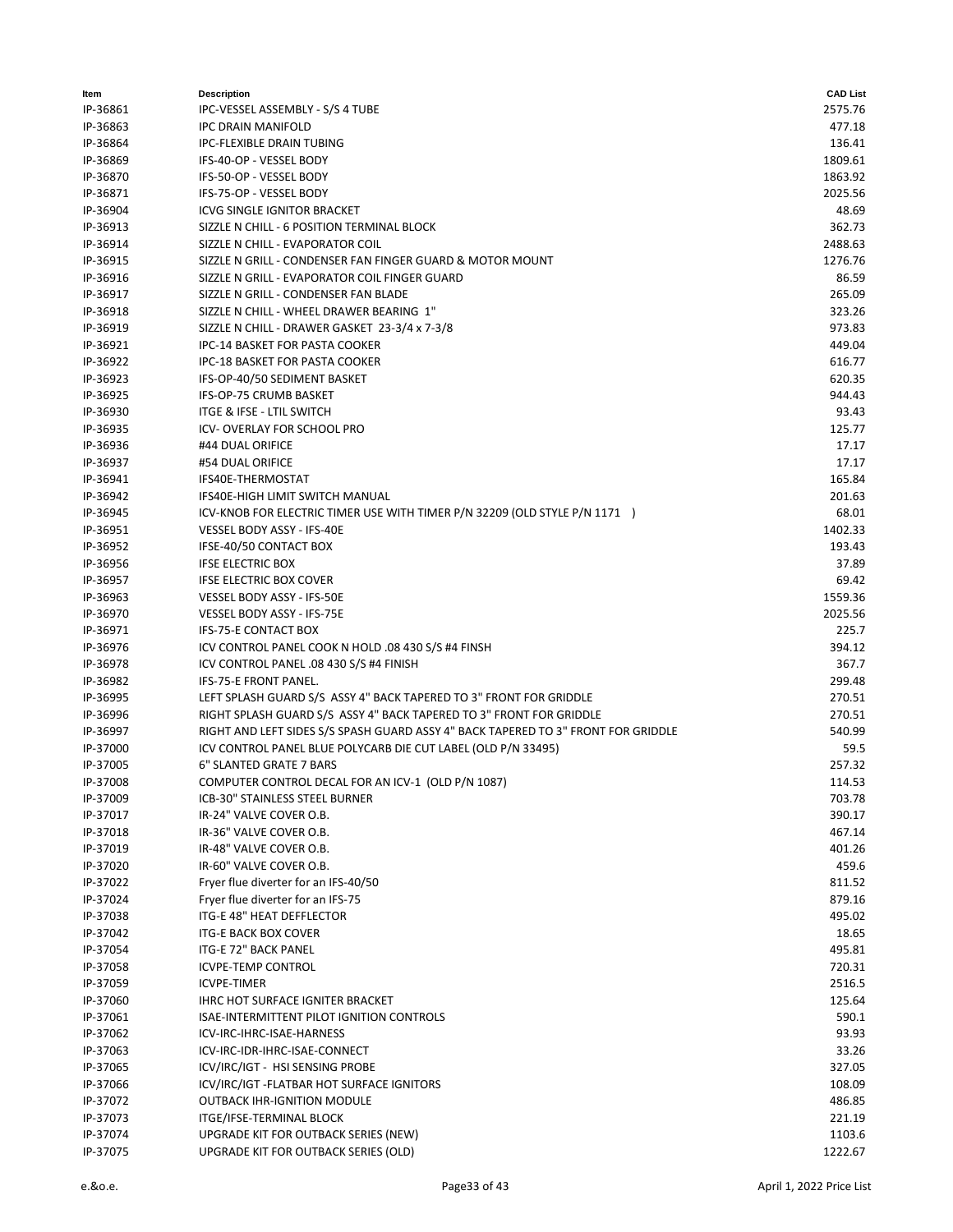| ltem     | <b>Description</b>                                                                               | <b>CAD List</b> |
|----------|--------------------------------------------------------------------------------------------------|-----------------|
| IP-37078 | IFS-40/50-OP - DIAL PLATE                                                                        | 106.09          |
| IP-37086 | IGT - BLOWER MOTOR 115V                                                                          | 919.44          |
| IP-37088 | <b>ITGE-THERMOSTAT</b>                                                                           | 184.43          |
| IP-37089 | ITGE-THERMOSTAT DIAL (200 - 550'F)                                                               | 35.65           |
| IP-37090 | <b>ITGE - GROUND LUG</b>                                                                         | 24.87           |
| IP-37095 | <b>IGT - BURNER</b>                                                                              | 621.05          |
| IP-37097 | EL POLLO LOCO BRASS VALVE                                                                        | 83.42           |
| IP-37110 | ISAE IGNITION KIT (INCLUDES IGNITION CONTROLS (37061), HARNESS(37062), AND QUICK CONNECT(37063)) | 489             |
| IP-37113 | 1/4" FITTING WITH FERREL                                                                         | 21.64           |
| IP-37116 | <b>IHR-DMN 18" CRUMB TRAY</b>                                                                    | 277.11          |
| IP-37118 | IHR-DMN 36" CRUMB TRAY                                                                           | 611.2           |
| IP-37136 | IHR-G-DMN GREASE CAN                                                                             | 586.49          |
| IP-37138 | <b>IRB - BROILER BRUSH</b>                                                                       | 151.65          |
| IP-37158 | <b>IGT-36 IGNITOR BRKT</b>                                                                       | 88.13           |
| IP-37159 | DEFROST CLOCK FOR SIZZLE N CHILL (FM1STUZ-120V INTERMATIC INCORP)                                | 2272.72         |
| IP-37160 | IGT-36 ELBOW ORIFICE BRKT                                                                        | 25.24           |
| IP-37176 | HINGE FASTENING KIT (FOR DOOR CLOSING MECHANISM)                                                 | 81.15           |
| IP-37187 | IRB 19 1/2 RADIANT COVER (OLD P/N 5025)                                                          | 150.96          |
| IP-37188 | 3/8 X 3/8 - 27 ORIFICE MIXER ELBOW                                                               | 52.53           |
| IP-37214 | EURO OVEN BURNER 25,000 BTU ALUMINIZED 20GA                                                      | 304.69          |
| IP-37242 | FRYER VALVE CONVERSION KIT FROM LP TO NAT GAS (HONEYWELL)                                        | 43.3            |
| IP-37244 | ITG-THERMO COVER LONG BRACKET (OLD STYLE)                                                        | 87.97           |
| IP-37264 | ISA-24- GREASE CAN ASSY (FOR FRISH'S)                                                            | 738.96          |
| IP-37265 | ISA-36-GREASE CAN ASSY (FOR FRISH'S)                                                             | 886.78          |
| IP-37277 | ICV DOOR CHAIN MECH KIT                                                                          | 856.96          |
| IP-37280 | EURO OPEN BURNER KNOB ON/OFF BLUE 287C WHITE LETTERING                                           | 47.89           |
| IP-37281 | EURO OVEN THERMOSTAT KNOB BLUE 287C WITH WHITE LETTERING                                         | 47.89           |
| IP-37345 | 3/16 cc X 1/8 mnpt MALE CONNECTOR                                                                | 8.71            |
| IP-37346 | ADJUSTABLE 6" LEG, 201 S/S 1/2" 13 THREAD                                                        | 54.55           |
| IP-37377 | IFS-E-CONTACTOR 63 AMP, 3 POLE, 50/60 HZ                                                         | 398.98          |
| IP-37379 | IFS-E-380V TRANSFORMER                                                                           | 895.54          |
| IP-37381 | IR-60 DRAWER TRACK MOUNT BRACKET RT                                                              | 2818.16         |
| IP-37383 | EURO - FIBERGLASS CLIP GASKET, .420DIA                                                           | 87.19           |
| IP-37391 | S/S JOINER STRIPP FOR ISFT-25                                                                    | 302.96          |
| IP-37394 | <b>ICV-REMOTE SENSOR</b>                                                                         | 230.22          |
| IP-37395 | IRE-1 480V - 220MM 2000W/480V HEATING ELEMENT                                                    | 862.37          |
| IP-37399 | IHPA SIDE PANEL ASSEMBLY, LEFT HAND                                                              | 595.1           |
| IP-37400 | IHPA SIDE PANEL ASSEMBLY, RIGHT HAND                                                             | 595.1           |
| IP-37422 | 24 in. Heat Diverter/Grease Deflector Shields for IRB                                            | 617.98          |
| IP-37454 | ICV-SENSOR BRACKET (USED WITH PN# 37394)                                                         | 68.16           |
| IP-37476 | IR-36 DRAWER TRACK MOUNT BRACKET RT                                                              | 2618.16         |
| IP-37483 | THERMOCOUPLE ADJUSTMENT NUT                                                                      | 3.39            |
| IP-37491 | IR-E 208V ROUND TOP BURNER HEATING ELEMENTS                                                      | 584.89          |
| IP-37492 | IR-E 240V ROUND TOP BURNER HEATING ELEMENTS                                                      | 684.7           |
| IP-37493 | IR-E 208V HEATING ELEMENTS FOR OVENS                                                             | 1024.65         |
| IP-37508 | ICB-48, 11/4" MANIFOLD                                                                           | 976.07          |
| IP-37576 | PT/ITR ROUND BURNER TACO RANGE/PLANCHA TOP                                                       | 357.89          |
| IP-37577 | <b>IFS-E SWITCH PROTECTOR</b>                                                                    | 62              |
| IP-37586 | LD-FILTER PAPERLESS WIRE MESH ENVELOPE                                                           | 1548.35         |
| IP-37606 | <b>ITGE/IRE CONTACTOR</b>                                                                        | 555.57          |
| IP-37637 | ITGE/IRE/FILTER W/ELECTRIC FRYER-480V HIGH AMP DISTRIBUTION BLOCK 3 CIRCUITS                     | 382.57          |
| IP-37640 | IFS-OP FLUE BACK - COVER 5 7/16 X 12 5/8 (BOARD)                                                 | 69.83           |
| IP-37641 | IFS-OP TARGET REAR - COVER 6 1/4 X 8 3/4 (BOARD)                                                 | 69.83           |
| IP-37642 | IFS-OP TARGET - REAR SIDE 2 1/4 X 6 1/4 (BOARD)                                                  | 24.02           |
| IP-37643 | IFS-OP UPPER FLUE (B) 8 X 12 7/8 (BOARD)                                                         | 92.69           |
| IP-37651 | IRE-36" BOTTOM LINER W/HEATER ELEMENT DEEPER                                                     | 378.8           |
| IP-37652 | IRE - HEATER ELEMENT HOLDER                                                                      | 202             |
| IP-37653 | IRE - HEATER ELEMENT BRACKET (SET OF 6)                                                          | 126.27          |
| IP-37659 | IR-E TOP ELEMENT BRACKET                                                                         | 126.39          |
| IP-37661 | IRE HEATING ELEMENT OVEN COVER                                                                   | 351.92          |
| IP-37664 | 24" Heater Element Holder                                                                        | 202             |
| IP-37679 | <b>REGULATOR BREATHER TUBE</b>                                                                   | 42.13           |
| IP-37685 | ICV-OVEN INTERIOR LIGHT WITH 79" LEADS                                                           | 134.91          |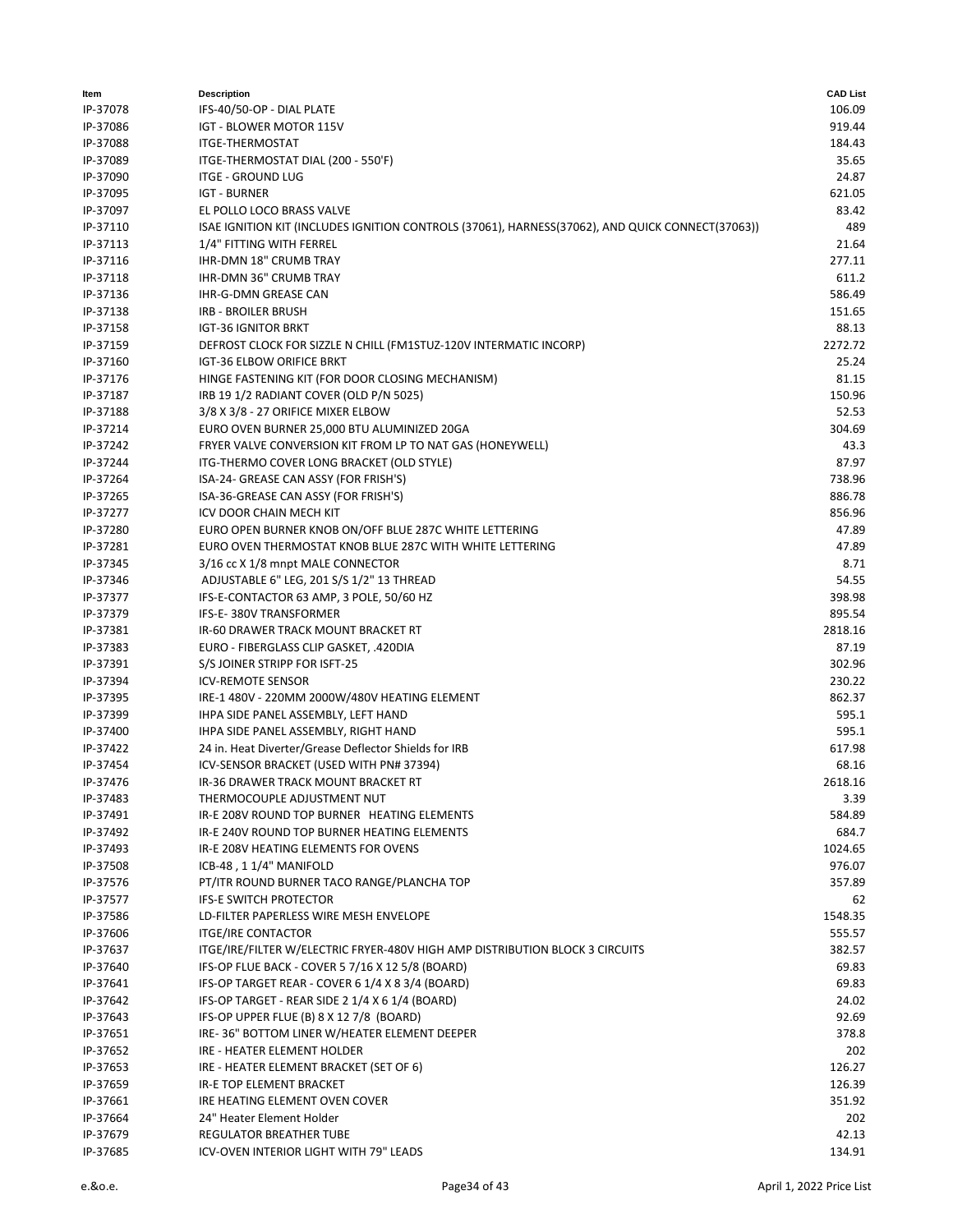| ltem     | <b>Description</b>                                                                               | <b>CAD List</b>  |
|----------|--------------------------------------------------------------------------------------------------|------------------|
| IP-37688 | #10 - 24 X 3/8 HEX HEAD SCREW                                                                    | 2.34             |
| IP-37704 | ICV-50-50 HEX BALL PLUNGER HEAVY END                                                             | 168.45           |
| IP-37709 | IFS-E-LOE PANEL VESSEL REAR UPPER COVER                                                          | 54.22            |
| IP-37724 | IFS-40E-LOE VESSEL ASSY.                                                                         | 1292.48          |
| IP-37733 | ICV/IRC/IHRC/IGT-HOT SURFACE AUTOMATIC GAS IGNITION CONTROLLER                                   | 428.69           |
| IP-37734 | ICV-WIRE HARNESS FOR HOT SURFACE INGITION CONTROLLER                                             | 303.04           |
| IP-37766 | SMALL IMPERIAL EMBLEM                                                                            | 73.29            |
| IP-37770 | HOT SURFACE CONTROLLER HSRIT                                                                     | 164.18           |
| IP-37783 | <b>D-STEM EXTENSIONS</b>                                                                         | 28.55            |
| IP-37784 | IR-6" LEG 50.8MM ROUND TUBE BODY 201 S/S 1.0MM FOOT ROUND PLASTIC GLIDE STD 5/8 - 11 (OLD 30555) | 94.38            |
| IP-37798 | FRYER SIDE PANEL L/H                                                                             | 445.66           |
| IP-37799 | FRYER SIDE PANEL R/H                                                                             | 291.39           |
| IP-37800 | <b>FRYER DOOR</b>                                                                                | 439.39           |
| IP-37802 | AIR SHUTTER FOR S/S BURNER                                                                       | 59.05            |
| IP-37806 | <b>ITGE-TRANSFORMER</b>                                                                          | 728.15           |
| IP-37874 | IR-E 24" HEATING ELEMENT OVEN COVER                                                              | 256.96           |
| IP-37876 | <b>BURNER HANGER</b>                                                                             | 258.76           |
| IP-37929 | 1-1/8 GROMMET                                                                                    | 9.99             |
| IP-37944 | ISB/ICMA COUNTER TOP LEG (USE WITH P/N 1045 FOR ADJUSTABLE FOOT)                                 | 135.16           |
| IP-37968 | IFS-40 LP CONVERSION KIT FOR 7500 SERIES GAS VALVE                                               | 65.64            |
| IP-37975 | IRB-36" TOP GRATE TO FLAME BROILER                                                               | 530.28           |
| IP-37991 | IFS-75 REMOVABLE SIDE SPLASH 6" L/H                                                              | 1118.71          |
| IP-37992 |                                                                                                  | 1118.71          |
|          | IFS-75 REMOVABLE SIDE SPLASH 6" R/H                                                              | 292.71           |
| IP-37993 | ELITE FRYER BASKET 6 1/2 X 12 7/8 X 5 5/8 BLACK HANDLED                                          |                  |
| IP-37995 | FLAME BROILER TOP GRATE 17"W X 18"D NEW STYLE                                                    | 509.88           |
| IP-37996 | FLAME BROILER TOP GRATE 16 1/2"W X 22"D NEW STYLE                                                | 530.28           |
| IP-38000 | GO BOARD, 120V, 10 AMP RELAY WITH MELT CYCLE (5 SEC ON/22 SEC OFF)                               | 815.15           |
| IP-38008 | RELAY SINGLE POLE 8 PIN (OLD P/N 1077)                                                           | 159.28           |
| IP-38010 | IFSE-75 THERMOSTAT WITH 60" PROBE FOR TILT UP ELEMENTS                                           | 341.41           |
| IP-38013 | <b>IFS-25 BURNER SUPPORT</b>                                                                     | 30.31            |
| IP-38014 | <b>IFS-40 BURNER SUPPORT</b>                                                                     | 29.15            |
| IP-38029 | IABR-60 LANDING LEDGE                                                                            | 985.71           |
| IP-38049 | IR-FRONT TOP GRATE 12 X 11                                                                       | 296.57           |
| IP-38050 | IR-REAR TOP GRATE 12 X 13                                                                        | 365.96           |
| IP-38051 | <b>IR-FRONT VENTURI</b>                                                                          | 140.78           |
| IP-38052 | <b>IR-REAR VENTURI</b>                                                                           | 200.28           |
| IP-38056 | FRYER BURNER (SLOTTED) (OLD STYLE P/N 1225)                                                      | 170.6            |
| IP-38060 | <b>ICV-FLUE TOP ASSY</b>                                                                         | 347.1            |
| IP-38077 | ICV-FRONT BAFFLE (CURRENT PRODUCTION) FOR HSI                                                    | 246.34           |
| IP-38079 | <b>ICV-FLAME SPREADER</b>                                                                        | 443.61           |
| IP-38089 | <b>ICV-SQUIRREL GAGE COVER</b>                                                                   | 416.56           |
| IP-38090 | ICV-KICK PLATE (SLOTTED-05/2012)                                                                 | 608.07           |
| IP-38091 | <b>ICV-HOT SURFACE IGNITOR BRKT</b>                                                              | 56.39            |
| IP-38099 | OPEN-BURNER, GRIDDLE OR RAISED GRIDDLE VALVE (W/O ORIFICE) L-HAND SIDE (CIR) (OLD P/N 0250-1)    | 232.88           |
| IP-38100 | OPEN-BURNER, GRIDDLE OR RAISED GRIDDLE VALVE (W/O ORIFICE) R-HAND SIDE (CIR) (OLD P/N 1651-R)    | 223.92           |
| IP-38101 | PILOTLESS GAS VALVE (LEFT) (OLD P/N 1651-L)                                                      | 310.85           |
| IP-38102 | PILOT-LESS GAS VALVE (RIGHT) (OLD P/N 1660-R)                                                    | 310.85           |
| IP-38103 | IRE-480V INFINITE CONTROLS                                                                       | 109.41           |
| IP-38114 | ITGE-100VA, 208VAC TO 120VAC TRANSFORMER                                                         | 1161.19          |
| IP-38120 | ICV OVEN RACK GUIDE (OLD P/N 2039)                                                               | 263.79           |
| IP-38141 | IRG-GREASE CAN FOR JERSEY MIKES                                                                  | 507.13           |
| IP-38155 | BEEF DIVIDER ASSY. (YOSHINOYA)                                                                   | 358.01           |
| IP-38160 | ICV SIDE INSULATION L/H (OLD P/N 0013-3)                                                         | 61.43            |
| IP-38177 | IR-COMPLETE DOOR ASSY                                                                            | 1836.59          |
| IP-38179 | IRC-WIRE HARNESS (OLD P/N 0521-1)                                                                | 351.92           |
| IP-38180 | IFSE-75 LIFT OUT FRYER HI LIMIT LCH MANUAL RESET W/60" DIASTAT                                   | 409.06           |
| IP-38181 | ICV/IRC/IDR/ISA-120V, NO PRESSURE OR PILOT TAPS 1/2 X 1/2NPT INLET/OUTLET VALVE                  | 345.19           |
| IP-38222 | ICV - FRONT BAFFLE (SHORT) FOR HSI                                                               | 246.34           |
| IP-38226 | ISPAE INNER HEATING ELEMENT 240V                                                                 | 1952.09          |
|          |                                                                                                  | 2030.2           |
| IP-38227 | ISPAE OUTER HEATING ELEMENT 240V                                                                 |                  |
| IP-38228 | ISBE/ICMAE-HEATING ELEMENT 240V                                                                  | 391.62<br>416.46 |
| IP-38243 | 1 - 1/2 DRAIN VALVE                                                                              |                  |
| IP-38244 | TUBING INSULATION 3/4" DIA X 100 FT ROLLS                                                        | 38.73            |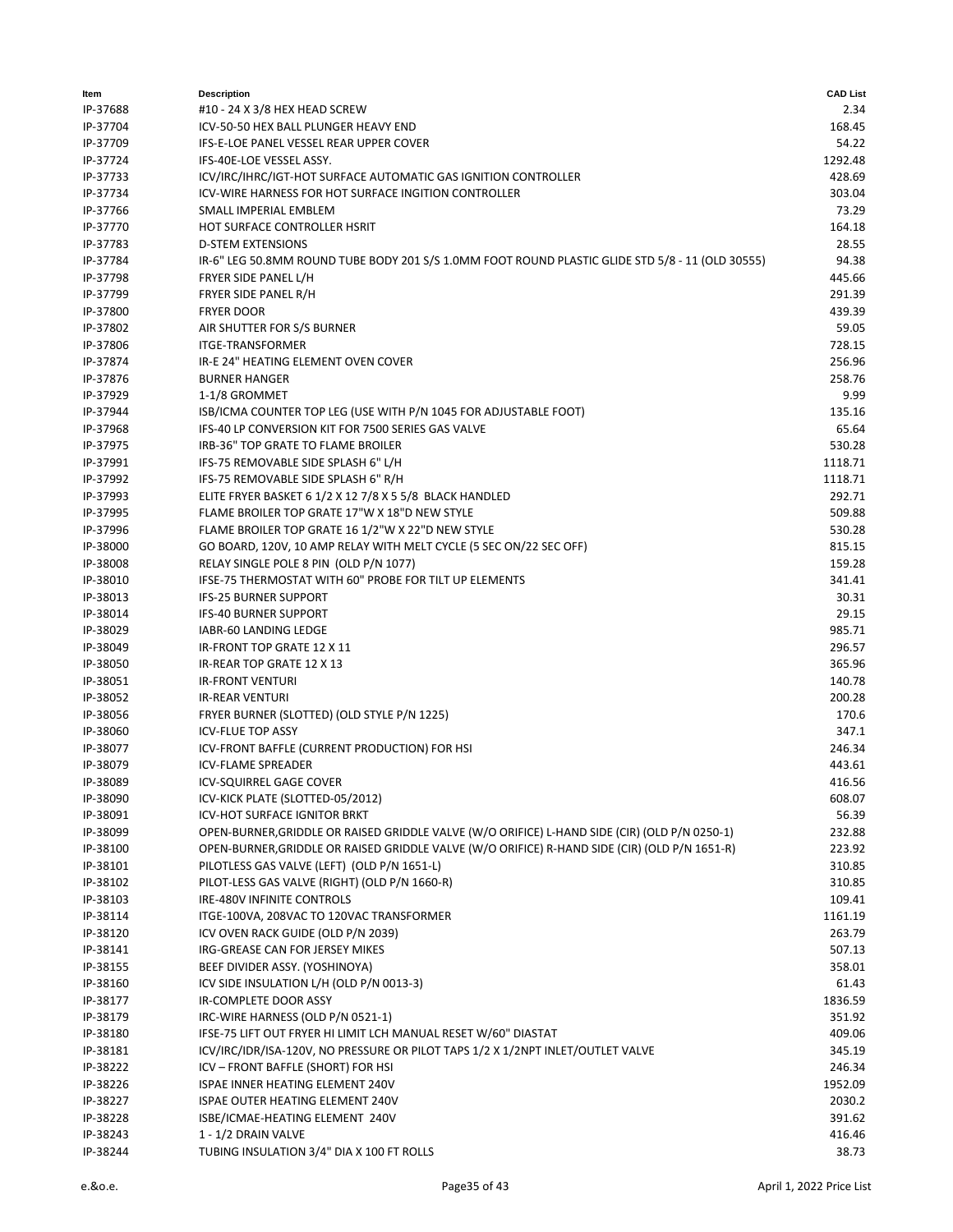| ltem     | <b>Description</b>                                                                           | <b>CAD List</b> |
|----------|----------------------------------------------------------------------------------------------|-----------------|
| IP-38246 | IRE/IRG/ISPAE/ICMAE/ISBE-INFINITE CONTROL 208/240V                                           | 143.59          |
| IP-38275 | IRE-24/60 WIRE HARNESS                                                                       | 338.37          |
| IP-38276 | <b>IRE-6 WIRE HARNESS</b>                                                                    | 351.92          |
| IP-38290 | 3/8 X 1/4 COMP X MIP RUN TEE                                                                 | 64.01           |
| IP-38304 | 3 1/2 - 4 QT BUCKETS 12" STAINLESS STEEL                                                     | 278.49          |
| IP-38317 | FILTER SYSTEM WATLOW CONTROL BOX KIT. (SPECIFY L/H OR R/H)                                   | 1141.99         |
| IP-38320 | IFSE-75 FUSE HOLDER 208/3 PH                                                                 | 435.41          |
|          |                                                                                              |                 |
| IP-38321 | IFSE-75 FUSE                                                                                 | 131.39          |
| IP-38322 | IRC/IHRC/IDR/IGT- HSI WIRE HARNESS                                                           | 351.92          |
| IP-38323 | IRC-48/60 WIRE HARNESS                                                                       | 351.92          |
| IP-38329 | JERSEY MIKES CABINET DOOR HINGE TOP WELD ASSY                                                | 35.19           |
| IP-38330 | JERSEY MIKES CABINET DOOR HINGE BOTTOM WELD ASSY                                             | 35.19           |
| IP-38332 | IR-JM DOOR MAGNET BRACKET                                                                    | 70.07           |
| IP-38338 | IR-JM DRAIN EXTENSION ASSY.                                                                  | 520.54          |
| IP-38339 | THUMB SCREW (JM)                                                                             | 9.39            |
| IP-38382 | ICVG-2 DIRECT CONNECT VENT KIT (INCLUDES P/N'S 32014, 32103, 22139, 38408, 38409, AND 38410) | 1663.32         |
| IP-38383 | IR-E/IHR-E 480V INFINITE CONTROL COVER                                                       | 76.36           |
| IP-38504 | #10 X 3/8 PHIL TRUSS SMS PLATED                                                              | 0.48            |
| IP-38505 | #10 X 3/4 PHIL FLAT TYPE 23 BLACK                                                            | 1.14            |
| IP-38526 | IHR-PL-36 GRIDDLE PLATE ASSY.                                                                | 1226.43         |
| IP-38528 | IHPA-SU REAR BURNER HANGER (CLIP ON)                                                         | 120.6           |
| IP-38535 | IHR S GRATE (6 X 28)                                                                         | 1100.82         |
|          |                                                                                              |                 |
| IP-38536 | DRAWER BEARING WHEEL 2"                                                                      | 300.28          |
| IP-38565 | IR-60 SMALL DRAWER GASKET (MAGNETIC) 23-9/16 x 7-1/2                                         | 511.53          |
| IP-38566 | IR-60 LARGE DRAWER GASKET (MAGNETIC)                                                         | 825.76          |
| IP-38567 | IR-REFER BASE BEARING BOLT                                                                   | 40.36           |
| IP-38568 | <b>ICV FAN COVER</b>                                                                         | 351.72          |
| IP-38578 | ISBE/ICMAE-HEATING ELEMENT 208V                                                              | 422.27          |
| IP-38579 | ISPAE INNER HEATING ELEMENT 208V                                                             | 1559.2          |
| IP-38580 | <b>ISPAE OUTER HEATING ELEMENT 208V</b>                                                      | 1430.16         |
| IP-38622 | IPC-ROUND INSERT BASKETS S/S BASKET HEIGHT 9"                                                | 114.72          |
| IP-38641 | IFB FAN SWITCH BRKT                                                                          | 22              |
| IP-38642 | ICV-FRONT BAFFLE (9/12/12)                                                                   | 246.34          |
| IP-38643 | ICV-PILOT BRACKET HOLDER (9/12/12)                                                           | 159.77          |
| IP-38644 | ICV-PILOT BRACKET (9/12/12)                                                                  | 159.77          |
| IP-38646 | IHR/IHR-C OVEN REAR BURNER BRACKET                                                           | 35.19           |
| IP-38647 | IR/IR-C OVEN REAR BURNER BRACKET                                                             | 23.49           |
| IP-38648 | ICVG MANIFOLD SIDE BRACKET                                                                   | 173.37          |
|          |                                                                                              |                 |
| IP-38650 | IRE-36 CONTACT BOX                                                                           | 97.56           |
| IP-38651 | IRE-CONTACT BOX COVER                                                                        | 52.53           |
| IP-38653 | IRB-48 TOP GRATE (FLAME BROILER)                                                             | 454.93          |
| IP-38654 | IRB-60 TOP GRATE (FLAME BROILER)                                                             | 476             |
| IP-38655 | IRB-72 TOP GRATE (FLAME BROILER)                                                             | 509.9           |
| IP-38658 | THERMOSTAT W/SAFETY FOR JM GRIDDLE                                                           | 227.29          |
| IP-38663 | IRC HOT SURFACE IGNITER BRACKET                                                              | 130.68          |
| IP-38666 | <b>IFB SNAP ACTION SWTICH</b>                                                                | 63.34           |
| IP-38667 | <b>IMR-TOGGLE SWTICH</b>                                                                     | 145.86          |
| IP-38672 | IRC-COMPRESSION TUBE FITTING ADAPTER 3/8 TUBE X 1/2 NPTM MALE PIPE                           | 31.64           |
| IP-38675 | ICV 1/4 PILOT S/S TUBE .250 X .020                                                           | 48.58           |
| IP-38679 | IFS-FILTER OP FLEXIBLE SHAFT                                                                 | 837.42          |
| IP-38692 | IRC DOOR ASSEMBLY WITH NEW STYLE HINGE                                                       | 1987.14         |
| IP-38696 | IR-C 36/72 RAM-4 IGNITION KIT                                                                | 1055.69         |
|          | ICV-1 CONVERSION KIT FROM HSI TO RAM4                                                        | 1126.09         |
| IP-38697 |                                                                                              |                 |
| IP-38707 | IR UNIVERSAL WOK RING (FITS ALL)                                                             | 674.19          |
| IP-38708 | IHPA-SU FRONT BURNER HANGER (CLIP ON)                                                        | 111.92          |
| IP-38711 | IRC ELECTRIC BOX COVER L/H                                                                   | 223.42          |
| IP-38712 | IRC ELECTRIC COVER R/H                                                                       | 223.42          |
| IP-38721 | JM NEW STYLE BACKGUARD ASSEMBLY                                                              | 1545.76         |
| IP-38732 | IRC-48/60 RAM-4 CONVERSION KIT (ONE PER OVEN)                                                | 1055.69         |
| IP-38733 | GAS PRESSURE REGULATOR NATURAL GAS WITH PRESSURE PORTS 1005-19 1/8 NPT PLUG                  | 136.33          |
| IP-38734 | GAS REGULATOR LPG WITH PRESSURE PORTS 1005-19 1/8 NPT PLUG                                   | 136.33          |
| IP-38743 | IPC-14-OSI TRICKLE AND FILL KNOB                                                             | 70.38           |
| IP-38746 | ICV-HSI TO DIRECT SPARK IGNITION KIT                                                         | 609.97          |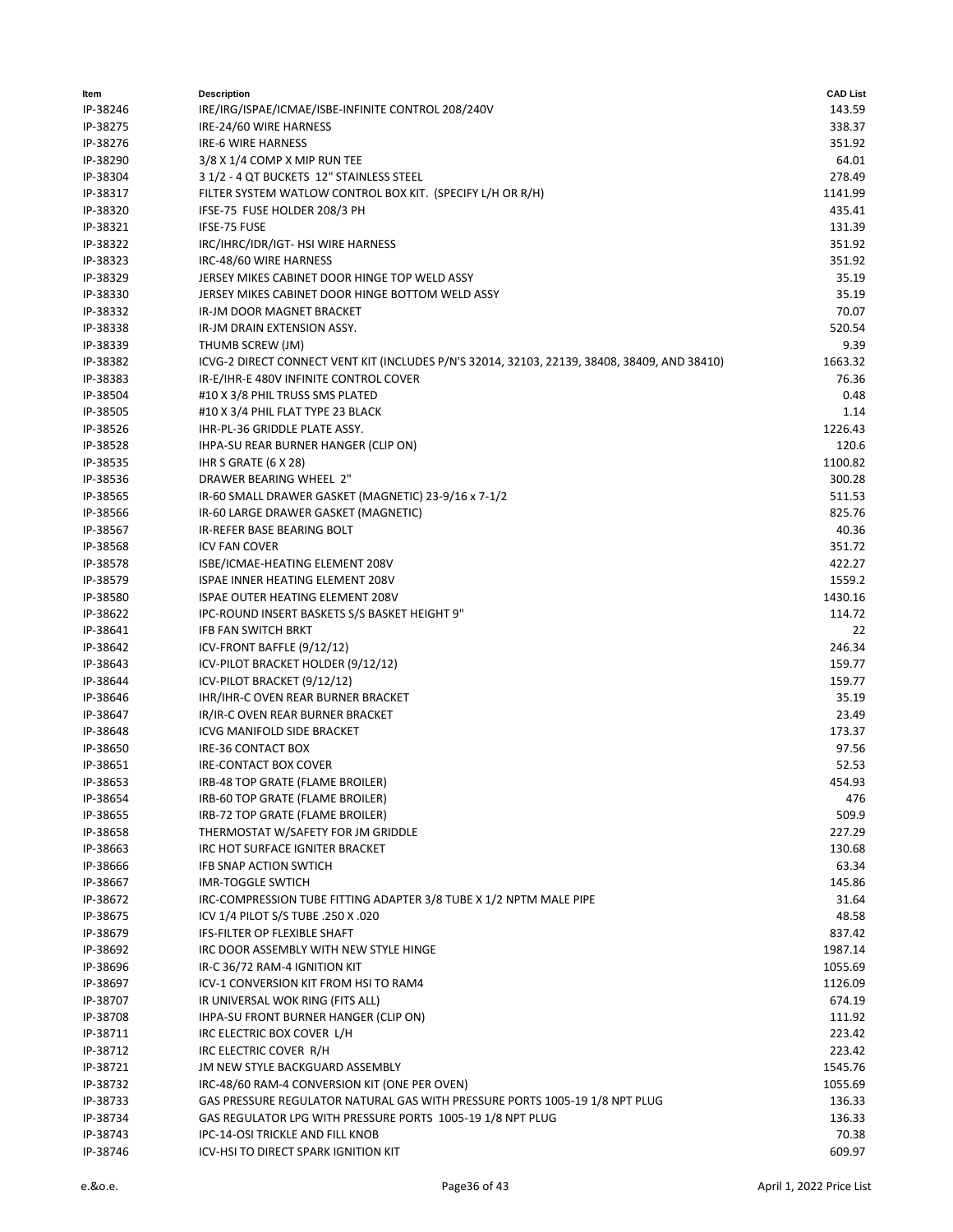| Item                 | <b>Description</b>                                                     | <b>CAD List</b> |
|----------------------|------------------------------------------------------------------------|-----------------|
| IP-38747             | IHR-SC MAGNETIC GASKET 28-9/16 X 8-15/16                               | 675.67          |
| IP-38748             | <b>ICV-2 VENT EXTENSION</b>                                            | 547.55          |
| IP-38749             | IRE HEATING ELEMENT LOOP CLAMP                                         | 7.62            |
| IP-38758             | ICB-PT WATER DRAWER STOPPER                                            | 105.57          |
| IP-38759             | IDR (36/48) HSI TO RAM-4 IGNITION KIT                                  | 1290.3          |
| IP-38760             | IDR (60) HSI TO RAM-4 IGNITION KIT                                     | 2346.01         |
| IP-38766             | 1/3RD TOP GRATE FOR ICB4827 OUTSIDE SECTION                            | 418.15          |
| IP-38767             | 1/3RD TOP GRATE FOR ICB4827 CENTER SECTION                             | 418.15          |
| IP-38768             | 1/3RD TOP GRATE FOR ICB4836 OUTSIDE SECTION                            | 472.03          |
| IP-38769             | 1/3RD TOP GRATE FOR ICB4836 CENTER SECTION                             | 472.03          |
|                      |                                                                        | 496.23          |
| IP-38770<br>IP-38771 | 1/3RD TOP GRATE FOR ICB6027 OUTSIDE SECTION                            |                 |
|                      | 1/3RD TOP GRATE FOR ICB6027 CENTER SECTION                             | 496.23          |
| IP-38772             | 1/3RD TOP GRATE FOR ICB6036 OUTSIDE SECTION                            | 519.31          |
| IP-38773             | 1/3RD TOP GRATE FOR ICB6036 CENTER SECTION                             | 519.31          |
| IP-38778             | <b>FRYER ELECTRONIC IGNITOR KIT</b>                                    | 1618.34         |
| IP-38779             | 38779 ICB-60XX KNOB PROTECTOR                                          | 1407.61         |
| IP-38783             | ICB-60 1-1/4 MANIFOLD                                                  | 1051.88         |
| IP-38785             | PUMP MOTOR 120V                                                        | 5881.75         |
| IP-38786             | <b>CASTER WITH METAL PLATE</b>                                         | 710.71          |
| IP-38794             | IPC-18FR LID REINFORCEMENT KIT                                         | 281.53          |
| IP-38795             | DOOR HINGE KIT BRACKETS (SET)                                          | 225.59          |
| IP-38799             | IR-24 DOOR HINGE KIT                                                   | 1513.16         |
| IP-38800             | IR-36/IR-C DOOR HINGE KIT                                              | 1827.76         |
| IP-38801             | HEX NUT FOR FRYER HEATING ELEMENTS NUT 63 1L-10 H                      | 201.28          |
| IP-38802             | FLAT WASHER FOR FRYER HEATING ELEMENTS WSH 53 SW 02EX1.641X063         | 88.98           |
| IP-38863             | <b>IPC OVERFILL STRAINER</b>                                           | 45.1            |
| IP-38868             | IABR-48-PT WATER PAN ASSY. (2 PER UNIT)                                | 769.73          |
| IP-38885             | IR-JM CASTER SHIM (SET)                                                | 90.25           |
| IP-38909             | IABR-AB 36" LINER ASSY.                                                | 1042.47         |
| IP-38913             | IABR-AB 36" PAN ASSY.                                                  | 774.95          |
| IP-38915             | IABR-APLEBEE'S LOG HOLDER ASSY. OLD STYLE (SPECIFY SIZE WHEN ORDERING) | 960.25          |
| IP-38927             | IABR 60" LINER ASSY. (APPLEBEE'S)                                      | 1029.06         |
|                      |                                                                        |                 |
| IP-38929             | IABR-AB 60" PAN ASSY.                                                  | 1162.43         |
| IP-38934             | <b>IABR-AB SCOOP</b>                                                   | 358.01          |
| IP-38943             | IABR-AB 48" APPLEBEES PAN ASSY.                                        | 968.7           |
| IP-38946             | IABR-A 48" LINER ASSY.                                                 | 1042.6          |
| IP-38949             | ICB AIR SHUTTER (USE WITH S/S BURNER)                                  | 78.97           |
| IP-38998             | CRUMB TRAY GUIDE AND SUPPORT                                           | 249.13          |
| IP-39009             | HSICVE-2 STACKING KIT (3 PCS).                                         | 290.66          |
| IP-39014             | IR-C CONTROL PANEL R/H                                                 | 481.49          |
| IP-39015             | IR-C CONTROL PANEL L/H                                                 | 462.96          |
| IP-39016             | HSCV SIDE PANEL L/H                                                    | 573.56          |
| IP-39017             | HSCV SIDE PANEL R/H                                                    | 573.56          |
| IP-39026             | IR OVEN THERMO COVER                                                   | 170.27          |
| IP-39029             | ICVG/IR-C PILOT MANIFOLD ASSY.                                         | 98.61           |
| IP-39034             | ICV 90 DEG. FLUE TUBE ASSY.                                            | 230.66          |
| IP-39086             | IF-40OP-PANDA CRUMB SCREEN                                             | 132.71          |
| IP-39097             | HSICVE-OUTER TOP COVER                                                 | 713.11          |
| IP-39098             | <b>HSCV KICK PLATE</b>                                                 | 566.39          |
| IP-39103             | <b>HSCV OVEN RACK GUIDE</b>                                            | 272.96          |
| IP-39104             | <b>HSCV OVEN RACK</b>                                                  | 290             |
| IP-39108             | <b>IABR-AB POKER</b>                                                   | 358.01          |
| IP-39116             | IABR-AB 72" AB PAN ASSY.                                               | 1421.45         |
| IP-39131             | HEAVY DUTY STEM CASTER W/OUT BRAKE                                     | 149.84          |
|                      |                                                                        |                 |
| IP-39132             | HEAVY DUTY STEM CASTER WITH BRAKE                                      | 224.73          |
| IP-39147             | IR-G-E 24" GRIDDLE PLATE ASSY. (SPECIFY DRAIN SIDE)                    | 2339.09         |
| IP-39148             | IR-G-E 36" GRIDDLE PLATE ASSY. (SPECIFY DRAIN L/H OR R/H).             | 2831.98         |
| IP-39175             | IR-10E 60" VALVE COVER                                                 | 368.52          |
| IP-39231             | IABR-48PT TOP GRATE (SET OF 4)                                         | 2166.3          |
| IP-39238             | ISPA-E ELEMENT SUPPORT "A"                                             | 100.39          |
| IP-39239             | ISPA-E ELEMENT SUPPORT "B"                                             | 100.39          |
| IP-39249             | HSCVE-1/2 ICV UNIT BLOWER WHEEL                                        | 139.45          |
| IP-39251             | HSCVE-HEATING ELEMENTS 208V 5000 WATTS                                 | 1141.19         |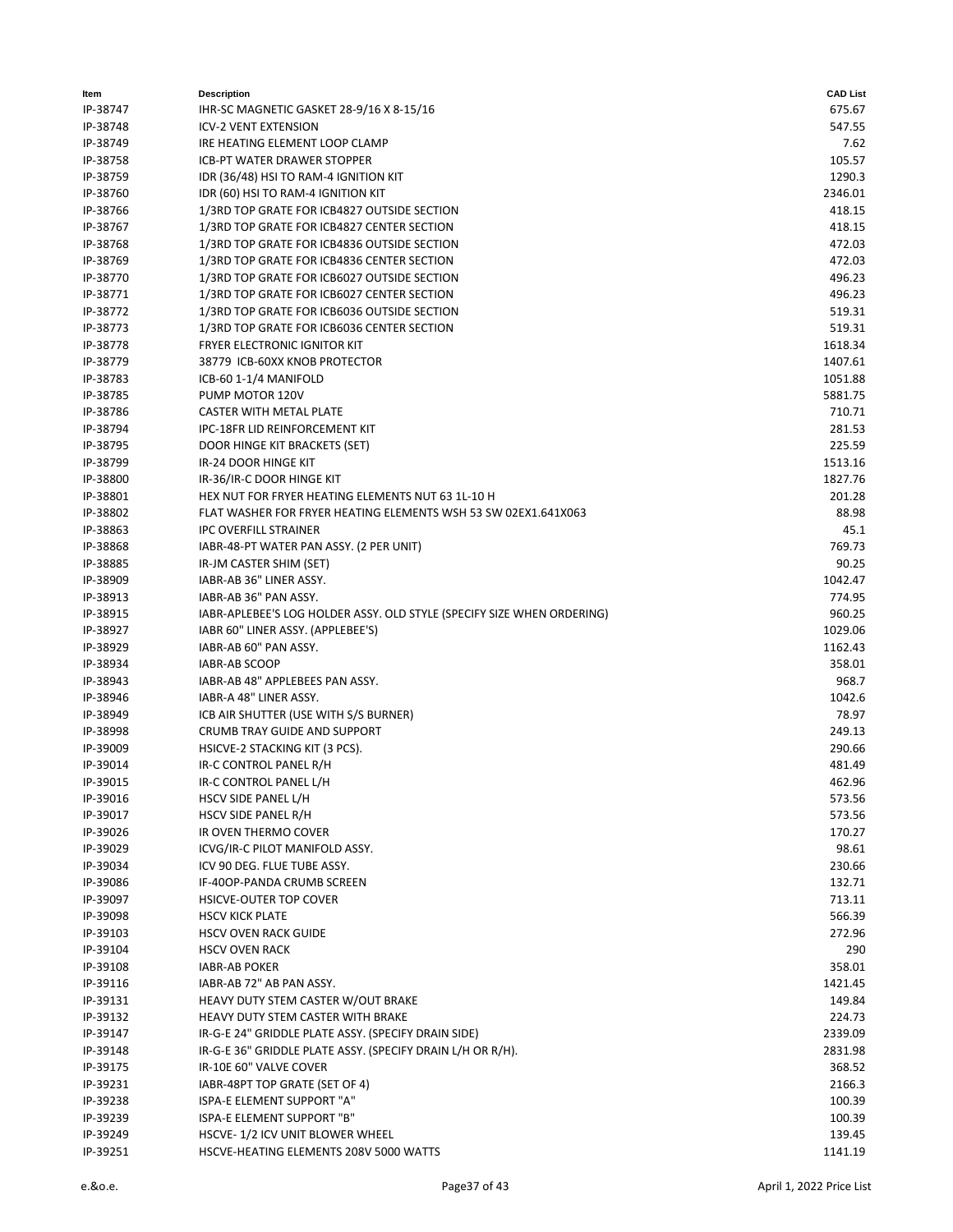| ltem     | <b>Description</b>                                                                           | <b>CAD List</b> |
|----------|----------------------------------------------------------------------------------------------|-----------------|
| IP-39252 | HSCVE-HEATING ELEMENTS 230V 5000 WATTS                                                       | 1141.19         |
| IP-39259 | LATCH ASSEMBLY FOR HALF SIZE ICV                                                             | 59.47           |
| IP-39260 | IABR-AB LOG HOLDER ASSY. (20 X 20).                                                          | 960.25          |
| IP-39262 | IABR-48AB LOG HOLDER ASSY.                                                                   | 960.25          |
| IP-39264 | <b>EVAPORATOR FAN ASSEMBLY</b>                                                               | 2623.27         |
| IP-39270 | IRT-18FR VESSEL ASSY (INTERMEDIATE STYLE)                                                    | 2087.08         |
| IP-39280 | IABR-AB BURNER ASSY.                                                                         | 416.95          |
| IP-39281 | IR-4-18" X 11" FRONT TOP GRATE                                                               | 355.84          |
| IP-39282 | IR-4S-18" X 13" REAR TOP GRATE                                                               | 439.16          |
| IP-39291 | IHR-DMN BURNER HANGER (1/2013)                                                               | 290.41          |
| IP-39295 | IPC/IHR-XB 304 S/S 6-5/16" CABINET PULL (DOOR HANDLE)                                        | 166.61          |
|          |                                                                                              |                 |
| IP-39297 | <b>ISB-E WIRE HARNESS</b>                                                                    | 276.82          |
| IP-39299 | <b>ISPA-18-E WIRE HARNESS</b>                                                                | 359.84          |
| IP-39300 | ISPA-18-2-E WIRE HARNESS                                                                     | 276.82          |
| IP-39305 | ICB-4836PT SPLIT TOP GRATE (24" SECTION)                                                     | 797.2           |
| IP-39306 | ICB-6036PT SPLIT TOP GRATE (36" SECTION)                                                     | 1186.59         |
| IP-39319 | <b>HEB-RB PILOT ASSY.</b>                                                                    | 109.7           |
| IP-39330 | IRC/IHRC CONTROL PANEL                                                                       | 186.44          |
| IP-39332 | NEW CONVECTION OVERLAY 2.90625 X 12.65625 3 COLORS SRD 3M #467 GLOSS                         | 144.07          |
| IP-39356 | <b>CAPACITOR FOR IR MOTORS</b>                                                               | 172.81          |
| IP-39364 | HD-5" X 2" HD CASTER WITH 400 LBS CAPACITY NO BRAKE                                          | 155.81          |
| IP-39365 | HD-5" X 2" HD CASTER WITH 400 LBS CAPACITY WITH BRAKE                                        | 233.72          |
| IP-39447 | IRTCE-LEG, 1" ADJ, 3/8 SCREW, STAINLESS STEEL, ROUND FOOT, LOAD CAP 200 (ORDER 39447-1 ALSO) | 39.5            |
| IP-39494 | IR GRIDDLE INFRARED BURNER C35 WITH BLOCKED OFF AREA                                         | 1074.19         |
| IP-39495 | <b>IHEG-THERMOCOUPLE</b>                                                                     | 241.98          |
| IP-39496 | IHCV/ISAE/IHEG/FILTER SYSTEM-TEMP CONTROLLER, SNAP ACTION, REPLACED P/N 33801                | 1004.83         |
| IP-39575 | HEAVY DUTY STEM CASTER NO BRAKE (4" X 1-1/2")                                                | 148.4           |
| IP-39576 | HEAVY DUTY STEM CASTER WITH BRAKE (4" X 1-1/2")                                              | 222.57          |
| IP-39579 | <b>IHR-650'F THERMOSTAT</b>                                                                  | 1527.26         |
| IP-39585 | <b>CONDENSER FAN MOTOR</b>                                                                   | 999.82          |
| IP-39586 | <b>TERMINAL BLOCK</b>                                                                        | 755.7           |
| IP-39595 | IR-E 36" CRUMB TRAY                                                                          | 431.34          |
|          |                                                                                              |                 |
| IP-39669 | 12" IR-FRONT TOP GRATE-BOTTOM (2018) TOP IS 39950                                            | 153.02          |
| IP-39670 | 12" IR REAR GRATE - BOTTOM (2018) TOP 39951                                                  | 169.54          |
| IP-39777 | IR-OPEN BURNER KNOB (2018) (OLD 36330)                                                       | 71.66           |
| IP-39778 | IHR-OPEN BURNER/SHUT OFF VALVE KNOB (NEW STYLE 2018)                                         | 72.47           |
| IP-39780 | IR-C ELECTRIC TIMER KNOB (2018)                                                              | 59.9            |
| IP-39781 | IRC-OVEN THERMOSTAT KNOB (2018) (OLD 34623)                                                  | 62.89           |
| IP-39783 | ITG/IR-GRIDDLE THERMOSTAT KNOB KNOB (NEW STYLE 2019) (OLD 36571)                             | 69.17           |
| IP-39784 | IR-OVEN THERMOSTAT KNOB (2018) (OLD 36328)                                                   | 59.9            |
| IP-39793 | IRB-VALVE EXTENSION 3/8-27 MALE X 3/8-27 FEMALE ORIFICE EXTENSION                            | 46.6            |
| IP-39806 | 12" IHR FRONT TOP GRATE-BOTTOM (VERSION 2018) TOPS ARE 39820/39841                           | 149.32          |
| IP-39807 | 12" IHR REAR TOP GRATE-BOTTOM (VERSION 2018) TOPS ARE 39821/39842                            | 162.82          |
| IP-39810 | NEW STYLE ICV/IR HANDLE END CAP (2018)                                                       | 142.47          |
| IP-39814 | <b>IHFG OVERLAY</b>                                                                          | 58.91           |
| IP-39820 | 12" IHR-FRONT GRATE-WAVY TOP (2018) BOTTOM IS 39806                                          | 216.18          |
| IP-39821 | 12" IHR REAR GRATE - WAVY TOP (2018) BOTTOM IS 39807                                         | 230.31          |
| IP-39825 | PROVECTION TEMP/TIMER KNOB                                                                   | 99.42           |
| IP-39827 | AMETEK CONVECTION OVEN T-STAT                                                                | 531.47          |
| IP-39832 | IRE-INFINITE CONTROL KNOB 208V/240V (NEW STYLE 2019)                                         | 68.25           |
| IP-39834 | IR-E OVEN ELEMENT WIRES                                                                      | 114.68          |
| IP-39835 | IR-C PILOT ASSY. W/EXTENDED WIRE                                                             | 157.78          |
| IP-39838 | ICV/HSICV THERMISTOR 100 KOHM                                                                | 74.51           |
| IP-39839 | PROVECTION-SHORT-100 K OHM 2 WIRE NTC THERMISTOR WITH J-TYPE R/T CURVE                       | 250.46          |
|          |                                                                                              |                 |
| IP-39841 | 12" IHR FRONT GRATE - SPIDER TOP (2019) BOTTOM IS 39806                                      | 216.18          |
| IP-39842 | 12" IHR REAR GRATE - SPIDER GRATE (2019) BOTTOM IS 39807                                     | 230.31          |
| IP-39843 | IHRE- INFINITE CONTROL KNOB 208V/240V/480V (2019)                                            | 86.07           |
| IP-39873 | ICV PRO SERIES-60 UPPER HINGE BRACKET ASSY. (2019)                                           | 234.78          |
| IP-39874 | ICV PRO SERIES-60 LOWER HINGE BRACKET ASSY. (2019)                                           | 234.78          |
| IP-39907 | <b>PVG-PROVECTION KICK PLATE</b>                                                             | 599.36          |
| IP-39934 | IHR/IHR-C OVEN THERMOSTAT PROBE SHIELD                                                       | 191.47          |
| IP-39950 | IR FRONT GRATE TOP (2019) BOTTOMS ARE 39669/39952                                            | 88.96           |
| IP-39951 | IR REAR GRATE TOP (2019) BOTTOMS ARE 39670/39953                                             | 98.53           |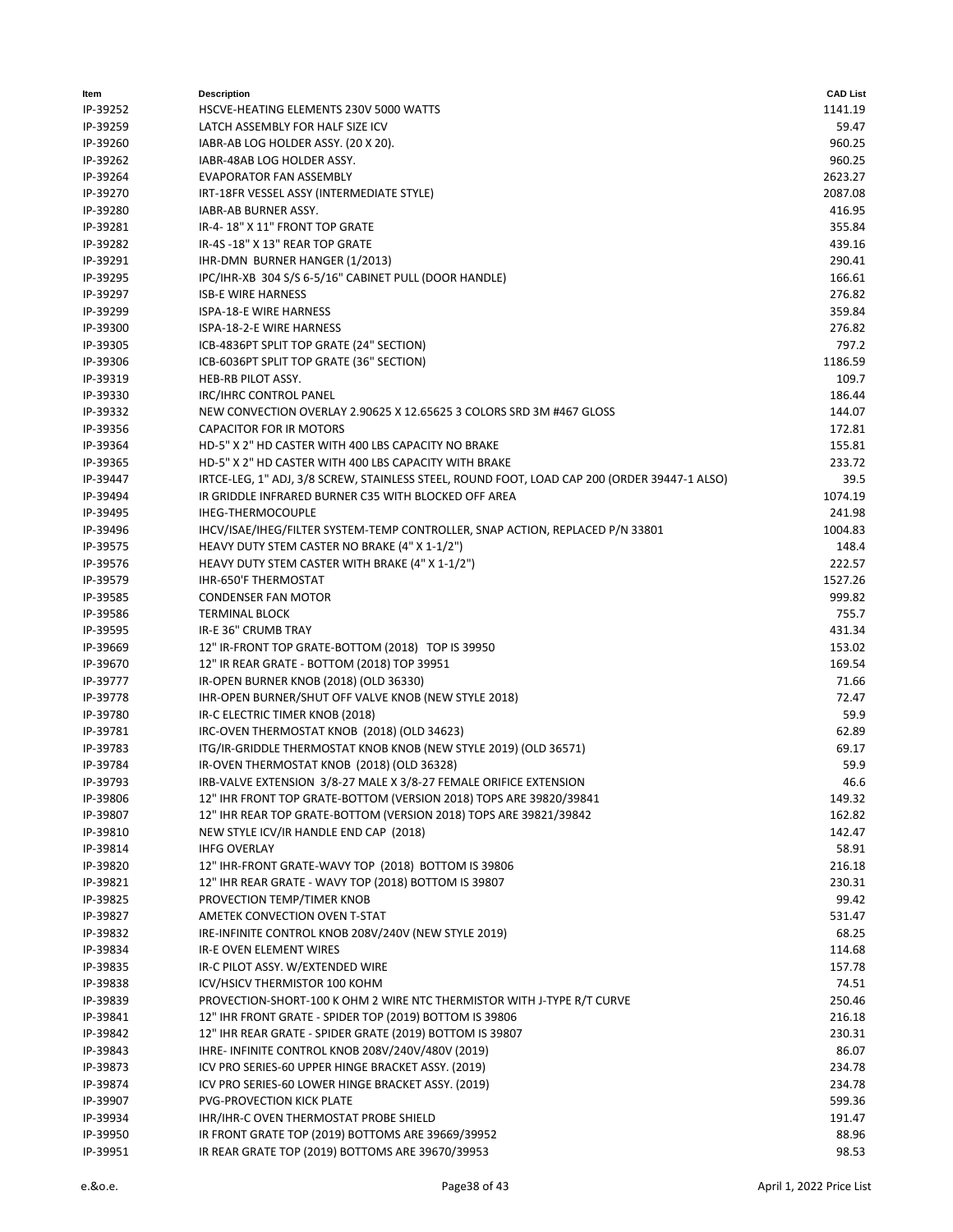| Item                   | <b>Description</b>                                                         | <b>CAD List</b> |
|------------------------|----------------------------------------------------------------------------|-----------------|
| IP-39952               | 18" IR FRONT GRATE - BOTTOM (2019) TOP IS 39950                            | 227.51          |
| IP-39953               | 18" IR REAR GRATE - BOTTOM (2019) TOP IS 39951                             | 257.73          |
| IP-39956               | IHR-18" SPIDER GRATE FRONT TOP (BOTTOM IS 39808)(NEW 2019)                 | 229.25          |
| IP-39957               | IHR-18" SPIDER GRATE REAR TOP (BOTTOM IS 39809) (NEW 2019)                 | 258.57          |
| IP-39972               | IR 24 PRO SERIES DOOR ASSY. (9/2019)                                       | 1513.16         |
| IP-39973               | IR/IR-C PRO SERIES 36 DOOR ASSY. (9/2019)                                  | 1827.76         |
| IP-40120               | PSR-4-POLISHED TUBE FOR DOOR HANDLE 17-3/16"                               | 93.4            |
| IP-40133               | PVG-60 DOOR ASSY.                                                          | 1133.95         |
| IP-40134               | PVG-40 DOOR ASSY                                                           | 944.08          |
| IP-40155               | ICV PRO SERIES 60 DOOR ASSY                                                | 1808.42         |
| IP-40183               | IRT-WATER LEVEL SENSOR KIT                                                 | 151.01          |
| IP-40224               | IR PRO SERIES 36" BACKGUARD ASSY.                                          | 1584.04         |
| IP-40229               | IR-PRO SERIES 36" STUB BACK ASSY.                                          | 541.59          |
| IP-40243               | PROVECTION TEMP/TIMER KNOB                                                 | 54.87           |
| IP-40246               | IRT-14-E-BR SUPPORT RACK                                                   | 228.48          |
| IP-40247               | IRT-14-E-BR RACK BASKET                                                    | 369.07          |
| IP-40248               | IRT-14-E-BR SUITCASE (ENVELOPE)                                            | 492.1           |
| IP-40249               | <b>IPC-14 PASTA PLATE</b>                                                  | 584.89          |
| IP-40250               | <b>IPC-18 PASTA PLATE</b>                                                  | 646.68          |
| IP-40275               | IR-UNIVERSAL WOK RING (OLD STYLE TO PRO SERIES)                            | 621.38          |
| IP-40499               | PILOT BURNER TUBING ASSBLY (P/N'S 35715, 30280, AND 30277)                 | 45.72           |
| IP-40500               | 3/16 STEEL INLET TUBING FOR IR ASSBLY (36250, 30280, AND 30277)            | 45.72           |
| IP-40501               | IHR REAR PILOT ASSBLY (35715-1, 30280, AND 30277)                          | 50.35           |
| IP-40568               | IRT-30 VESSEL BODY ASSY.                                                   | 2025.54         |
| IP-0304-1              | 4 TUBE FRYER / MANIFOLD WITH BRACKETS (OLD P/N 0304)                       | 235.14          |
| IP-0306-1              | IFS-75 5 TUBE FRYER / MANIFOLD                                             | 213.83          |
| IP-0309-1              | 4 TUBE MANIFOLD (FOR SPACE SAVER FRYER ONLY)                               | 125.02          |
| IP-0310-1              | IF-OP PILOT ASSY.                                                          | 65.6            |
| IP-0310-2              | IF-OP PANDA PILOT ASSY.                                                    | 96.19           |
| IP-0310-3<br>IP-0312-1 | IRT-14 PILOT ASSY. W SPARK<br>3 TUBE MANIFOLD (FOR SPACE SAVER FRYER ONLY) | 99.25<br>110.01 |
| IP-0521-1              | (USE P/N 38179)IRC-36 & 72 - WIRING HARNESS (NEW VERSION)                  | 453.84          |
| IP-0850-1              | (NEW P/N 38323) IRC-48 & IRC-60 - WIRE HARNESS (NEW STYLE)                 | 351.92          |
| IP-0910-1              | GAS MANIFOLD FOR ISPA-18 (OLD P/N 0910)                                    | 325.37          |
| IP-0910-2              | ISPA-18-2 MANIFOLD ASSY.                                                   | 309.88          |
| IP-0999-1              | ISB, ICMA MANIFOLD RIGHT                                                   | 269.16          |
| IP-10000-35            | REAR PILOT ASSEMBLY FOR ISPA-18-2                                          | 121.31          |
| IP-10000-35S           | REAR PILOT ASSEMBLY FOR ISPA- 18-2-STAINLESS STEEL                         | 182.01          |
| IP-1007-2              | AIR SHUTTER OG - REINFORCED (FINAL ASSY)                                   | 20.01           |
| IP-1070-SK             | Door Rivet for IR Range, S/S, pkg. of 10                                   | 9.68            |
| IP-1094-1              | PROBE FOR SOLID STATE CONTROL FRYER( I ) style (PURCH WAS USING P/N0358)   | 583.23          |
| IP-1095-16             | PILOT BURNER, (LPG GAS) FOR FRYER use #11 bell orifice                     | 59.27           |
| IP-1096-1              | THERMOCOUPLE FOR FRYER USED W/110V GAS VALVE30IN. SNAP FIT                 | 56.32           |
| IP-1097-1              | PVG PILOT ASSY. (NAT)                                                      | 129.2           |
| IP-1110-1              | IR OVEN SAFETY VALVE                                                       | 258.67          |
| IP-11205-1             | 7" X 21-1/2" IRB & IAB SLANTED GRATE (BAJA FRESH)                          | 279.68          |
| IP-1121-1              | 12IN. THERMOCOUPLE (1149)                                                  | 52.84           |
| IP-1124-230            | ITGE/IRC/ICV/IDR - INDICATOR HEAT LIGHT 250 V (OLD P/N 1124-1)             | 34.21           |
| IP-1174-RS             | IFFS - FRYER COMBO GAS VALVE                                               | 530.76          |
| IP-12004E              | ITGE-72 GRIDDLE PLATE ASSEMBLY                                             | 5080.09         |
| IP-1222-1              | HALF SIZE SPECIAL BOTTOM GRATE FOR IAB. (PLEASE SPECIFY MODEL #)           | 96.9            |
| IP-1230-CPK            | <b>CPK WOK BURNER</b>                                                      | 267.67          |
| $IP-1230-J$            | WOK JET BURNER HEAD FOR IR VENTURI CAP ONLY                                | 278.61          |
| IP-1230-S              | SAUTE BURNER HEAD FOR IR (VENTURI CAP ESPECIAL)                            | 278.61          |
| IP-1230-W              | WOK JET BURNER HEAD W/OUT HOLES FOR CALFORNIA PIZZA KITCHEN                | 278.61          |
| IP-14000S              | 24in. TOP COVER (STAINLESS STEEL) FOR AN ISB/ICMA                          | 1065.3          |
| IP-14001S              | 36in. TOP COVER (STAINLESS STEEL) FOR AN ISB/ICMA                          | 1065.3          |
| IP-14002S              | 48in. TOP COVER (STAINLESS STEEL) FOR AN ICMA                              | 1209.42         |
| IP-14003S              | 60in. TOP COVER (STAINLESS STEEL) FOR AN ICMA                              | 1402.77         |
| IP-14004S              | 72in. TOP COVER (STAINLESS STEEL) FOR AN ICMA                              | 1501.32         |
| IP-14010S              | LEFT HAND SIDE PANEL (STAINLES STEEL) FOR AN ISB/ICMA                      | 542.55          |
| IP-14011S              | RIGHT HAND SIDE PANEL (STAIN LESS STEEL) FOR AN ISB/ICMA                   | 542.55          |
| IP-1625-36             | ORIFICE, #36 (NAT GAS) FOR FRYER(rpl.0367)                                 | 14.63           |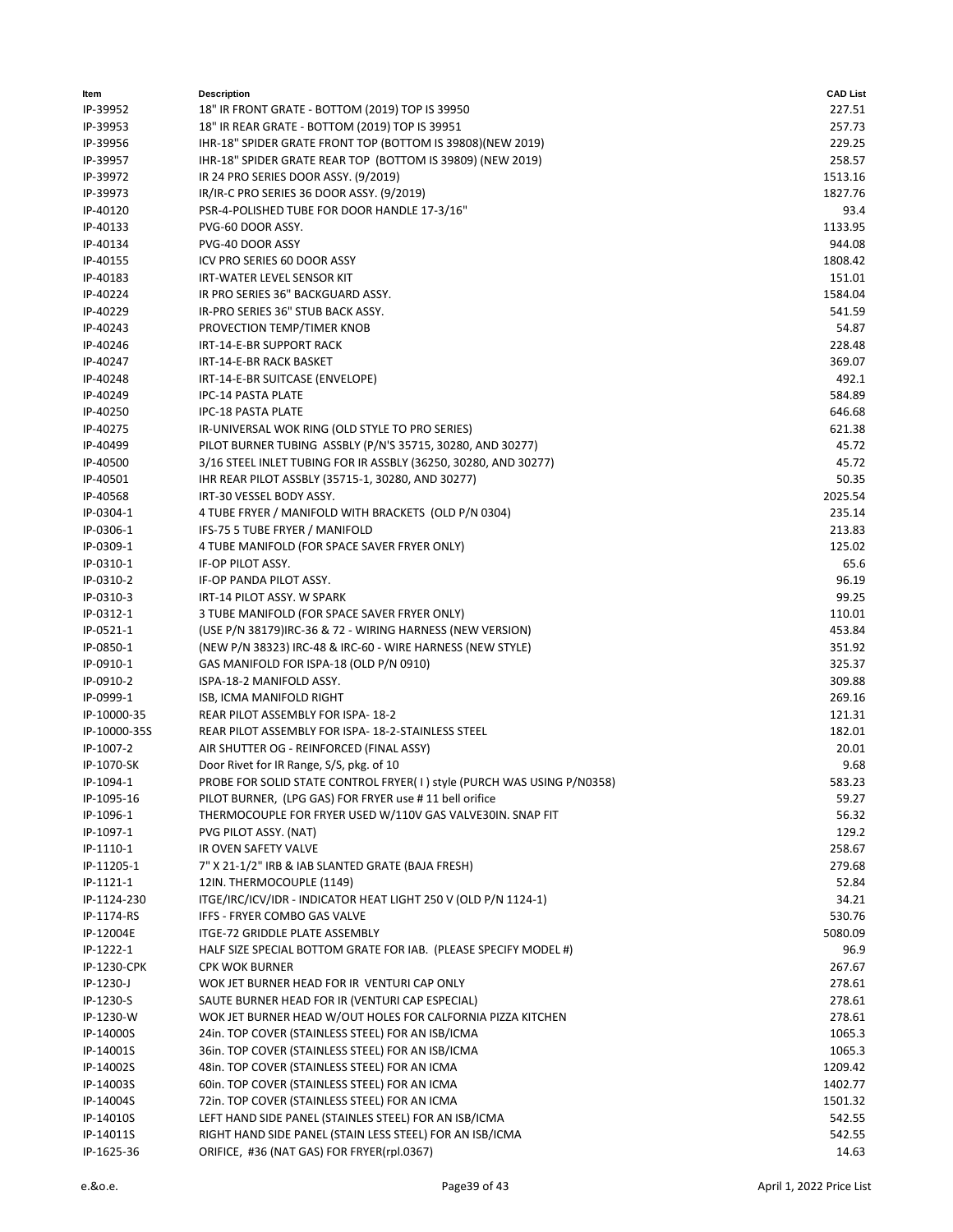| ltem          | <b>Description</b>                                                                    | <b>CAD List</b> |
|---------------|---------------------------------------------------------------------------------------|-----------------|
| IP-1625-51    | ORIFICE, (LPG GAS) FOR FRYER MARKED AND STAMPED                                       | 14.64           |
| IP-1625-65    | <b>BLANK ORIFICE FOR FRYER</b>                                                        | 14.64           |
| IP-1660-L     | OPEN-BURNER, GRIDDLE OR RAISED GRIDDLE VALVE (W/O ORIFICE) LEFT HAND SIDE (PILOTLESS) | 310.85          |
| IP-1700-16    | BELL ORFICE FOR L.P. FRYER                                                            | 9.52            |
| IP-1700-30    | #30 ORIFICE (BRASS)                                                                   | 9.52            |
| IP-1700-51    | <b>BURNER ORIFICE FOR IR-</b>                                                         | 9.52            |
| IP-1700-54    | #54 ORIFICE                                                                           | 11.1            |
| IP-1700-65    | #65 BLANK ORIFICE (BRASS)                                                             | 11.38           |
| IP-17015S     | ISB 36in DRIP PAN STAINLESS STEEL                                                     | 865.62          |
| IP-1999-1     | MOTOR GEAR BASKET LIFT FOR IF-BASKET LIFT(1PER UNIT) 220v                             | 1645.74         |
| IP-20001S     | PILOT BURNER COMPLETE ASSEMBLY S/S -OPEN TOP BURNER FOR AN IR                         | 222.53          |
| IP-20006R     | 12in R/H GRIDDLE PLATE ASSEMBLY FOR AN IR                                             | 2009.32         |
| IP-20007R     | 24in R/H GRIDDLE PLATE ASSEMBLY FOR AN IR                                             | 2339.09         |
| IP-20008R     | 36in R/H GRIDDLE PLATE ASSEMBLY FOR AN IR                                             | 2831.98         |
| IP-20009R     | 48in R/H GRIDDLE PLATE ASSEMBLY FOR AN IR                                             | 3730.44         |
| IP-20010R     | 60in R/H GRIDDLE PLATE ASSEMBLY FOR AN IR                                             | 5861.06         |
| IP-20011R     | 72in R/H GRIDDLE PLATE ASSEMBLY FOR AN IR                                             | 6600.33         |
| IP-20025R     | 72in MANIFOLD PIPE (R/H) FOR AN IR                                                    | 413.32          |
| IP-20031R     | 12in GRIDDLE FRONT BAFFLE (GRIDDLE ON THE RIGHT) FOR AN IR                            | 125.08          |
| IP-20032R     | 24in GRIDDLE FRONT BAFFLE (GRIDDLE ON THE RIGHT) FOR AN IR                            | 151.65          |
| IP-20033R     | 36in GRIDDLE FRONT BAFFLE (GRIDDLE ON THE RIGHT) FOR AN IR                            | 166.8           |
| IP-20034R     | 48in GRIDDLE FRONT BAFFLE (GRIDDLE ON THE RIGHT) FOR AN IR                            | 197.16          |
| IP-20035R     | 60in GRIDDLE FRONT BAFFLE (GRIDDLE ON THE RIGHT) FOR AN IR                            | 231.24          |
| IP-20036R     | 72 IN GRIDDLE FRONT BAFFLE (GRIDDLE ON THE RIGHT) FOR AN IR                           | 299.48          |
| IP-20100S     | 24 in BACKGUARD (STAINLESS STEEL) FOR AN IR                                           | 822.66          |
| IP-20101S     | 36 in BACKGUARD (STAINLESS) FOR AN IR.                                                | 1304.15         |
| IP-20102S     | 48" BACKGUARD (STAINLESS STEEL) FOR AN ir                                             | 1599.86         |
| IP-20103S     | 60 in BACKGUARD (STAINLESS) FOR AN IR                                                 | 1838.71         |
| IP-20104S     | 72in BACKGUARD (STAINLESS STEEL) FOR AN IR                                            | 2035.84         |
| IP-20125-1    | IDR-RG BURNER ASSY FOR BROILER                                                        | 337.38          |
| IP-20135-E    | <b>FLAME SPREADER</b>                                                                 | 473.95          |
| IP-20135-SB   | FLAME SPREADER FOR IR SHOE BOX LID STYLE                                              | 473.95          |
| IP-20185R     | 24 IN FRONT ANGLE SUPPORT (GRIDDLE ON THE RIGHT) FOR AN IR                            | 151.65          |
| IP-20186R     | 36 IN FRONT ANGLE SUPPORT (GRIDDLE ON THE RIGHT) FOR AN IR                            | 197.16          |
| IP-20187R     | 48 IN FRONT ANGLE SUPPORT (GRIDDLE ON THE RIGHT) FOR AN IR                            | 250.26          |
| IP-20188R     | 60 IN FRONT ANGLE SUPPORT (GRIDDLE ON THE RIGHT) FOR AN IR                            | 337.38          |
| IP-20189R     | 72 IN FRONT ANGLE SUPPORT (GRIDDLE ON THE RIGHT) FOR AN IR                            | 386.73          |
| IP-20202S     | 48 in. BACKGUARD ASSEMBLY - STAINLESS STEEL FOR AN IR                                 | 2293.63         |
| IP-20203S     | 60 in. BACKGUARD ASSEMBLY - STAINLESS STEEL FOR AN IR                                 | 2665.16         |
| IP-20204S     | 72 in. BACKGUARD ASSEMBLY - STAINLESS STEEL FOR AN IR                                 | 2869.91         |
| IP-20215L     | 23 IN FRONT ANGLE SUPPORT (ONLY ON RG UNITS ON THE RIGHT) FOR AN IR                   | 155.44          |
| IP-20216L     | 35 IN FRONT ANGLE SUPPORT (ONLY ON RG UNITS ON THE RIGHT) FOR AN IR                   | 197.16          |
| IP-20217L     | 47 IN FRONT ANGLE SUPPORT (ONLY ON RG UNITS ON THE RIGHT) FOR AN IR                   | 250.26          |
| IP-2023-FW    | IR-C FIRST WATCH OVEN RACK GUIDE (SET)                                                | 468.5           |
| IP-20241S     | SIDE PANEL FOR RAISED GRIDDLE STAINLESS STEEL) LEFT OR RIGHT FOR AN IR                | 736.31          |
| IP-20273-1    | IR-C MOTOR MOUNTING PLATE ASSY. (FIR)                                                 | 338.05          |
| IP-20285-osi  | SQUARE DOOR ASSEMBLY (STAINLESS) - FOR IHR-OSI                                        | 2056.74         |
| IP-2031-2     | ORIFICE SPUD- NAT FOR 5SL2 PILOT, RO21 DOMESTIC/CONVECTION (P/S OLD P/N 31492)        | 10.67           |
| IP-2059-1     | #40 ORIFICE HOOD, DRILLED TO SIZE AND MARKED                                          | 11.05           |
| IP-20604-1    | IRB PILOT BURNER ASSEMBLY 3/16" in L/H                                                | 59.27           |
| IP-2062-1     | #43 ORIFICE, PN: 5119-G-4 DRILLED TO SIZE AND MARKED                                  | 11.38           |
| IP-2068-1     | #56 ORIFICE PN: 5119-G-4 DRILLED TO SIZE AND MARKED                                   | 11.38           |
| IP-2089-2     | ELECTRODE W/128" LEAD WIRE "UL" FOR IDR-OPEN BURNER (P/S 1531 & 1135)                 | 86.96           |
| IP-2099TR     | <b>U BURNER TACO RANGE</b>                                                            | 294.27          |
| IP-2101-**    | 3/16 in. ALUMINIZED TUBING (**=THE LENGTH OF TUBING /FT.)                             | 15.17           |
| IP-2102-**    | 3/8in. ALUMINIZED TUBING (**=THE LENGTH OF TUBING /FT.)                               | 22.77           |
| IP-2102-01    | 3/8 in. TUBING FOR ICB ASSBLY (P/N'S 34679-9, 30272, 30266)                           | 61.91           |
| $IP-2103-**$  | 3/16in. STAINLESS STEEL TUBING (**=THE LENGTH OF TUBING /FT.)                         | 18.96           |
| IP-2103-1     | 2-RING BURNER FOR IMP. - ITY, PAINTED BLACK, No. 31 DMS DRILL W/1 AIR SHUTTER,        | 434.15          |
| IP-2103-2     | ISPA - CAST IRON END W/AIR SHUTTER                                                    | 149.83          |
| IP-2104-**    | 3/8in. (**=THE LENGTH OF TUBING /FT.)                                                 | 36.19           |
| $IP-2105-***$ | 1/4in. ALUMINUM TUBING (**=THE LENGTH OF TUBING /FT.)                                 | 16.46           |
| IP-21096-1    | GREASE CAN FOR IRG MODEL NEW STYLE 3.5 X 22                                           | 345.27          |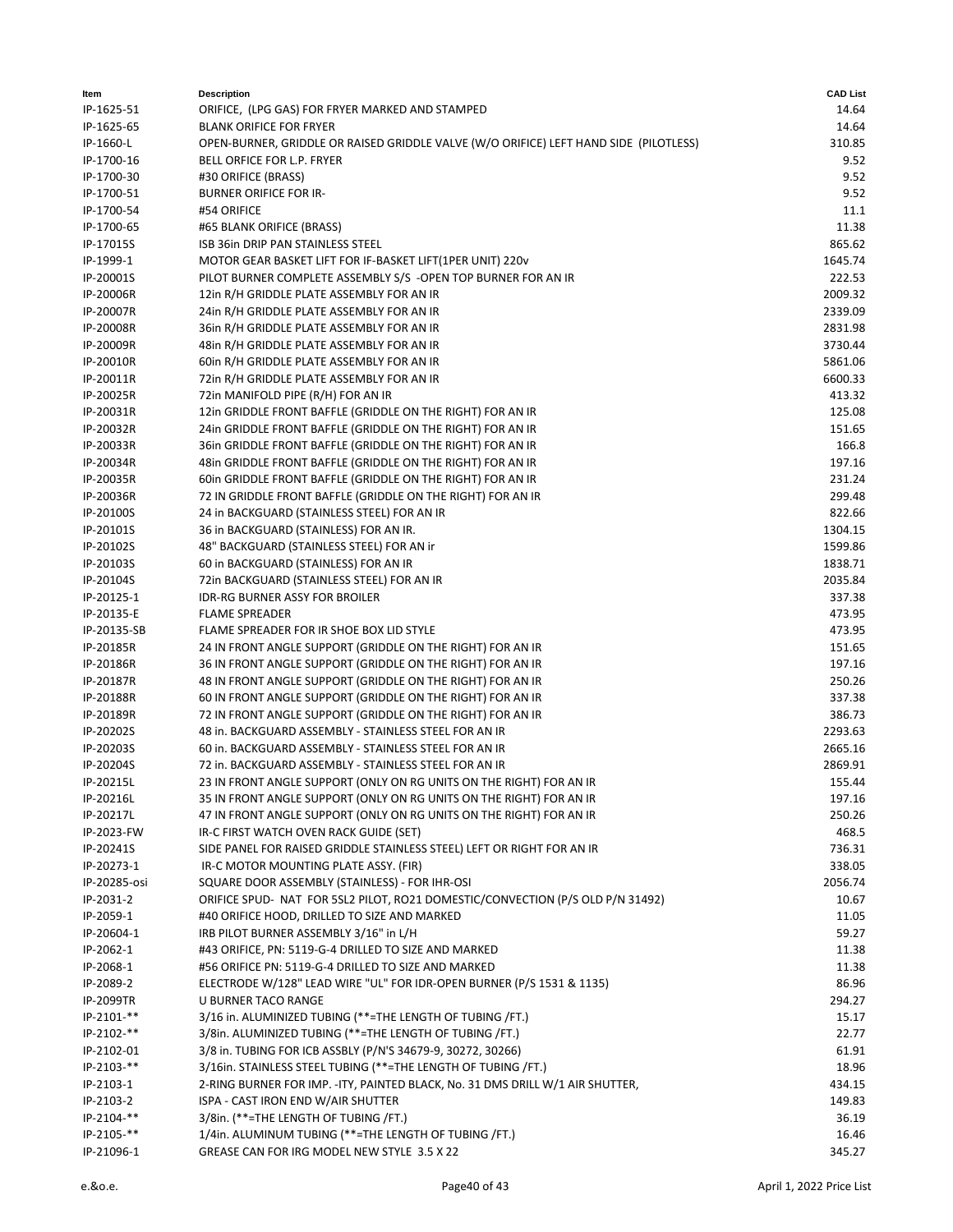| ltem             | <b>Description</b>                                                                       | <b>CAD List</b> |
|------------------|------------------------------------------------------------------------------------------|-----------------|
| IP-22050-1       | ICV FLUE EXTEND ASSY. (DIRECT VENT KIT ONLY)                                             | 654.19          |
| IP-22075-1       | ICVG-PRO SERIES MOTOR MOUNTING PLATE ASSY.                                               | 311.56          |
| IP-22090-SK      | ICV-COMPLETE STD. CONTROL PANEL W/KXT THERMOSTAT                                         | 1413.35         |
| IP-22090-SKC     | ICV-COMPLETE STD. CONTROL PANEL WITH COMPUTER CONTROL KIT                                | 4463.29         |
| IP-22097-SPECIAL | SIDE PANEL, RIGHT, WITH LOUVERS, ICVG                                                    | 1073.97         |
| IP-22109-1       | DOOR ASSY, NO WINDOW, LEFT SIDE, ICV, OLD STYLE                                          | 1547.27         |
| IP-23050S        | RIGHT HAND SIDE PANEL (STAINLESS STEEL) FOR IDR                                          | 860.33          |
| IP-23051S        | LEFT HAND SIDE PANEL (STAINLESS STEEL) FOR IDR                                           | 860.33          |
| IP-23060S        | RIGHT HAND RAISE GRIDDLE SIDE (STAINLESS STEEL) FOR IDR                                  | 1300.4          |
| IP-23061S        | LEFT HAND RAISED GRIDDLE SIDE (STAINLESS STEEL) FOR IDR                                  | 1300.4          |
| IP-23140-1       | ICV-2-STACKING KIT (OLD STYLE)                                                           | 2071.52         |
| IP-24004-TF      | FRONT DRAIN BASKET (TRUE FOOD KITCHEN)                                                   | 620.35          |
| $IP-24031-***$   | PIPE RACK (LENGTH OF PIPE PER INCH FOR AN ICRA)                                          | 4.51            |
| $IP-24035-***$   | WATER WASH PIPE(LENGTH OF PIPE PER INCH FOR AN ICRA)                                     | 4.72            |
| IP-24036-**      | WATER FALL WATER PIPE (LENGTH OF PIPE PER INCH)                                          | 4.72            |
| IP-25000-1       | <b>IHR BURNER HANGER (OLD STYLE)</b>                                                     | 280.54          |
| IP-25010S        | RIGHT SIDE PANEL (STAINLESS STEEL) FOR IHR                                               | 794.44          |
| IP-25011S        | LEFT SIDE PANEL (STAINLESS STEEL) FOR IHR                                                | 794.44          |
| IP-2682-SU       | Burner Support Bracket for IHPA-2000 (step up)                                           | 184.76          |
| IP-27019-N       | RETROFIT KIT TOP GRATE 20 X 32 7/8 30 RODS WITH RETROFIT LINER                           | 2028.76         |
| IP-27050 V2      | <b>ICB - BURNER</b>                                                                      | 894.4           |
| IP-2720-1        | <b>BLANK CHROME KNOBS FLAT DOWN</b>                                                      | 78.11           |
| IP-28088-1       | CONVERSION KIT (NAT GAS) WHITE RODGERS                                                   | 58.06           |
| IP-28089-1       | CONVERSION KIT FOR VALVE ONLY (LP GAS) WHITE RODGERS                                     | 58.06           |
| IP-28290-1       | PUMP TO PAN HOSE FOR IF FILTER WITH 2 ELBOWS                                             | 1230.6          |
| IP-28403-2       | ROTARY PIAZO RETROFIT KIT X GRIDDLE 2FT.                                                 | 110.04          |
| IP-28403-3       | ROTARY PIAZO RETROFIT KIT X GRIDDLE 3FT                                                  | 140.97          |
| IP-30129-1       | IR BURNER HANGER (BOLTED)                                                                | 267.82          |
| IP-30129a        | IR BURNER HANGER (NEW STYLE CLIP ON)                                                     | 257.51          |
| IP-3028-2        | BASE MOUNT MTG SOCKET IF-BASKET LIFT                                                     | 140.66          |
| IP-3029-1        | IFSC/IGT-TRANSFORMER(24V,1.67 AMP,40VA W/FUSABLE LENGTH/BASKET LIFT)                     | 173.84          |
| IP-30647M        | BLK. DRAIN SPOUT 1 1/4 X 5 1/2 (70 DEG.CUT) (P/S OLD P/N 28019)                          | 222.85          |
| IP-3092-1        | 1/4in X 6in TURNED EYE BOLT                                                              | 21.4            |
| IP-31072-1       | INSTALL ADDITONAL 24 WIDE GRIDDLE AT SAME LOCATION                                       | 1125.28         |
| IP-31073-1       | INSTALL ADDITIONAL 36 & 48 IN WIDE GRIDDLE AT SAME LOCATION                              | 1195.65         |
| IP-31180-1       | ITG GREASE CAN (EXTRA CAPACITY)                                                          | 552.6           |
| IP-32110-1       | <b>IRT-T-STAT PROBE</b>                                                                  | 534.89          |
| IP-32209-230     | ICV-IRC TIMER 230V 60V 60HZ M450 (OLD P/N 36018)                                         | 285.3           |
| IP-32219-SK      | Screw, Flat Head for ICV door handle, Pkg. of 10                                         | 9.71            |
| IP-32230-5050    | ICV 50/50 DOOR HINGE UPPER                                                               | 305.23          |
| IP-32237-50      | ICVG-50/50 LOWER HINGE BRACKET ASSY. (R/H)                                               | 225.82          |
| IP-32239-50      | ICVG-50/50 LOWER HINGE BRACKET ASSY. (L/H)                                               | 225.82          |
| IP-33496-230     | BUZZER 220V FOR ICV                                                                      | 16.77           |
| IP-33573-1       | #10 COMPONENT FOR ICVG-WIRING HARNESS (2) RED WIRES/TUBING & TERMINALS IN A HOUSING      | 11.36           |
| IP-33648-115     | ICVG FAN 115V W/16" LONG LEAD WIRES                                                      | 99.22           |
| IP-33648-230     | ICVE FAN 220V WITH LONGER WIRES (OLD P/N 35435)                                          | 95.42           |
| IP-34679-11      | 3/8 X 11" LG CORRIGATED S/S FLEX TUBING (IDR-36) (ICMA-72) (IR-W/T'STAT GRID 12" TO 72") | 39.35           |
| IP-34679-13      | 3/8 X 13" LG CORRIGATED S/S FLEX TUBING                                                  | 41.83           |
| IP-34679-18      | 3/8 X 18" LG CORRIGATED S/S FLEX TUBING, ISB & ICMA & COUNTER TOPS                       | 50.06           |
| IP-34679-24      | 3/8 X 24" LG CORRIGATED S/S FLEX TUBING                                                  | 55.8            |
| IP-34679-25      | 3/8 X 25" LG CORRIGATED S/S FLEX TUBING                                                  | 60.04           |
| IP-34679-27      | 3/8 X 27" LG CORRIGATED S/S FLEX TUBING                                                  | 65.79           |
| IP-34679-28      | 3/8 X 28" LG CORRIGATED S/S FLEX TUBING                                                  | 68.61           |
| IP-34679-32      | 3/8 X 32" LG CORRIGATED S/S FLEX TUBING                                                  | 72.53           |
| IP-34679-38      | 3/8 X 38" (USE FOR 37" ALSO) LG CORRIGATED S/S FLEX TUBING                               | 76.87           |
| IP-34679-43      | 3/8 X 43" LG CORRIGATED S/S FLEX TUBING (ISAE-60/72) (IR-SU-24 TO 72) (ICMA-36) (ISB-36) | 84.98           |
| IP-34679-46      | 3/8 X 46" LG CORRIGATED S/S FLEX TUBING (IR-24/48) (ISAE-60/72)                          | 89.37           |
| IP-34679-52      | IHRC, IR36/72, ISAE60/72, IRC36/72, IR60 - 3/8 X 52" LG CORRIGATED S/S FLEX TUBING       | 98.47           |
| IP-34679-58      | 3/8" OD X 58" STAINLESS STEEL HOSE                                                       | 97.2            |
| IP-34679-67      | 3/8" OD X 67" STAINLESS STEEL HOSE                                                       | 102.07          |
| IP-34679-69      | 3/8" OD X 69" STAINLESS STEEL HOSE                                                       | 107.18          |
| IP-34679-9       | IHR36, ISAE24/36/60/72,ICB,IRW/GRID,ITG,IMGA - 3/8 X 9" LG CORRIGATED S/S FLEX TUBBING   | 36.41           |
| IP-34681-11      | 1/4 X 11" LG CORRIGATED S/S FLEX TUBING                                                  | 15.91           |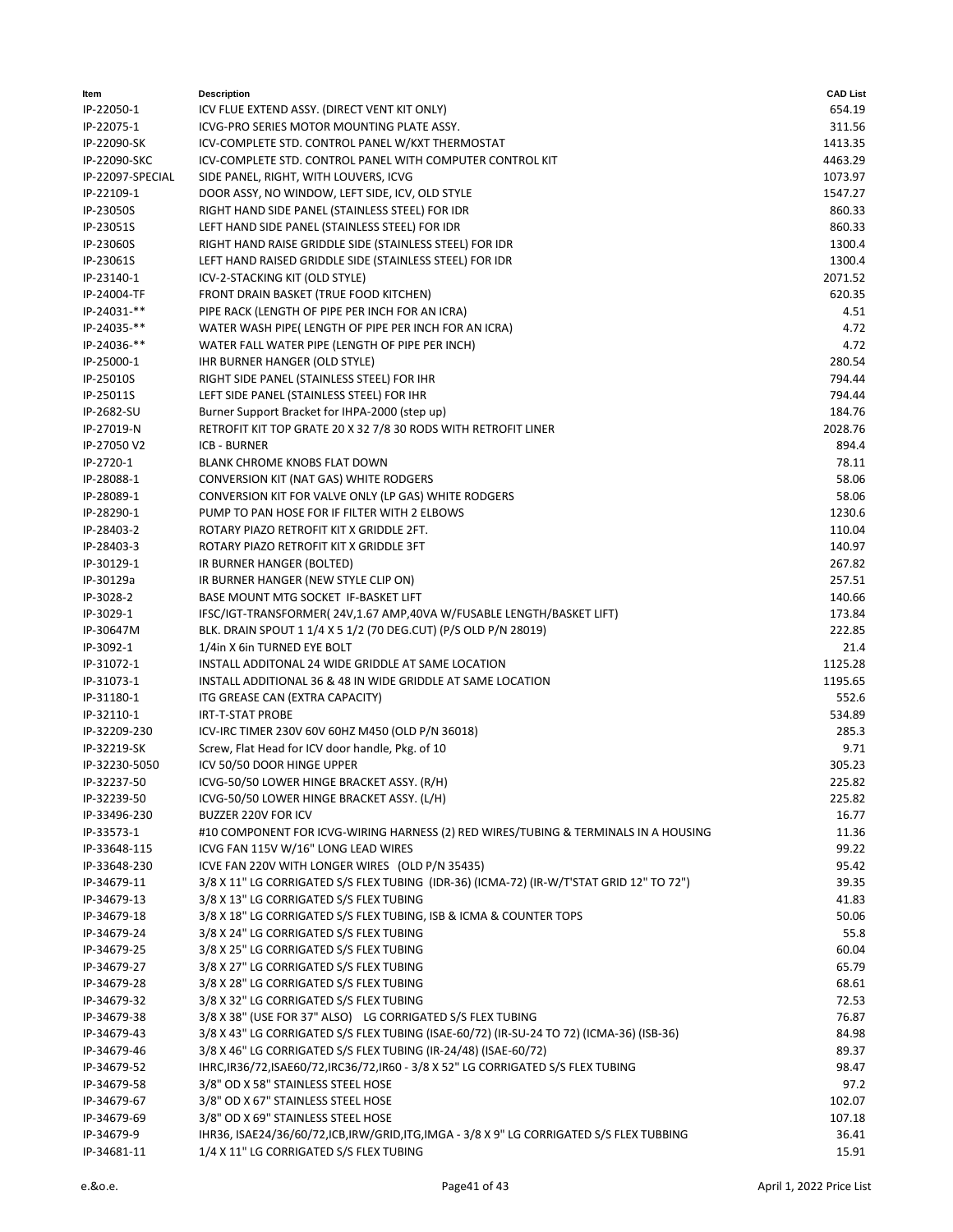| ltem         | <b>Description</b>                                                                | <b>CAD List</b> |
|--------------|-----------------------------------------------------------------------------------|-----------------|
| IP-34681-14  | IFS/IFFS - S/S FLEX TUBING, LG CORRIGATED 1/4 X 14"                               | 15.91           |
| IP-34681-16  | IFFS/IPC - 1/4 X 16" LG CORRIGATED S/S FLEX TUBING                                | 33.71           |
| IP-34681-26  | 1/4 X 26" LG CORRIGATED S/S FLEX TUBING                                           | 45.82           |
| IP-34681-32  | 1/4 X 32" LG CORRIGATED S/S FLEX TUBING                                           | 47.84           |
| IP-34681-36  | 1/4 X 36" LG CORRIGATED S/S FLEX TUBING                                           | 51.28           |
| IP-34681-48  | 1/4" OD X 48" STAINLESS STEEL HOSE                                                | 51.96           |
| IP-34681-54  | IR-24/48/36/60/72 R/H - 1/4" OD X 54" S/S HOSE 1/4" OD X 54" STAINLESS STEEL HOSE | 63.64           |
| IP-34681-60  | 1/4" OD X 60" STAINLESS STEEL HOSE                                                | 175.84          |
| IP-34683-1   | IR - 24" CRUMB TRAY (NEW VERSION 4-6-06)                                          | 276.06          |
| IP-34683-2   | IR - 36" CRUMB TRAY                                                               | 611.2           |
| IP-35333-S   | IHR-DMN TOP GRATE SUPPORT S/S                                                     | 295.64          |
| IP-35759-1   | BUILT IN FOOD WARMERS 120V BAIN MARIES                                            | 5450.71         |
| IP-35785-1   | ISCE-24 ADAPTER VALVE COVER ASSY. (TWO COMPONENTS PN-35785&35790)                 | 238.05          |
| IP-35786-1   | ISCE - 36 VALVE COVER ADAPTABLE VALVE COVER ASSY.                                 | 275.93          |
| IP-36047-1   | CASTER 4" POLYURETHANE CASTER LOAD HT 5" WHT 250 LBS W/SIDE BRAKE PASTA COOKER    | 156.6           |
| IP-36077-1   | <b>EVAPORATOR FAN BLADE</b>                                                       | 248.85          |
| IP-36110-140 | <b>IGT - LP ORIFICE</b>                                                           | 13.15           |
| IP-36110-218 | <b>IGT - NATURAL ORIFICE</b>                                                      | 12.65           |
| IP-36110-51  | IFS-OP ORIFICE #51                                                                | 10.29           |
| IP-36110-52  | IFS-OP ORIFICE #52                                                                | 10.29           |
| IP-36110-55  | IFS-40-OP ORIFICE #55                                                             | 13.22           |
| IP-36110-57  | IFS-50 & 75-OP ORIFICE #57                                                        | 10.29           |
| IP-36110-59  | IFS-40-OP ORIFICE #59                                                             | 9.92            |
| IP-36110-67  | IFS-OP LP FOR ALL UNITS ORFICE #67 (P/S OLD P/N1095-11)                           | 13.22           |
| IP-36135-20  | 1/4 - 20 X 1/2 PAN HEAD PHILLIPS MACHINE SCREW, STEEL, ZINC PLATED                | 0.51            |
| IP-36201-1   | IR & IR-C - 60"WIRE KIT 20GAUL1911 & 18GAUL1659                                   | 87.63           |
| IP-36202-1   | IF-OP-50 INSULATION (SPECIFY FOOT) (PURCH 36202 BY ROLL)                          | 52.77           |
| IP-36216-1   | COMPRESSOR 115V SIZZLE AND CHILL IR                                               | 4696.9          |
| IP-36242-1   | RELIEF WATER VALVE PRESSURE 3/4 FOR IPC (NO LEAD)                                 | 666.44          |
| IP-36288-1   | IFS-OP SIDE SHEILD COVER 16 1/2 X 19 (BOARD)                                      | 184.44          |
| IP-36288-2   | IFS-OP SIDE SHIELD COVER 16 1/2 X 19 (WOOL)                                       | 78.5            |
| IP-36294-1   | IFS-OP FRONT SHEILD COVER 14 3/4 X 16 5/8 (BOARD)                                 | 260.58          |
| IP-36294-2   | IFS-OP FRONT SHEILD COVER 14 3/4 X 16 5/8 (WOOL)                                  | 118.15          |
| IP-36297-1   | IFS-OP BACK SHEILD COVER REAR 5 7/8 X 13 5/8 (BOARD)                              | 70.18           |
| IP-36297-2   | IFS-OP BACK SHEILD COVER REAR 5 7/8 X 13 5/8 (WOOL)                               | 14.26           |
| IP-36328-1   | IR-THERMOSTAT KNOB - RESTAURANT OVEN IN BLACK                                     | 58.14           |
| IP-36330-1   | IR/IRC/IRB/IHPA/ISPA-KNOB FOR RESTAURANT SERIES, OPEN BURNER IN BLACK             | 96.71           |
| IP-36770-1   | HINGE AND HANDLE CATCH BRACKET FOR IPC                                            | 202             |
| IP-36866-208 | ITG-E GRIDDLE HEATING ELEMENT 208 V                                               | 910.94          |
| IP-36866-240 | ITG-E GRIDDLE HEATING ELEMENT 240 V                                               | 947.37          |
| IP-36866-380 | ITG-E GRIDDLE HEATING ELEMENT (TRI-175XX 4KW 380 V)                               | 976.56          |
| IP-36866-480 | ITG-E GRIDDLE HEATING ELEMENT 480 V (TRI-175XX 4KW 480V)                          | 1049.84         |
| IP-36972-208 | IFS40E-208V HEATING ELEMENT #1 - 1" FIREBAR HEATER 3 HAIR PINS                    | 1286.52         |
| IP-36972-240 | IFS40E-240V HEATING ELEMENT #1 - 1" FIREBAR HEATER 3 HAIR PINS                    | 1286.52         |
| IP-36972-380 | IFS40E-380V HEATING ELEMENT #1-1" FIREBAR HEATER 3 HAIR PINS                      | 1521.74         |
| IP-36973-208 | IFS40E-208V HEATING ELEMENT # 2 - 1" FIREBAR HEATER 5 HAIR PINS                   | 1504.82         |
| IP-36973-240 | IFS40E-240V HEATING ELEMENT # 2 - 1" FIREBAR HEATER 5 HAIR PINS                   | 1780.42         |
| IP-36973-380 | IFS40/50E-380V HEATING ELEMENT # 2 - 1" FIREBAR HEATER 5 HAIR PINS                | 1780.18         |
| IP-37001-24  | 3/16" OD X 24" STAINLESS STEEL HOSE                                               | 65.99           |
| IP-37001-38  | 3/16" OD X 38" STAINLESS STEEL HOSE                                               | 73.32           |
| IP-37001-58  | 3/16 X 58" S/S FLEX TUBING                                                        | 75.72           |
| IP-37001-66  | IR - 3/16 X 66" S/S FLEX TUBING                                                   | 78.18           |
| IP-37002-208 | IFS-50-E-208V HEATING ELEMENT #1 - 1" FIREBAR HEATER 3 HAIR PIN                   | 1497.77         |
| IP-37002-240 | IFS-50-E-240V HEATING ELEMENT #1 - 1" FIREBAR HEATER 3 HAIR PINS                  | 1497.77         |
| IP-37002-480 | IFS-50-E-480V HEATING ELEMENT #1 - 1" FIREBAR HEATER 3 HAIR PIN @5760 WATT        | 2210.79         |
| IP-37003-208 | IFS-50/75-E-208V HEATING ELEMENT #2 - 1" FIREBAR HEATER 5 HAIR PINS               | 2653.35         |
| IP-37003-240 | IFS-50/75-E-240V HEATING ELEMENT #2 - 1" FIREBAR HEATER 5 HAIR PINS               | 1854.35         |
| IP-37003-480 | IFS-50/75-E-480V HEATING ELEMENT #2 - 1" FIREBAR HEATER 5 HAIR PINS @ 9485 WATT   | 2655.82         |
| IP-37242-1   | FRYER VALVE CONVERSION KIT FROM NAT TO LP GAS (HONEYWELL)                         | 43.3            |
| IP-37273-L   | IR-BOLT ON OVEN RACK GUIDE LEFT SIDE                                              | 64.97           |
| IP-37273-R   | IR-BOLT ON OVEN RACK GUIDE RIGHT SIDE                                             | 64.97           |
| IP-37343-1   | IFSE-75 HEATING ELEMENTS 240V                                                     | 3516.55         |
| IP-37378-208 | IR-GRIDDLE HEATING ELEMENTS 208 V                                                 | 1178.03         |